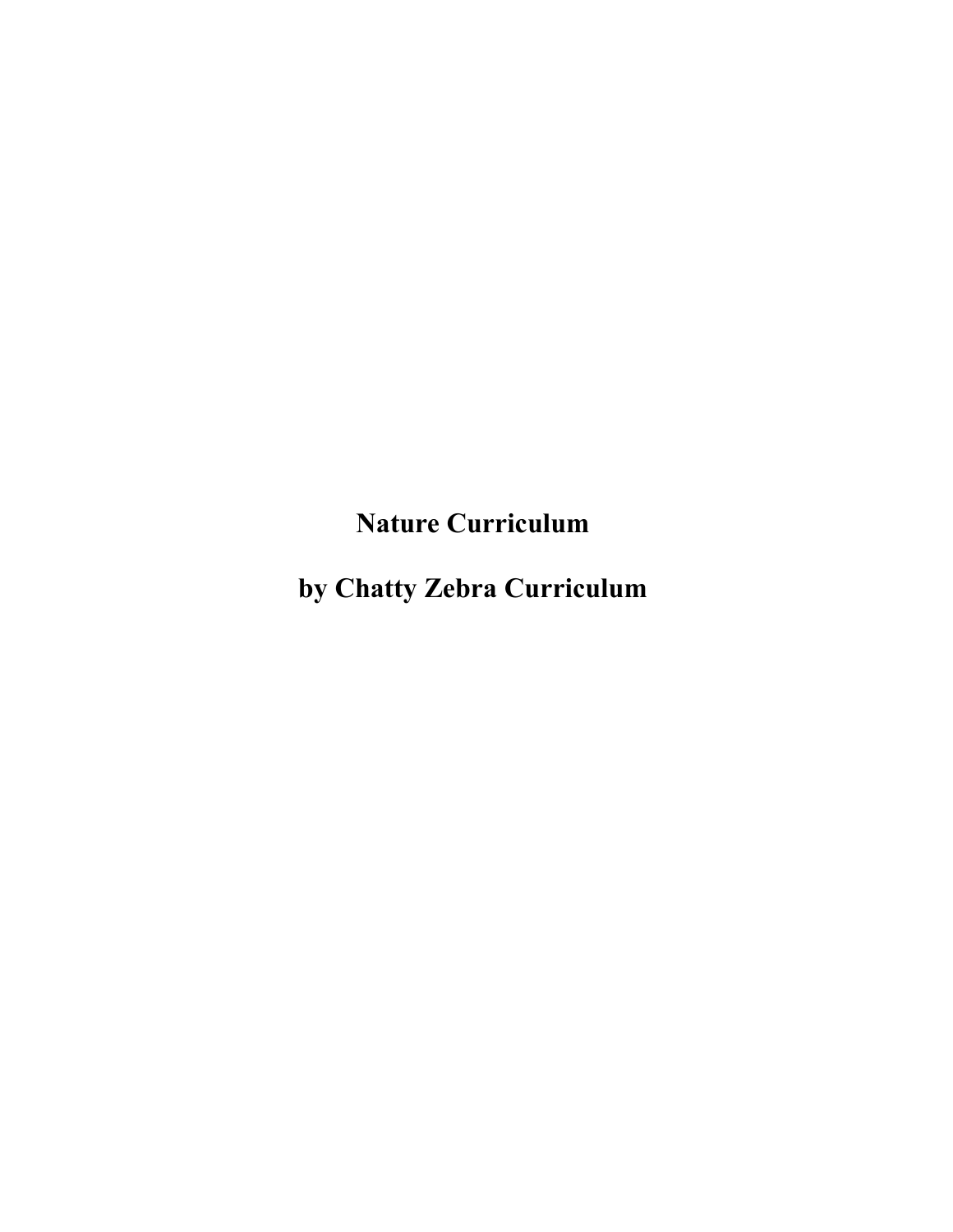# **Table of Contents**

#### **1. Birds**

- Birds
- $\bullet$  Eggs
- Nests
- Feathers

#### **2. Insects**

- Insects
- Bees
- Butterflies and Metamorphosis
- Spiders
- Ants
- Worms
- Life in a rotten log

#### **3. Trees**

- Types of Trees
- Bark
- Leaves

#### **4. Plants**

- Seeds
- Plants
- Flowers
- Mushrooms
- Daffodils
- Dandelion Life Cycle
- Ferns
- Lichen & Moss

## **5. Space**

- Phases of the Moon
- Constellations

#### **6. Weather**

- Weather
- Water Cycle
- Thunder & Lightening
- Snowflakes
- Rainbows
- Tornadoes & Extreme Weather
- Sunrise & Sunset

## **7. Animals**

- Frog Life Cycle
- British Wildlife
- $\bullet$  Bats
- Badgers
- Foxes
- Deers
- British Snakes
- Seals
- Frogs vs Toads
- Hedgehogs
- Owls
- Underground Animals

## **8. Oceans**

- Oceans
- Fish
- Jelly Fish
- Rock Pooling
- Crabs
- Shells
- Seaweed
- Whales
- Sharks

## **9. Seasons**

- Signs of Spring
- Signs of Summer
- Signs of Autumn
- Signs of Winter

#### **10. Rocks**

- Rocks & Minerals
- Gemstones
- Fossils

## **11. Habitats**

- Bodies of Water
- Ponds
- Caves
- Fields & Hedgerows
- Woodland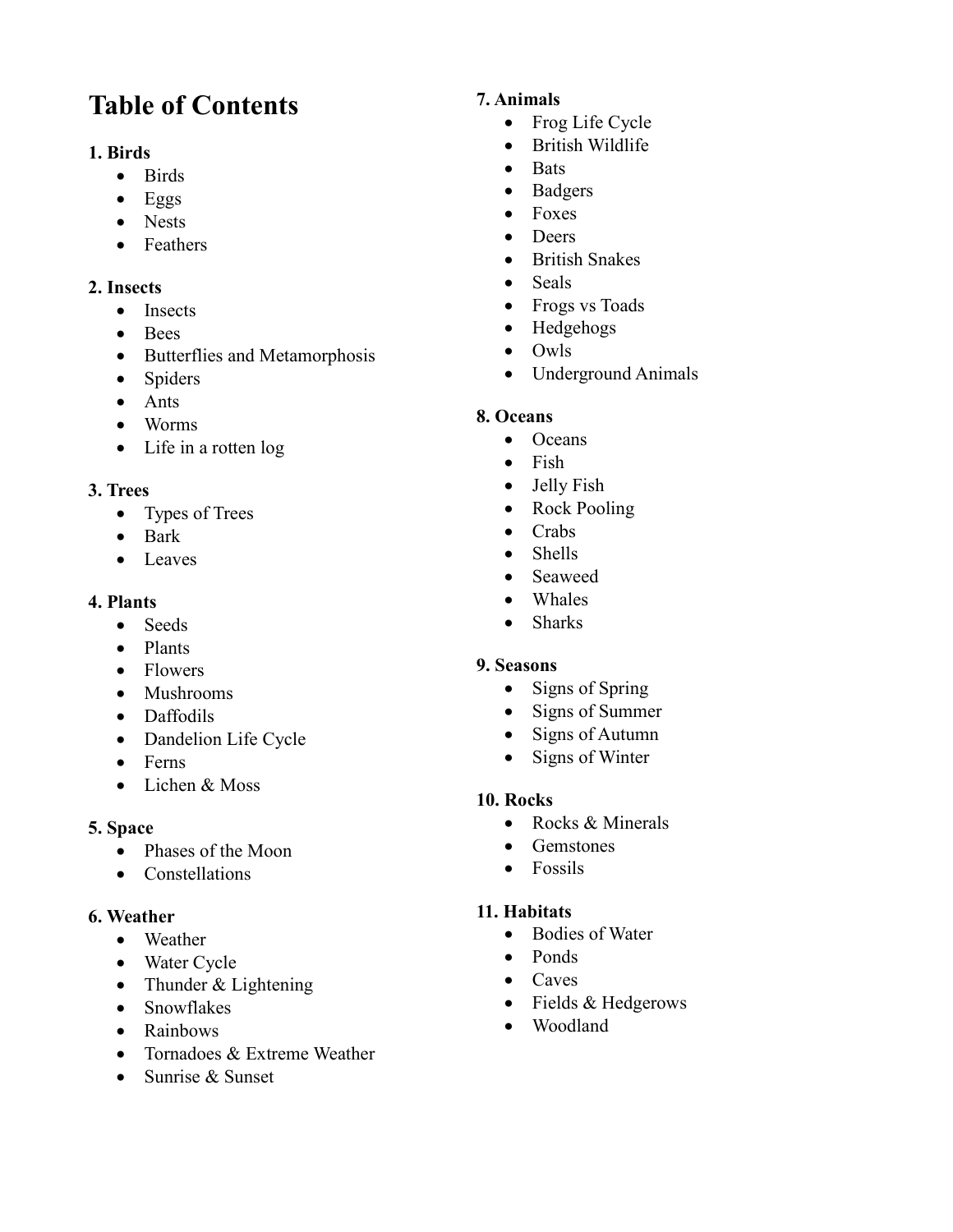This is a year round curriculum which can be covered in any order of interest depending on what is happening around you in nature in your local area.

I have grouped it into categories just as this is easier for putting together the book list and resources, however the Pinterest board dedicated to this curriculum on The Chatty Zebra is split into each of the separate 64 sections. The sections can either be covered in consecutive order together or spread out and covered at different times; which ever works best for you!

My plan is to spend a week per section i.e. feathers and break it down into 5 separate activities throughout the week;

- 1. Nature walk
- 2. Science/hands on exploration and experimentation
- 3. Poem about the subject and copy work
- 4. Craft relating to the subject
- 5. Worksheets or written work relating to the subject.

Again these activities could be condensed or expanded as suits you and your family best, your style of learning and also depending on how busy the week is!

Alongside this I am hoping to set up a nature exploration area at the beginning of each week with natural materials (i.e. different types of feathers), books about the subject, posters or art work on the walls with more information and equipment such as magnifying glasses and microscopes, nature journals and pencils for the children to have the freedom to investigate at their own pace throughout the week. I am hoping to source the majority of the worksheets we use from Twinkl or Teachers Pay Teachers, or using nature books to learn and copy diagrams and information.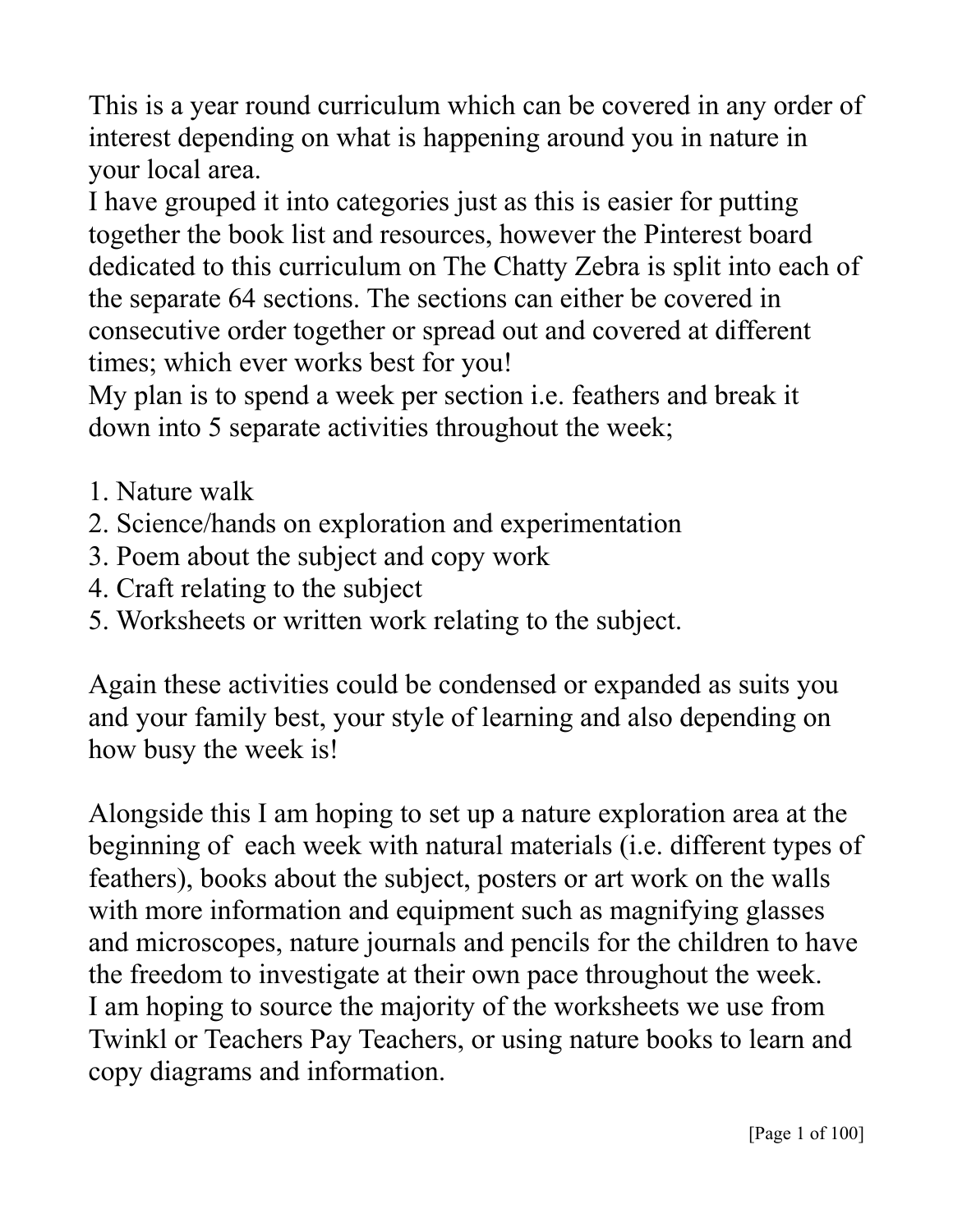## **Birds:**

- 1. Birds
- 2. Eggs
- 3. Nests
- 4. Feathers

## **Books:**

- An Egg is Quiet. Dianna Hutts Aston
- A Nest is Noisy. Dianna Hutts Aston
- RSPB My First Book of Garden Birds
- The Little Book of Garden Bird Songs. Andrea Pinnington
- The Little Book of Woodland Bird Songs. Caz Buckingham
- Birds. Usbourne Spotters Guide
- We're Going On A Bear Hunt Lets Discover Birds
- National Trust Out and About Bird Spotter
- We Build Our Homes: Small Stories of Incredible Animal Architects
- Birds. Carme Lemniscates
- Feathers: Not Just For Flying. Melissa Stewart
- The Real Poop On Pigeons. Kevin McCloskey
- The Burgess Bird Book for Children
- Albert. Donna Jo Napoli
- Tanglebird. Bernard Lodge
- George Flies South. Simon James
- The Birdwatchers. Simon James
- Mama Built a Little Nest. Jennifer Ward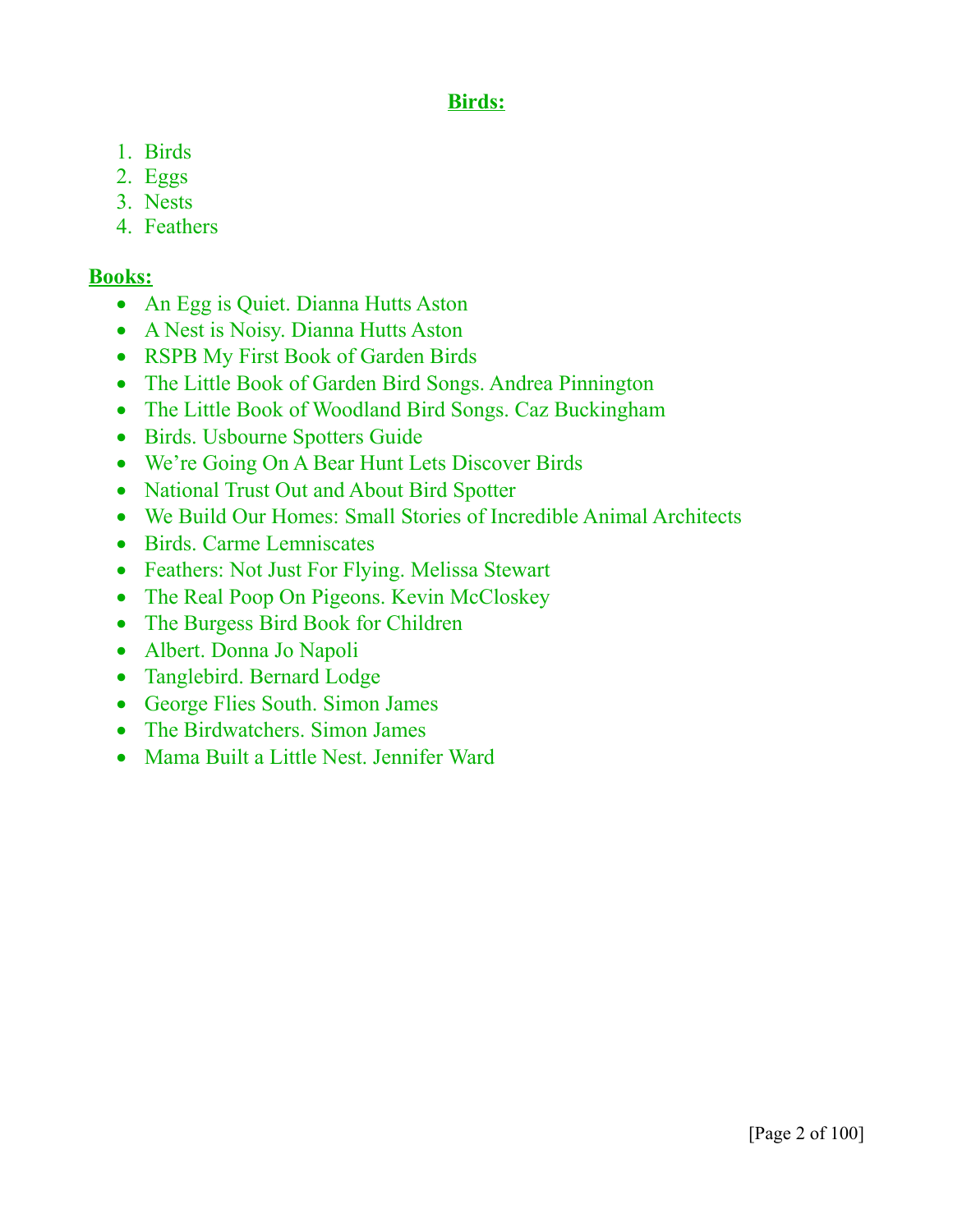#### **Birds**

**Nature Walk:** go on a bird treasure hunt in a local park or nature reservation and try and tick off as many different birds that you can see. Take a bird identification book or sheets, binoculars, pencil/pen

**Science/Hands on:** Listen to different types of bird songs and try to identify and match them with the birds. Research why birds can fly.

## **Poem: A Bird Came Down the Walk by Emily Dickinson**

A Bird, came down the Walk He did not know I saw He bit an Angle Worm in Halves And ate the fellow, raw

And then, he drank a dew From a convenient Grass And then hopped sidewise to the Wall To let a Beetle pass

He glanced with rapid eyes That hurried all abroad The looked like frightened Beads, I thought He stirred his Velvet Head

Like one in danger, Cautious I offered him a crumb, And he unrolled his feathers, And rowed him softer Home

Then Oars divide the Ocean Too silver for a seam Or butterflies, off Banks of Noon, Leap, plashless as they swim.

**Worksheets:** Parts of a bird. Bird wing structure with diagram. **Craft:** Create a bird feeder or a bird house. **Discovery area:** Illustrated posters or photographs of British birds.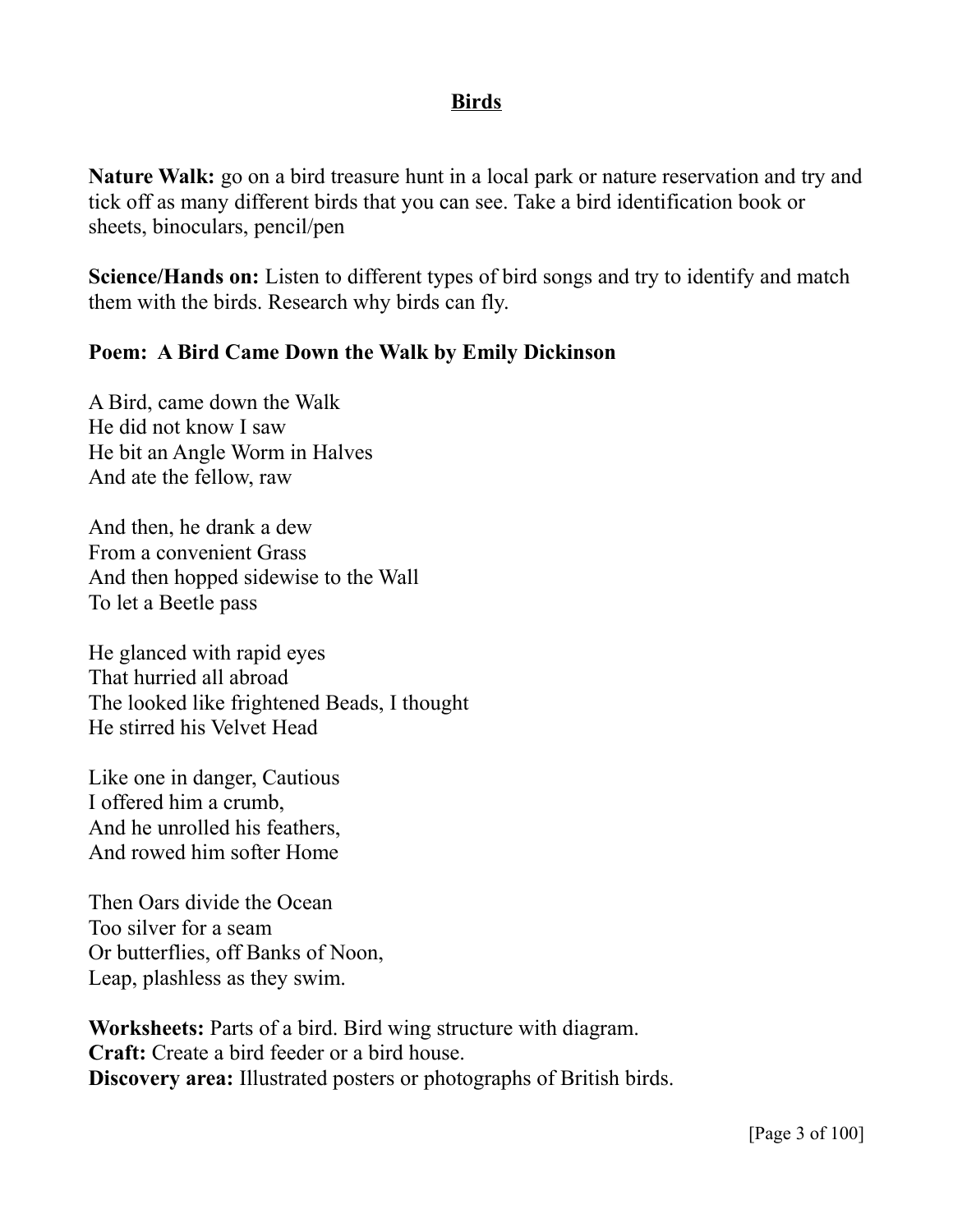## **Eggs**

**Nature Walk:** A visit to a museum with an egg collection. Go chicken egg collecting.

**Science/Hands on:** Matching photographs of eggs to the birds which laid them. Getting to hold and examine different types of birds eggs; comparing the size and colour of the eggs and size of the birds.

#### **Poem: Boy and Egg by Naomi Shihab Nye**

Every few minutes, he wants to march the trail of flattened rye grass back to the house of muttering hens. He too could make a bed in hay. Yesterday the egg so fresh it felt hot in his hand and he pressed it to his ear while the other children laughed and ran with a ball, leaving him, so little yet, too forgetful in games, ready to cry if the ball brushed him, riveted to the secret of birds caught up inside his fist, not ready to give it over to the refrigerator or the rest of the day.

**Worksheets:** How chickens lay eggs. Parts of an egg. Mindfulness egg colouring page.

**Craft**: Edible egg birds nests (shredded wheat nests). Paint eggs.

**Discovery Area:** Posters on different types of eggs, selection of different types of eggs.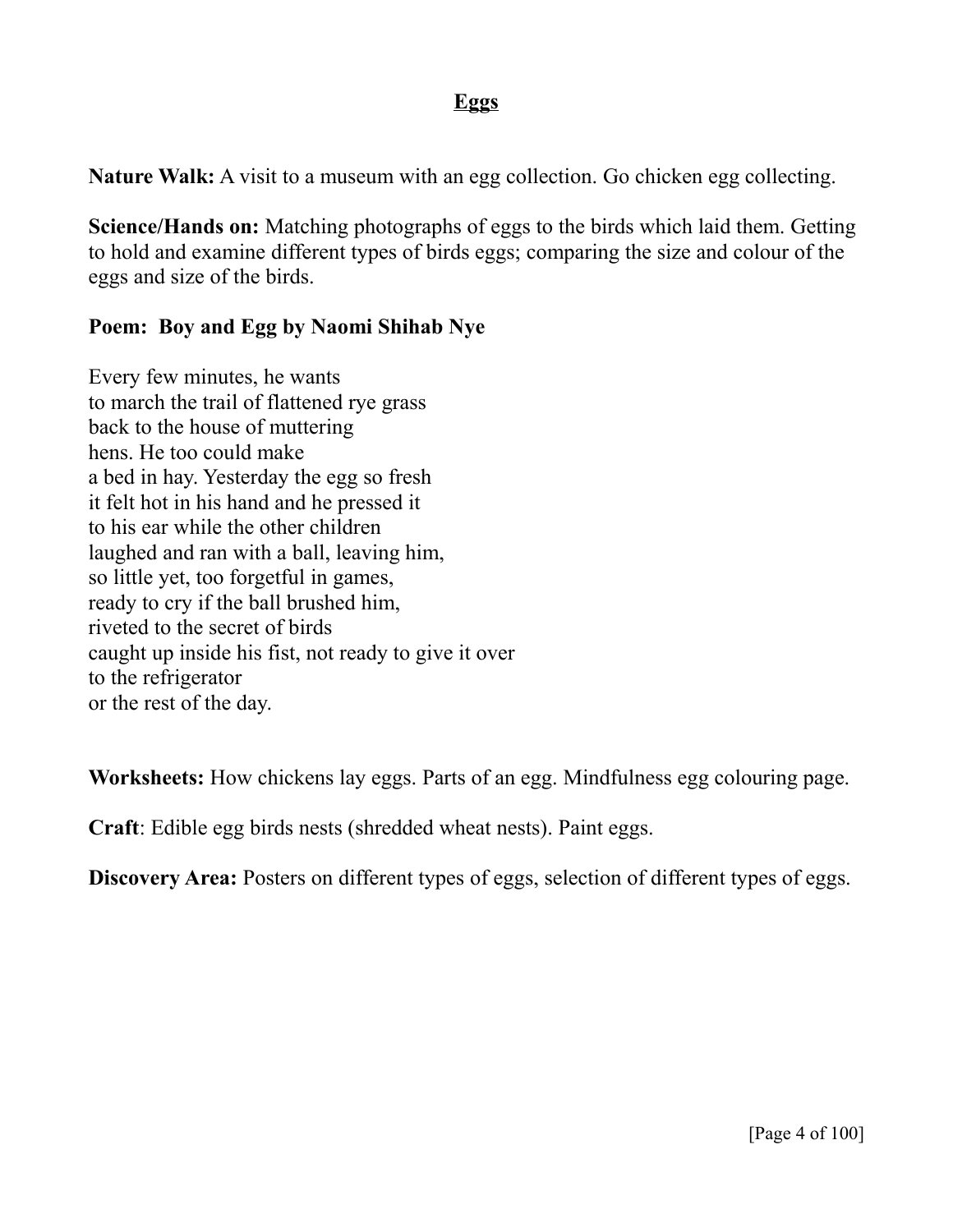#### **Nests:**

**Nature Walk:** A nature walk around a local park with binoculars to see if you can spy different birds nests.

**Science/Hands on:** STEM can you build a nest? Weave your own birds nest out of natural materials or build a giant birds nest out of sticks.

#### **Poem: Dame Duck's First Lecture on Education. Anonymous**

Old Mother Duck has hatched a brood Of ducklings, small and callow: Their little wings are short, their down I mottled grey and yellow

There is a quiet little stream, That runs into the moat, Where tall green sedges spread their leaves, And water-lillies float.

Close by the margin of the brook, The old duck made her nest, Of straw and leaves, and withered grass, And down from her own breast

And there she sat for four long weeks, In rainy days and fine, Until the ducklings all came out - Four, five, six, seven, eight, nine.

One peeped out from beneath her wing, One scrambled on her back: "That's very rude," said old Dame Duck, "Get off! Quack, quack, quack, quack!"

"Tis close," said Dame Duck, shoving out The egg shells with her bill, "Besides, it never suits young ducks To keep them sitting still."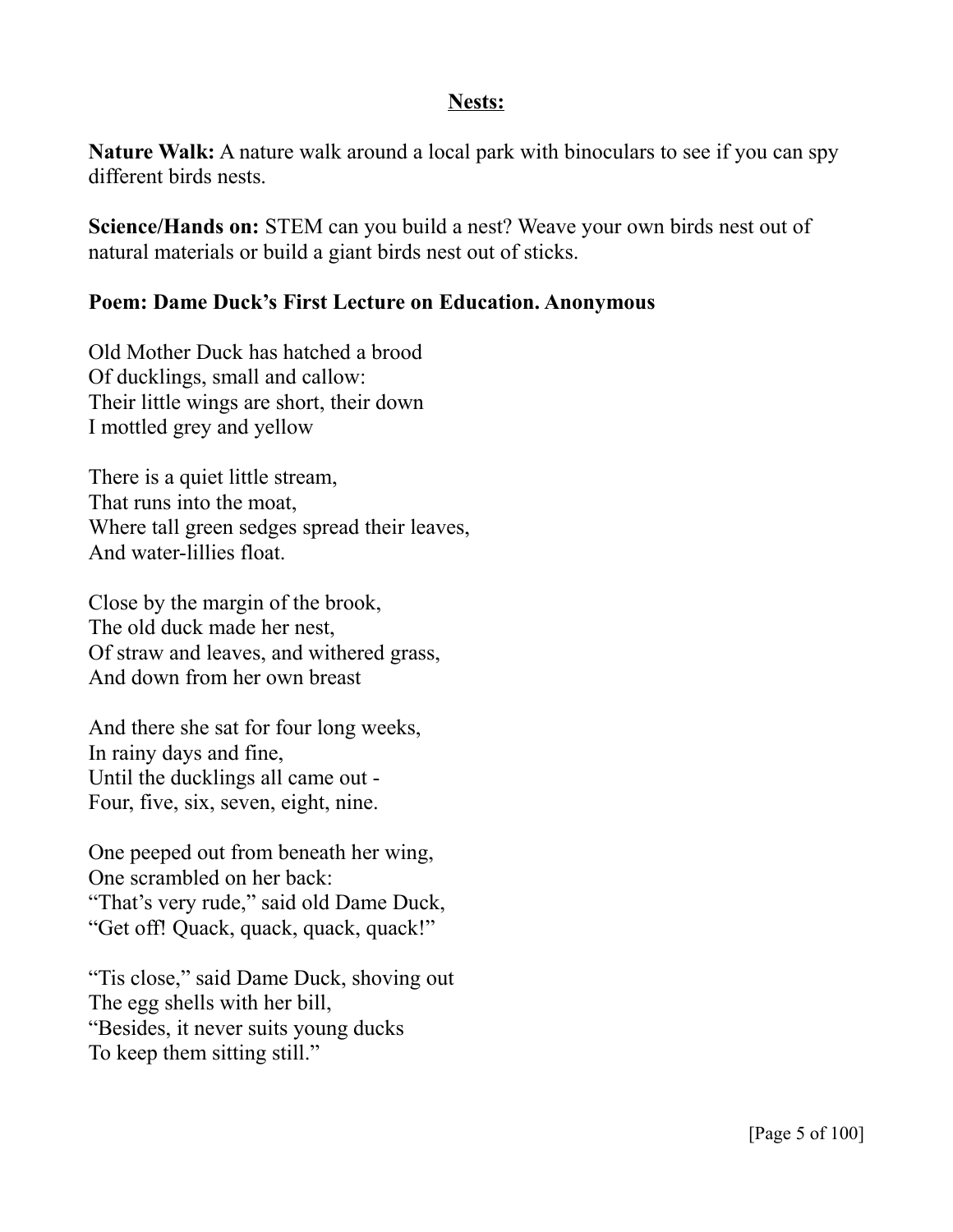So, rising from her nest, she said, "Now, children, look at me: A well-bred duck should waddle so, From side to side  $- d$ 'ye see?"

"Yes," said the little ones, and then She went on to explain: "A well-bred duck turns in its toes As I do-try again."

"Yes," said the ducklings, waddling on: "That's better," said their mother; "But well-bred ducks walk in a row. Straight-one behind another."

"Yes," said the little ducks again, All waddling in a row: "Now to the pond" said old Dame Duck Splash, splash, and in they go,

"Let me swim first," said old Dame Duck, "To this side, now to that; There snap at those great brown-winged flies They make young ducklings fat.

"Now, when you reach the poultry-yard The hen-wife, Molly Head, Will feed you, with the other fowls On bran and mashed-up bread;

"The hens will peck and fight, but mind, I hope that all of you, Will gobble up the food as fast As well-bred ducks should do.

"You had better get into the dish, Unless it is too small; In that case, I should use my foot And overturn it all."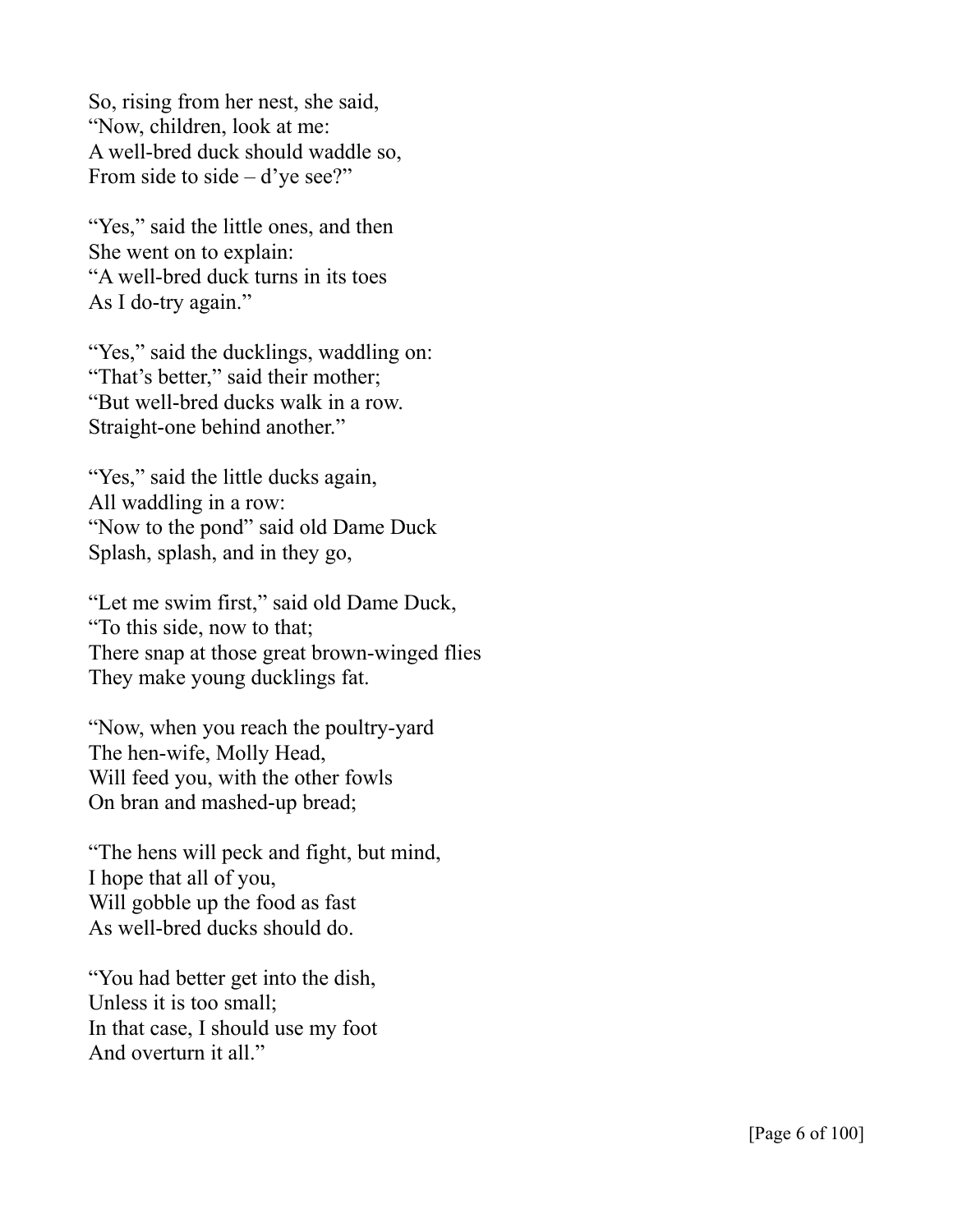The ducklings did as they were bid, And found the plan so good, That, from that day the other fowls Got hardly any food.

**Worksheets:** Research what materials birds use to make a nest and why they use those materials. Look at the different types of birds nests.

**Craft:** Clay birds nest and birds. Colouring in pages. Playdough and materials nest play and exploration

**Discovery Area:** An abandoned birds nest. Types of materials used of nests. Posters about different types of birds nests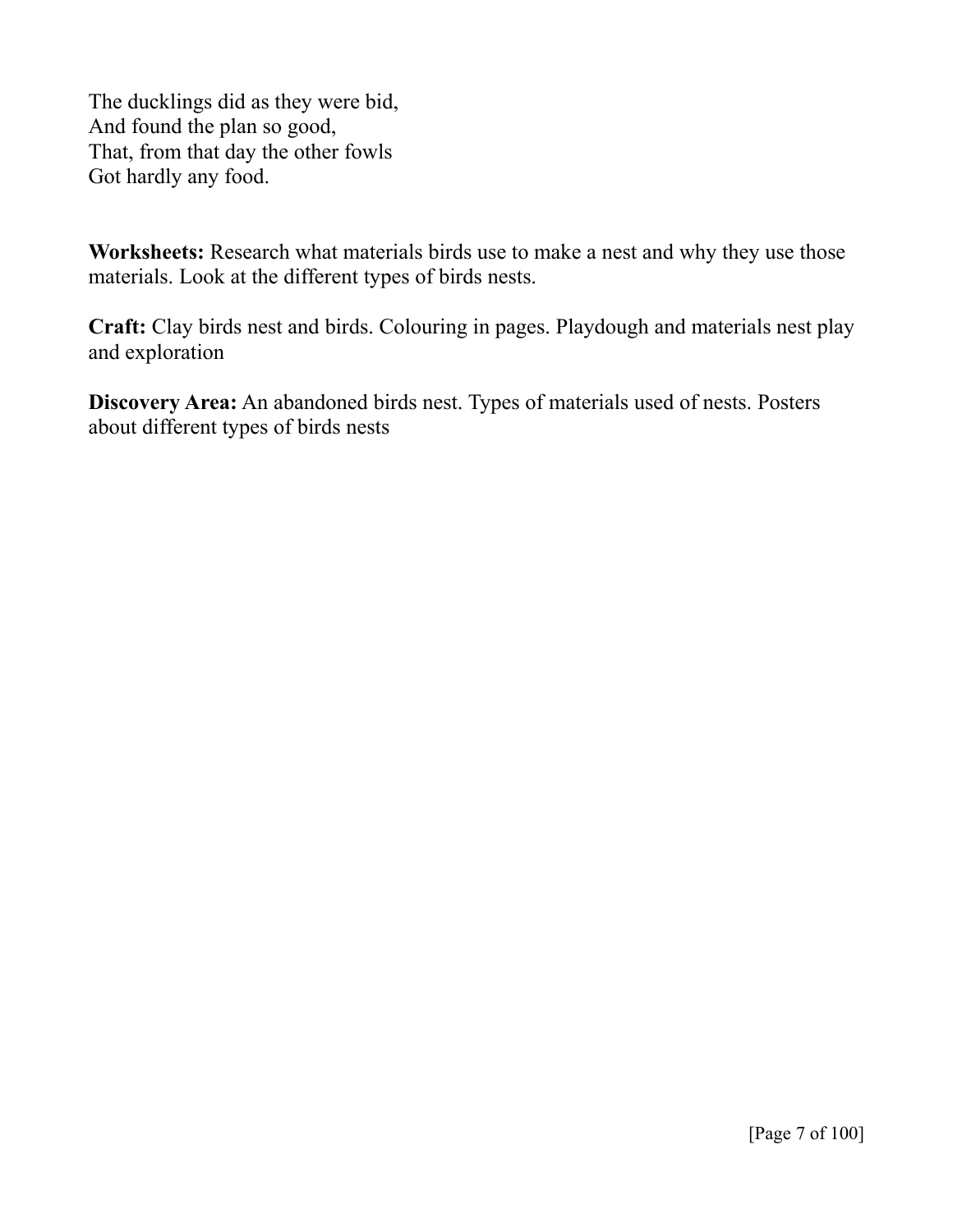## **Feathers**

**Nature Walk:** Go on a feather hunt around a bid nature reserve and see how many different types of feathers you can find and collect.

**Science/Hands on:** Examine different types of feathers; compare size, shape, colours and try matching them to their birds.

## **Poem: Answer to a Child's Question by Samuel Taylor Coleridge**

Do you ask what the birds say? The Sparrow, the Dove, The Linnet and Thrush say, "I love and I love!" In winter they're silent – the wind is so strong; What it says, I don't know, but it sings a loud song. But green leaves, and blossoms, and sunny warm weather, And singing, and loving – all come back together. But the Lark is so brimful of gladness and love, The green fields below him, the blue sky above, That he sings, and he sings; and for ever sings he - "I love my Love, and my Love loves me!"

**Worksheets:** Label different types of feathers and the parts of the feathers. Design your own feathers for if you were a bird.

**Craft**: Feather printing; use painted feathers to make prints. Make a bird out of junk modeling and feathers. Paint feathers with different designs. Use feathers like a quill to paint, write or draw with. Make a dream catcher.

**Discovery Area:** Different types of feathers posters. A variety of feathers on display.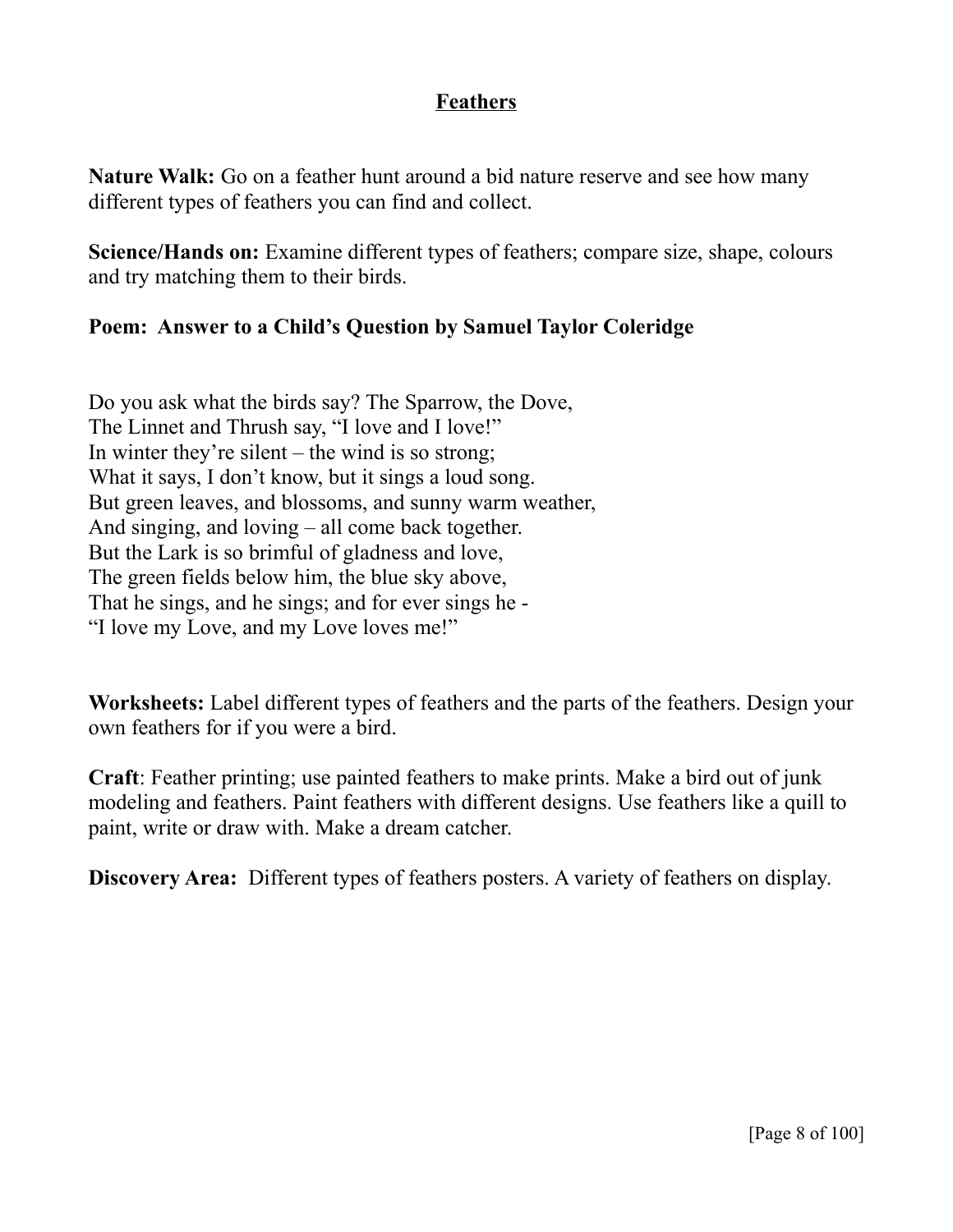## **Insects**

- 1. Insects
- 2. Bees
- 3. Butterflies
- 4. Spiders
- 5. Ants
- 6. Worms
- 7. Life in a rotten log

## **Books:**

- RSPB My First Book of Garden Bugs
- Ultimate Bugopedia
- The Big Book of Bugs
- The Big Book of Bugs Sticker Book
- Insect Emporium
- We're Going on a Bear Hunt: Lets Discover Bugs
- The Very Busy Spider
- The Very Hungry Caterpillar
- The Very Quiet Cricket
- Bugs To Spot (Usbourne)
- The Bee Book
- The Book of Bees
- Why Do We Need Bees?
- Bee: Natures Tiny Miracle
- A Butterfly Is Patient
- Ant and Bee
- Superworm
- A Beetle Is Shy
- How To Survive As a Firefly. Kristen Foote
- Cricket in the Thicket: Poems about Bugs. Carol Murray
- James and the Giant Peach. Roald Dahl
- Inch by Inch. Leo Lionni
- Bob and Otto. Robert O. Bruel
- Garden Wigglers: Earthworms in Your Backyard. Nancy Loewen
- Wonderful Worms. Linda Glaser
- Diary of a Spider. Doreen Cronin
- The Big Honey Hunt. Stan & Jan Berenstain
- Bugs! Bugs! Bugs! Bob Barner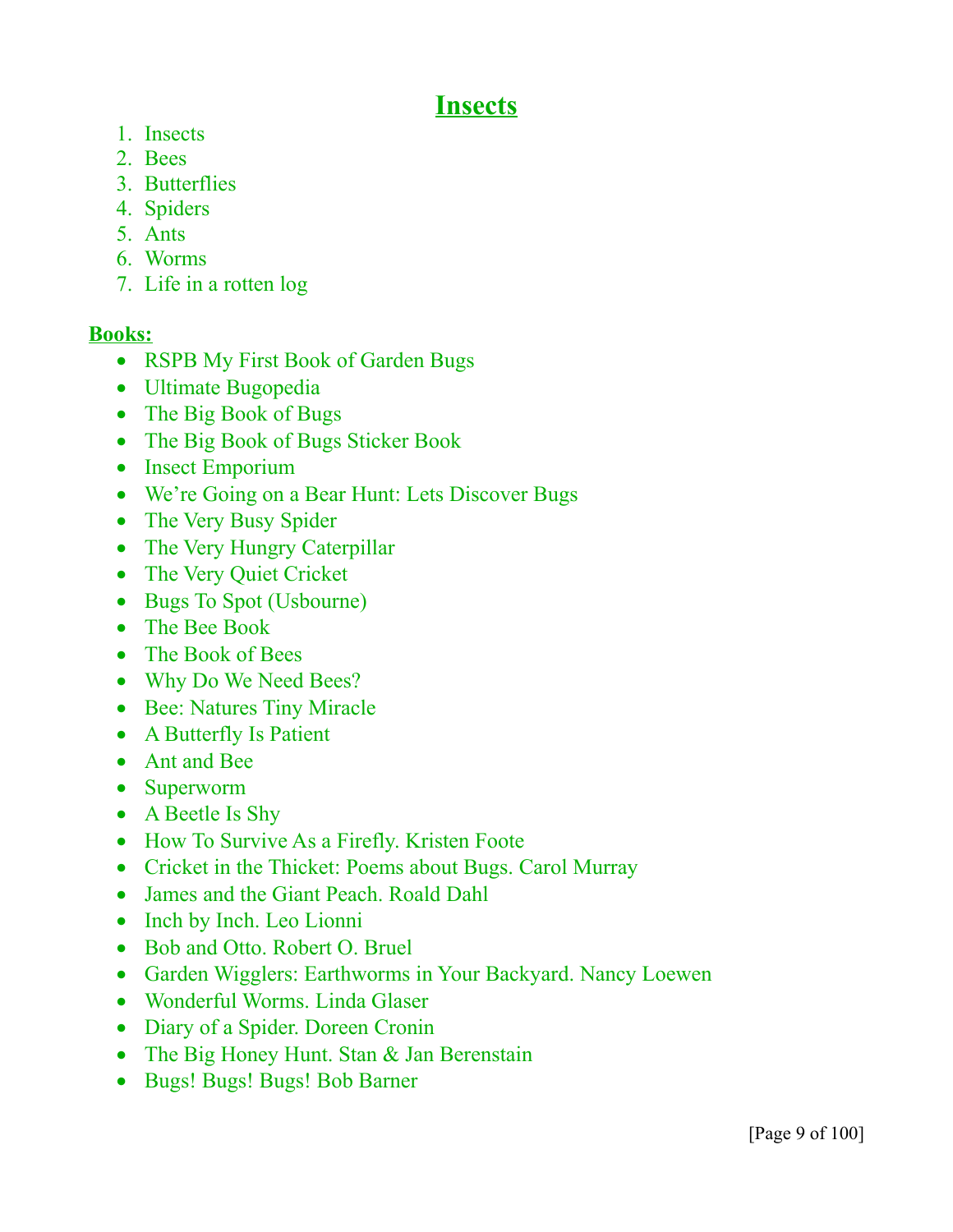#### **Insects**

**Nature Walk:** Go on a bug hunt in a park or even in the garden. Take a magnifying glass and a bug hunt kit and see what you can find; make sure to check under logs, in grass and bark and under leaves. Take a spotters sheet to tick off the ones you find and you could keep a tally of how many of each bug you see and create a graph from the results.

**Science/Hands on:** Look at what makes a bug fit the insect categorization. Compare different types of insects and sort them into categories such as winged/not winged. Research the benefits of insects and the impact they have on the ecosystem,

#### **Poem: Insects by John Clare**

These tiny loiterers on the barley's beard, And happy units of a numerous herd Of playfellows, the laughing Summer brings, Mocking the sunshine on their glittering wings, How merrily they creep, and run, and fly! No kin they bear to labour's drudgery, Smoothing the velvet of the pale hedge-rose; And where they fly for dinner no one knows - The dew – drops feed them not – they love the shine Of noon, whose suns may bring them golden wine All day they're playing in their Sunday dress - When night reposes, for they can do no less: Then, to the heath – bell's purple hood they fly, And like to princes in their slumbers lie, Secure from rain, and dropping dews, and all, In silken beds and roomy painted hall, So merrily they spend their summer – day, Now in the corn – fields, now in the new – mown hay One almost fancies that such happy things, With coloured hoods and richly burnished wings, Are fairy folk, in splendid masquerade Disguised, as if of mortal folk afraid, Keeping their joyous pranks a mystery still, Lest glaring day should do their secrets ill.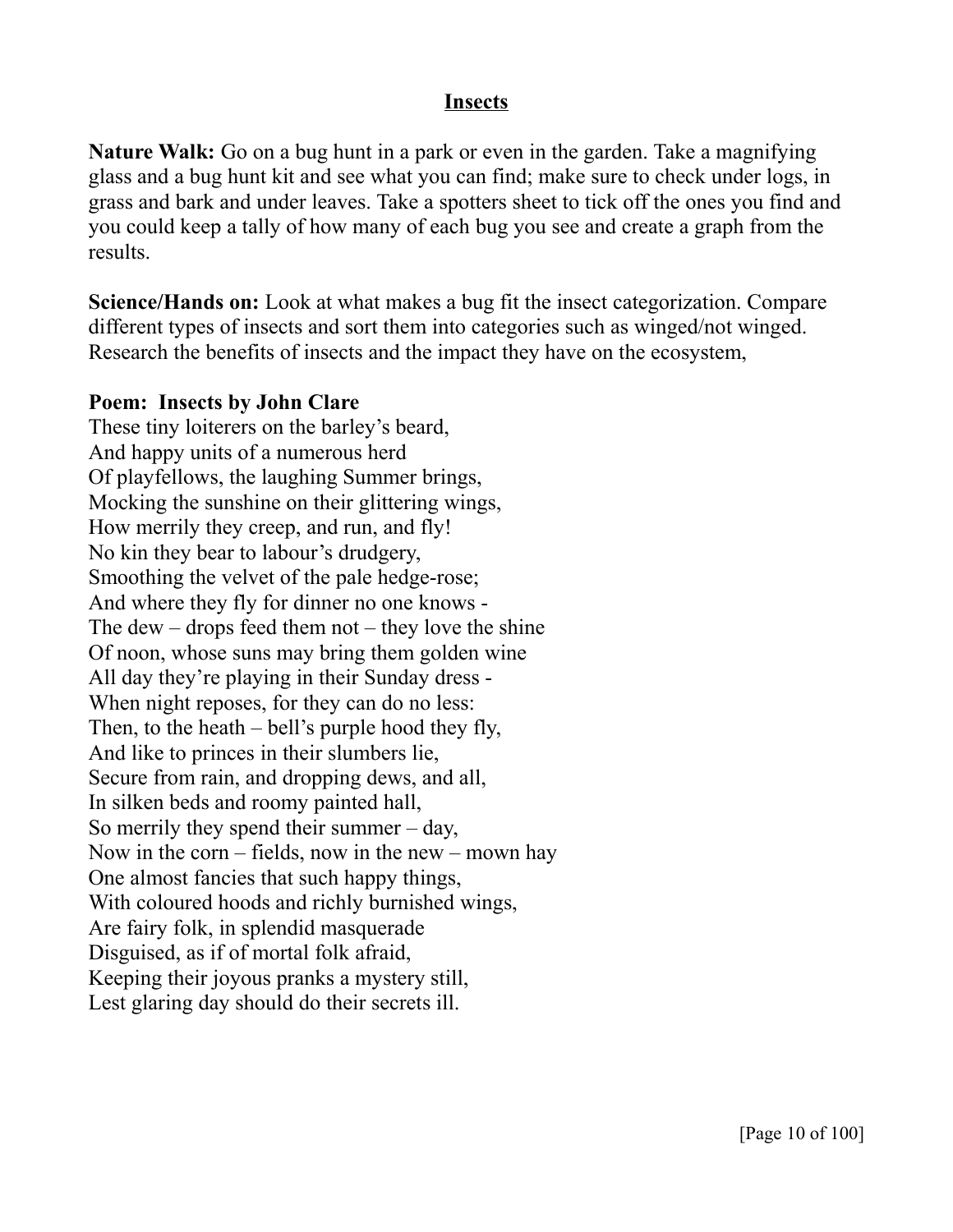**Worksheets:** Look at insect fact cards and choose your favourite insect to draw and describe it characteristics. Design your own insect.

**Craft**: Paint an A4 sized Insect. Make an insect hat. Colouring in sheets. Paint leaves to look like different insects. An invitation to create: collage insects.

**Discovery Area:** Taxidermy Bug collection display. Posters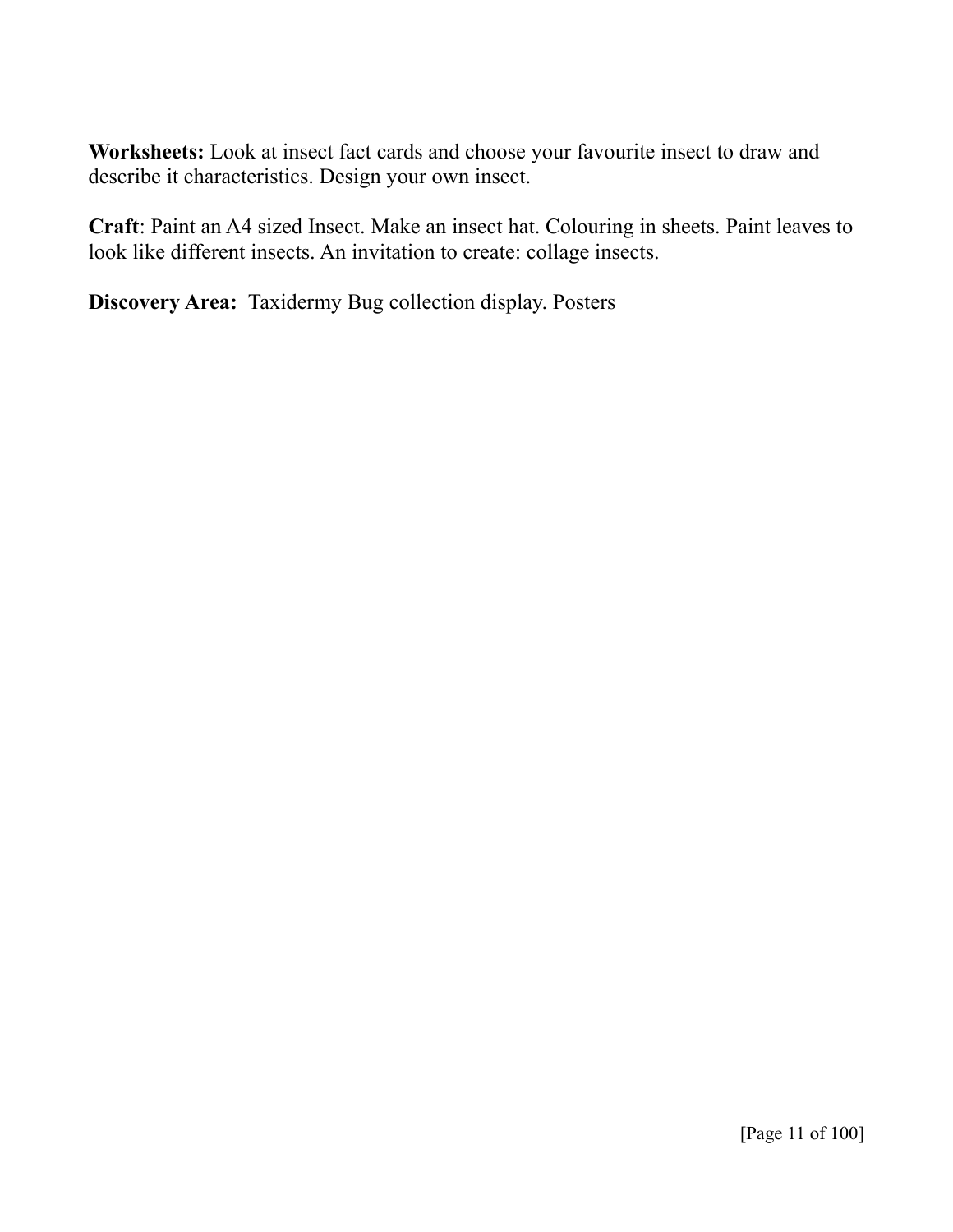#### **Bees**

**Nature Walk:** Visit a Bee Farm or a wildlife center which has hives to watch bees in action. Visit a public garden such as a National Trust garden during the summer to see if you can spot different types of bees.

**Science/Hands on:** Make a bee habitat for your garden. Hands on learning on how bees help flowers with pollination. Bee Keeper dramatic role play center. Taste test different types of honey and compare.

#### **Poem: How Doth the Little Busy Bee by Isaac Watts**

How doth the little busy bee Improve each shining hour, And gather honey all the day From every opening flower!

How skillfully she builds her cell! How neat she spreads the wax! And labours hard to store it well With the sweet food she makes.

In books, or work, or healthful play, Let my first years be passed, That I may give for every day Some good account at last.

**Worksheets:** Parts of a bee. Different types of bees. Learn about the Hierarchy of bees. Research and record honey bee facts. Create a poster advocating saving the bees and why their important.

**Craft**: Paint a flower pot to look like a bee and stick on googly eyes and plant a bee friendly plant inside. Make an easy bee corner bookmark. Make golden honey slime.

**Discovery Area:** Illustrated poster showing different types of bees. Fact cards about bees. A poster showing what plants are good for bees, and why bees are important.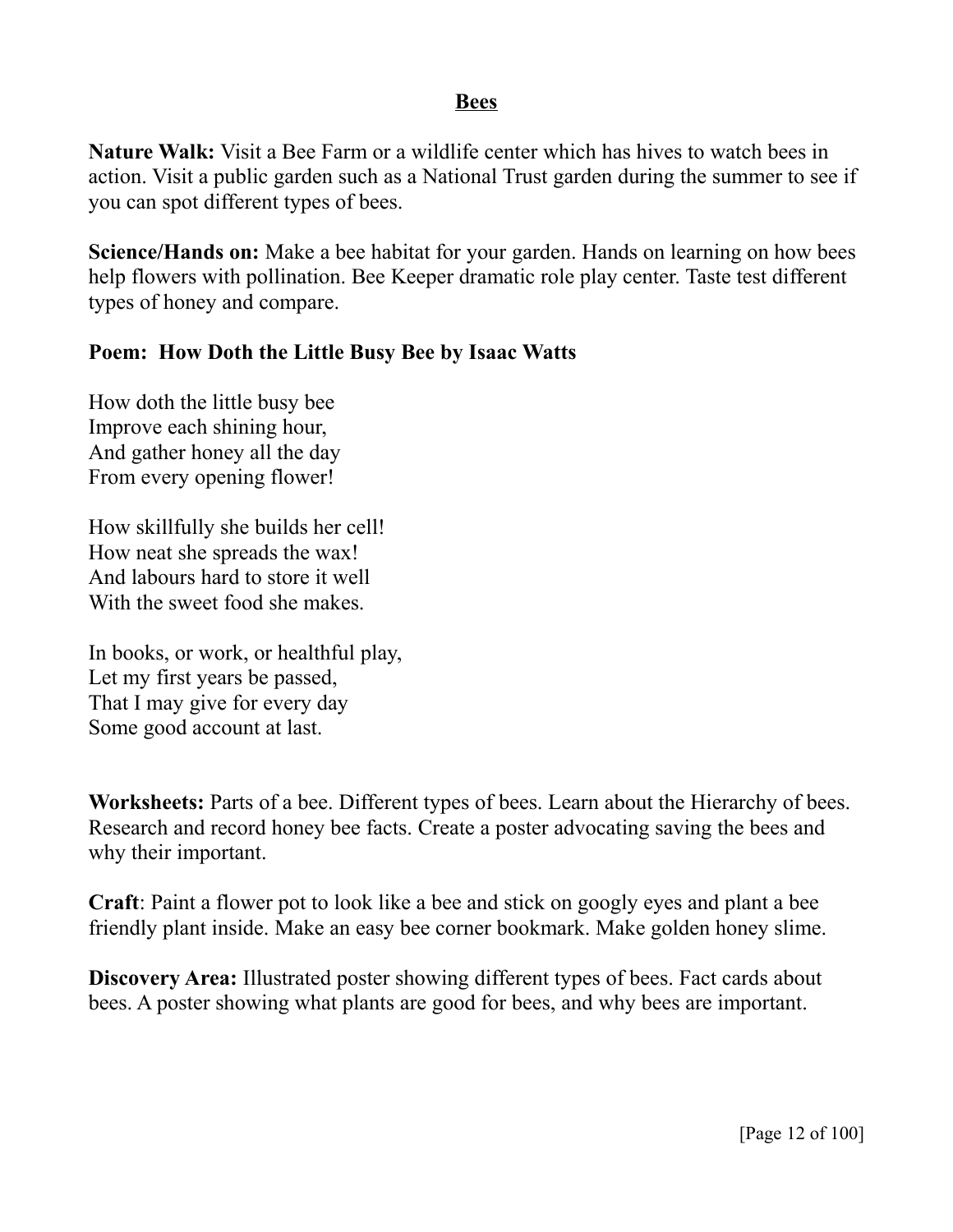## **Butterflies**

**Nature Walk:** Visit a butterfly house (London zoo and Hornimans museum have them) and take time to sit and watch all the different types of butterflies. Take a walk around a park or public garden and see if you can spot any butterflies. During late spring/early summer investigate what signs of butterflies you can find (eggs and caterpillars under leaves).

**Science/Hands on:** Get a butterfly hatching kit and observe the butterfly life cycle from eggs to butterfly release. Plant a butterfly friendly space (in the garden or in planters).

## **Poem: The Bee and the Butterfly by Mary Darby Robinson**

UPON a garden's perfum'd bed With various gaudy colours spread, Beneath the shelter of a ROSE A BUTTERFLY had sought repose; Faint, with the sultry beams of day, Supine the beauteous insect lay.

A BEE, impatient to devour The necter sweets of ev'ry flow'r Returning to her golden store, A weight of fragent treasure bore; With envious eye, she mark'd the shade, Where the poor BUTTERFLY was laid, Ans resting on the bending spray, Thus murmur'd forth the drony lay:

"Thou empty thing, whose merit lies In the vain boast of orient dies; Whose glittering form the slightest breath Robs of its gloss, and fades to death; Who idly rov'st the summer day, Flutt'ring a transient life away, Unmindful of the chilling hour, The nipping frost, the drenching show'r; Who heedless of "to-morrow's fare," Mak'st present bliss the only care; Is it for THEE, the damask ROSE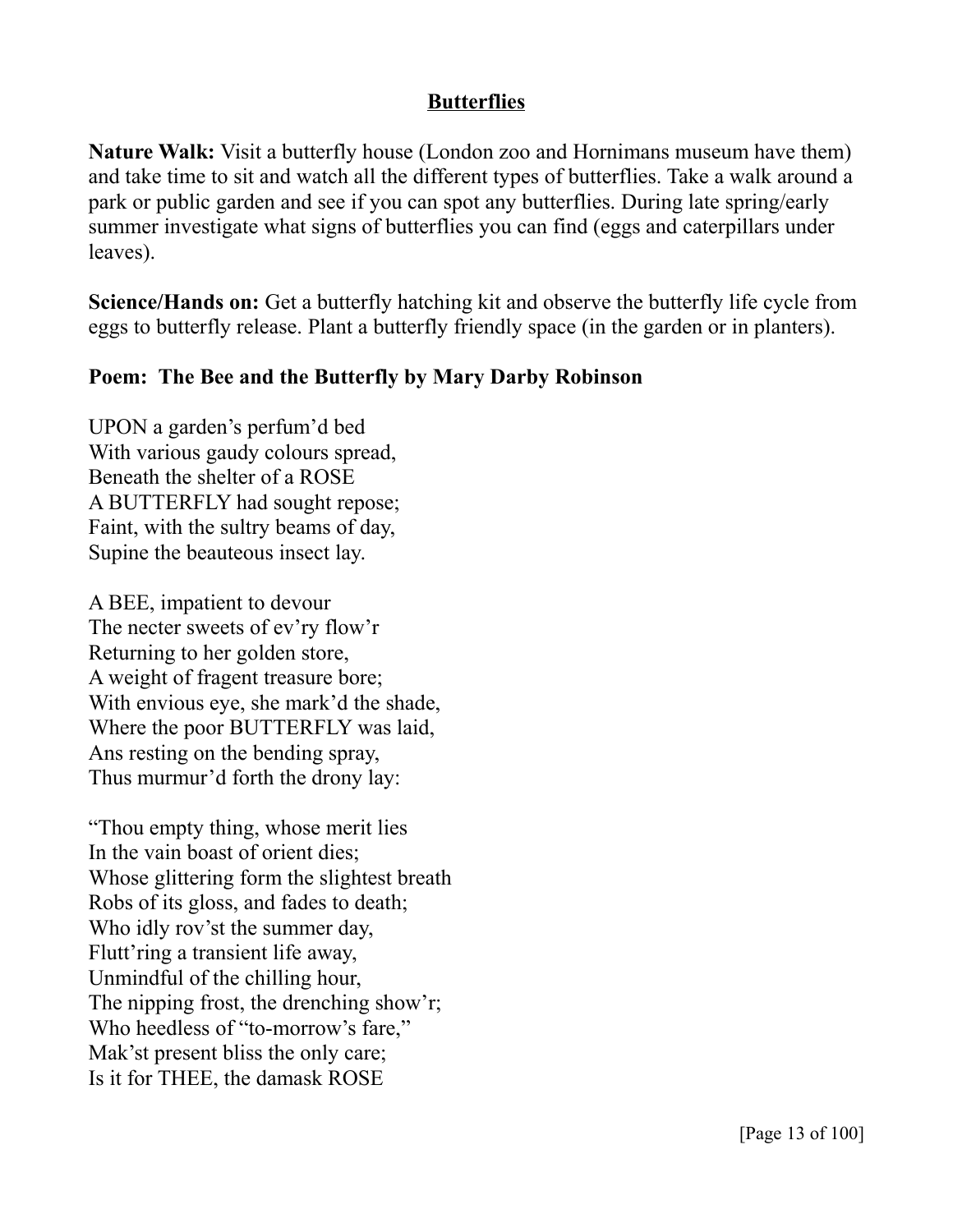With such transcendent lustre glows? Is it for such a giddy thing Nature unveils the blushing spring? Hench, from thy lurking place, and know, 'Tis not for THEE her beauties glow."

The BUTTERFLY, with decent pride, In gentle accents, thus reply'd: "Tis true, I flutter life away" In pasttime, innocent and gay; The SUN that decks the blushing spring Gives lustre to my painted wing; 'Tis NATURE bids every colour vie, With rainbow tints of varying die; I boast no skill, no subtle pow'r To steal the balm from ev'ry flow'r; The ROSE, that only shelter'd ME, Has pour'd a load of sweets on THEE; Of merit wee have both our share, Heav'n gave thee ART, and made me FAIR; And tho' thy cunning can despise The humble worth of harmless flies; Remember, envious, busy thing, Thy honey 'd form conceals a sting; Enjoy thy garden, while I rove The sunny hill, the woodbine grove, And far remov'd from care and THEE, Embrace my humble destiny; While in some lone sequester'd bow'r, I'll live content beyond thy pow'r; For where ILL – NATURE holds her reign TASTE, WORTH, and BEAUTY, plead in vain; e'en GENIUS must to PRIDE submit when ENVY wings the shaft of WIT.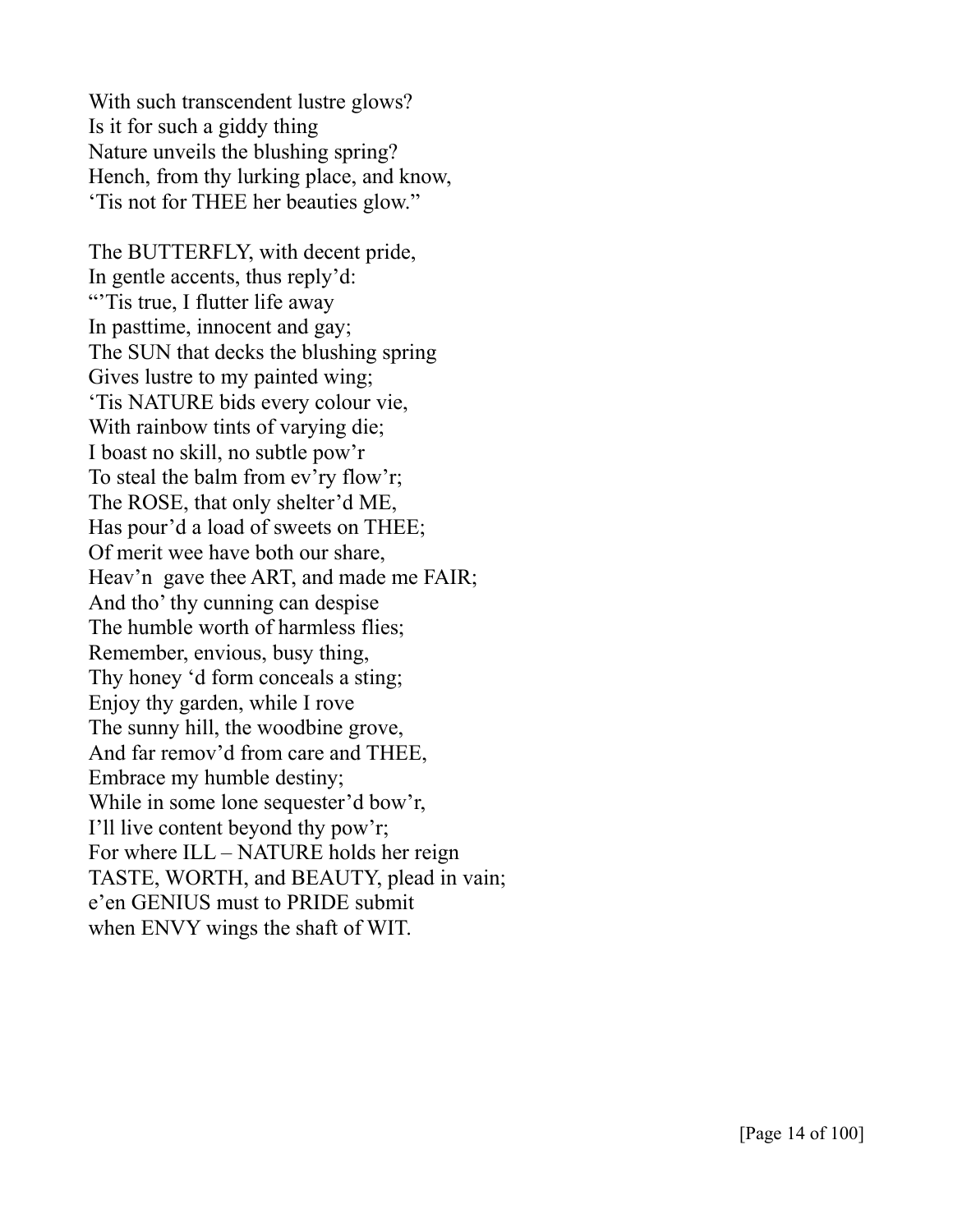**Worksheets:** The life cycle of a butterfly. Parts of a butterfly. Written description of metamorphosis.

**Craft**: Create a butterfly feeder for your garden. Make coffee filter butterflies. Paper craft butterflies.

**Discovery Area:** Butterfly hatching kit observation space. Posters showing different types of butterflies. Fact cards explaining metamorphosis and the butterfly life cycle and other butterfly facts.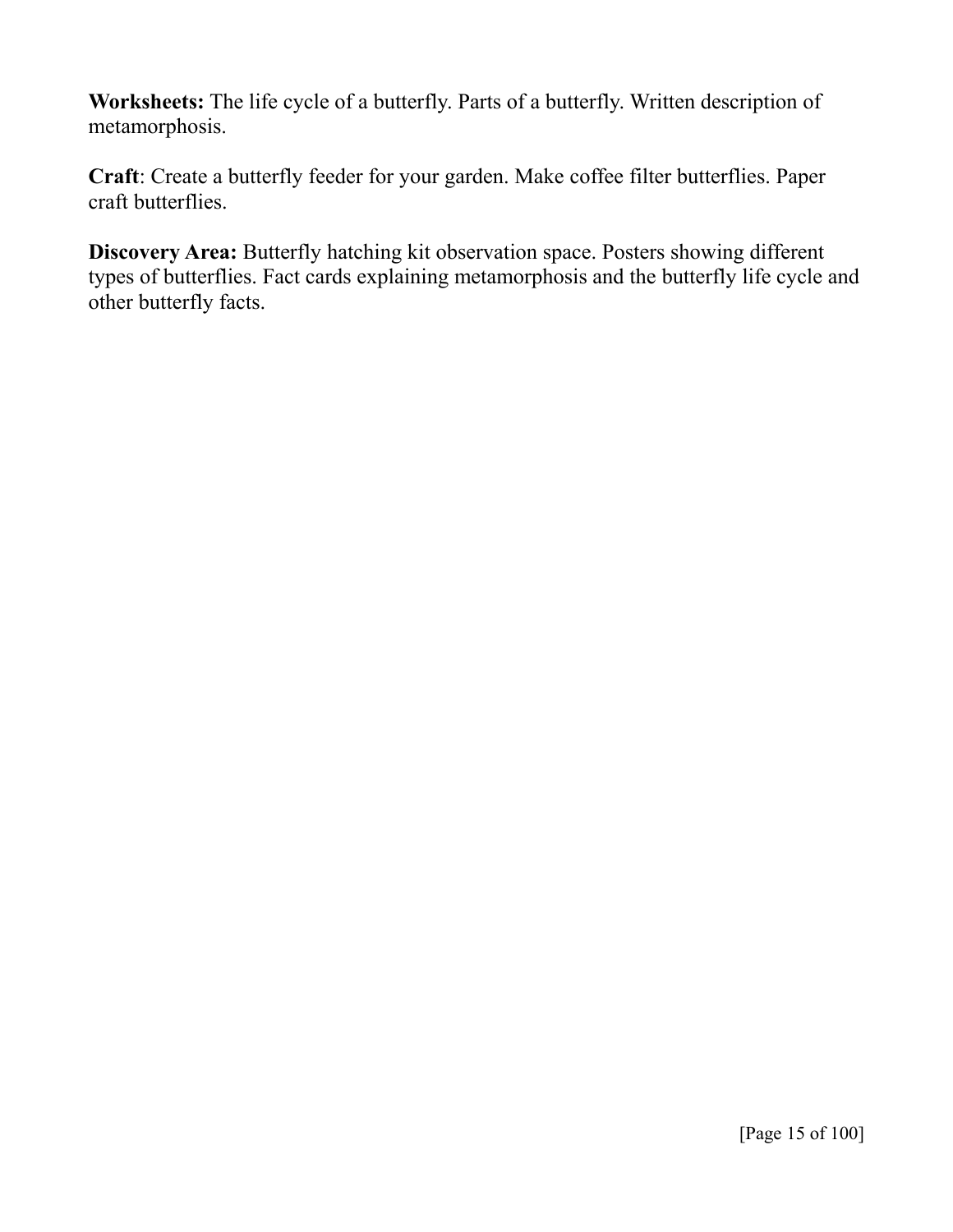## **Spiders**

**Nature Walk:** Go on a spider hunt in a nature spot and see how many webs and spiders you can find

**Science/Hands on:** What makes the strongest web & Spider web vibration experiments (on Spider pinterest board on The Chatty Zebra profile)

## **Poem: The Spider and the Fly by Mary Howitt**

"Will you walk into my parlour, said a Spider to a Fly; 'Tis the prettiest little parlour that ever you did spy. The way into my parlour is up a winding stair, And I have many pretty things to shew when you get there. Oh, no, no! Said the little Fly; to ask me is in vain: For who goes up that winding stair shall ne'er come down again.

Said the adorable Spider to the Fly, Dear friend, what can I do To prove the warmth affection I have ever felt for you? I have within my parlour great store of all that's nice: I'm sure you're very welcome; will you please to take a slice" Oh no, no! Said the little Fly; kind miss, that cannot be; For I know what's in your pantry, and I do not wish to see.

Sweet creature, said the Spider, you're witty and you're wise; How handsome are your gaudy wings, how brilliant your eyes! I have a little looking – glass upon my parlour – shelf; If you'll step in one moment, sir, your shall behold yourself. Oh, thank you, gentle miss, he said, for what you're pleased to say; And wishing you good morning now, I'll call another day.

The Spider turn'd her round again, and went into her den, For well she knew that cunning Fly would soon come back again. And then she wore a tiny web, in a little corner sly, And set her table ready for to dine upon the Fly; And went out to her door again, and merrily did sing; Come hither, pretty little Fly, with the gold and silver wing.

Alas, alas! How very soon this cunning little Fly, Hearing her wily flattering words, came slowly fluttering by,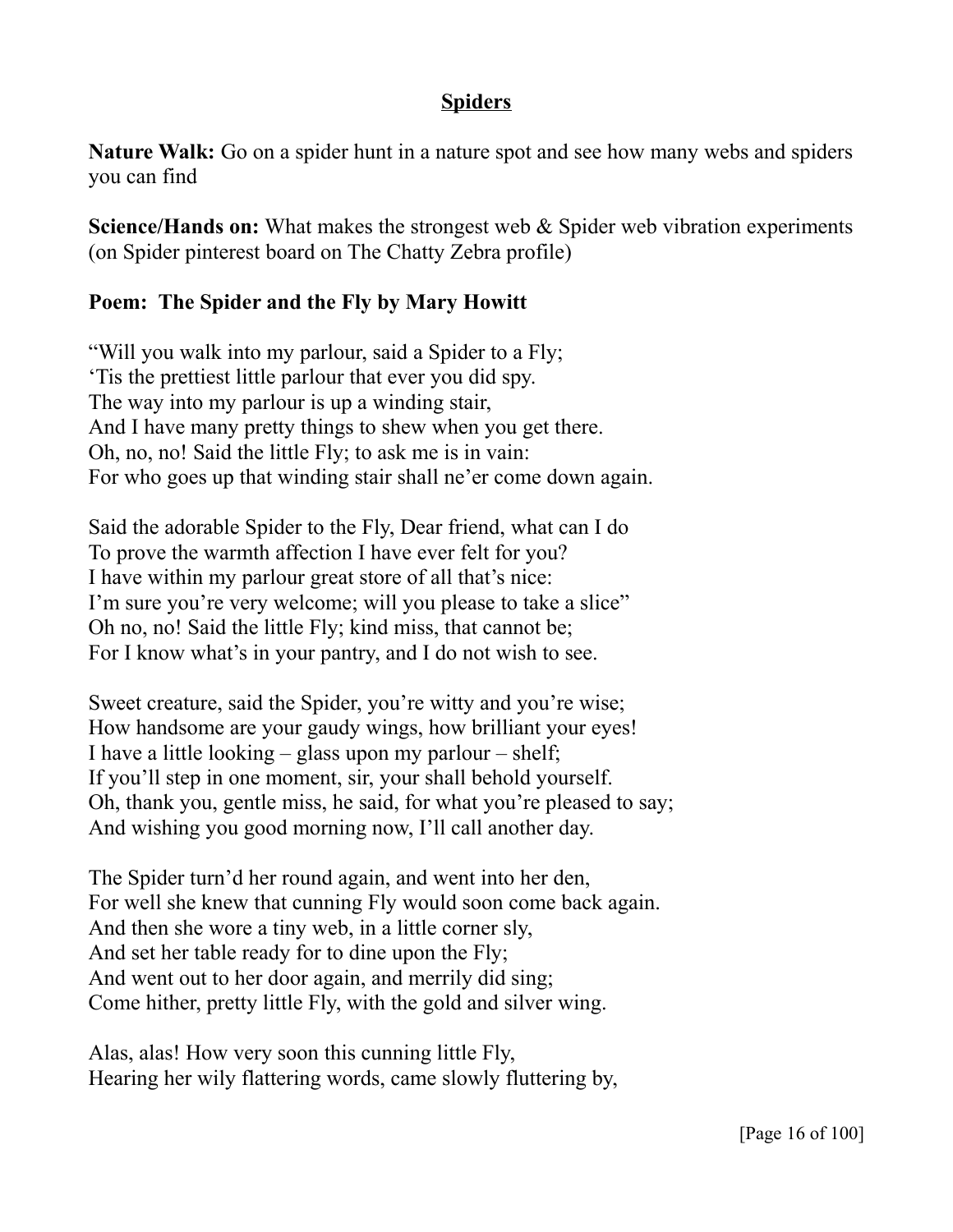With humming wings he hung aloft, then nearer and nearer drew. Thinking only of his crested head and gold and purple hue: Thinking only of his brilliant wings, poor foolish thing! At last, Up jump'd the hungry little Spider, and firmly held her fast! She dragged him up her winding stair, into her dismal den, Within her little parlour; but he ne'er came down again. And now, my pretty maidens, who may this story hear, To silly, idle, flattering words, I prray you ne'er give ear; Unto a beautiful lady, close hear, and ear, and eye And learn a lesson from this tale of the Spider and the Fly

**Worksheets:** Create a lift flap book; spiders can, spiders are, spiders have OR a leaflet about spider facts and why we need spiders.

**Craft**: Spider web art painting white or using chalks to draw spider webs on black card, colour in the spaces between the webs. Make white foamy spider slime.

**Discovery Area:** Spiders shed their skins, or rather their exoskeletons as they get larger. If possible (and not too scary) see if you can get hold of some old tarantula skins to investigate (we were lucky to have a friend send us some of hers!). Posters on different types of spiders. Fact cards on spiders.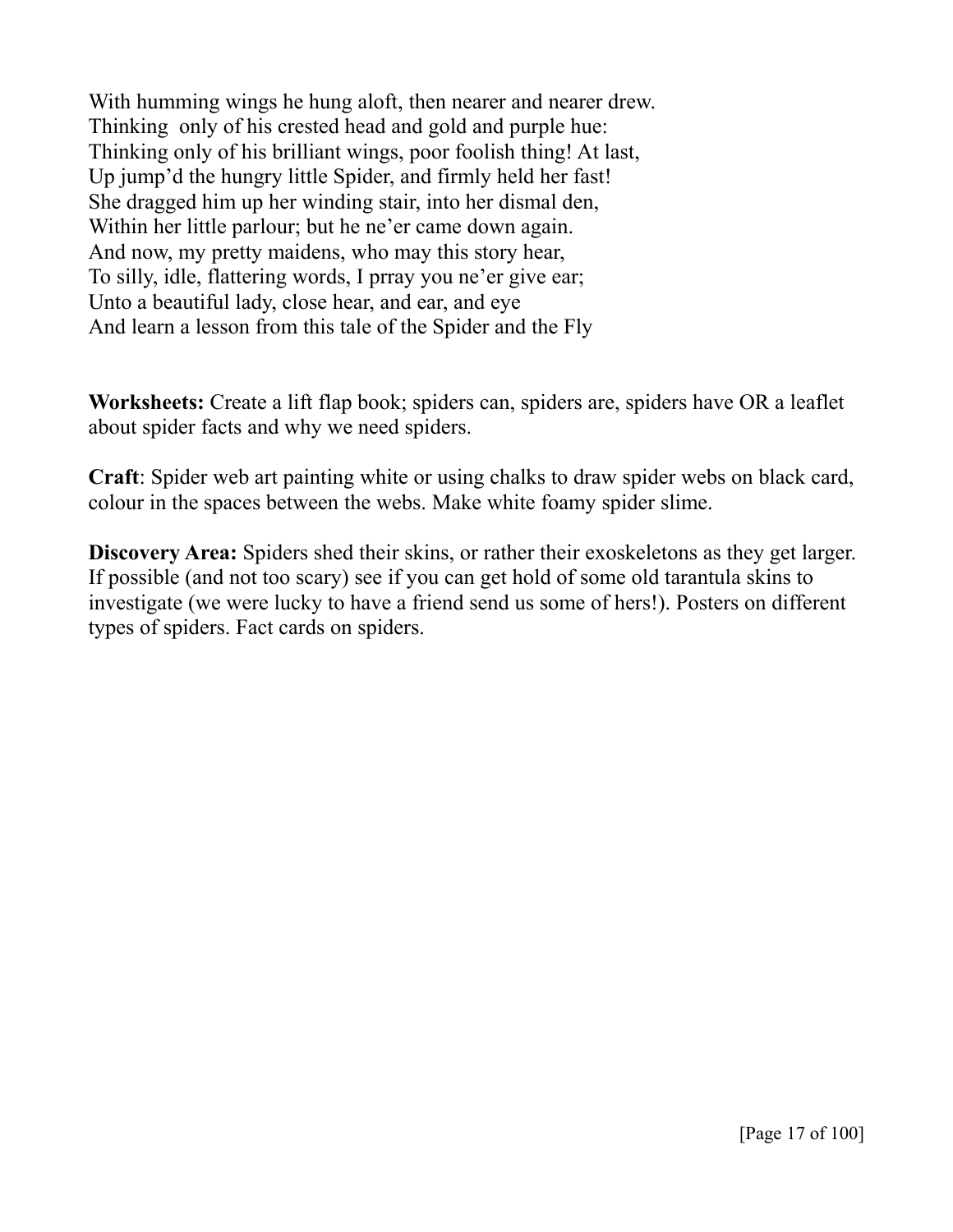#### **Ants**

**Nature Walk:** Go on an ant hunt in the garden; try leaving a plate with fruit or bread with honey or jam out on the floor and watch and the ants come to collect it.

**Science/Hands on:** Create an ant farm (or buy a kit one) and watch how the ants make tunnels. Research what ants need to survive.

#### **Poem: Ants! Ants! Ants! Lyrics by Ron Brown**

No time for fun, no time to play We're the ants, we're the ants And we work all day.

Building rooms and tunnels deep underground It's a happy little home In our dirt – filled town.

We're a busy little city with much to do And we never stop working Till the day is through.

Ants, ants, ants!

No time from fun no time to play We're the ants, we're the ants And we work all day.

Working hard together, we're strong for our size We're social insects That colonize.

We're a busy little city with much to do And we never stop working Till the day is through

Ants, ants ants!

No time for fun, no time to play We're the ants, we're the ants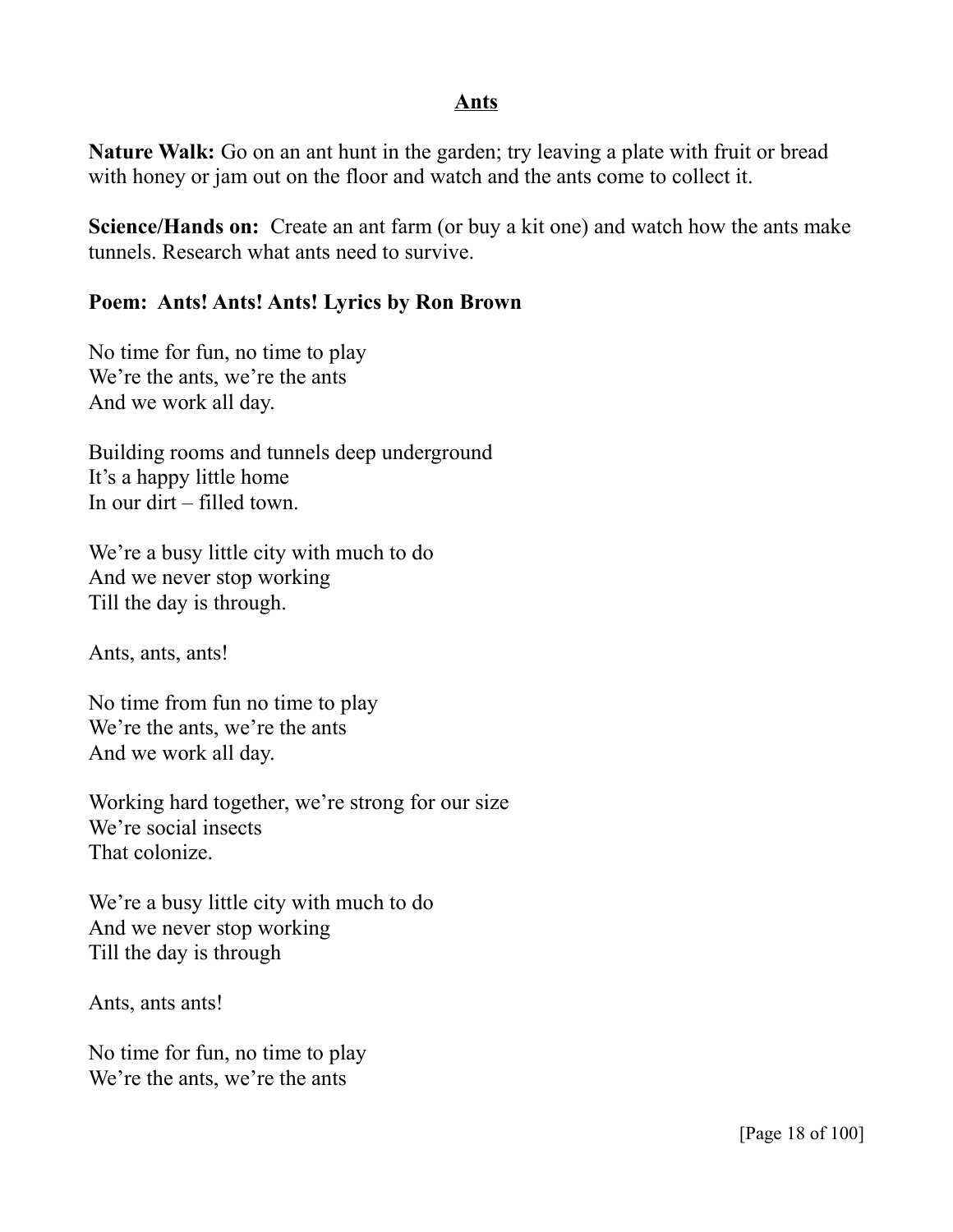And we work all day. Ants, ants ants! **Worksheets:** Life cycle of an ant. Anatomy of an ant. Look at the ant hierarchy

**Craft**: Finger print ant painting picture

**Discovery Area:** Ant farm, fact cards on ants.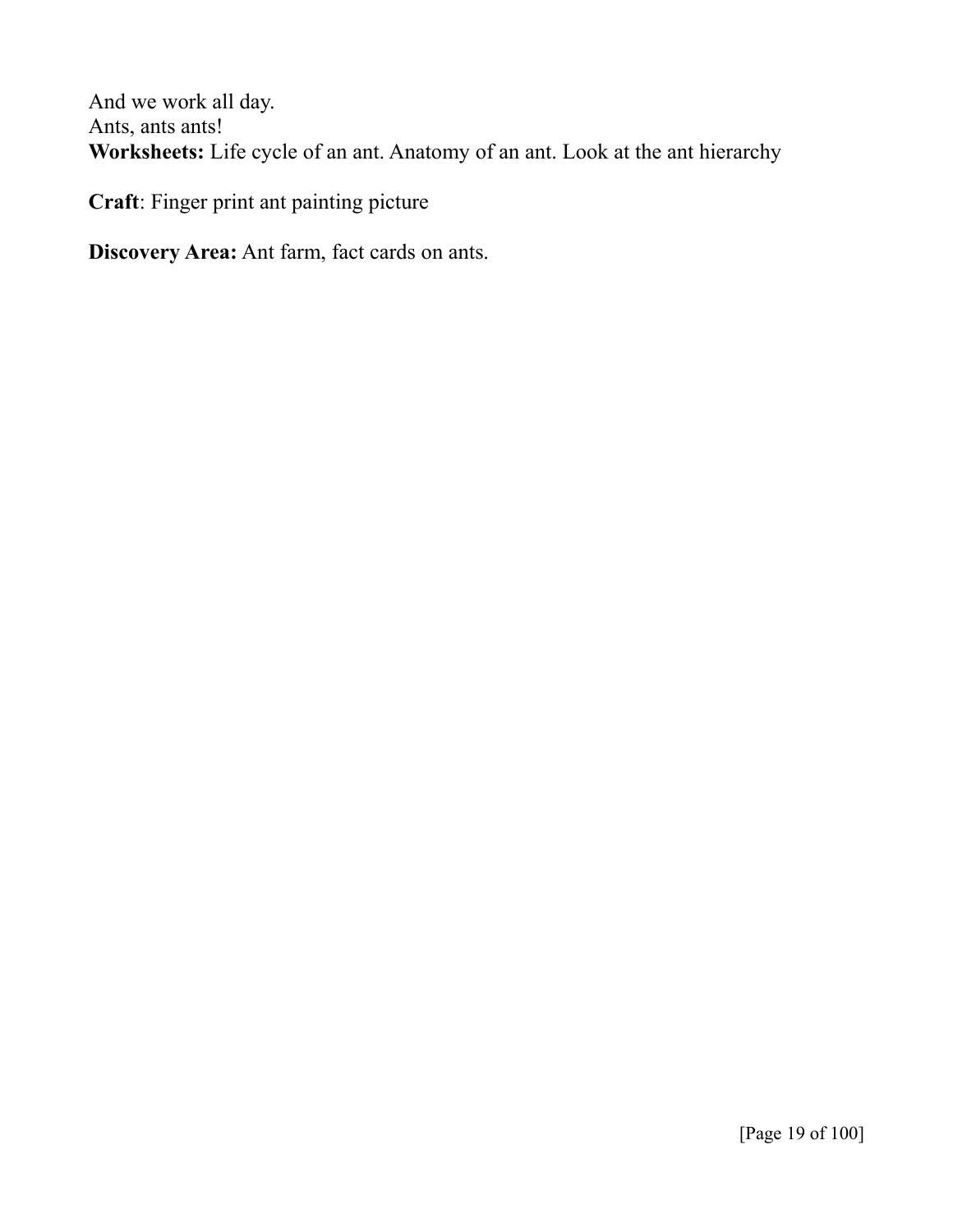#### **Worms**

**Nature Walk:** Go on a worm expedition in the garden; move flower pots or heavy rocks and see if there are any worms underneath. See how far down you have to dig in the mud before you find some wiggly worms!

**Science/Hands on:** Make (or buy) a worm farm and research what materials worms need for composting and which materials you need to avoid! Research how worms turn rubbish into compost and are good for the soil.

## **Poem: There's a Worm at the Bottom of the Garden by Ian J Watts and Pete Bradbury**

There's a worm at the Bottom of my garden, And his name is Wiggly Woo. There's a worm at the Bottom of the garden, And all that he can do Is wiggle all night The neighbours say What a terrible fright! There's a worm at the Bottom of my garden, And his name is Wiggly Woo

**Worksheets:** Make a poster telling people about worms and composting. Keep an observation diary of what the worms in the worm farm are doing and the changes each day.

**Craft**: Make cheerio worms

**Discovery Area:** The worm farm. Fact cards on worm facts.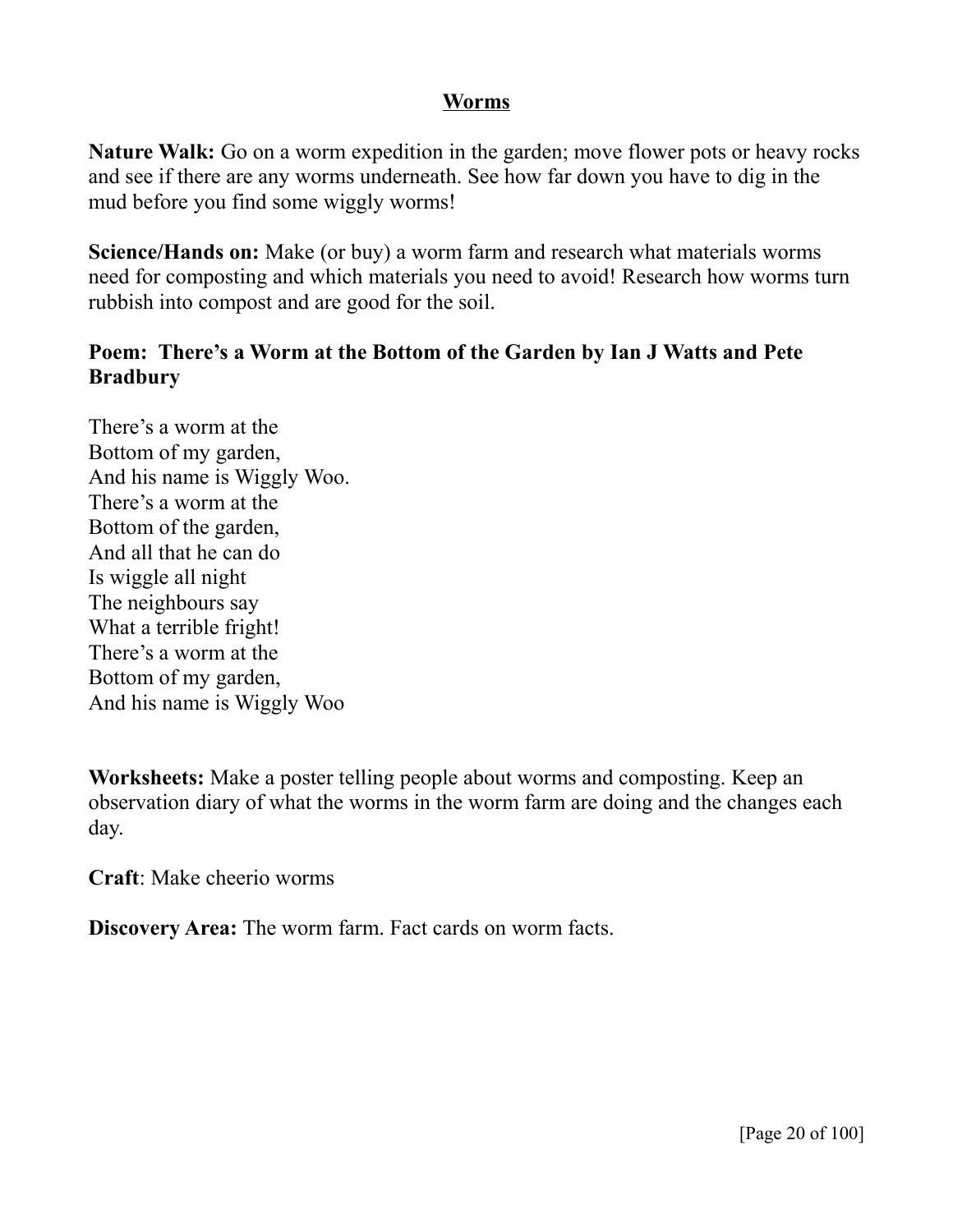## **Life in a Rotten Log**

**Nature Walk:** Go on a nature walk to some woodlands and look for a large (but moveable) log; move the log and see what is living underneath it/in it but be prepared some of the bugs may move FAST!

**Science/Hands on:** Collect a small part of the log with some bugs and keep in a see through box for a day to observe what is happening.

**Poem: The Firewood Poem by Celia Congreve**

Beechwood fires are bright and clear If the logs are kept a year, Chestnut's only good they say, If for logs 'tis laid away. Make a fire of Elder tree, Death within your house will be; But ash new or ash old, Is fit for a queen with crown of gold

Birch and fir logs burn too fast Blaze up bright and do not last, It is by the Irish said Hawthorn bakes the sweetest bread. Elm wood burns like churchyard mould, E'en the very flames are cold But ash green or ash brown Is fit for a queen with golden crown

Poplar gives a bitter smoke, Fills your eyes and makes you choke, Apple wood will scent your room Pear wood smells like flowers in bloom Oaken logs, if dry and old Keep away the winter's cold But ash wet or ash dry a king shall warm his slippers by.

**Worksheets:** Research decomposition of logs and the life it sustains **Craft**: Make a habitat scene collage of a log in woodland and then stick on different materials for different bugs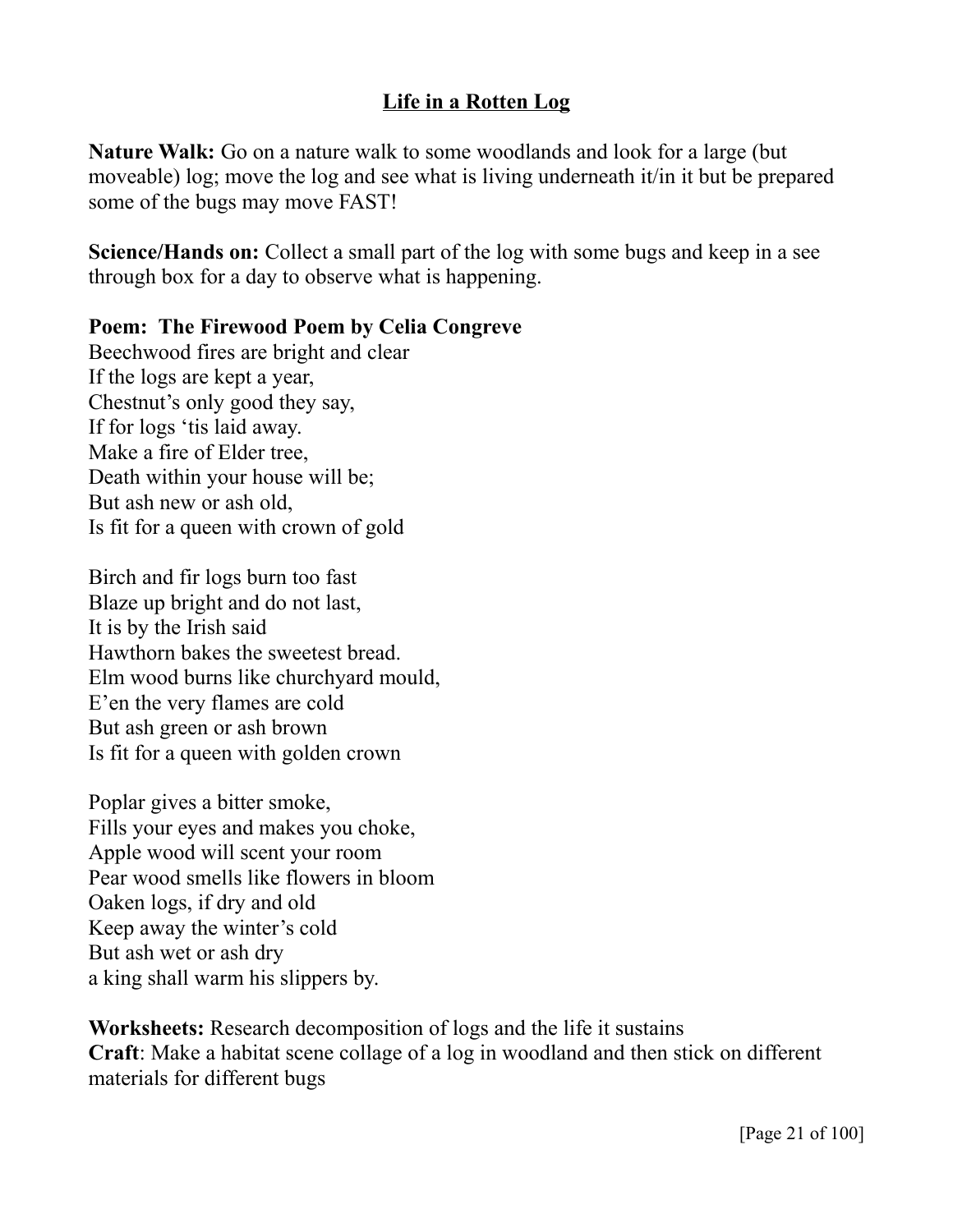## **Trees**

- 1. Trees
- 2. Bark
- 3. Leaves

## **Books:**

- Stickman. Julia Donaldson
- The Magic and Mystery of Trees
- The Faraway Tree Series. Enid Blyton
- What on earth? Trees
- RSPB First Book Of Trees
- Tree Seasons Come Seasons Go
- A Little Guide To Trees (Eden Project)
- Botancium (Welcome to the Museum)
- Tree A Peek Through Picture Book
- Starting With Nature Tree Book. Pamela Hickman
- Be a Friend to Trees. Patricia Lauber
- I Can Name 50 Trees Today! All About Trees. Bonnie Worth
- Red Leaf, Yellow Leaf. Lois Ehlert
- A Tree Is Nice. Janice May Udry
- The Great Kapok Tree: A Tale of the Amazon Rainforest
- The Busy Tree. Jennifer Ward
- Our Tree Named Steve. Alan Zweibel
- Tell Me, Tree. All About Trees For Kids. Gail Gibbons
- A Tree is a Plant. Clyde Robert Bulla
- The Little Tree Muon Van
- The Tree in the Ancient Forest. Carol Reed-Jones
- The Old Tree. Ruth Brown
- Big Tree Down! Laurie Lawlor
- Planting the Trees of Kenya: The Story of Wangari Maathai. Claire A.Nivola
- Seeds of Change: Wangari's Gift to the World. Jen Cullterton Johnson
- The Lorax. Dr Suess
- Gus is a Tree. Claire Babin
- We Planted a Tree. Diane Muldrow
- There Was a Tree. Rachel Isadora
- This Tree Counts! Alison Formento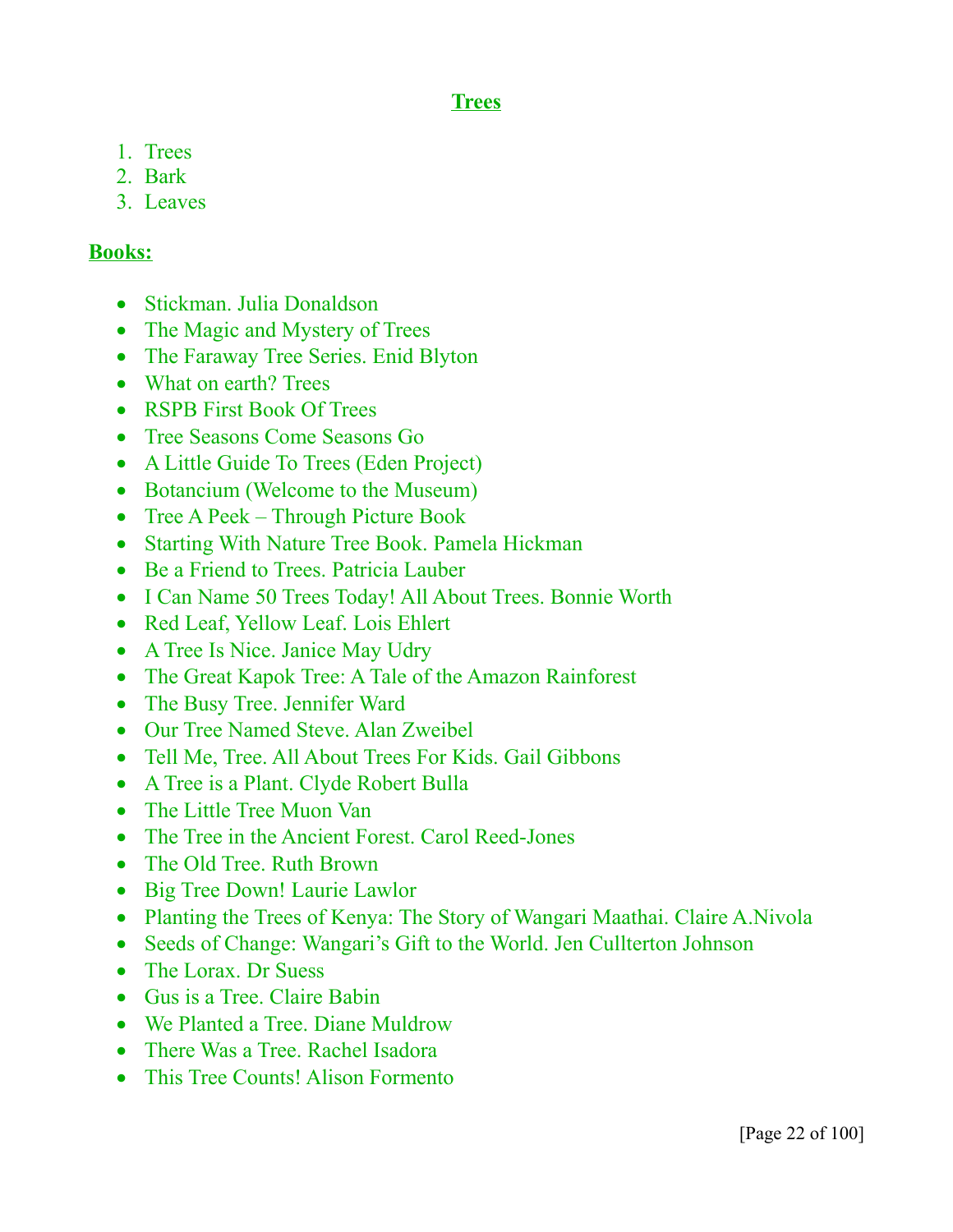#### **Trees**

**Nature Walk:** Go on a nature walk to a local park or National Trust gardens and see how many different types of trees you can spot using a spotters guide or tick sheet. Wakehurst Place or Kew Gardens contain seed banks and trees from all different regions of the world so good places to see a variety of trees and may be good to compare to a park with local native trees.

**Science/Hands on:** Find a cut/fallen down tree and count the rings to determine how old the tree was. See if you can learn to tell the charecteristics of different types of trees .i.e. Oaks, willows, Ash, Birch.

**Poem: Trees by Joyce kilmer**

I think that I shall never see A poem as lovely as a tree.

A tree whose hungry mouth is prest Against the earth's sweet flowing breast;

A tree that looks at God all day, And lifts her leafy arms to pray;

A tree that may in summer wear A nest of robins in her hair;

Upon whose bosom snow has lain Who intimately lives with rain.

Poems are made by fools like me, But only God can make a tree.

**Worksheets:** Label the different parts of a tree. Research photosynthesis and write out the process. Watch the film The Lorax and write a letter of persausation to O'Hare explaining why trees are so important for us and the air we breath.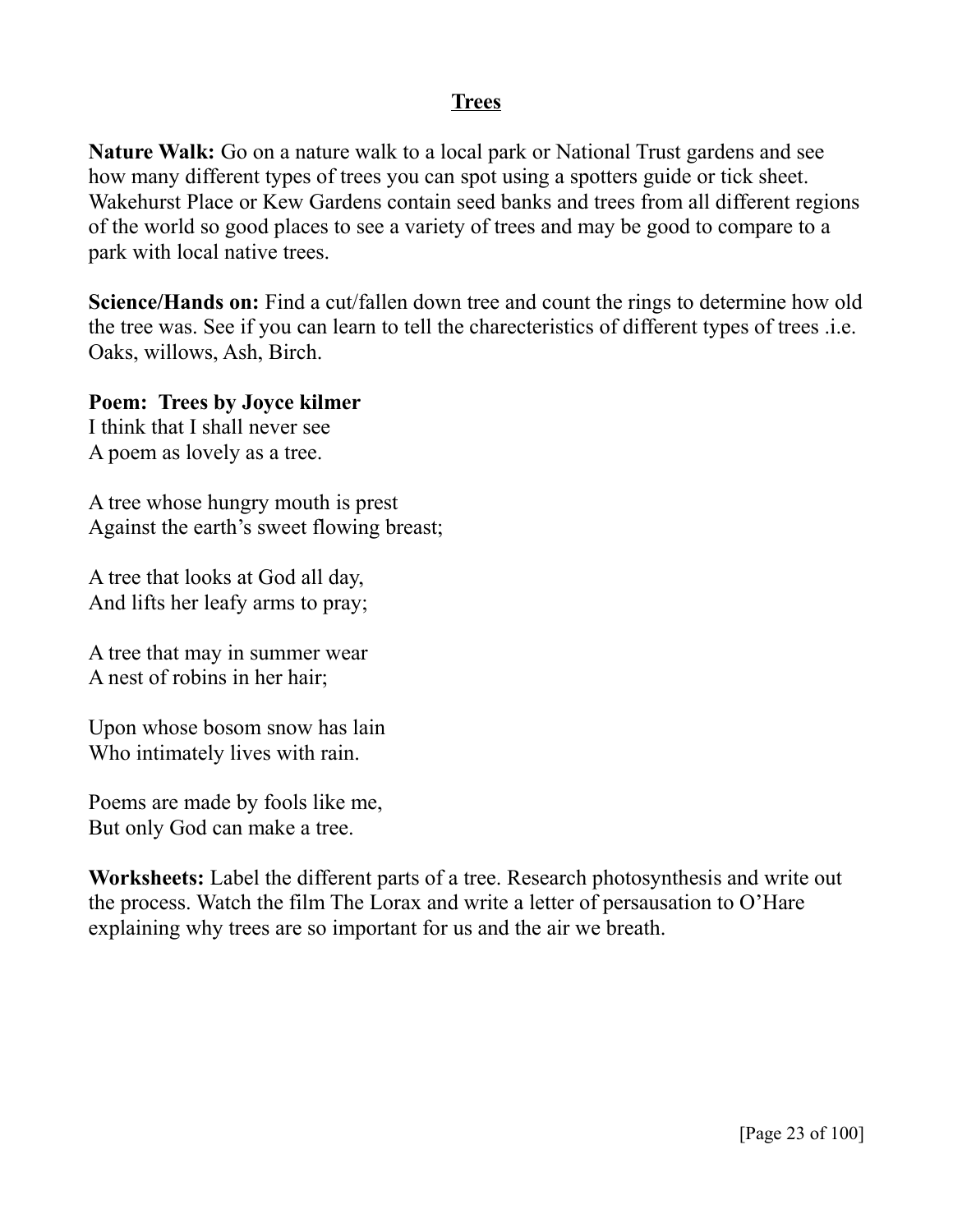**Craft**: Paint a panel of a tree in the different seasons, or use tissue paper to make a collage of what the tree looks like in the different seasons. For example pink for blossoms in spring, green for leaves in summer, orange and yellows for leaves in autumn and white for snow on the branches in winter. Or paint a silhouette sunset tree scene.

**Discovery Area:** Posters showing different native to your country trees. Tree fact cards. Branches from different trees to explore the difference in their appearance.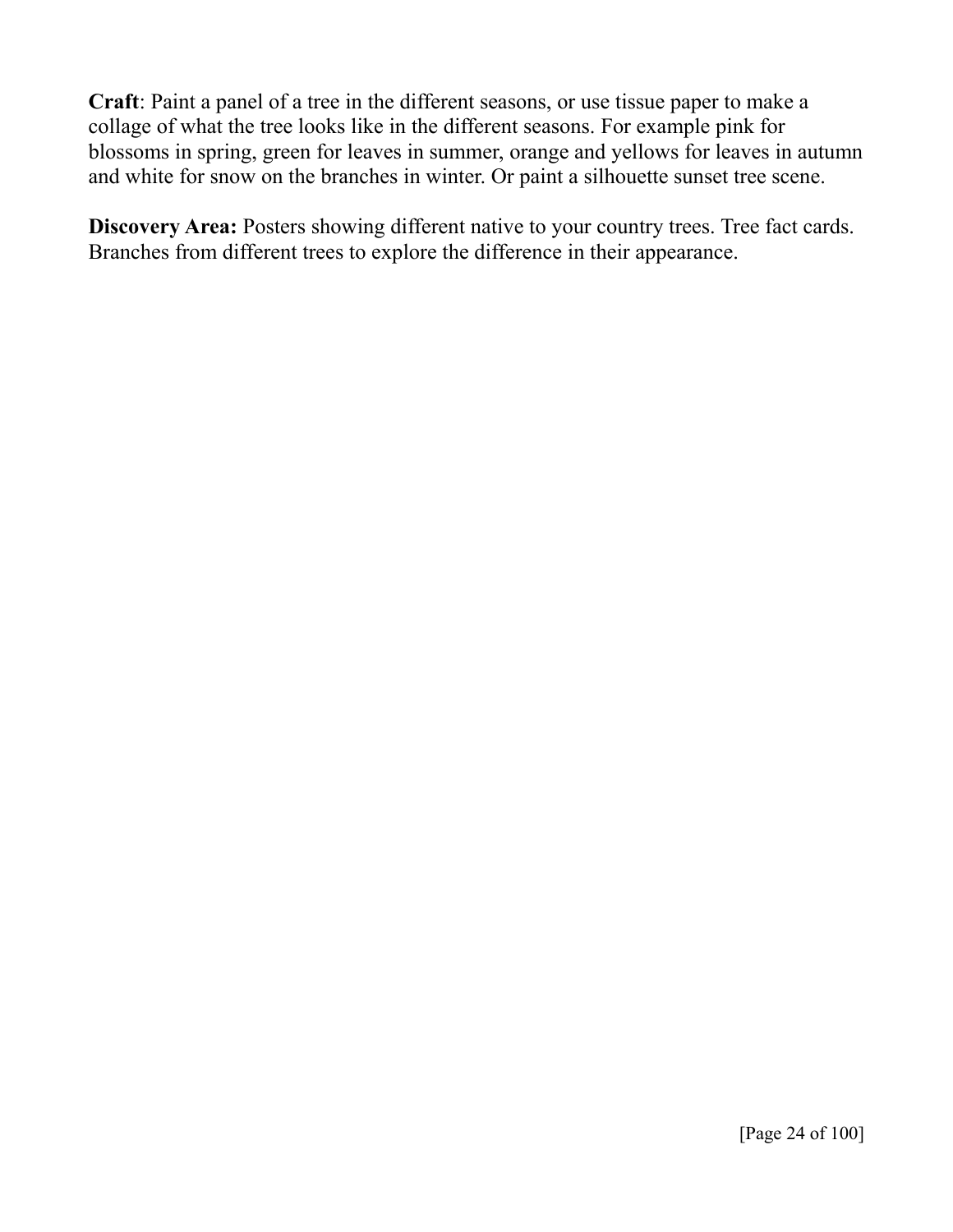#### **Bark**

**Nature Walk:** Go on a nature work in a woodland and look at the different types of bark. See if you can identify the different trees by their bark.

**Science/Hands on:** Do bark rubbings of trees. Explore the different textures of the bark by rubbing it with your hand and peeling a bit off to see what it looks like underneath and comparing it with other tree's bark. Take a close look at the bark on the tree; are there any insects or other animals living within it, are there are lichen or moss growing on it?

## **Poem: Romancing the Bark of a Tree by Lawrence S. Pertillar**

Romancing the bark of a tree. Covering the many rings of its existence. Touch one with a thankfulness to let it know, You too have a skin others try to get under.

And just as mysterious as that tree touched, One realises those they know have not come close. And this activity will begin to establish an understanding. One would never suspect would connect to hummanity.

A comprehension long overdue would develop from it A stability of its patience many neglect to appreciate, Becomes a sudden remainder of how one's breath is taken, And what is need to supply the continuance of it!

**Worksheets:** Research why trees have bark and what it does. Find out what uses for humans bark can have. Write a short story about the life of a tree.

**Craft**: Paint designs on strips of bark. Make a nature collage out of bark, sticks and leaves. Make edible chocolate bark to eat.

**Discovery Area:** Posters of different types of bark matching with their trees. Have different types of bark to view and look at under the microscope.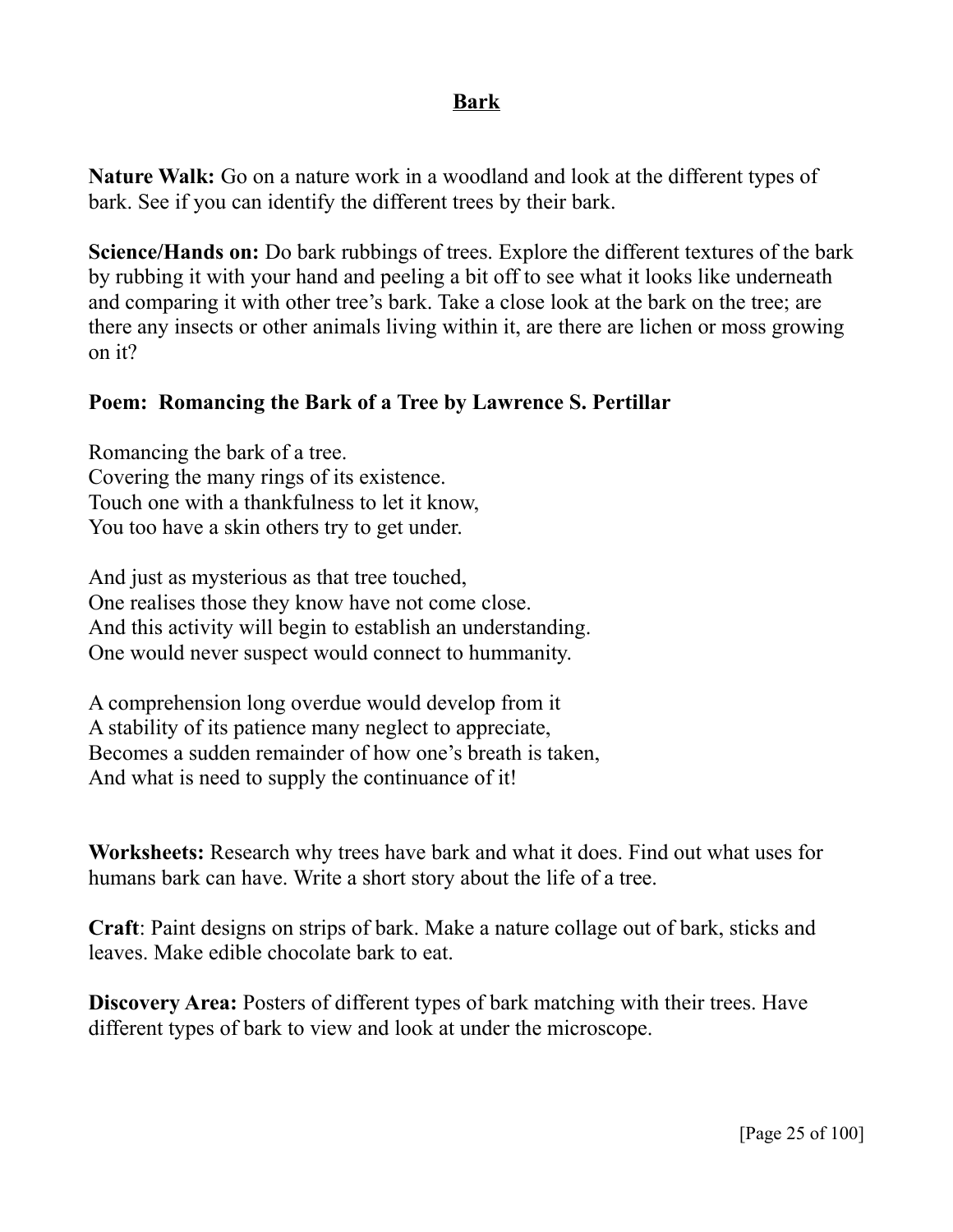## **Leaves**

**Nature Walk:** Go on a nature walk in a woodland and collect different leaves. Try and identify trees by their leaves or which leaves belong to which tree.

**Science/Hands on:** 8 Easy Science Experiments Leaves (found on pinterest board). Use leaf identication flash cards to learn the features of different tree leaves; play snap or memory with the flashcards. Make leaf rubbings using paper and crayons.

#### **Poem: Scarlet Leaf by Scarlett Treat**

The tiny scarlet leaf, Drifting down...down... Down at my feet...

Caused me to lift My eyes and see... The tree...still full

Of the beauty of Autumn's glory, Those Scarlet Leaves...

And they reminded me That I am one Of God's chosen ones,

Because I am blessed Just like this tree.... My life is full of friends.

**Worksheets:** Label the different parts of a leaf. Choose your favourite type of leaves and compare how they look to each other; size, shape, texture, colour.

**Craft**: Leaf printing on paper or painted rocks. Make a tree display using sticks and cinnamon salt dough leaves. Make leaf bowls out of clay or salt dough and paint when dry. Make Leaf sun catchers to stick on the window.

**Discovery Area:** Have different leaves on display to investigate with the microscope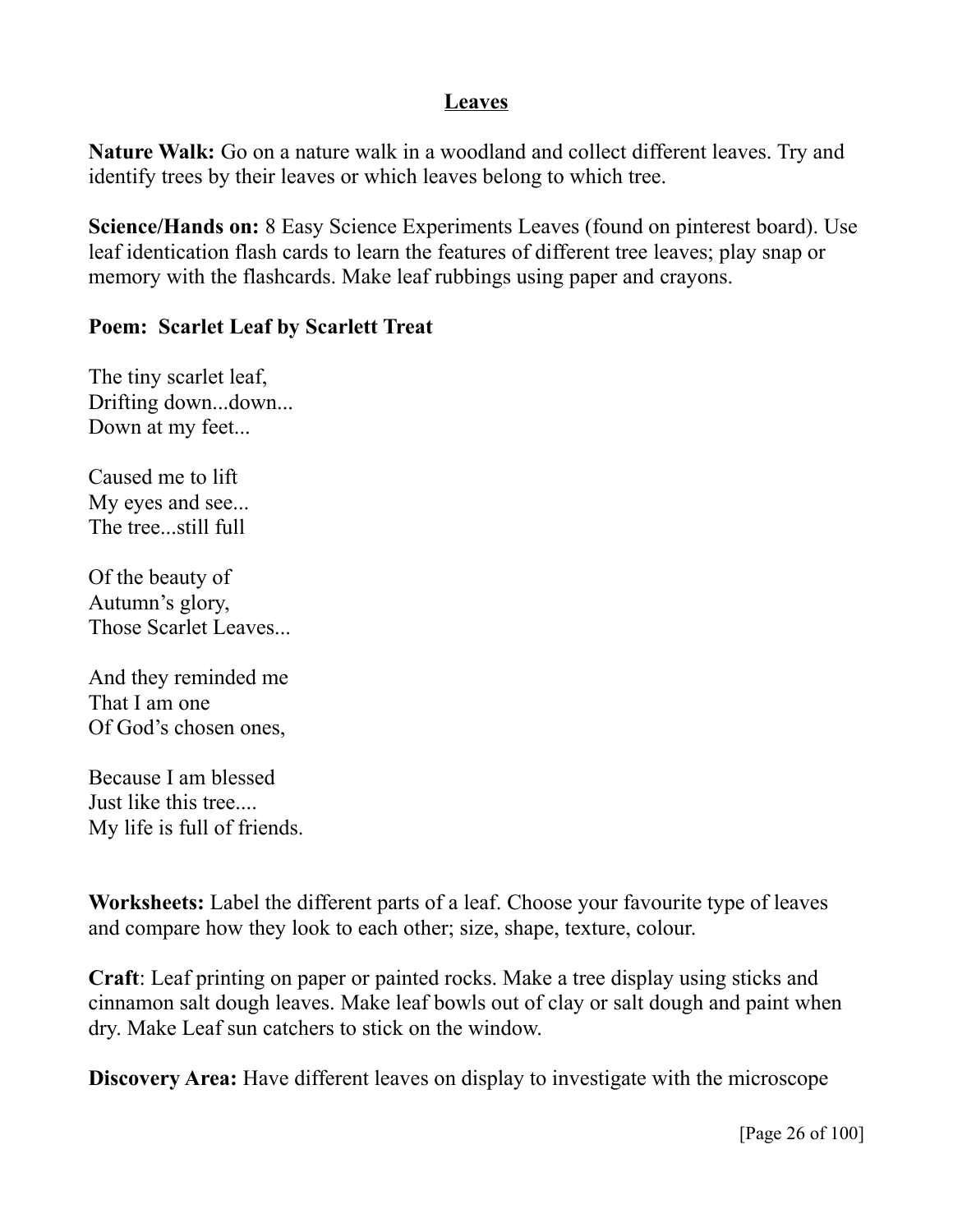## **Plants**

- 1. Plants
- 2. Seeds
- 3. Flowers
- 4. Mushrooms
- 5. Daffodils
- 6. Dandelion life cycle
- 7. Ferns
- 8. Lichen and Moss

## **Books:**

- A Seed Is Sleepy. Dianna Aston
- The Complete Tales of the Flower Faires
- Flower Fairies One Hundred Postcards
- A Little Guide to Wild Flowers (Eden)
- RSPB First Book of Flowers
- Fundamental Science Key Stage 1 Roots, Stems, Leaves and Flowers
- I Spy Wild Flowers
- The Tiny Seed
- Kew Lift and Look Flowers and Plants
- The Dandelion Seed. Joseph Anthony
- Seed to Plant. National Geographic Kids
- Oh Say Can You Say Seed? Bonnie Worth
- From Seed to Plant. Gail Gibbons
- How a Seed Grows. Helene Jordan
- The Tiny Seed. Eric Carle
- Flip Flop Fly: Seeds On the Move. JoAnn Macken
- Jack's Garden. Henry Cole
- My Garden. Kevin Henkes
- Lola Plants a Garden
- Flower Garden. Eve Bunting
- Garden to Table. Katherine Hengel
- One Bean. Anne Rockwell
- Planting a Rainbow. Lois Ehlert
- Sunflower House. Eve Bunting
- Up in the Garden and Down in the Dirt. Kate Messner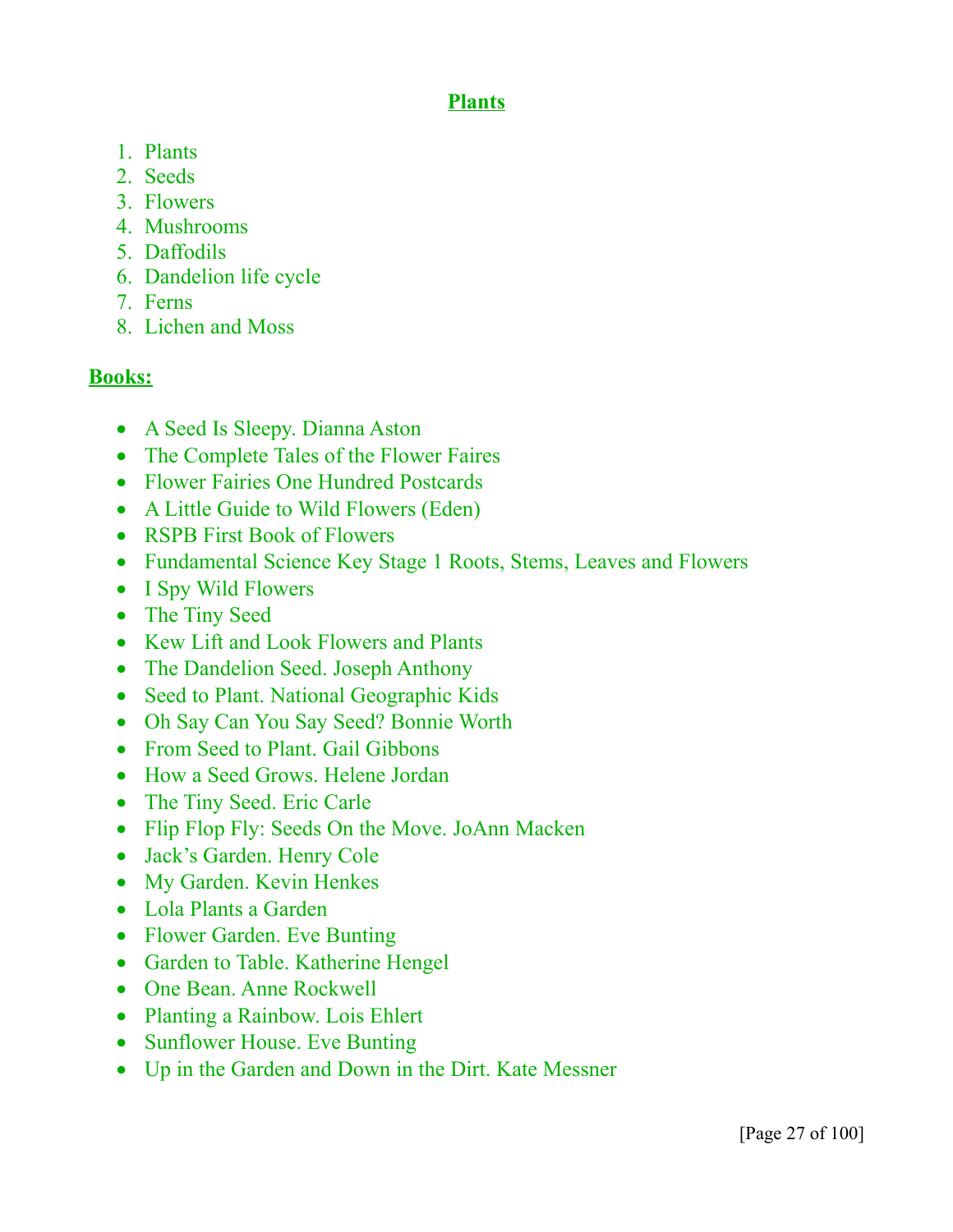#### **Plants**

**Nature Walk:** Take a nature walk in a public garden to see a variety of different plants; take photographs to print off later to display at home in your nature area.

**Science/Hands on:** Experiment by planting seedlings/seeds in different types of soil, or in different light conditions to explore what plants need to grow and thrive. Make a prediction of what conditions will be best for the plants to grow and then a diary recording what happens.

## **Poem: A Spike of Green by Barbara Baker**

When I went out The sun was hot, It shone upon My flower pot.

And there I saw A spike of green That no one else Had ever seen!

On other days The things I see Are mostly old Except for me.

But this green spike So new and small Had never yet Been seen by all!

**Worksheets:** Label different parts of a plant. Write out what a plant needs to survive and thrive. Research Venus Fly Traps and draw what they look like and what they do. Write out the plant life cycle.

**Craft**: Grow some grass or cress heads decorating to look like faces

**Discovery Area:** Have several different types of plants on display to investigate and compare.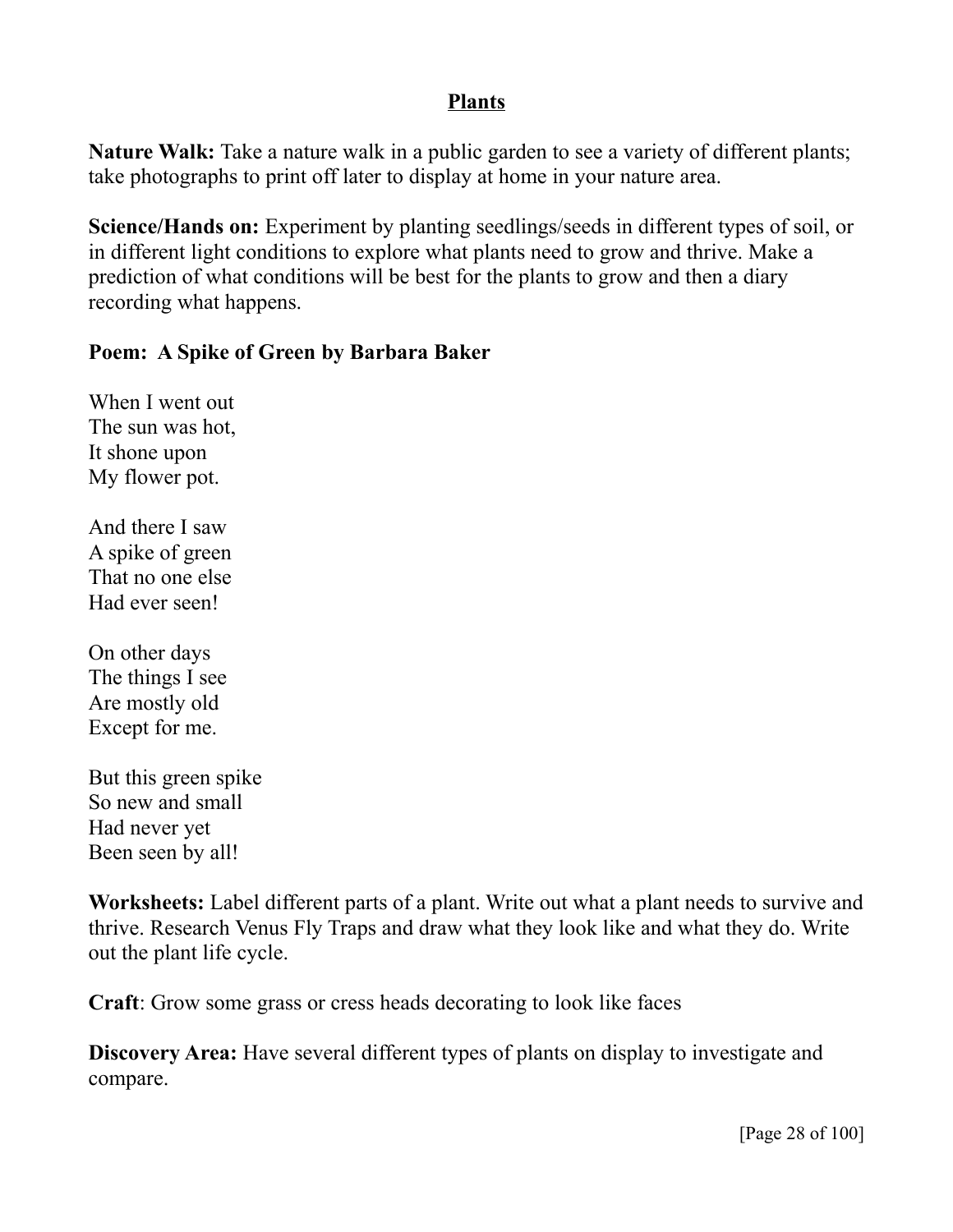#### **Seeds**

**Nature Walk:** Visit a seed bank; Wakehurst Place has one with all different types of seeds you can view. Or go for a walk during autumn to collect different types of seeds and compare the features they have that help them disperse.

**Science/Hands on:** Conduct a seed germination experiment to see what a seed needs to successfully germinate. Grow a bean plant from a seed (its fast growing) and record an observation diary of the changes the seed makes until it becomes a plant. Plant sunflower seeds and watch them grow!

#### **Poem: Putting in the Seed by Robert Frost**

You come to fetch me from my work tonight When supper's on the table, and we'll see If I can leave off burying the white Soft petals fallen from the apple tree (Soft petals, yes but not so bareen quite, Mingled with these smooth bean and wrinkled pea): And go along with you ere you lose sight Of what you came for and become like me, Slave to a Springtime passion for the earth. How Love burns through the Putting in the Seed On through the watching for that early birth When, just as the soil tarnishes with weed, The sturdy seedling with arched body comes Shouldering its way and shedding the earth crumbs.

**Worksheets:** Write out the process of a seed germinating, Write out the different ways seeds disperse and sort different seeds into the cateogories .i.e. dandelion seed disperses airbourne.

**Craft**: Make DIY seed bombs for the garden, or plant a vegetable or fruit pot/garden/bed.

**Discovery Area:** Use Egg cartons or ice tray to separate different seeds to view and examine. Cut a part different fruits to look at the different seeds we eat. Make felt bean life cycle display with detachable labels.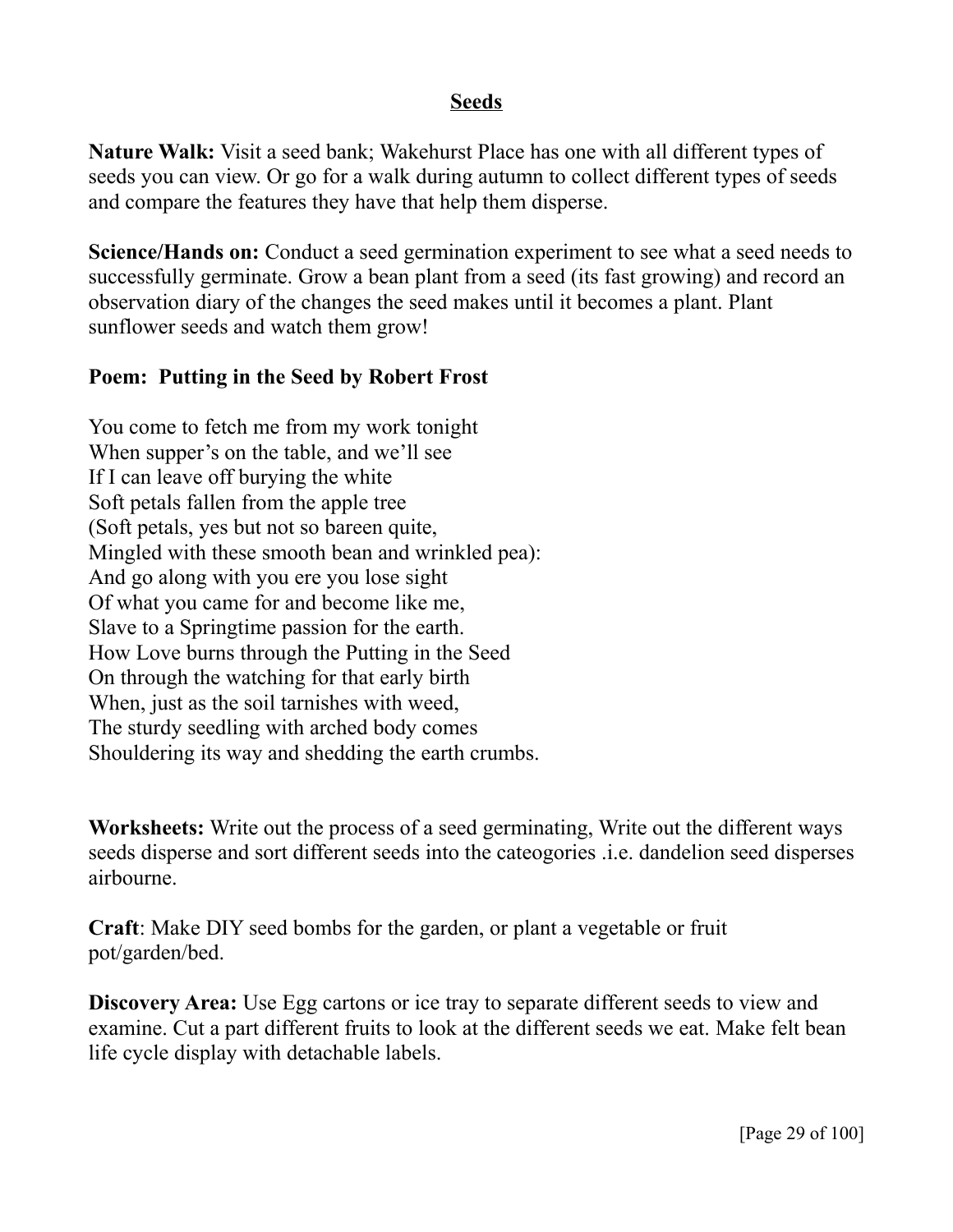#### **Flowers**

**Nature Walk:** Take a sketch book or paper to a public gardens or park and draw or water paint the flowers you can see. Look at the different shape and size of the petals, the vibrancy of the colours and the smell of the flowers.

**Science/Hands on:** Colour changing carnations (demonstrates how the stems absorb the water and filter it through the flowers). Have several glasses of water with 10 drops of different coloured liquid food colouring in each (ie one green, one red, one orange etc) and then place a single white carnation in each cup. Check the colour of the flowers every hour or so; make a prediction before hand what you think may happen and then record the results after.

#### **Poem: The Flower by Alfred Lord Tennyson**

Once in a golden hour I cast to earth a seed. Up there came a flower, The people said, a weed.

To and fro they went Thro' my garden bower, And muttering discontent Cursed me and my flower

The it grew so tall It wore a crown of light, But thieves from o'er the wall Stole the seed by night.

Sow'd it far and wide By every town and tower, Till all the people cried, 'Splendid is the flower!'

Read my little fable; He that runs may read. Most can raise the flowers now, For all have got the seed.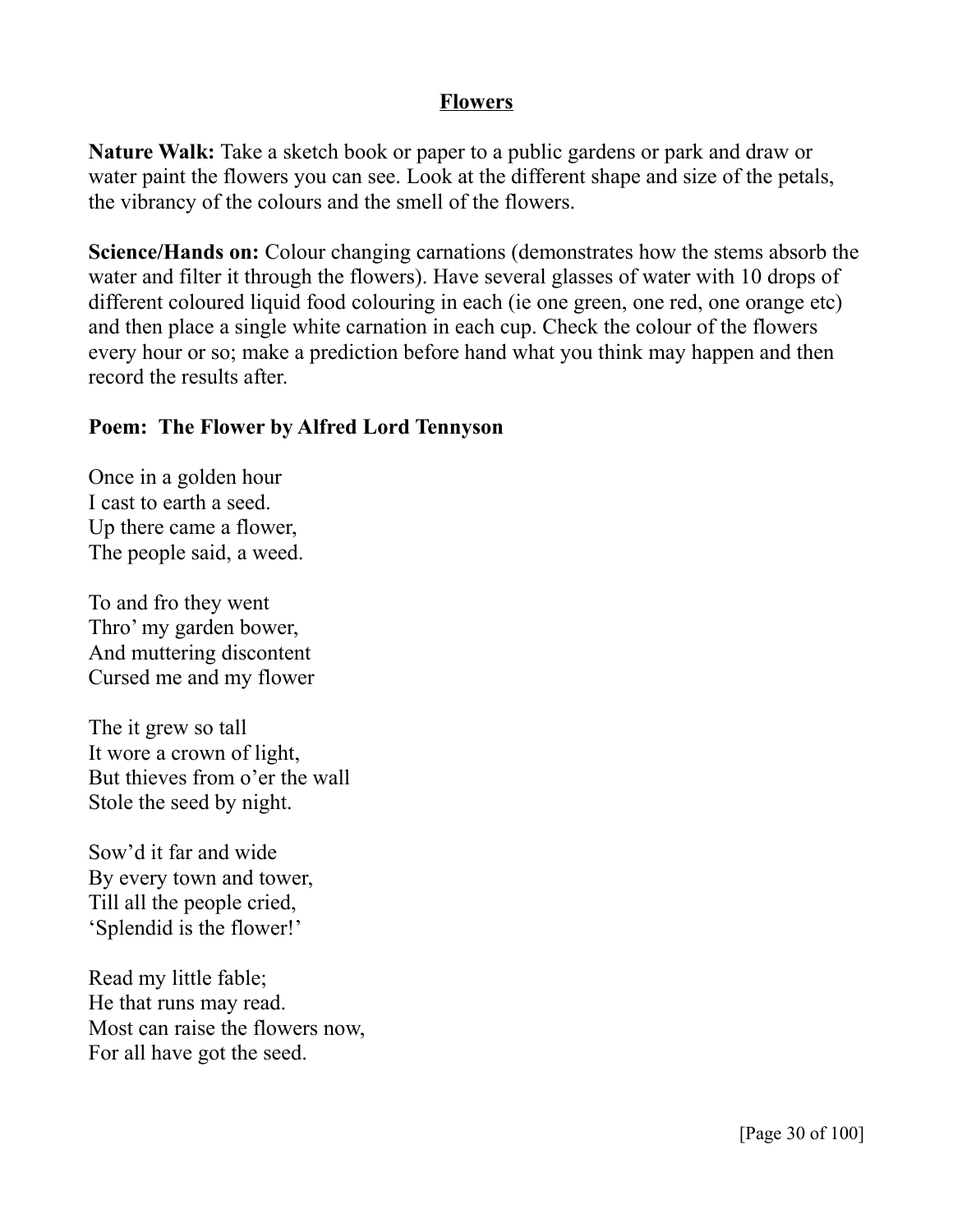And some are pretty enough, And some are poor indeed, And now again the people Call it but a weed.

**Worksheets:** Label parts of a flower. Make a flower out of felt and pipe cleaners and label the parts.

**Craft**: Make a flower crown. Study O'keefee's flower art work and try making your own reproductions. Make Kandinsky flower circles. Collect some flowers in a jam jar or vase and paint a still life (Van Gogh did lots of flower still lifes if you would like inspiration).

**Discovery Area:** Posters of photographs or illustrations of different types of flowers. Have flowers out in discovery trays to dissect and explore.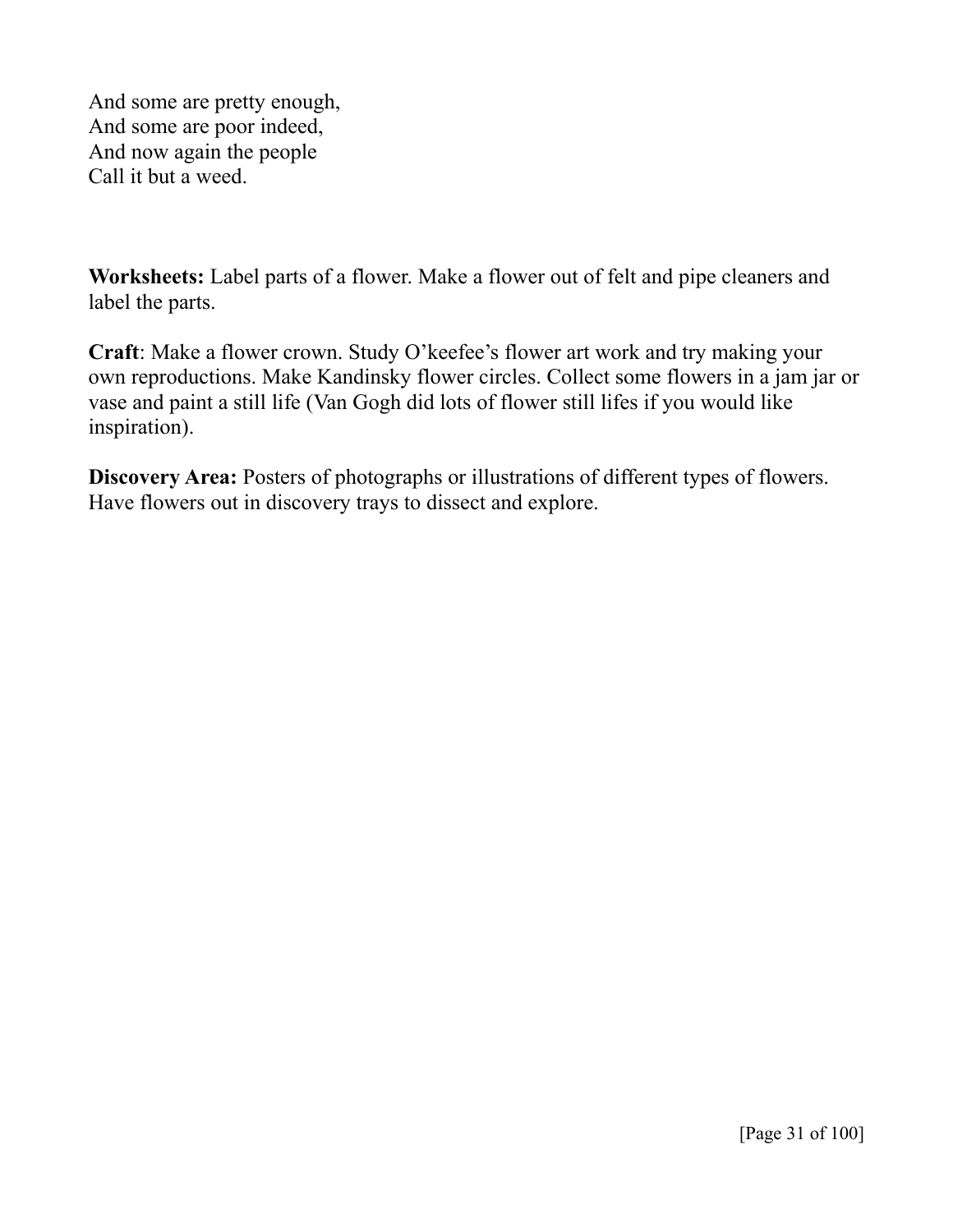#### **Mushrooms**

**Nature Walk:** Go for a nature walk with a spotters guide and see what different types of mushroom and fungi you can spot and identify.

**Science/Hands on:** Get an edible mushroom growing kit and grow your own mushrooms to eat!

## **Poem: Mushrooms by Sylvia Plath**

Overnight, very Whitely, diiscreetly, Very quietly

Our toes, our noses, Take hold on the loam, Acquire the air.

Nobody sees us, Stops us, betrays us; The small grains make room.

Soft fists insist on Heaving the needles, The leafy bedding,

Even the paving. Our hammers, our rams, Earless and eyeless,

Diet on water, On crumbs of shadow, Bland – mannered, asking

Little or nothing. So many of us! So many of us!

We are shelves, we are Tables, we are meek,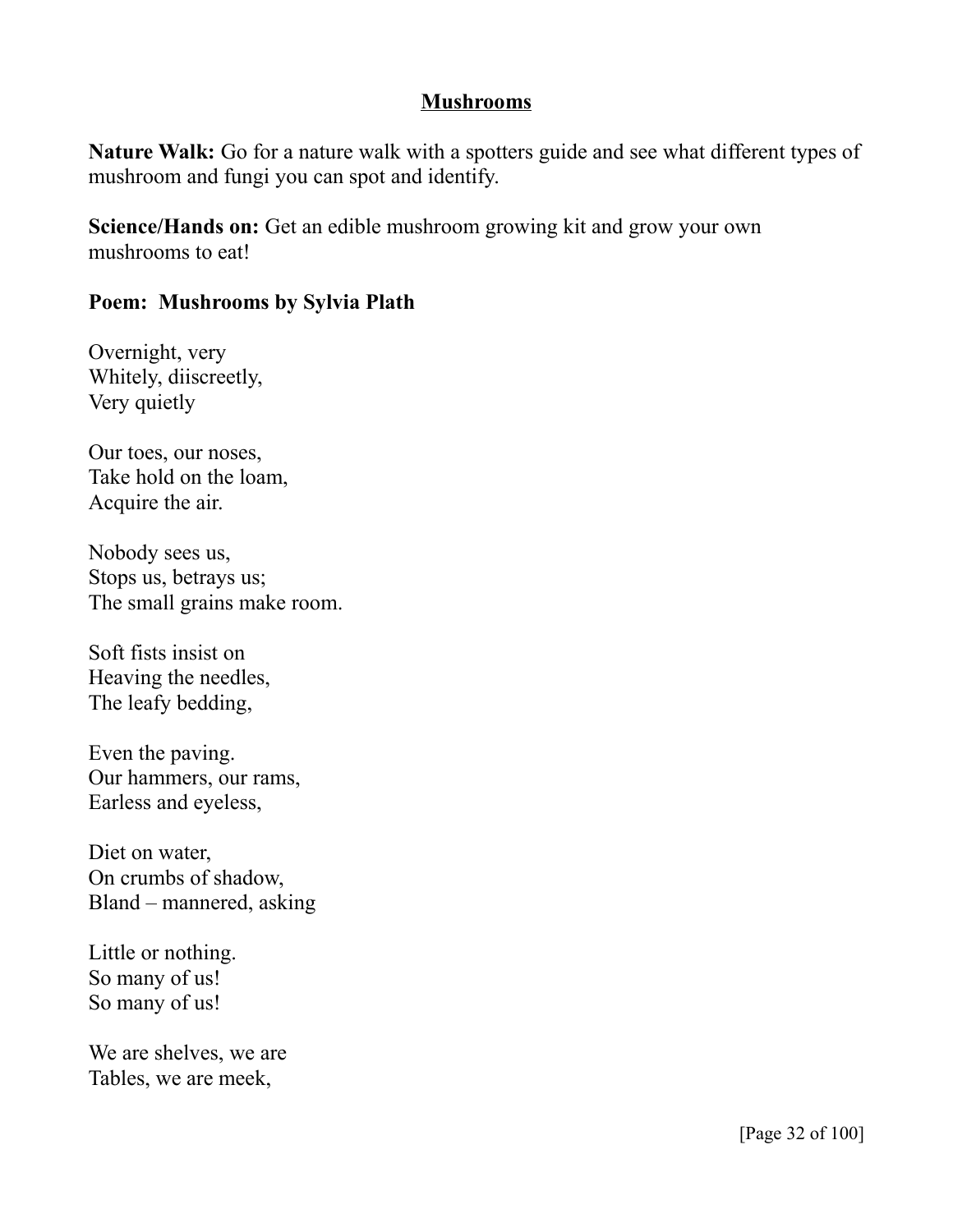we are edible,

Nudgers and shovers In spite of ourselves. Our kind multiples;

We shall be morning Inherit the earth. Our foot's in the door.

**Worksheets:** Parts of mushroom anatomy. Identify and label different types of mushrooms using a mushroom spot checker.

**Craft**: Make mushroom prints. Make a painting of different types of mushrooms on one page.

**Discovery Area:** A felt mushroom complete anatomy with separate labels to attach. Identification flash cards to play snap or memory with. Posters of mushrooms and fact cards.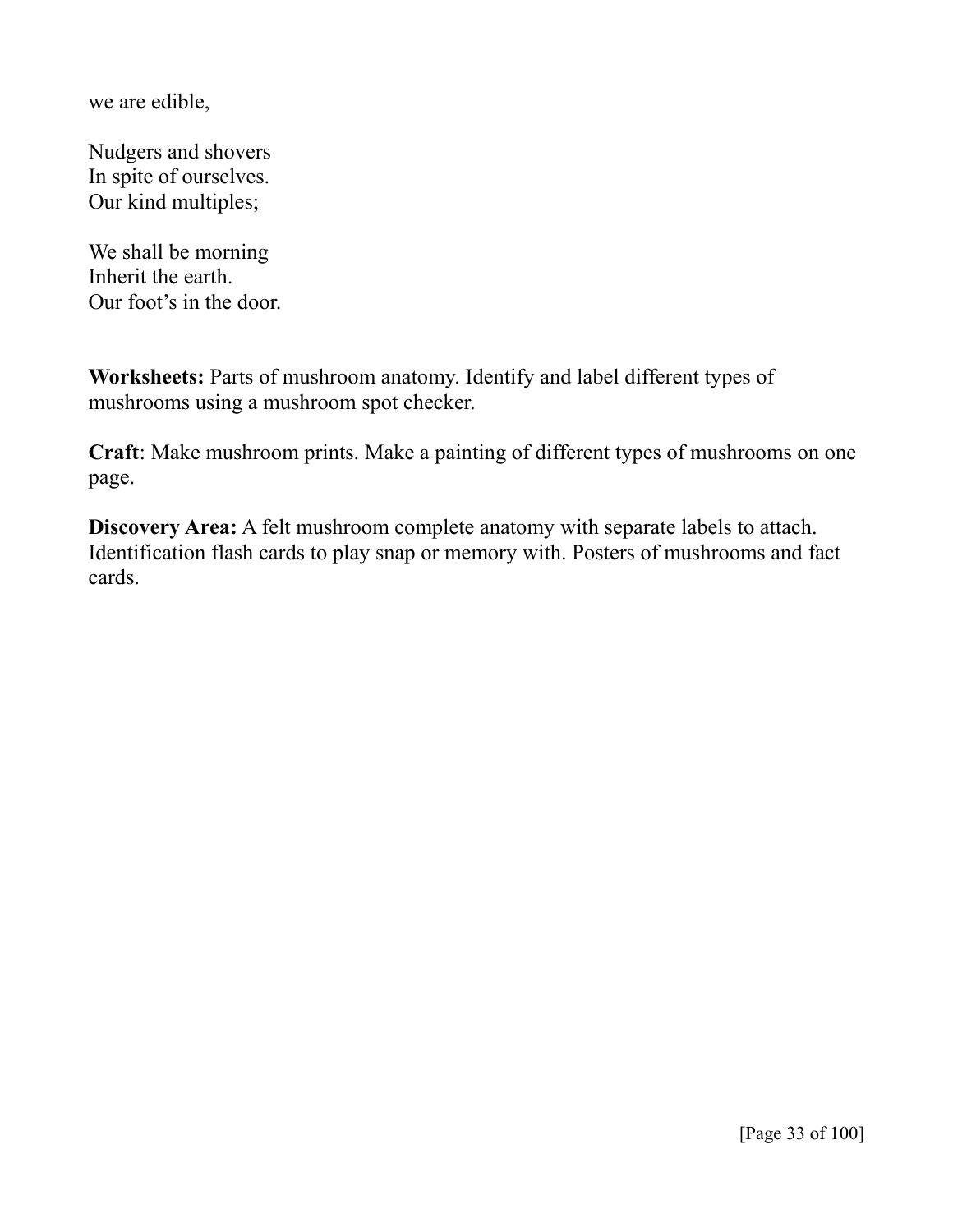## **Daffodils**

**Nature Walk:** Take a nature walk end of February/beginning of march to see daffodils at their best.

**Science/Hands on:** Pick some wild daffodils (or buy some) to take home and dissect and examine the different parts of the flower. Plant daffodil bulbs in the autumn for them to grow each spring.

#### **Poem: I wandered lonely as a cloud by William Wordsworth**

I wandered lonely as a cloud That floats on high o'er vales and hills, When all at once I saw a crowd, A host, of golden daffodils; Beside the lake, beneath the trees, Fluttering and dancing in the breeze.

Continuous as the stars that shine And twinkle on the milky way, They stretched in never-ending line Along the margin of a bay: Ten thousand saw I at a glance, Tossing their heads in sprightly dance.

The waves beside them danced; but they Out-did the sparkling waves in glee: A poet could not but be gay, In such a jocund company: I gazed – and gazed – but little thought what wealth the show to me had brought:

For oft, when on my couch I lie In vacant or in pensive mood, They flash upon that inward eye Which is the bliss of solitude; And then my heart with pleasure fills, And dances with the daffodils.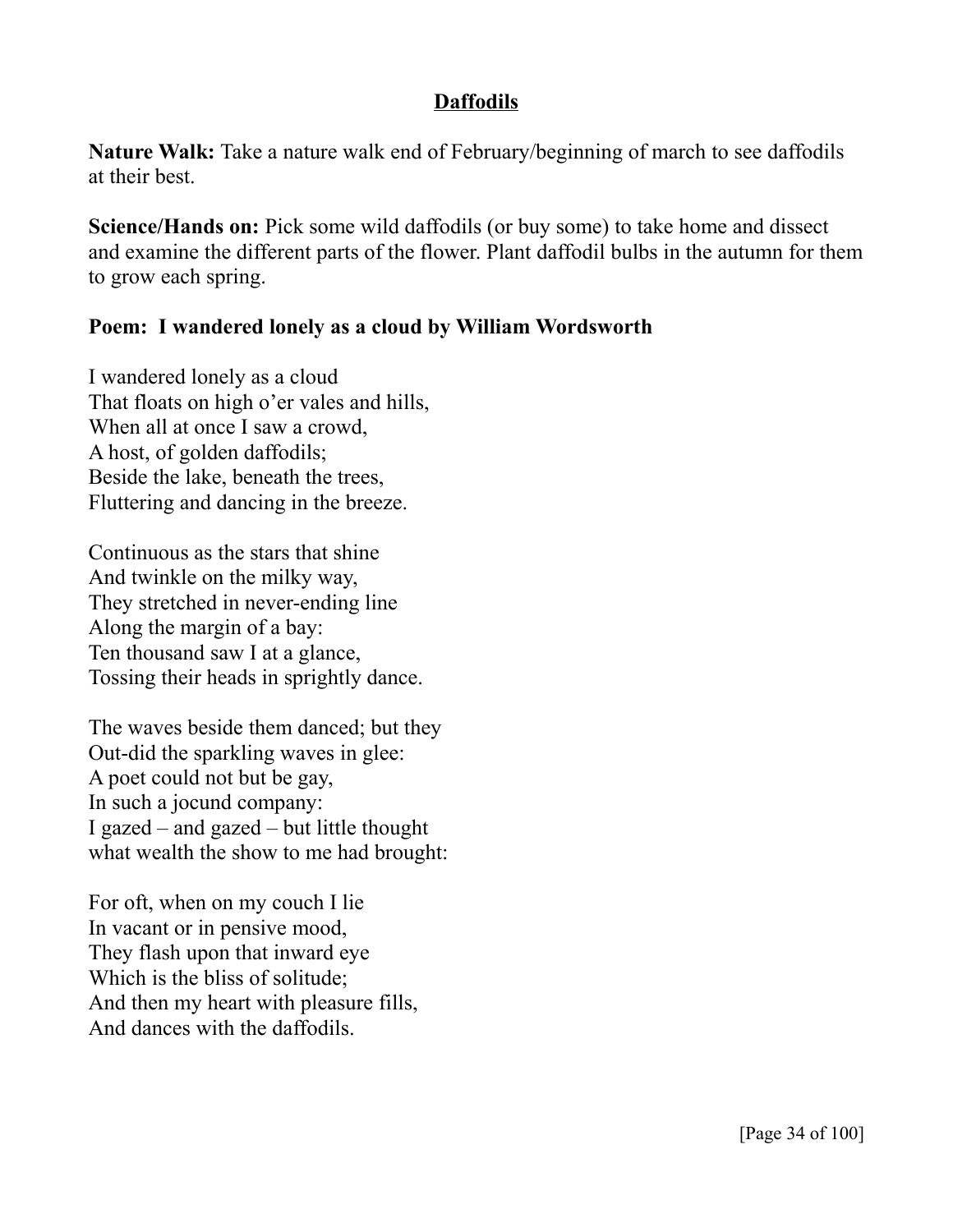**Worksheets:** Label the different parts of a daffodil. Research why a bulb grows a flower each spring.

**Craft**: Paint a picture of a daffodil field or a still life of daffodils in a vase. Make a daffodil flower out of clay, let dry and paint.

**Discovery Area:** Photographs of mass daffodil fields. Place fresh daffodils in a container in the learning area.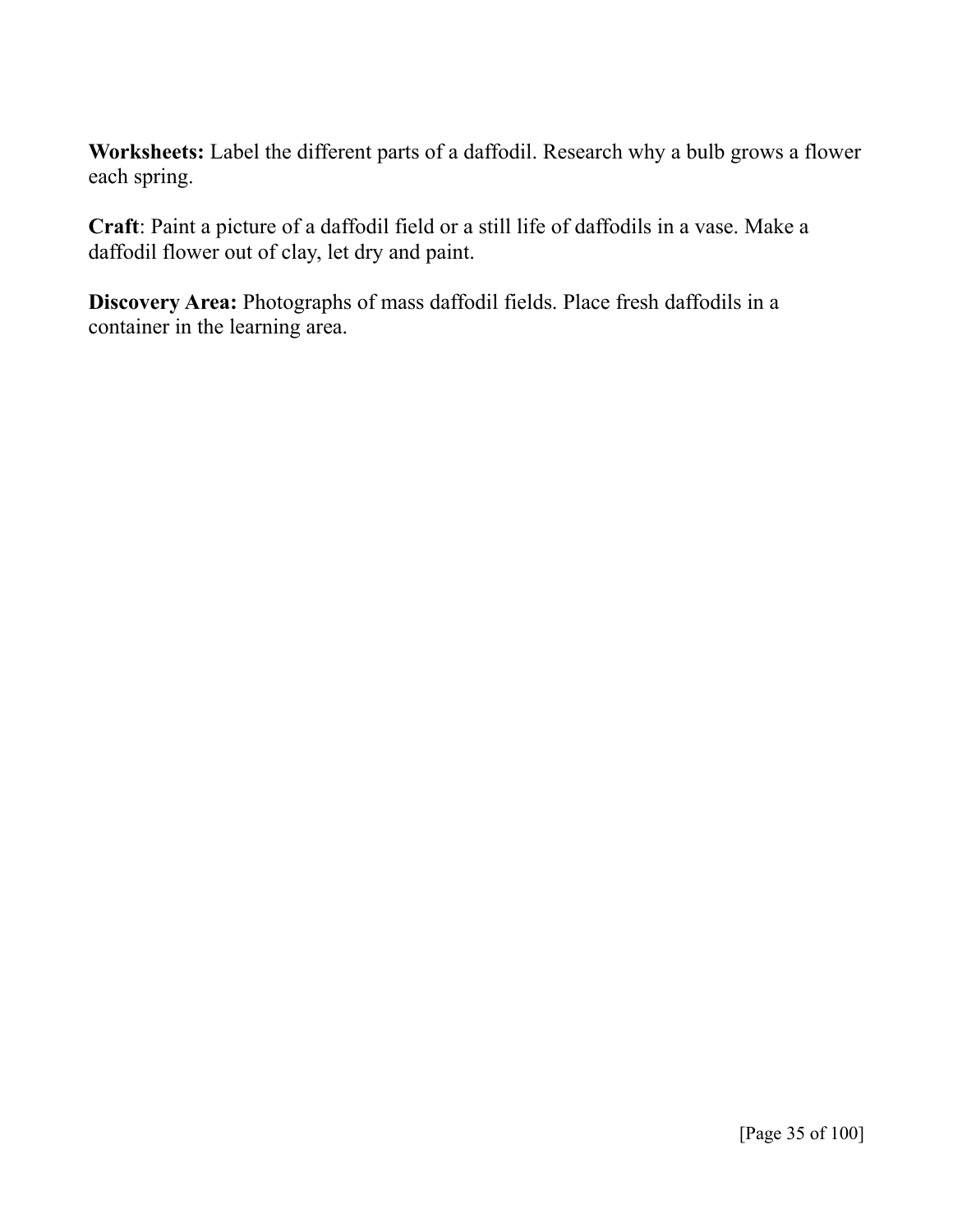# **Dandelion Life Cycle**

**Nature Walk:** Go on a spring nature walk to see dandelions in bloom, and again in autumn to see them in seed.

## **Science/Hands on:**

Take photographs of dandelions at different stages of the life cycle throughout the year and then make your own little photobook or poster on the life cycle at the end of the year.

Spring: Make a spring flower sensory bottle with dandelions in. Make naturally died dandelion playdough

Autumn: In autumn pick dandelions to blow and make a wish and watch how the seeds disperse.

## **Poem: Dandelion by Janet L. Niehaus**

I picked a faded dandelion And blew it in the air It's tiny little parachutes Went floating everywhere. They caught the wind And danced awhile Bending to and fro In splendid ballerina style, Finally as the wind grew still They floated back to earth And bedded in the dark war, soil To start their rebirth. When next summer comes And dandelions are everywhere I'll pick another faded flower And blow it in the air.

**Worksheets:** Study the life cycle of dandelions and do an ordering worksheet on the life cycle.

**Craft**: Make dandelion cookies. Paint what dandelions look like in spring and autumn or an art picture of dandelions and their seeds blowing in autumn.

**Discovery Area:** Art photographs/illustrations of the dandelion life cycle.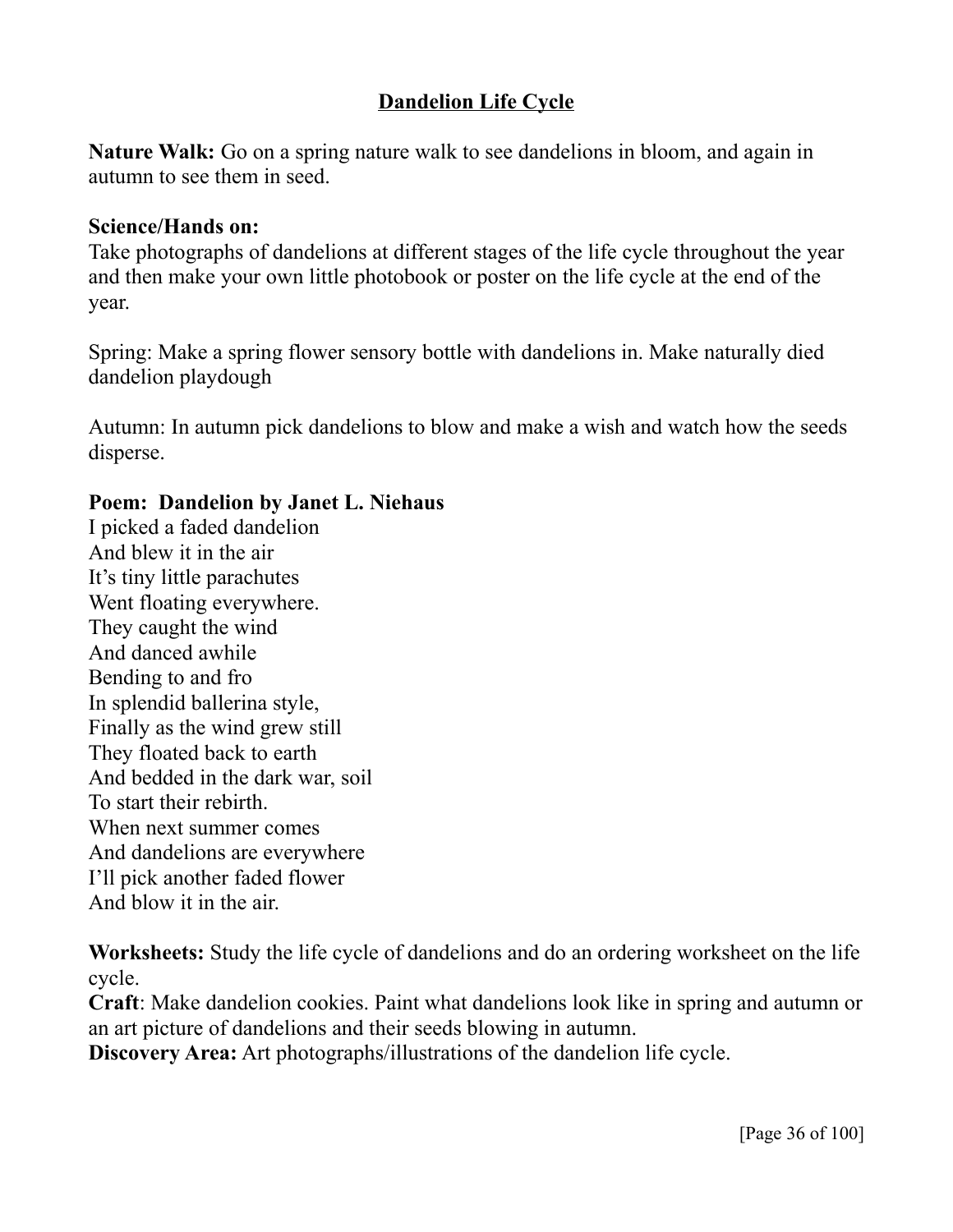### **Ferns**

**Nature Walk:** Go for a nature walk near woodland where there are ferns; make some nature art with the ferns and stones or other natural materials you can find, such as mandalas.

**Science/Hands on:** Take fern leaves home to examine underneath and see if you can identify any egg cells, dissect the leaf to see what the different parts look like under the microscope.

## **Poem: Ferns by Egal Bohen**

The images that form our world Appear as time our day unfurls

As leaves of ferns once tightly curled Our time expands to fill our space

With length and breadth With depth and pace

To leave a stalk behind the fronds Connected to the mother place

That heart from where All fern buds grow

Not so different you know From the lives of you and me

Except the fact Our fronds move free

**Worksheets:** The life cycle of ferns. Identify and label different types of ferns.

**Craft**: Fern printing using paint or inks.

**Discovery Area:** A variety of different ferns to examine.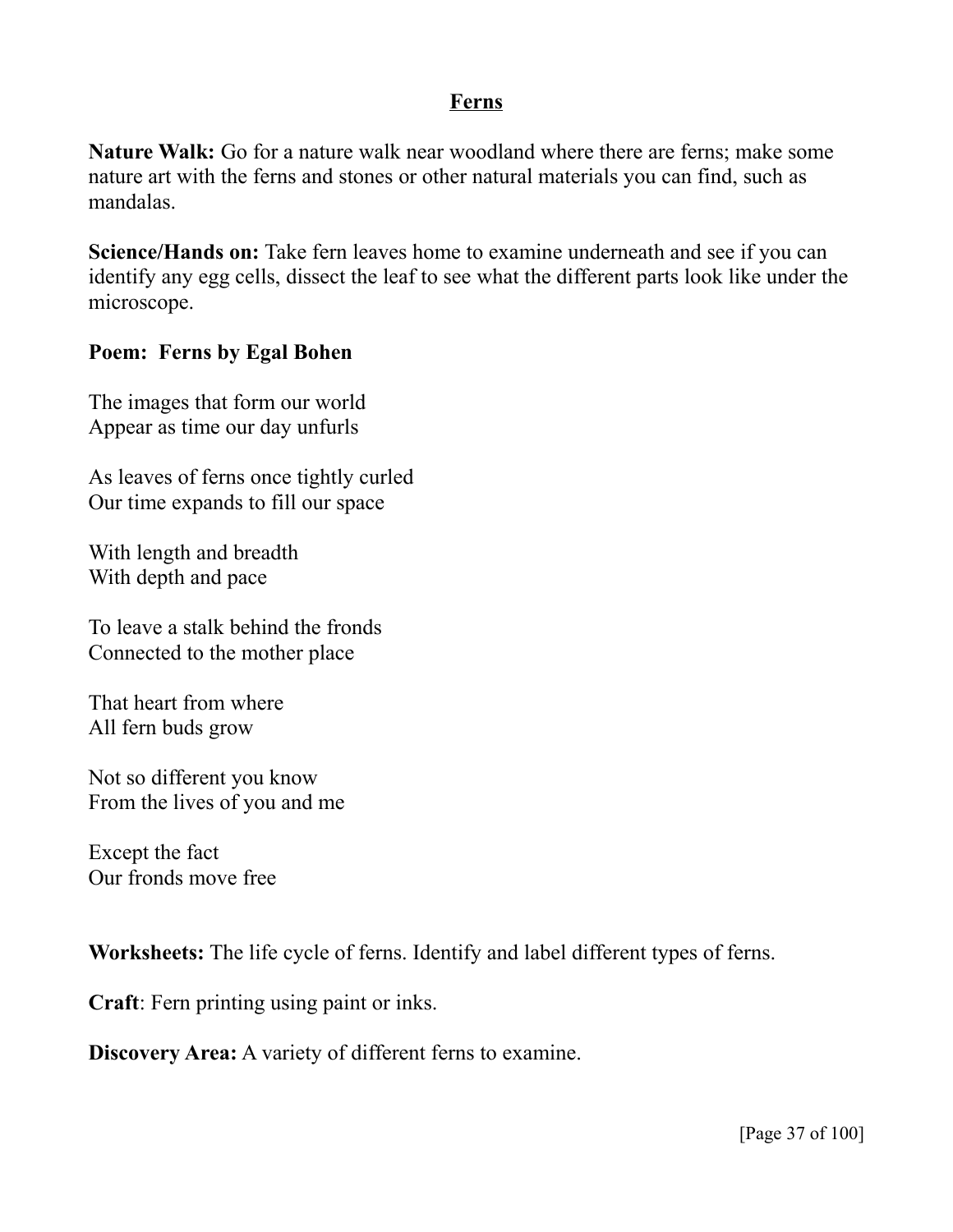# **Lichen and Moss**

**Nature Walk:** Go on a nature scavenger hunt and see how many types of lichen and moss you can spot and identify.

**Science/Hands on:** Try matching the lichen and moss in your discovery area with the identification charts. Find out how many different types of moss and lichen there are and why they look so different.

**Poem: Lichen Glows in the Moonlight by John Kinsella** Lichen glows in the moonlight So fierce only the cloud blocking The moon brings relief. Then passed by, Recharged it leaps up off rocks

And suffocates – there is no route Through rocks without having to confront It's bescreeching – It lights the way, Not the moon, and outdoes epithets

Like phosphorescent, fluorescent, or florescent It smirks and smiles and lifts the corner Of its lips in hideous or blissful collusion, And birds pipe an eternal dawn, never knowing

When to sleep or wake. They might Be tricked into thinking their time's up In the spectrum of lichen, its extra-gravital Persuasion, it's crackling movement

Remembered as still, indifferent , barely Living under the sun, or on a dark night; Climbing up you'd escape, but all great Molecule weights it leaves traces You carry with you into the realms Of comfort and faith.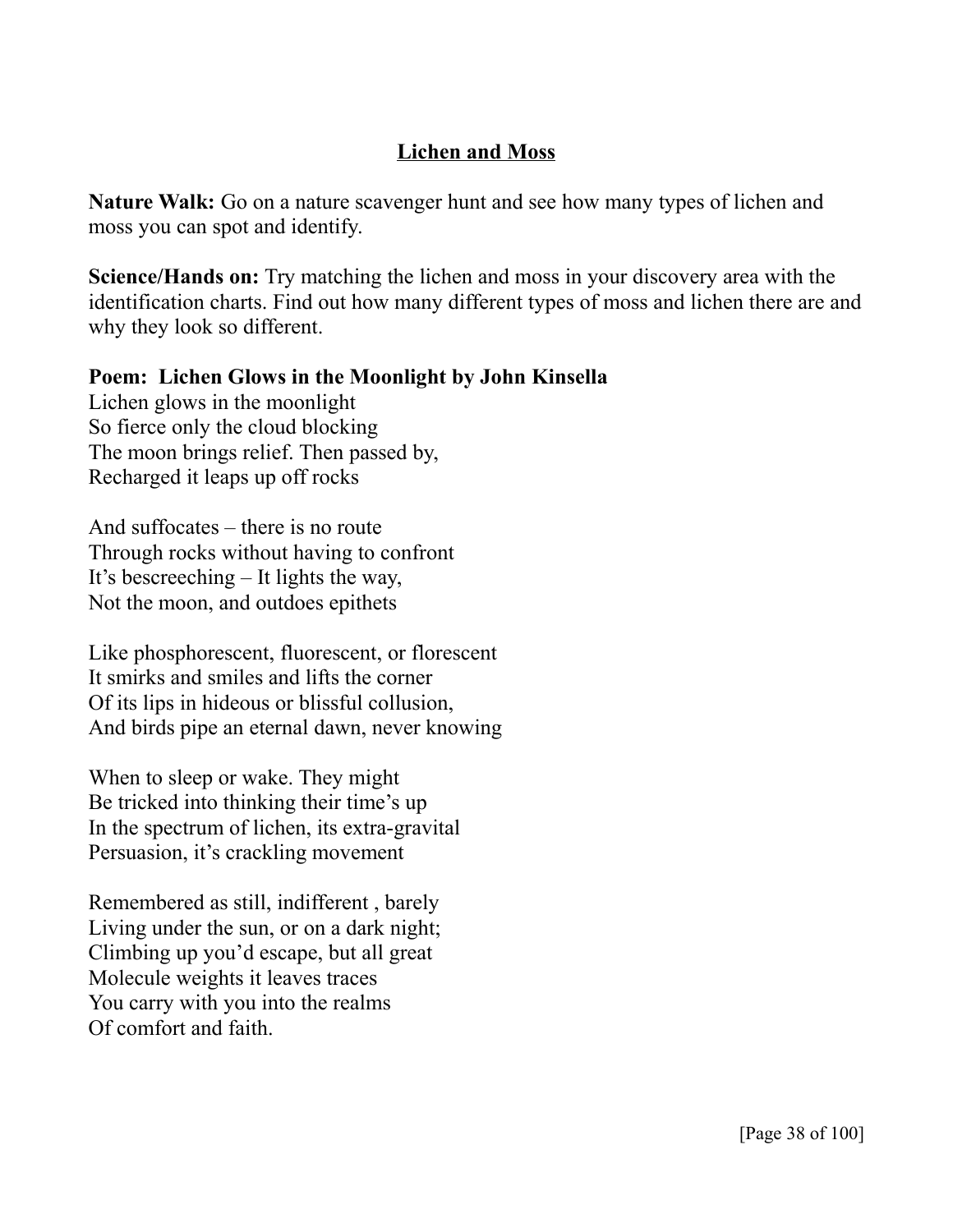**Worksheets:** Sketch and describe the characteristics of the different moss and lichen. Research how moss is different from lichen and draw a venn diagram to show their differences and similarities.

**Craft**: Try and make your own illustrated display poster on the different types of lichen

**Discovery Area:** Have a variety of different types of lichen and moss to examine and feel. Posters of different types of lichen and moss and fact cards about them.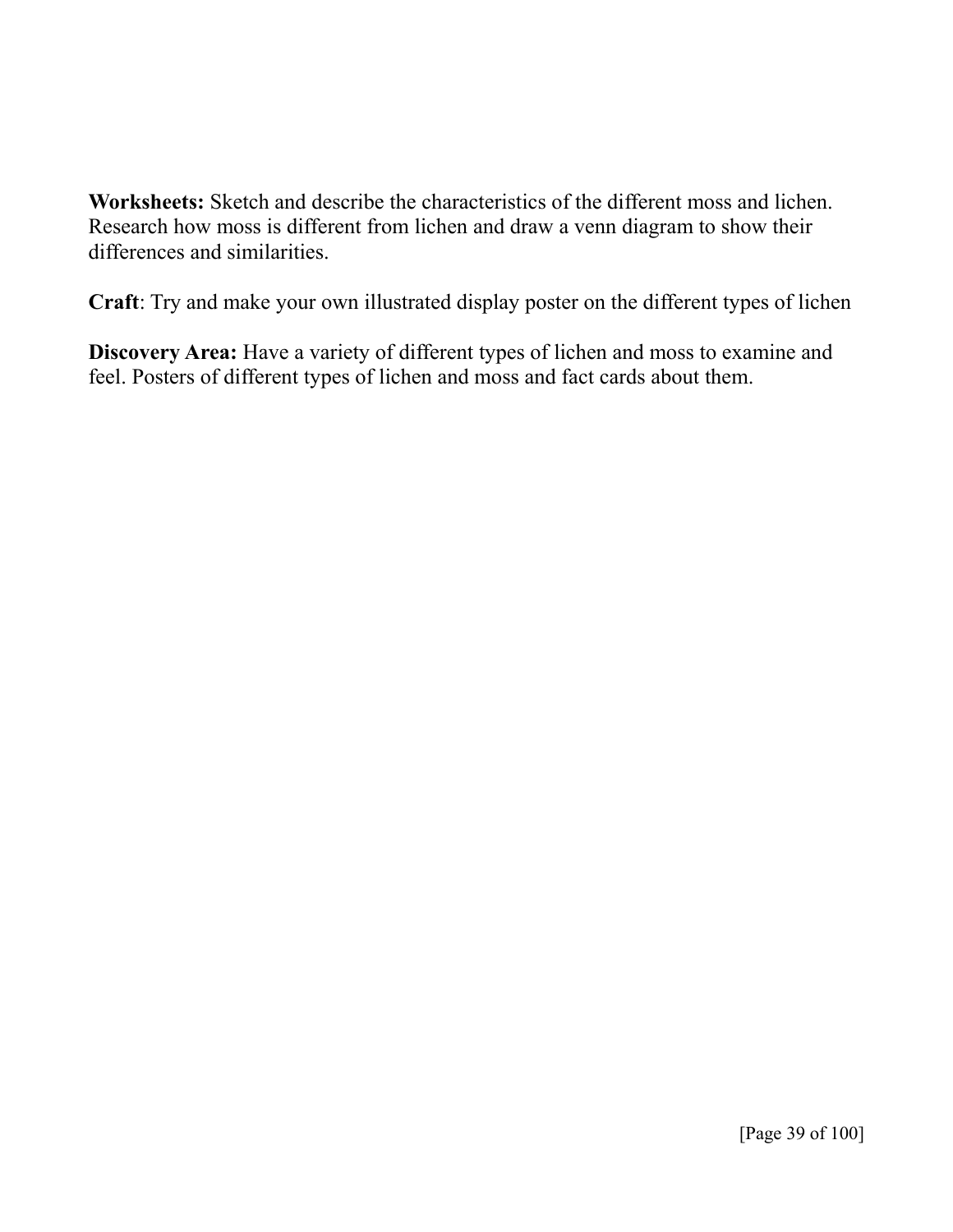# **Space**

- 1. Phases of the moon
- 2. Constellations

# **Books**

- Phases of the Moon
- Star Stories
- The Faces Phases of the Moon
- What We See in the Stars
- Hundred Billion Trillion Stars. Seth Fishman
- On the Moon
- Pelly and Mr. Harrison Visit the Moon
- Clementine
- Good Night Moon
- Grandfather Twilight
- The Great Moon Hoax
- How to Bicycle to the Moon to Plant Sunflowers
- I love the Night
- I Took the Moon for a Walk
- Jimmy Zangwow's Out of This World Moon Pie Adventure
- Kitten's First Full Moon
- Lullaby Moon
- Owl Moon
- Our Stars. Anne Rockwell
- My Sky is Full of Stars. Franklyn M. Branley
- Spots of Light: A book About Stars. Dana Meachen Rau
- Stargazers. Gail Gibbons
- The Big Dipper. Franklyn M. Branley
- Wishing on a Star: Constellation Stories and Stargazing Activities For Kids. Fran Lee
- Glow In The Dark Constellations. C.E. Thompson
- Galaxies, Galaxies! Gail Gibbons
- Zoo in the Sky: A Book of Animal Constellations. Jaqueline Mitton
- Once Upon a Starry Night: A Book of Constellations. Jaqueline Mitton
- A Child's Introduction to the Night Sky: The Story of the Stars, Planets and Constellations and How You Can Find Them in the Sky. Michael Driscoll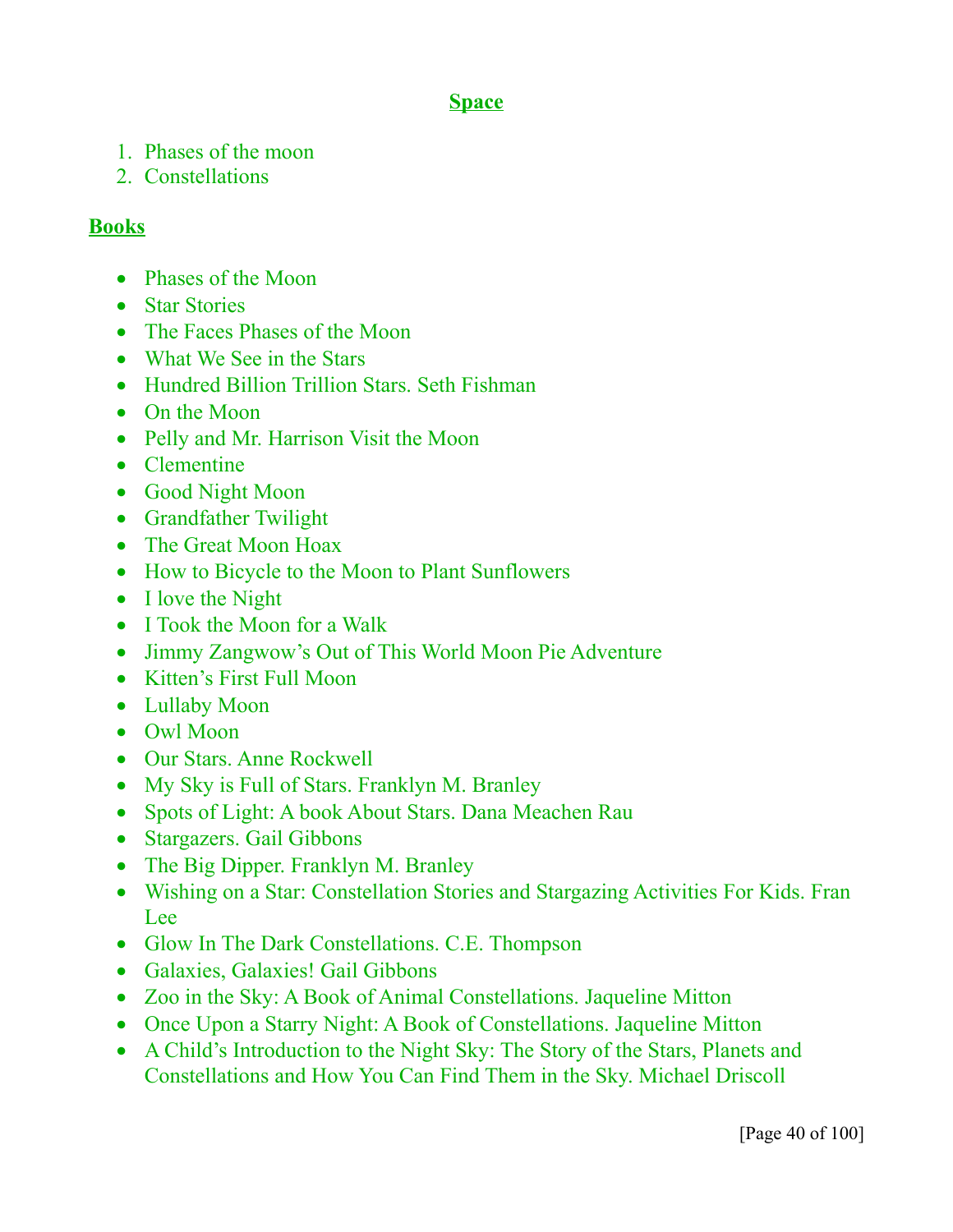# **Phases of the Moon**

**Nature Walk:** Take a short nigh time walk to a place you can easily see the moon, every night for a month and record in a moon diary how the moon appeared in the sky. Throughout the month you will be able to record the transformation of the phases of the moon.

**Science/Hands on:** Make Felt Phases of the moon (out of black and white felt) and attach labels to show what part of the cycle the moon is in at each phase.

**Poem: The Moon Phases Poem by Betty Sanchez** The moon is a sphere, big and white

It loves to reflect the sun's bright light.

It goes on a journey every 28th day Around the earth a hide and seek game it will play.

In the beginning, it is new Out of sight from me and you.

The it waxes in white As it grows on its right.

Waxing Crescent and quarter, then gibbous too When full the phases are halfway through

Now it flips to the left and starts to wane As it fades away in its orbit lane.

Weaning gibbous and quarter then crescent too Its completed its orbit and back to new.

**Worksheets:** Label the phases of the moon cycle with their correct names.

**Craft**: Make a display or bunting of the moon at its different phases with the labels to explain what phases the moon is in in each position.

**Discovery Area:** Fact cards about the moon phases, photograph images of what the moon looks like in its different phases.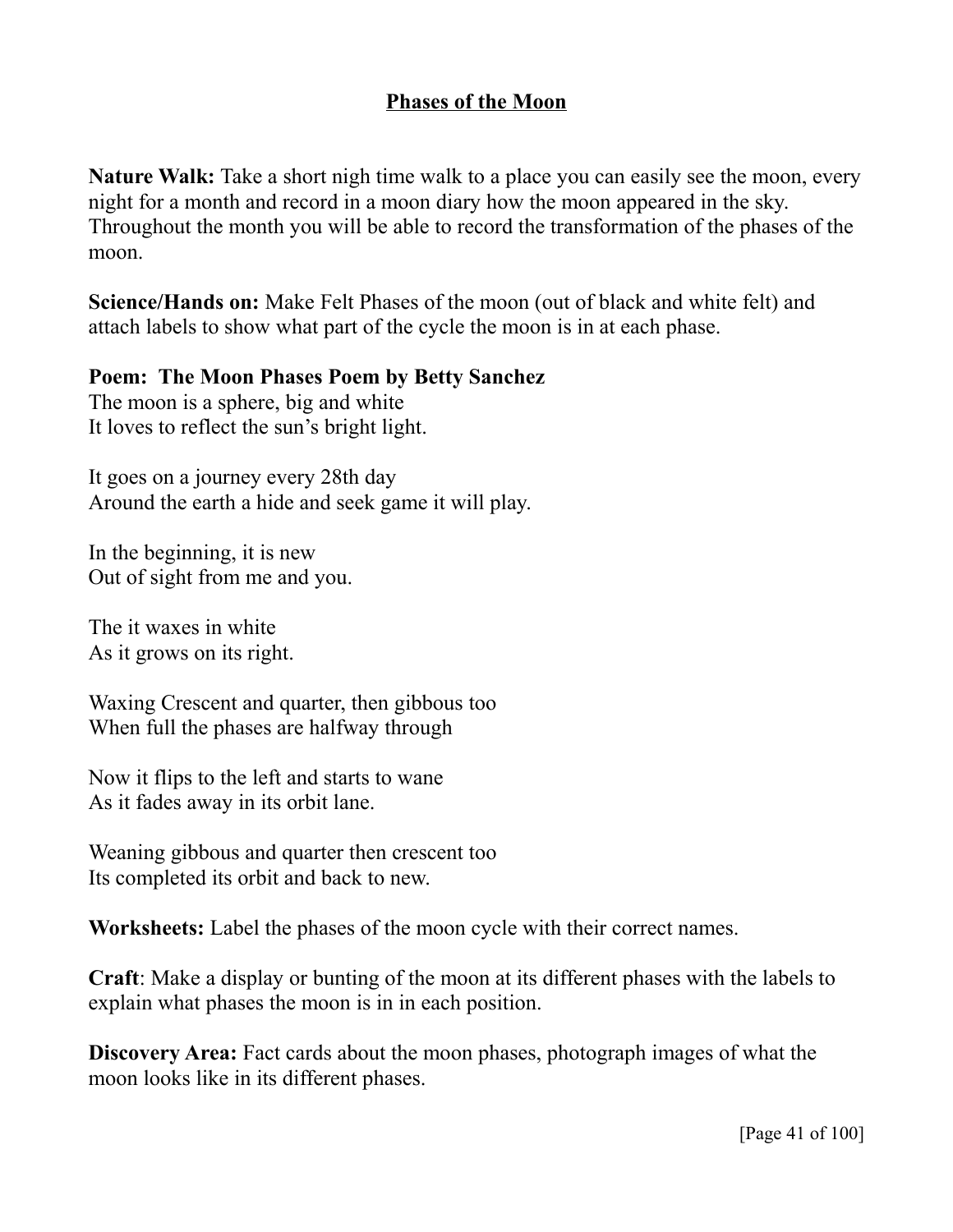## **Constellations**

**Nature Walk:** Go on a night time nature walk preferably on a clear night with minimum light pollution and using a constellation app see which constellations you can identify.

**Science/Hands on:** Using mashmallows and cocktail sticks and constellation cards see if you can recreate the different constellations and then label them.

# **Poem: The Constellations by William Cullen Bryant.**

O constellations of the early night, That sparked brighter as the twilight died, And made the darkness glorious! I have seen You rays glow dim upon the horizon's edge, And sink behind the mountains. I have seen The great Orion, with his jewelled belt, That large-limbered warrior of the skies, go down Into the gloom. Beside him sank a crowd Of shining ones. I look in vain to find The group of sister-stars, which mothers love To show their wondering babes, the gentle Seven. Along the desert space mine eyes in vain Seek the resplendent cressets which the Twins Uplifted in their ever-youthful hands. The streaming tresses of the Egyptian Queen Spangle the heavens no more. The Virgin trails No more her glittering garments through the blue. Gone! All are Gone! And the forsaken Night, With all her winds, in her dreary wastes, Sighs that they shine upon her face no more. No only here and there a little star Looks forth alone. Ah me! I know not, Those dim successors of the numberless host That filled the heavenly fields, and flung to earth Their gluvering fires. And now the middle watch Betwixt the eve and morn is past, and still The darkness gains upon the sky, and still It closes round my way. Shall, then, the Night, Grow starless in her late hours? Have these No train of flaming watchers, that shall mark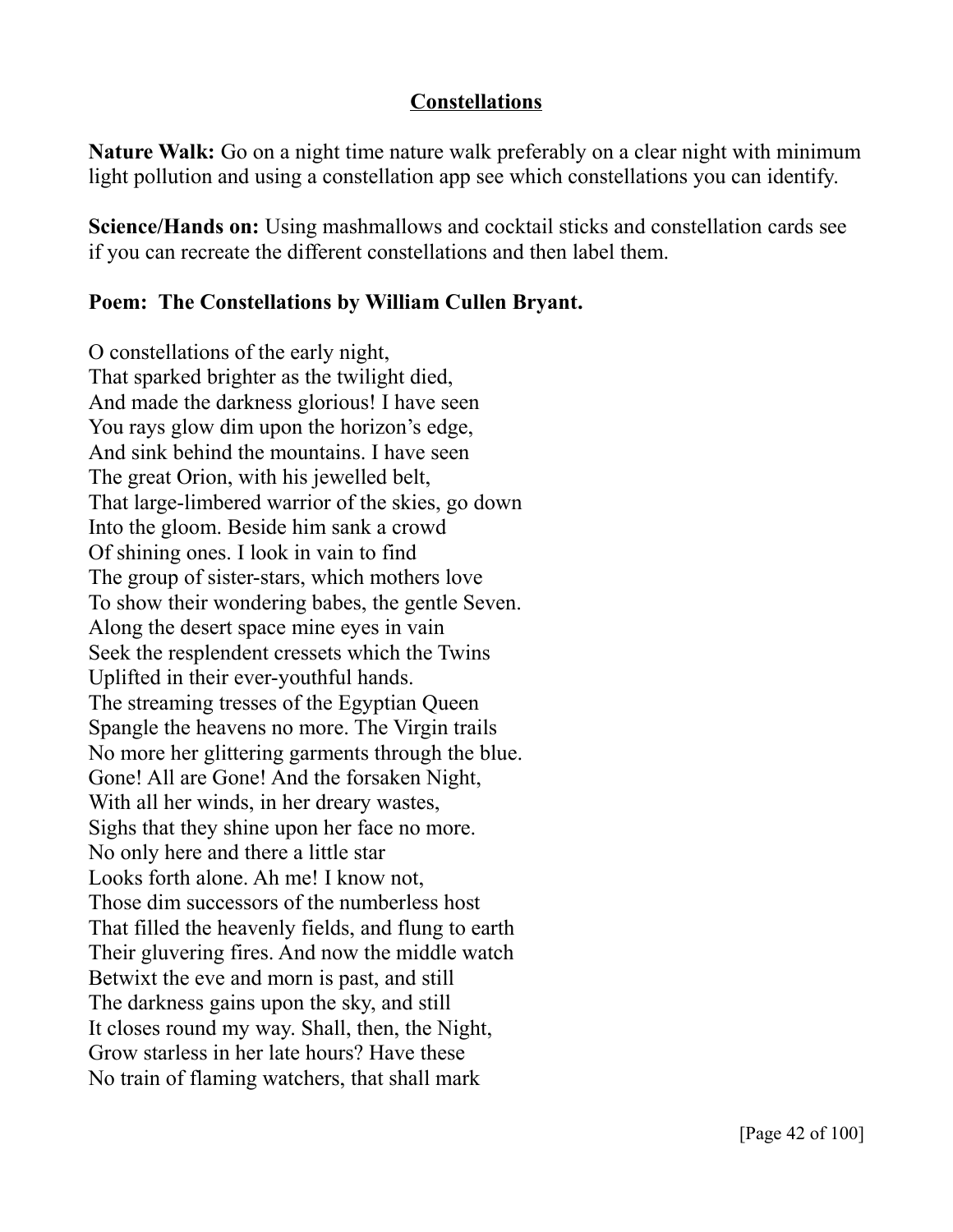Their coming and farewell? O Sons of Light! Have ye then left me ere the dawn of day To grope along my journey sad and faint? Thus I complained, and from the darkness round A voice replied – was it indeed a voice, Or seeming accents of a waking dream Heard by the inner eye? But thus it said: O Traveller of the Night! Thine eyes are dim With watching: and the mists, that chill the vale Down which thy feet are passing, hide from view The ever-burning stars. It is thy sight That is so dark, and not the heavens. Thine eyes, Were they but clear, would see a fiery host Above thee: Hercules with flashing mace, The lyre with silver cords, the Swan uppoised On gleaming wings, the Dolphin gliding on With glistening scales, and that poetic steed, With beamy mane, whose hoof stuck out from earth The fount of Hippocrene, and many more, Fair clustered splendors, with whose rays the Night Shall close her march in glory, ere she yield, To the young Day, the great earth steeped in dew. So spake the monitor, and I percieved How vain were my repinings and my thought Went backward to the vanished years and all The good and great who came and passed with them, And knew that ever would the years to come Bring with them, in their course, the good and great, Lights of the world, thought, to my clouded sight, Their rays might seem but dim, or reach me not.

**Worksheets:** Put together a constellation mini book.

**Craft**: Constellation jar lamp projector (link on pinterest board)

**Discovery Area:** What we see in the stars book. Constellation cards showing the illustrations of what the constellations are named after and also photographs of the same constellations.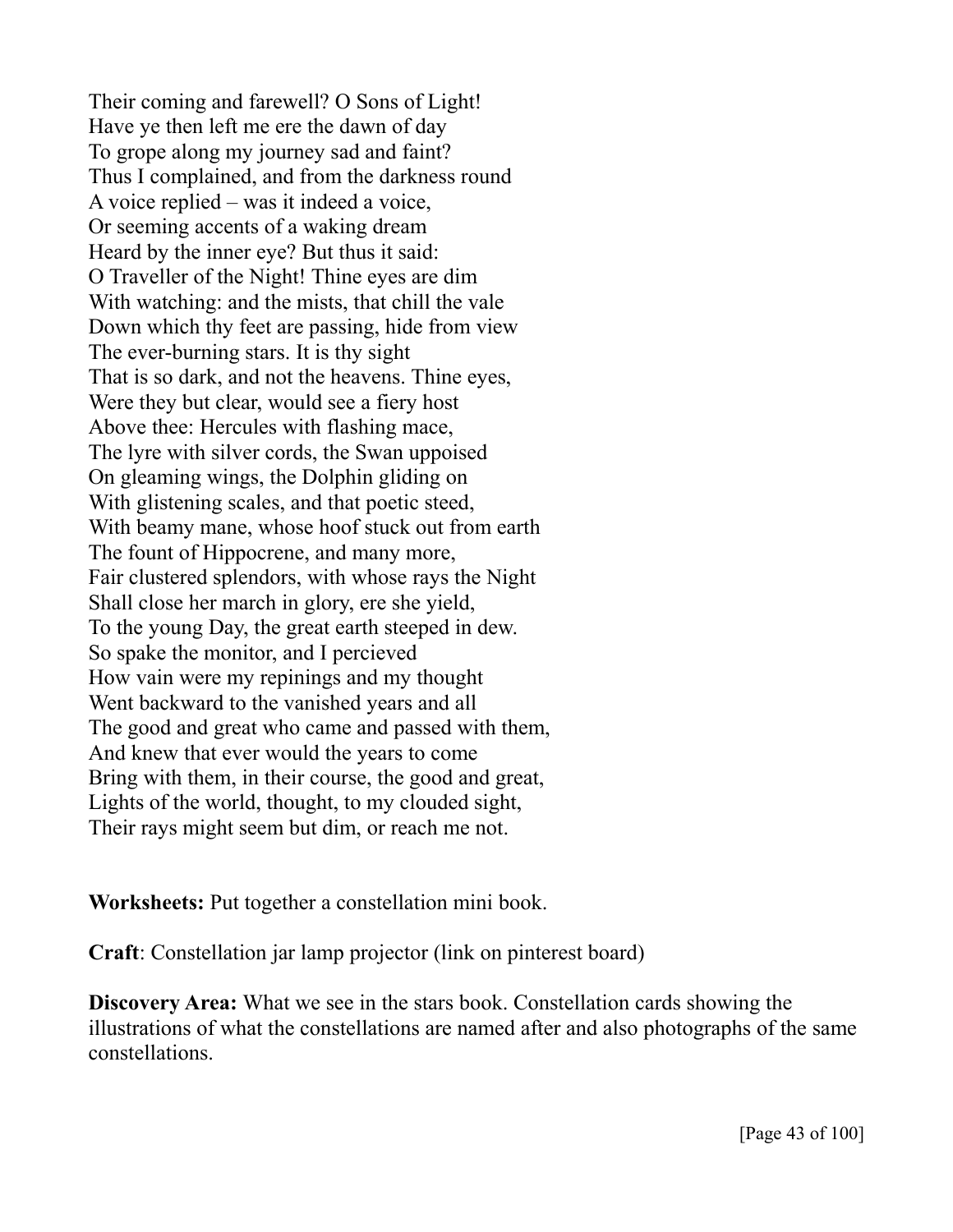# **Weather**

- 1. Weather
- 2. Water cycle
- 3. Thunder and Lighting
- 4. Snowflakes
- 5. Rainbows
- 6. Tornadoes and Extreme Weather
- 7. Sunrise and Sunset

#### **Books**

- See Inside Weather and Climate
- How The Weather Works
- Lift the Flaps Weather
- The Rhythm of the Rain
- The Water Cycle
- The Wind Blew. Pat Hutchings
- The Story of Snow: The Science of Winter's Wonder. Mark Cassino
- The Everything Kid's Weather Book
- The Cloud Book. Tomie dePaola
- Weather Words and What They Mean. Gail Gibbons
- When the Wind Blew. Alison Jackson
- Shapes in the Sky: A Book About Clouds. Joseph Sherman
- Oh Say Can You Say What's The Weather Today? Tish Rabe
- Everything Weather. National Geographical Kids
- Hide and Seek Fog. Alvin Tresselt
- Cloudy With a Chance Of Meatballs
- Down Comes the Rain. Franklyn M. Branley
- Little Cloud. Eric Carle
- Ladybird Girl and the Big Snow
- The Snowy Day. Ezra Jack Keats
- Snow. Uri Shulevitz
- Otis and the Tornado. Loreen Long
- Freddy the Forecaster
- The Kid's Book Of Weather Forecastiing. Williamson Kids Can Series
- Hello World Weather
- Weather: National Geographical Weather
- Weather: Time For Kids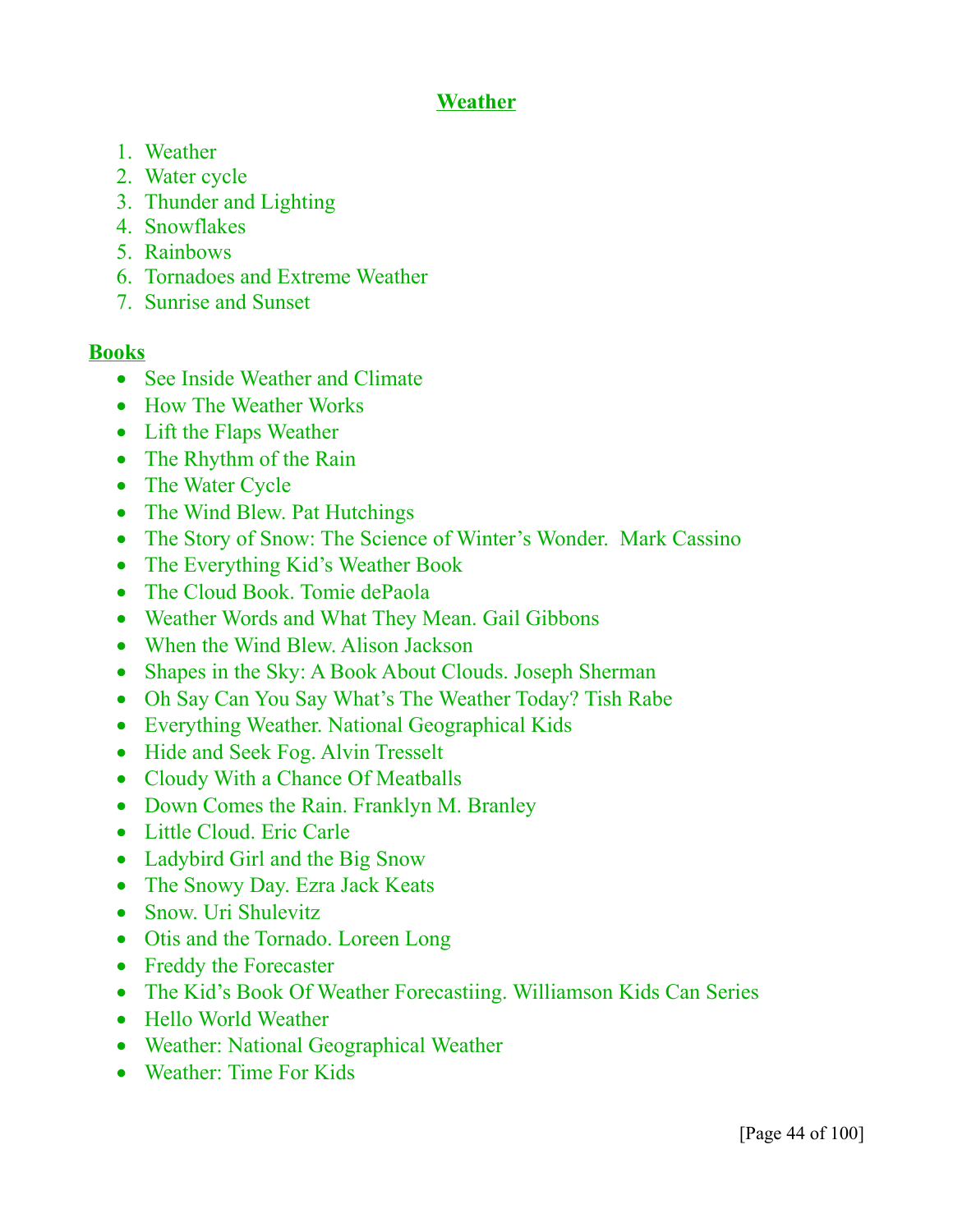## **Weather**

**Nature Walk:** Take a nature walk focusing on how the weather stimulates your senses; how does it make your skin feel (wet? Warm?) is there a smell or sound made by the weather? If it's raining do the raindrops have a taste?

**Science/Hands on:** Make a weather station and record your findings. Make a sundial and record how the suns position changes throughout the day. Make a snow storm in a jar.

## **Poem: Clouds by Rupert Brooke**

Down the blue night the unending columns press In noiseless tumult, break and wave and flow, Now tread the far South, or lift rounds of snow Up to the white moon's hidden loveliness Some pauses in their grave wandering comradeless, And turn with profound gesture vague and slow, As who would pray good for the world, but know Their benediction empty as they bless.

**Worksheets:** Keep a weather diary for each day of the week. Make a cloud wheel and use it to identify the clouds outside.

**Craft**: Colouring in pictures. Make a simple kite and see if you can make it fly. Make a weather mobile. Raindrop crafts

**Discovery Area:** Make a felt weather chart which can be changed each day to show what the weather is for the day. Fact cards about different weather. Information poster about the different types of clouds.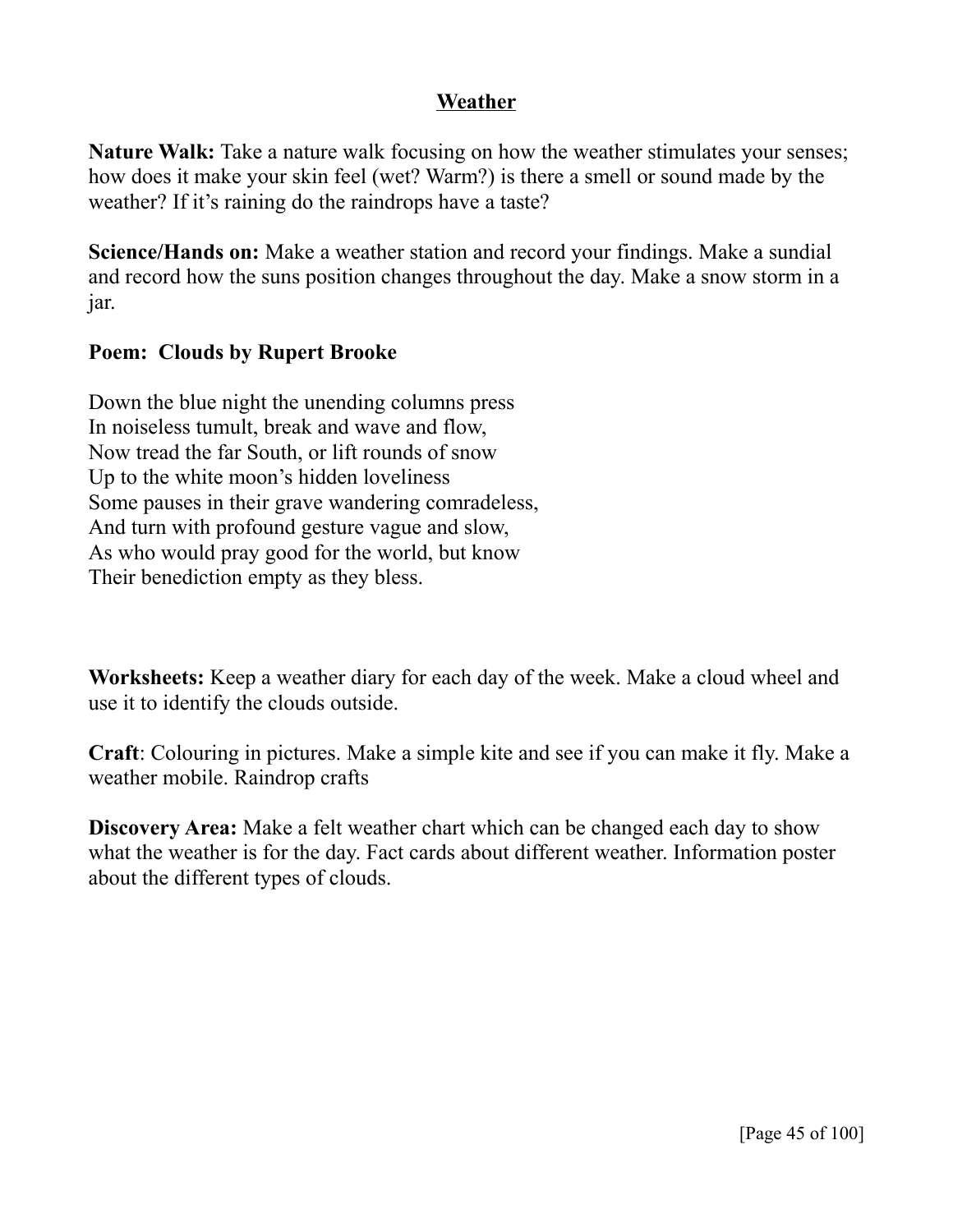# **The Water Cycle**

**Nature Walk:** Take a walk in the rain with raincoats and wellie boots so you can go puddle jumping.

**Science/Hands on:** Water cycle bag experiment.

### **Poem: What Goes Up. Tonya Parker**

Precipitation, evaporation, condensation, They work in a cycle all the time What goes up, must come down, That is the point of this rhyme

The water in the ocean goes up in the air, Forms into a cloud And comes back down

The water of the world, Is always set on recycle, Let's keep the water clean, And protect the water cycle

**Worksheets:** The water cycle sheet. A lift flap book on the water cycle.

**Craft**: A felt picture of the water cycle

**Discovery Area:** Fact cards and posters explaining the water cycle and how water changes its properties depending on temperature.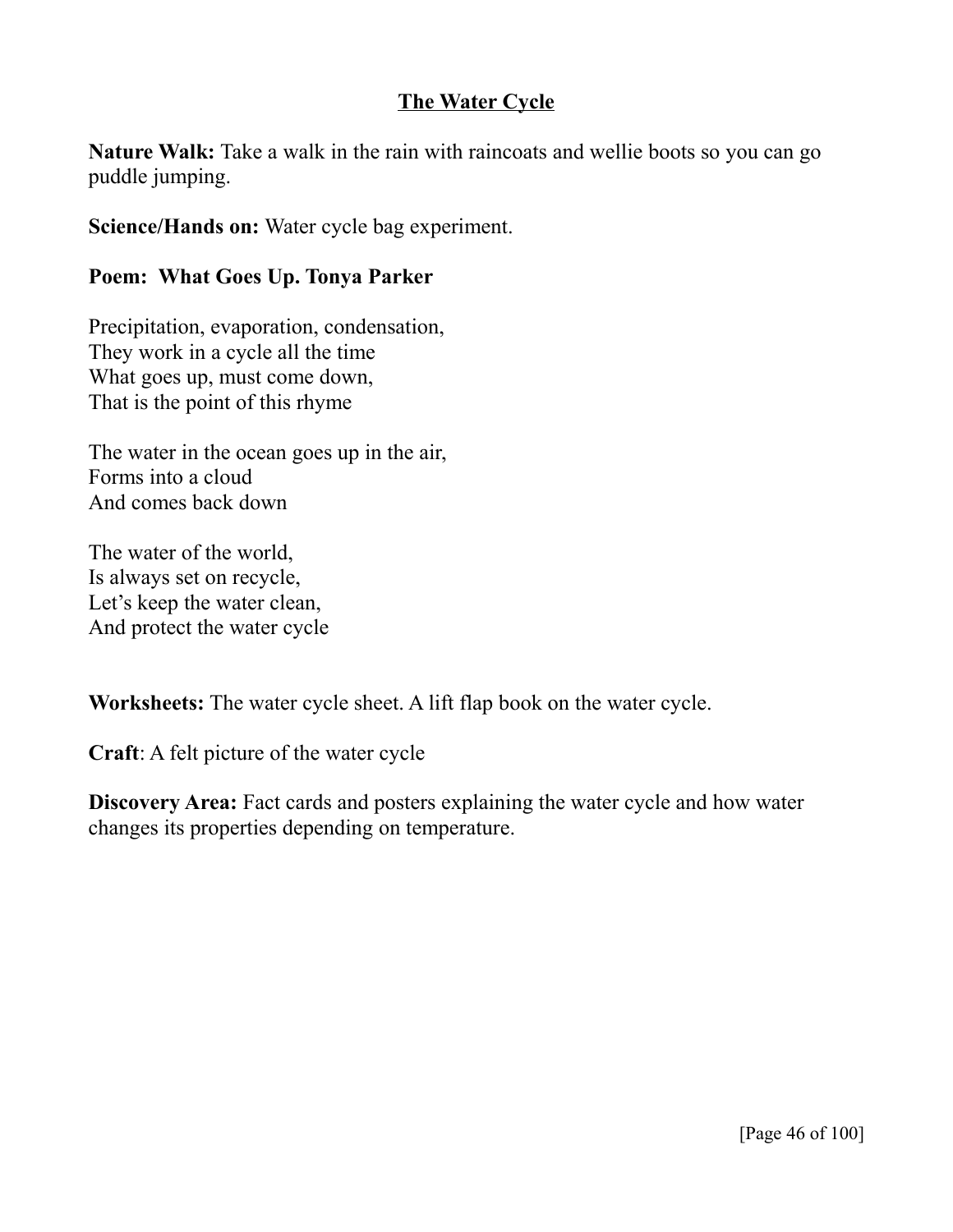# **Thunder and Lighting**

**Nature Walk:** Watch some Youtube videos on extreme thunder and lighting storms

**Science/Hands on:** Make lighting science experiment.

# **Poem: Lightning Bolt Delilah Wilson**

The lightning lights the lovely night sky Why it happens I don't know why The rain is drumming on my house Thunder is like lightning's spouse

Lightning, thunder hear it roll Lights up skies so dark like coal You can run but you can't hide It doesn't help to stay inside

Striking, stunning keep on running Hurry up I think it's coming The wind is blowing much harder It's putting the storm even farther

Rumble, boom, bam No longer quiet like a lamb You might lose your power Or get wet by the shower

The storm is near Increased fear Patiently waiting Debating

**Worksheets:** Colouring in worksheet on thunder and lighting. Mindmap of adjectives that describe thunder and lightning. A list about how to stay safe in a thunder storm

**Craft**: Thunderstorm painting. Lightning storm in a cup luminary

**Discovery Area:** Photographs of lightning. Fact cards about thunder and lighting.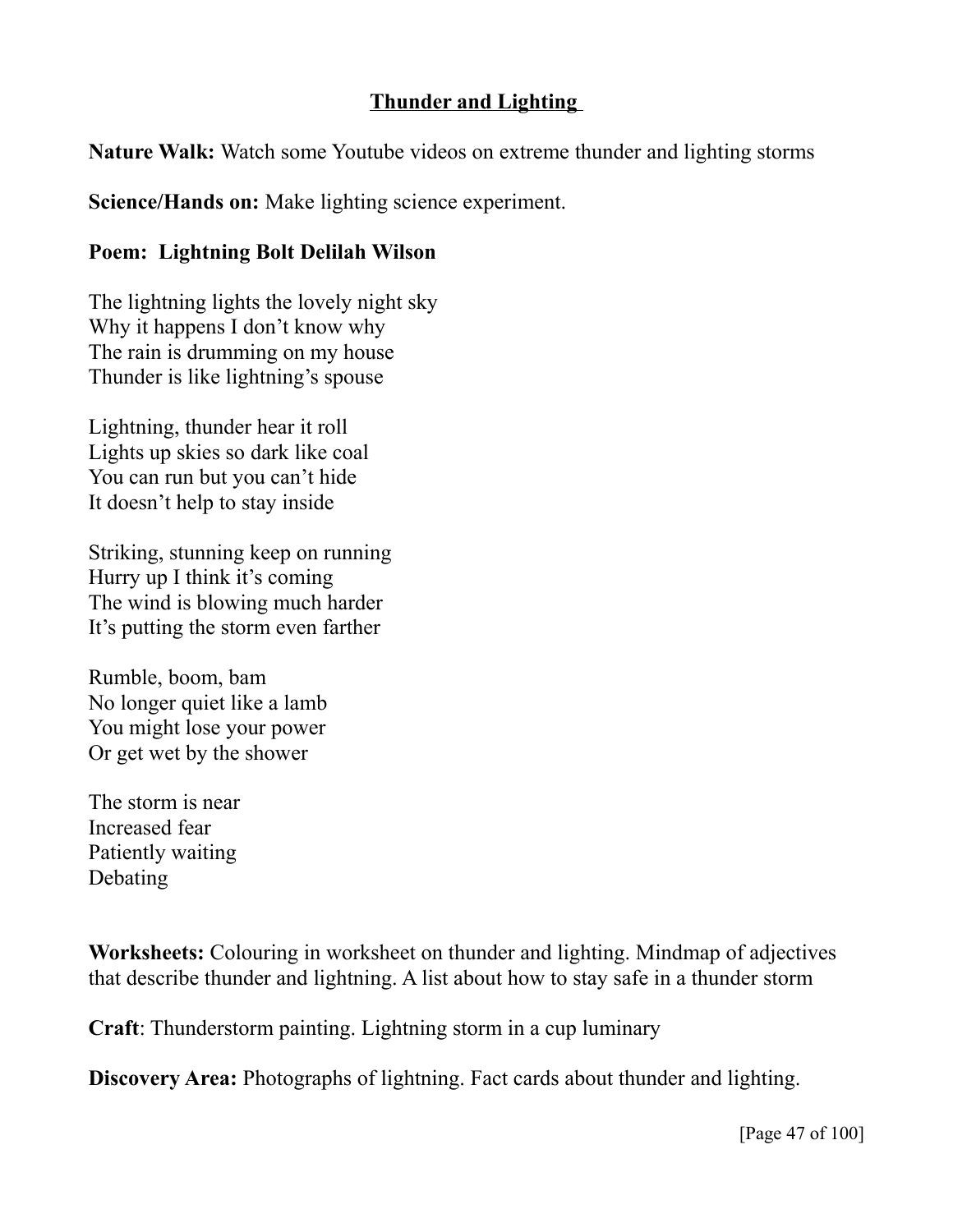### **Snowflakes**

**Nature Walk:** When it snows grab a sledge and go sledging down the nearest hill, or make a snowman and have a snowball fight.

**Science/Hands on:** Make salt crystal snowflakes

## **Poem: Faeries Dancing on a Snowflake. Cirrus**

They tumble in the wind Falling as they go Drifting in the wind Sailing as they go

They are soft as down willow And light as a babies sigh I watch them after dark Dancing in the grass

Like stars that fell from the sky They move with dire With hearts hot as fire They love as no others would

They hold a passion of wonder Who would question that which has no end So into the Night They fly into Twilight To a Land of Dreams and Hope forever

**Worksheets:** The life cycle of a snowflake and make a snowflake booklet.

**Craft**: Cut out paper snowflakes and decorate with silver glitter. Glue and salt snowflake painting art. Sugar painting snowflakes.

**Discovery Area:** Photographs of magnified snowflakes.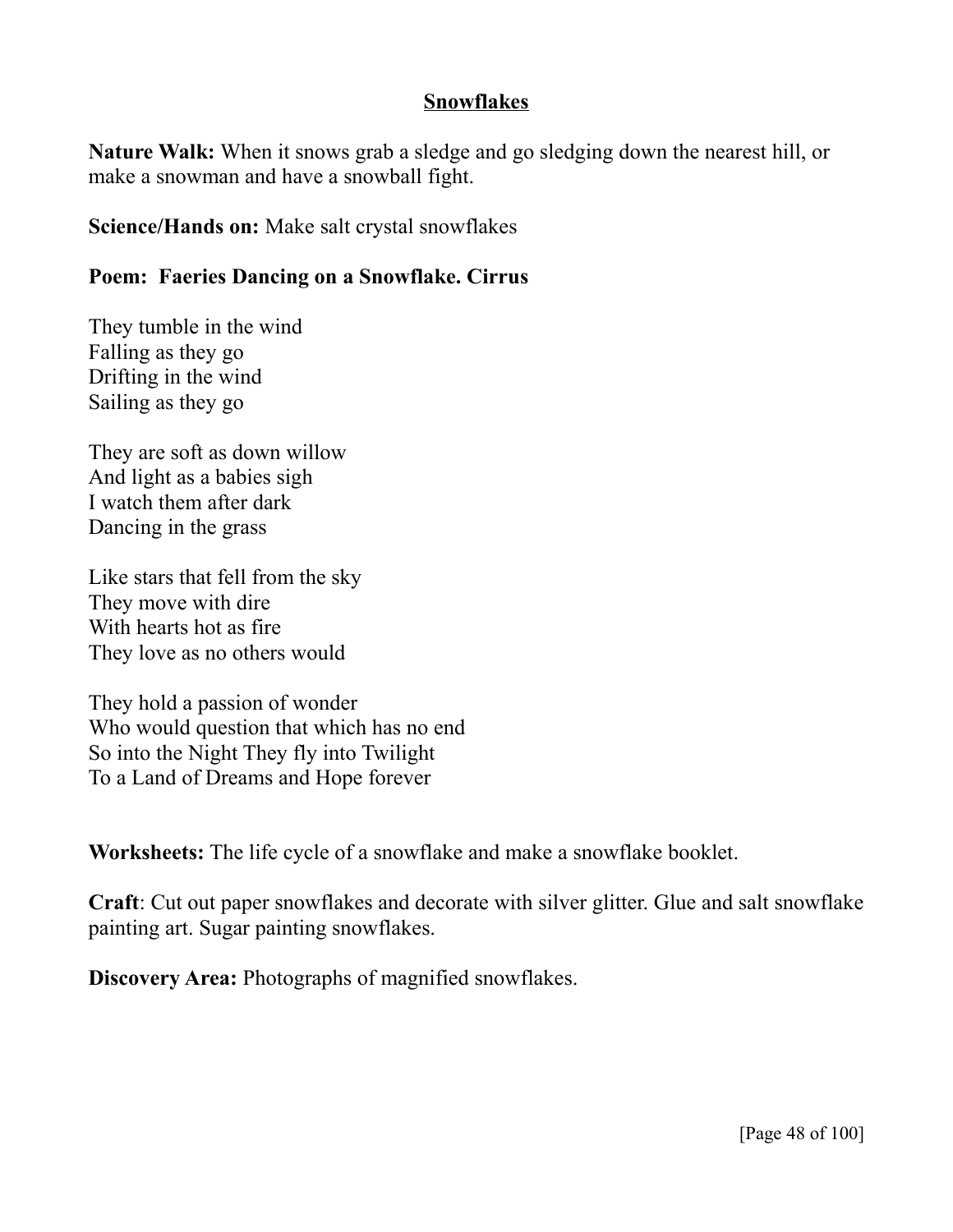## **Rainbows**

**Nature Walk:** When you spot a rainbow take a photograph and then print it and use to paint a picture of the rainbow

**Science/Hands on:** Rainbow experiments using prisms. Fizzy rainbow science experiments. Rainbow in a jar in a science experiment.

## **Poem: Riding a Rainbow by Kenn Nesbitt**

I'll ride on a rainbow To soar through the sky. I'll ride on a kite As it flies up high.

I'll ride on a dragon. I'll ride a balloon. I'll ride on a rocket and ride to the moon.

I'll ride on the wind And the sun and the stars, On floating bananas And flying guitars.

I'll ride on a cloud And a unicorn too. I'll ride in the seat Of a magical shoe.

But why would I ride On the sun and the stars? It's so much more fun Than just riding in cars.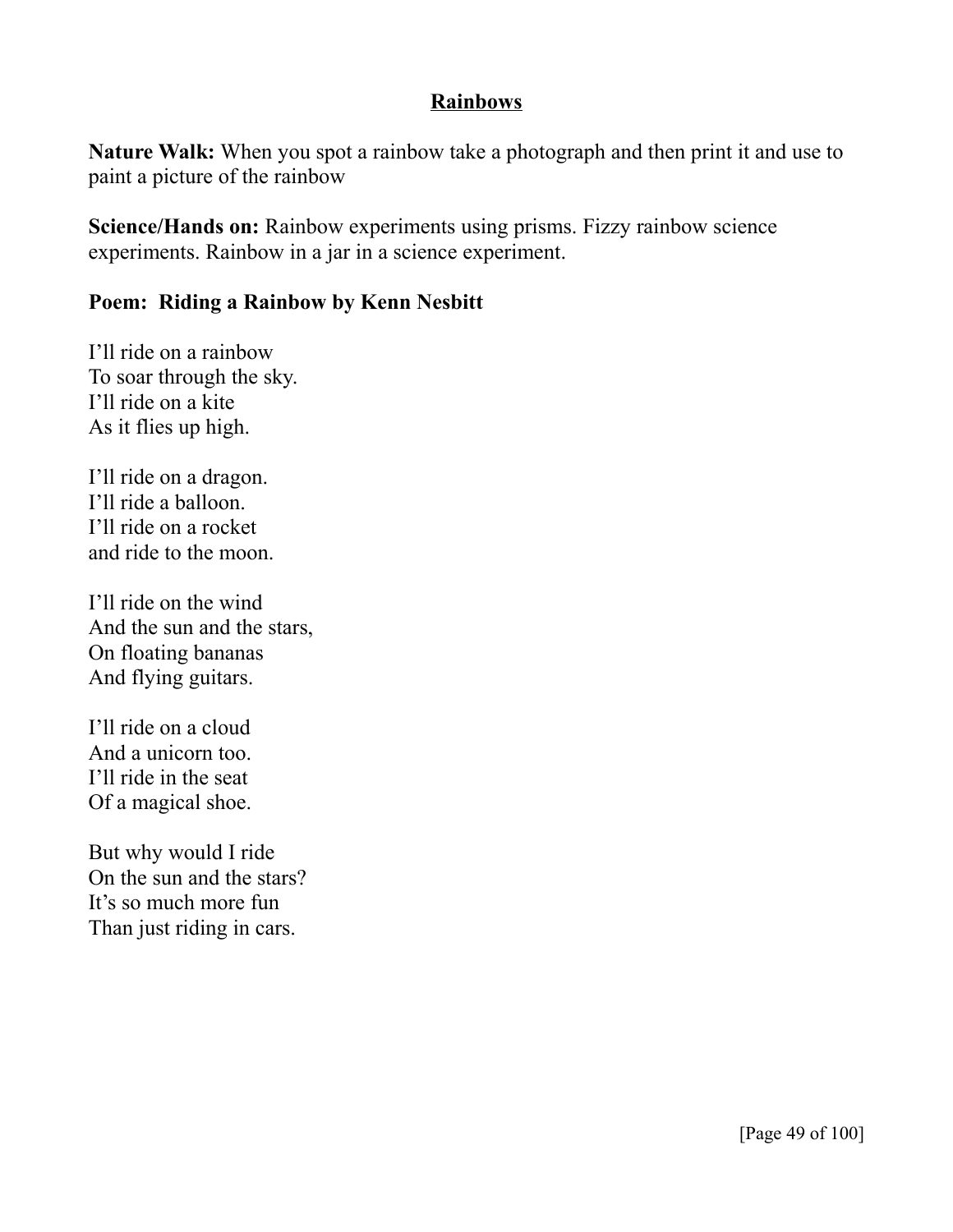**Worksheets:** Colour in a rainbow colouing in page and label the order of colours that you would see.

**Craft**: Walking water science experiment. Tissue paper rainbow collage (use bits of coloured tissue paper and other materials such as coloured feathers to create a rainbow collage).

**Discovery Area:** Montessori rainbow which can be put in order to learn the colours of the rainbow.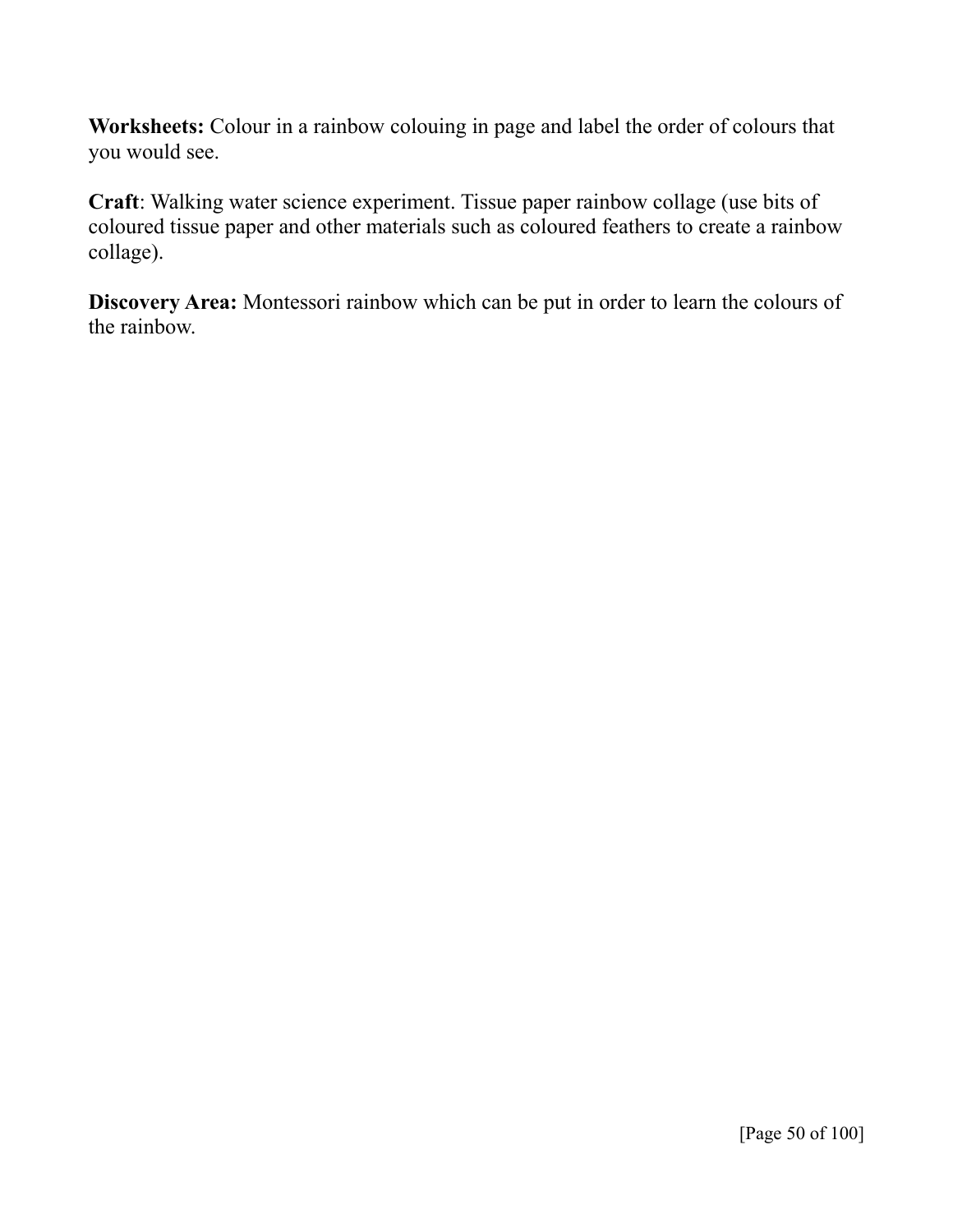## **Tornadoes and Extreme Weather**

**Nature Walk:** Watch Youtube videos on tornadoes and extreme weather

**Science/Hands on:** Make a tornado in a jar experiment

## **Poem: Tornado by Allen Steble**

It whirls it twirls It twists and curls As it picks up and hurls Everything in its path This unpredictable weather phenomenon Who can know The destructive tornado

It has its classes One to five One will rip out a large tree Five will demolish a small city It teaches us one thing No one can predict or know This mighty force of nature The destructive tornado

Next time you see one of these Turn and run the other way The tornado only paves on path 'A path of destruction' With no known course of direction Next time the wind blows Look out your window There may just be a tornado Coming your way!

**Worksheets:** Research and record how tornadoes happen. Also research what other forms of extreme weather around the world there is. **Craft**: Use chalk pastels to draw out a tornado landscape scene **Discovery Area:** Photographs of extreme weather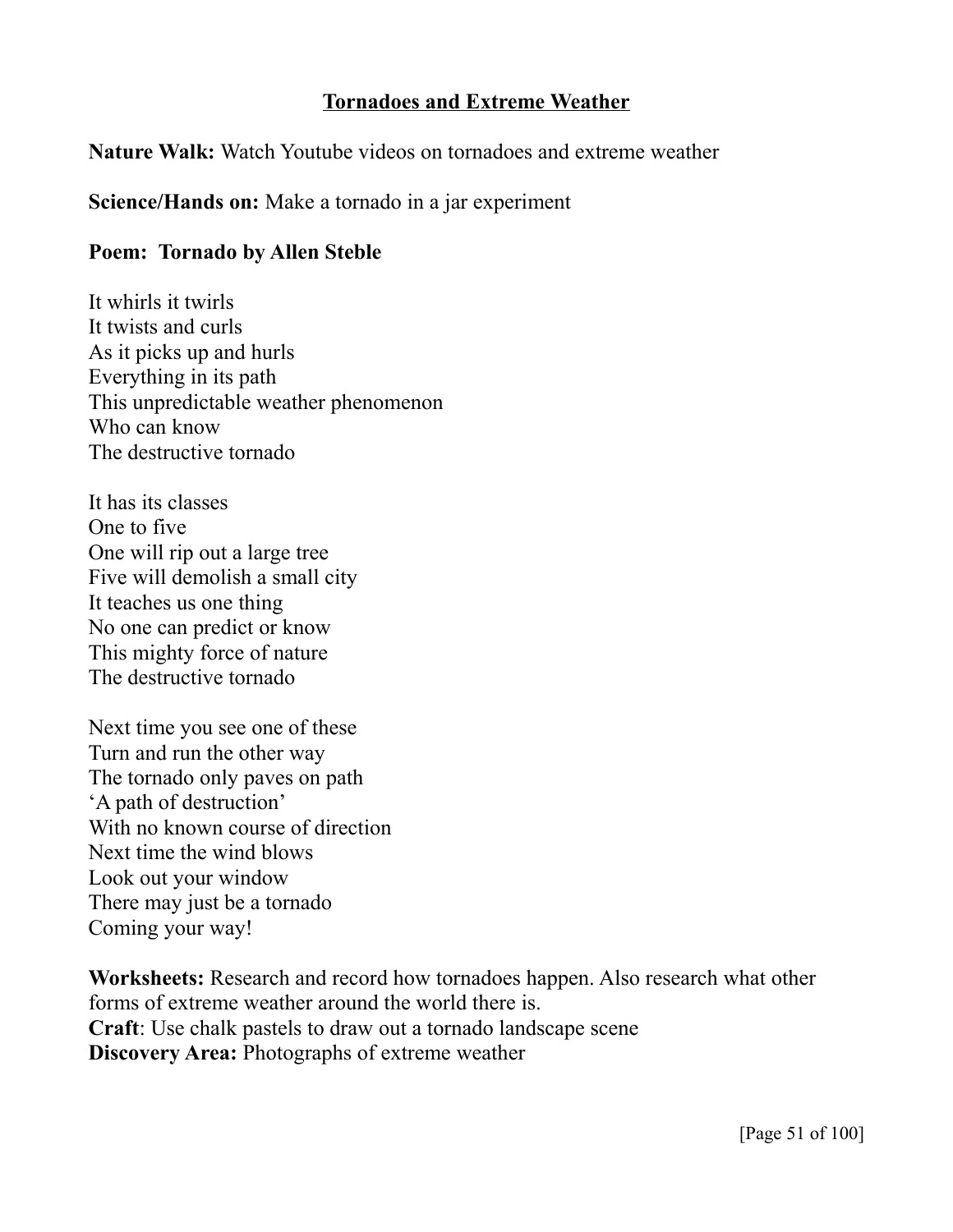## **Sunrise and Sunset**

**Nature Walk:** Research what time the sun is due to set and then go for a nature walk as it is setting and watch how it tranforms the colours of the sky and landscape. If you're feeling brave set the alarm and wake up before sunrise and sit quietly to watch the sunrise together with your family.

**Science/Hands on:** Look into the earth's orbit and why we get sunrises and sunsets.

## **Poem: My Sunrise by Theo Williams**

The chirp of birds in the early morning Bless my smiles with their innocent calling I head outside with my blanket wrapped around And lay there listening to this memorable sound.

Inspiring orange light of dawn, infatuating With all colours the sun rise is portraying Its cheerful glow fills my heart with serenity And takes me to a tranquil fantasy.

Amaranth red shimmers of vitality Creating the most curing reality Shines transparently through my soul And takes me to a place so beautiful.

Hues emphasis pure yellow rays of hope That warms my aura lost in the clouds reflective pink coat This morning ambiance has risen bright Like heaven shone down with its piercing light.

There will be no melancholy, only a feeling so gay Because my sun, you've started my day.

**Worksheets:** Record the time of sunrise and sunset for a week and see if there are any changes in time from the beginning to the end of the week.

**Craft**: Paint a sunset landscape.

**Discovery Area:** Photographs of sunrises and sunsets from around the world.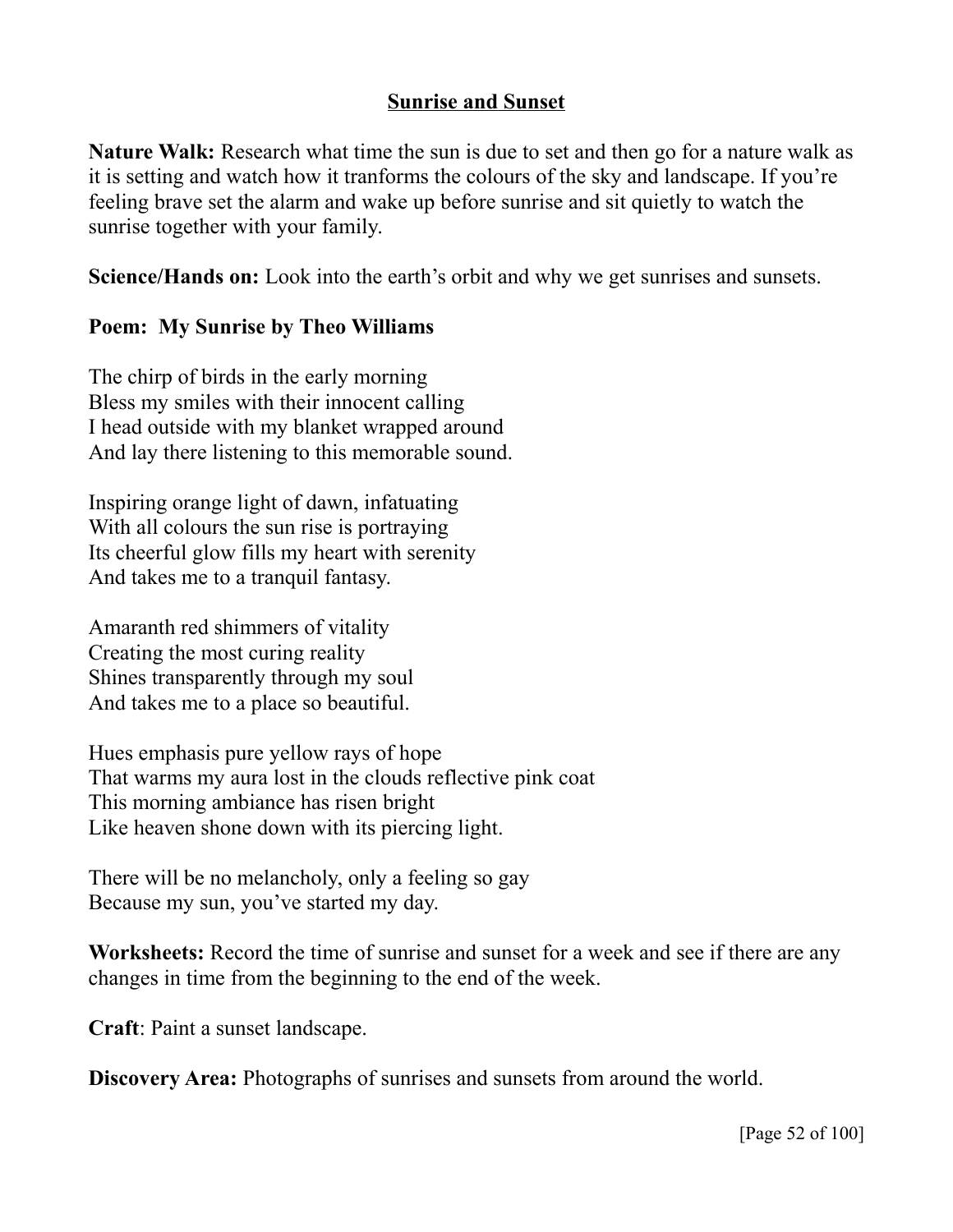# **Animals**

- 1. The Frog Life Cycle
- 2. British Wildlife
- 3. Bats
- 4. Badgers
- 5. Foxes
- 6. Deers
- 7. British Snakes
- 8. Seals
- 9. Frogs VS Toads
- 10.Hedgehogs
- 11.Owls

# **Books:**

- Fanatical About Frogs
- Beatrix Potter Stories
- National Geographical Kids: Frogs
- Lifecycle Tadpole To Frog
- The Woodland Book
- Animals Of Farthing Wood
- Woodlands Trust: Nature Explorers Woodland Activity and Sticker Book
- The Gruffalo
- Bats: Usbourne
- RSPCA Animals Rescue Pets: 10 Children's books
- Badger and the Great Storm
- British Mammals
- Fantastic Mr Fox
- The Fox and the Ghost King
- Fox in the Night: A Science Storybook Light and Dark
- Fox in Socks
- Midnight Fox
- Little Foxes
- National Trust: How to Help a Hedgehog and Save a Polar Bear
- Owl Babies
- The Owl who was Afraid of the Dark
- Owls Our Most Enchanting Bird
- Wind in the Willows
- Frog and Toad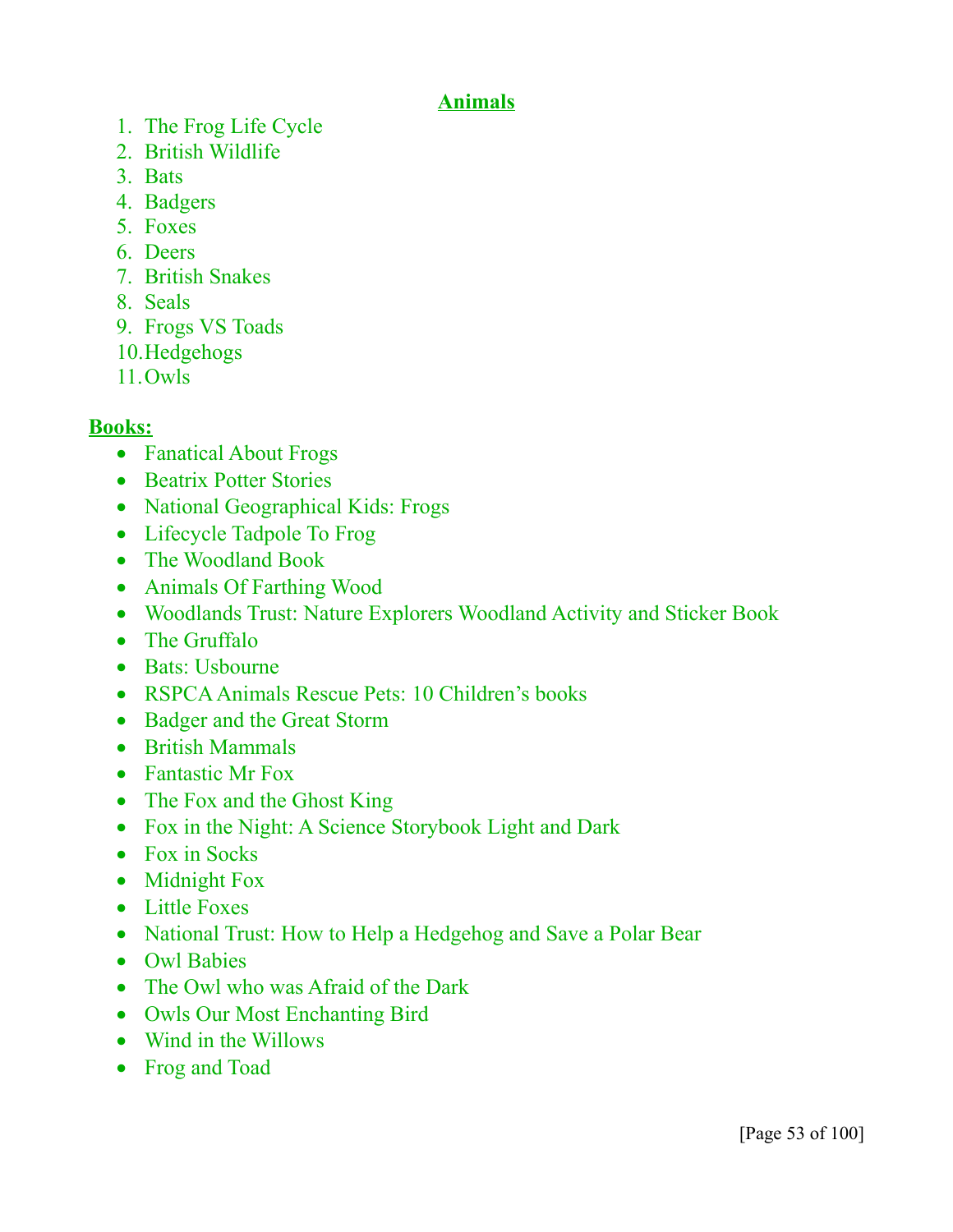# **The Frog Life Cycle**

**Nature Walk:** Go on a nature walk to a pond with frogspawn in, return to see how it changes.

**Science/Hands on:** Research how to look after tadpoles indoors and what you need to care for them then collect frogspawn and watch the life cycle in action.

## **Poem: Frog Prince by Linda Ori**

As I was walking through the wood One warm and sunny summer day, I chanced upon a lovely sight A swirl of butterflies in flight;

Urged on by curiosity I followed down the path they flew And tumbled through a hidden door Beneath the leafy woodland floor;

A wonderous sight did then appear As if by magic to my eyes, And there within a hollow log I spied a very princely frog;

Nestled deep within that place Of musty darkness shone a light, And there I saw as I did look A princely frog with poem book;

Lounging in his comfy space With spectacles perched on his nose, The frog prince reading unaware Of being watched as I stood there;

So engrossed within his book, He did not notice as I sneaked Behind his chair on velvet feet - Then all at once our eyes did meet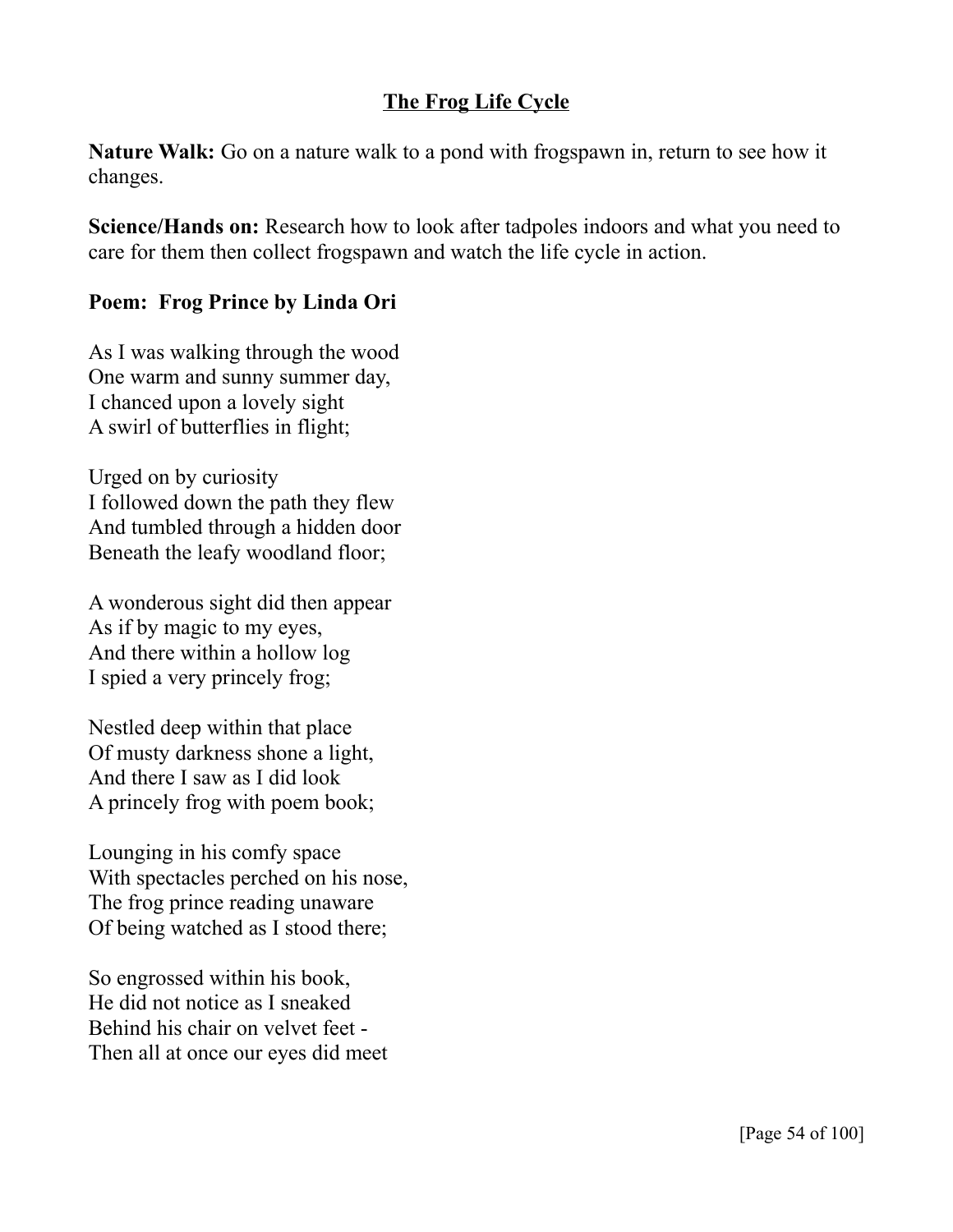He dropped the book into his lap, Complete surprise upon his face - I turned to run and he did follow Leaping from his hidden hollow

Swift I ran around the tree And hiding, waited patiently And soon he lept upon a rock And then this frog began to talk;

'My dear, within your book I've read, Your songs of love and gratitude, Your tales of woe, of joy and such I must admit, I like it much!'

But there is one thing I would ask If I may only be so bold, Now would you please consider this, And place upon my lips a kiss?

Well I believe in fairytales For heaven knows I've read a few, And if my memory serves me well, A little kiss might break the spell;

So pucker up you ugly frog Let's get this done while in the mood, I closed my eyes and then did place A kiss upon his slimely face;

It wasn't bad, he tasted sweet!! I can't believe I kissed a frog! My eyes did open then and see A handsome prince smile back at me!

The prince of poets had been freed No longer bound beneath the spell - And in his freedom I did find A gentle prince, sincere and kind;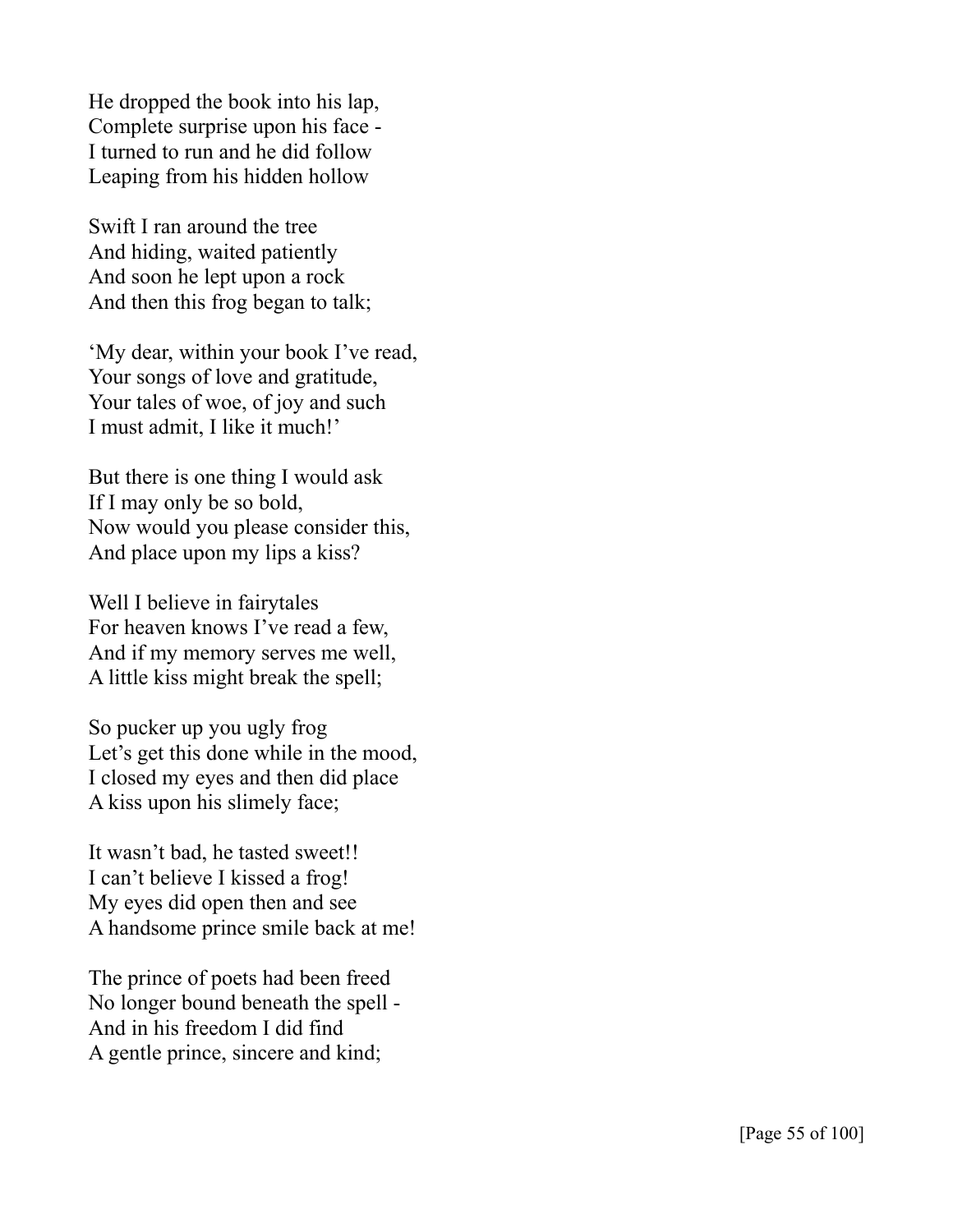He offered then to mentor me As poet prince, no longer frog - And I of course said 'yes' and more......... The day beneath the woodland floor

**Worksheets:** Make a mini book describing and illustrating the frog life cycle.

**Craft**: Make a bunting display out of card or felt showing how a frog looks at each stage of the life cycle

**Discovery Area:** Tank containing frogspawn/tadpoles. A book describing the cycle and what happens at each stage.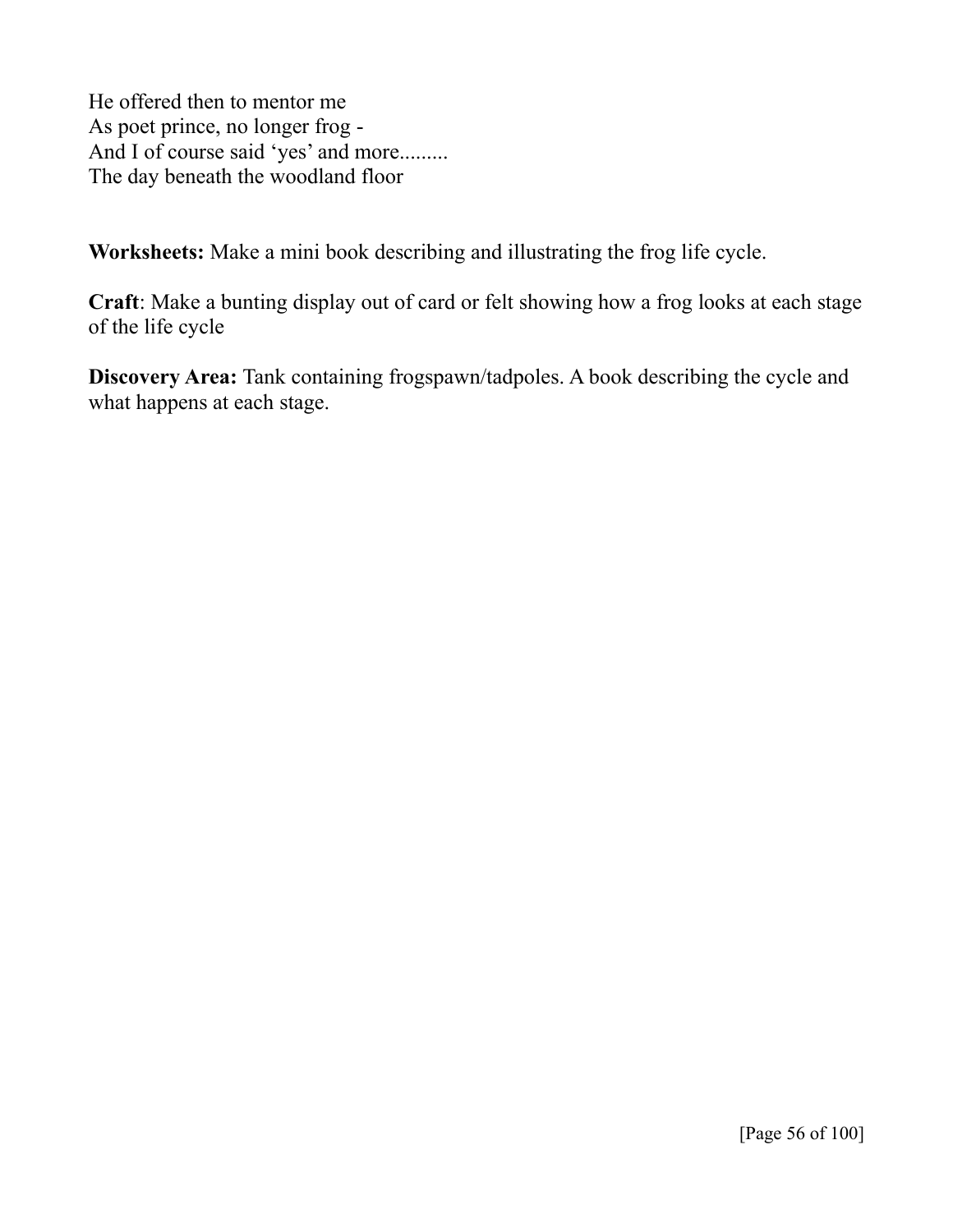# **British Wildlife**

**Nature Walk:** Go on a woodland walk and see if you can spot any animals or signs of animals such as tracks. Visit a wildlife centre; Wildwood in Kent is a brilliant center with ancient British wildlife including bears and wolves.

**Science/Hands on:** Print off animal track cards and see if you can learn to match them to the animals that make them.

## **Poem: Wildlife! By Denis Martindale**

Wildlife! Wildlife! It's everywhere! Beneath the sea! Upon the air! No wonder that us humans stare! God made so many things!

Wildlife! Wildlife! It's short and stout! You'll always find wildlife about! It's very close, no need to scout! God made so many things!

Wildlife! Wildlife! Don't get up close! For if you do, you'll come to blows! No matter, crocodiles or crows! God made so many things!

From kangeroos to cockatoos And birds most colours you could choose And if in doubt, then check the zoos! God made so many things!

I've seen big dogs, I've seen big cats, I've seen giraffes, I've seen wombats, I've seen some budgies having chats! God made so many things!

I've seen the dolphins swimming fast, I've seen some skunks, man, what a blast, I've seen some missing lynx walk past! God made so many things!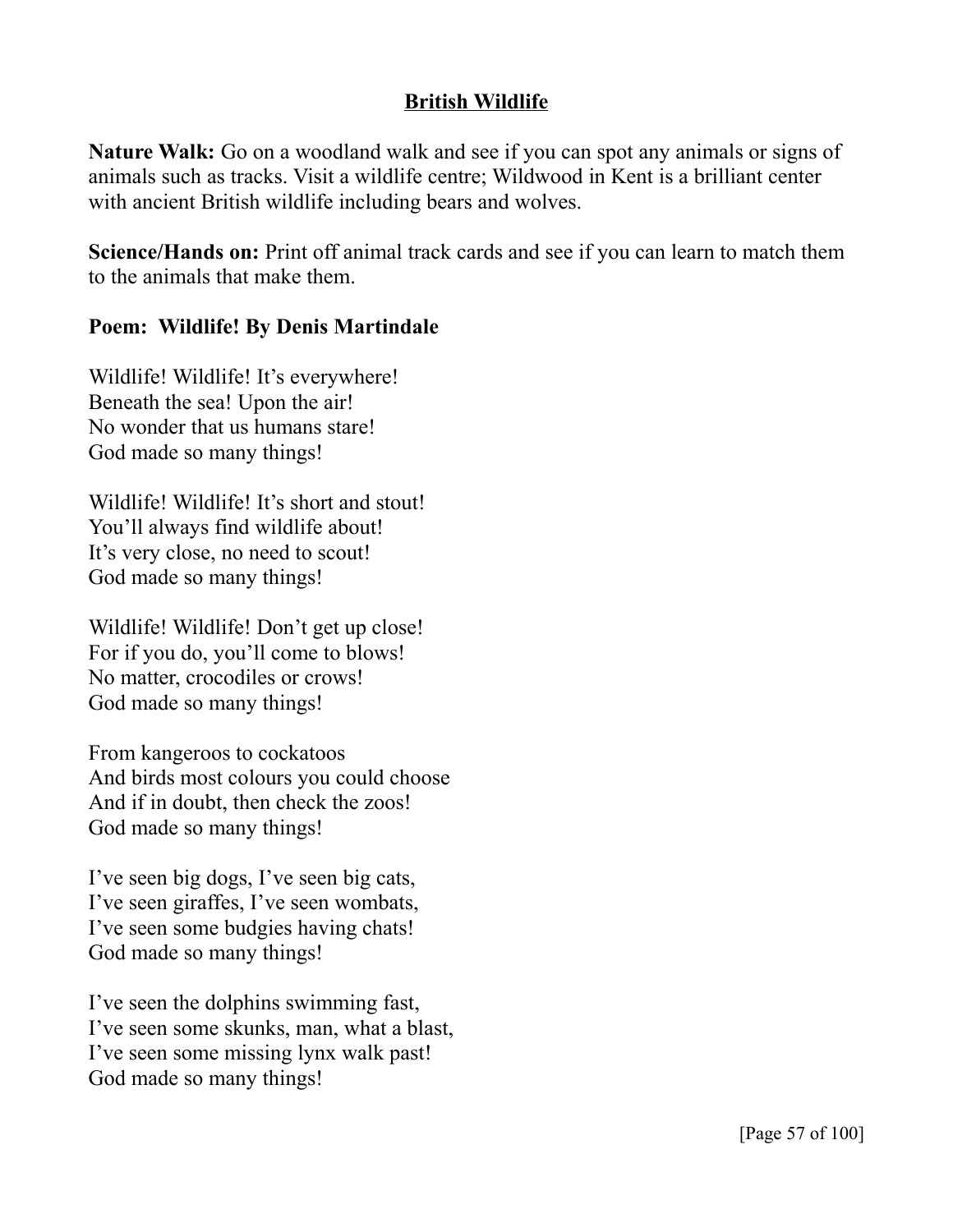The say there's life on planet Mars, In galaxies beyond the stars, We'll have to see what comes to pass! God made so many things!

**Worksheets:** Make a list of different wildlife you find in Britain and place them into categories of; Mammals, birds, fish, reptiles, amphibians.

**Craft**: Colouring in sheets. Make animal masks or puppets and act out your own story about British wildlife.

**Discovery Area:** Photographs of different types of British wildlife, fact cards and illustration posters showing them.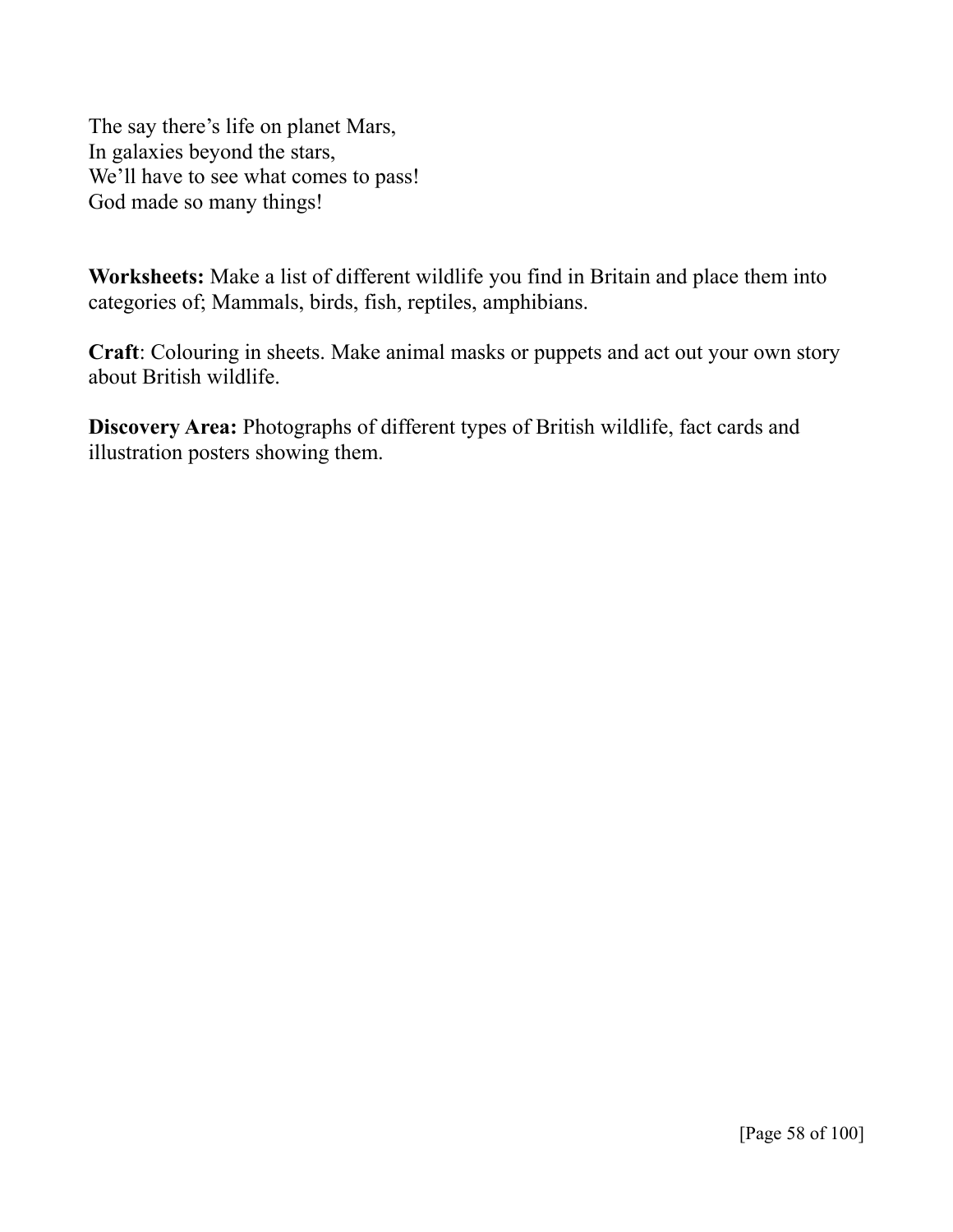## **Bats**

**Nature Walk:** Contact your local wildlife center and see when they have a bat walk; alternatively google bat walks in your local area (the National Trust sometimes run them).

**Science/Hands on:** Watch Youtube Videos on bats around the world, and make a fact checker page on bats from the facts you have learnt from the videos.

#### **Poem: The Pondering of a Bat by Ben Gieske**

How to know The pondering of a bat Hanging upside down His frown but smile

How to know The dreaming of a bat Abiding the dark cave all day Flying free in the darkness of night Images going blip in the dark

How to know The seeing of a bat When sounds are his mode Of traveling in the night And catching prey without light

**Worksheets:** Research about nocturnal animals and write a description on them and what adaptions they have to allow them to live and hunt in the dark.

**Craft**: Make hanging bat craft from inside toilet rolls.

**Discovery Area:** Photographs of different types of bats. Mini plastic or knitted bats to play with in a small world play or bat finger puppets.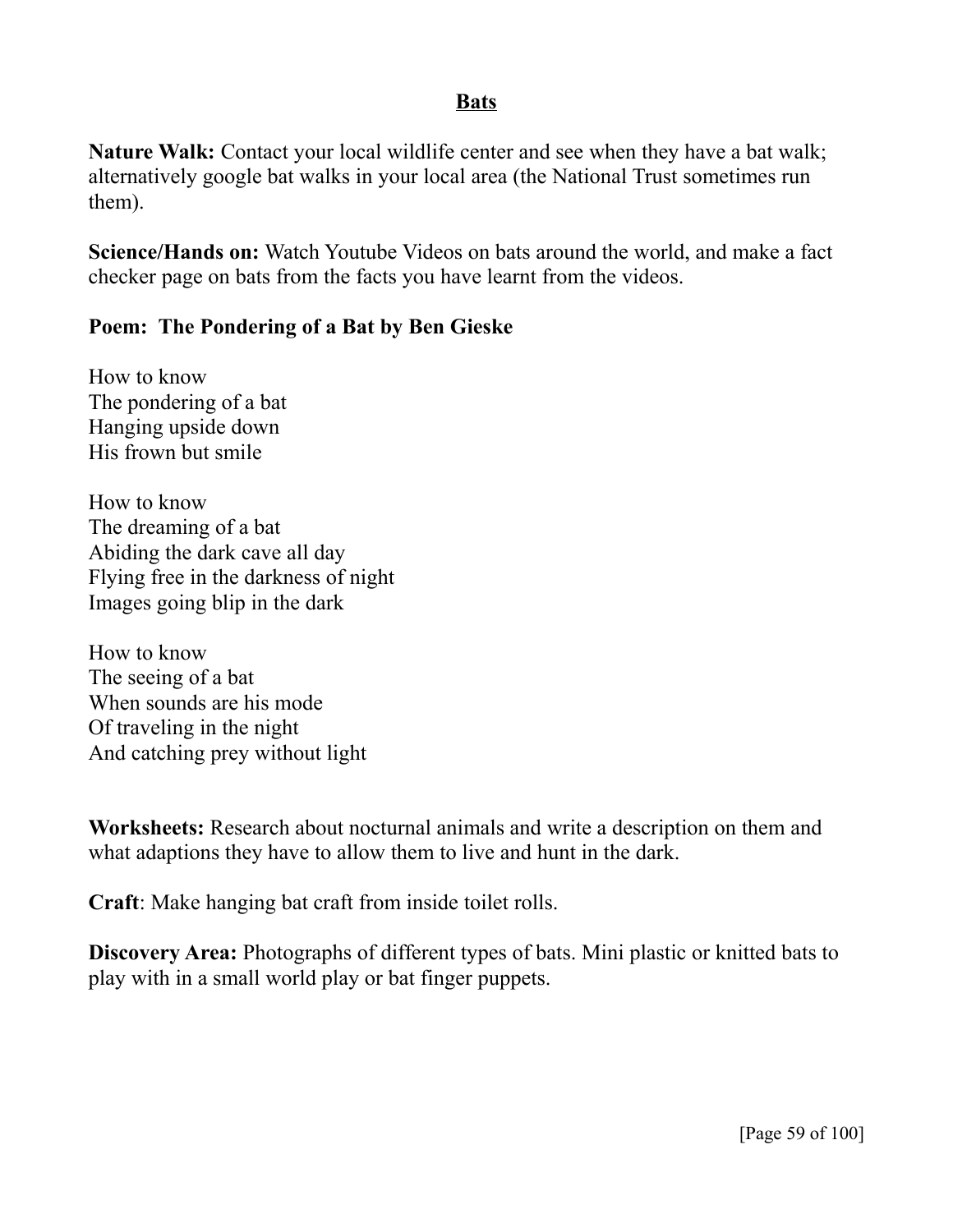## **Badgers**

**Nature Walk:** Contact your local nature center and see if they run badger walks you can take part in.

**Science/Hands on:** Watch a badger cam showing what badgers get up to in their dens and at night time.

# **Poem: Benny the Badger by Bill Hoeneveld**

Benny the badger, likes digging holes He can even out dig, the best of the moles. His strong short legs, he uses like spades, Digging for hours, his stamina never fades.

Benny had an idea, to tunnel to France He heard it was the city, for love and romance. French lady badgers, are so pretty and sweet, He could not wait, for his first one to meet.

It took a long time, for Benny to complete, The came the day, for French soil on his feet, Benny emerged sweaty, his pelt very soiled, He needed to wash, after so long he had toiled.

He bathed in a fountain, washing away the grime, The came the grooming, for which he took his time. Looking very dapper, he followed a fine scent, That led him to the woods, down the path he went/

There he saw a lady, a badger so divine, Like a perfect gent, he would wine and dine, His tunnel was a winner, taking them back home, Benny was so happy, for no longer he was alone.

**Worksheets:** Research and record about badgers, create a poster giving information and facts about them.

**Craft**: Make a badger plate craft or a woodland toilet roll badger craft.

**Discovery Area:** Make a woodland small world play scene. Collect together examples of what badgers eat (maybe gummy worms in place of real worms).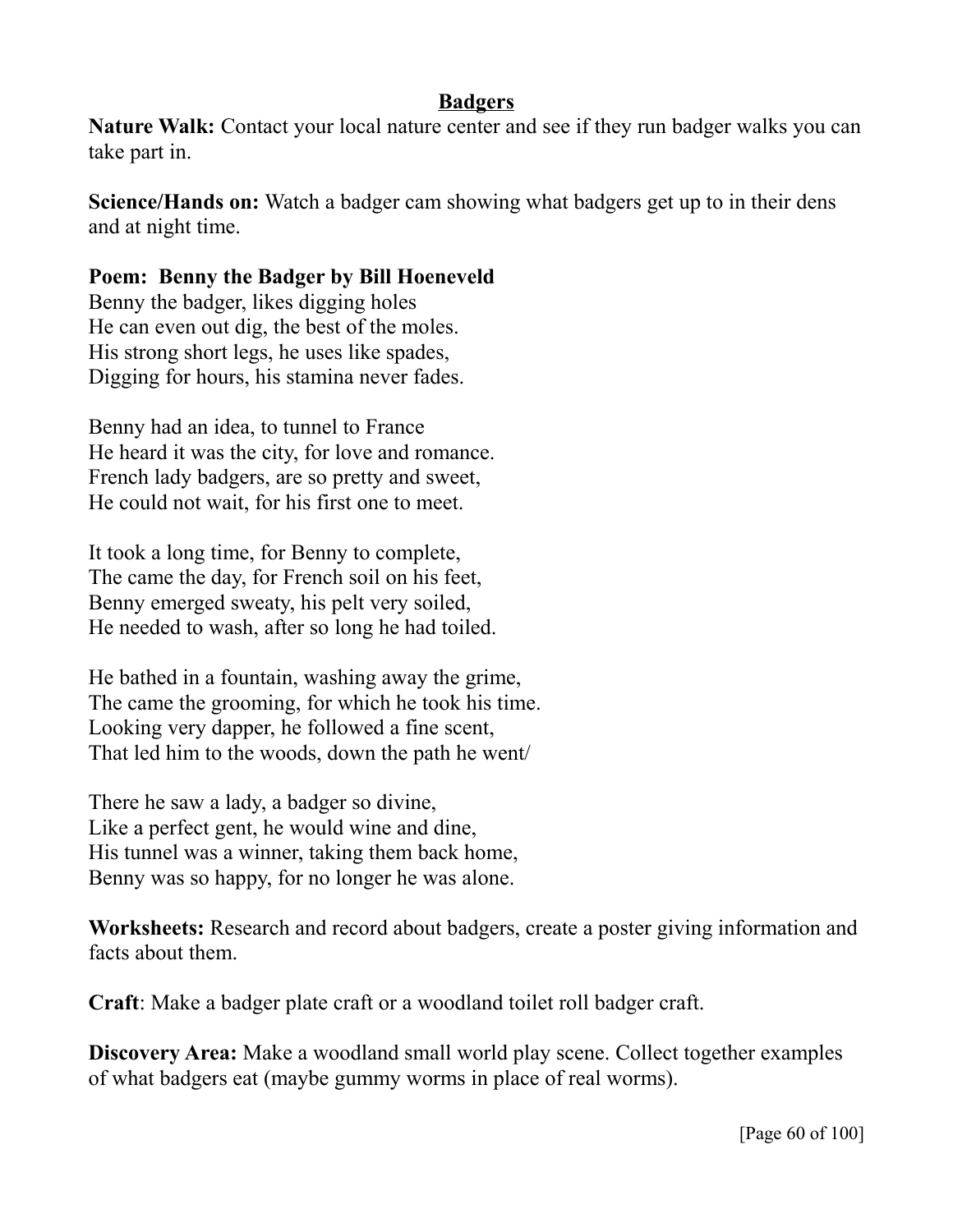## **Foxes**

**Nature Walk:** Go on a dusk nature walk and see if you come across any foxes.

**Science/Hands on:** See if you can find any online fox den cams and watch what they get up to in real life.

# **Poem: Fox Alice Oswald**

I heard a cough As if a thief was there Outside my sleep A sharp intake of air

A fox in her fox-fur Stepping across The grass in her black gloves Barked at my house

Just so abrupt and odd The way she went Hungrily asking In the heart's thick accent

In such serious sleepless Trespass she came A woman with a man's voice but no name

As if to say: it's midnight And my life Is laid beneath my children Like gold lead

**Worksheets:** Make a fact file page on foxes and record down fact you learn about them. Read Fantasic Mr Fox by Roald Dahl and do a mindmap of the character traits the characters display.

**Craft**: Using your favourite media; paint, pastels, crayons, colouring pencils, pens, to draw and colour a fox. Draw a picture of a foxes burrows and den.

**Discovery Area:** Photographs of foxes. Fox fact cards. Small world woodland play tray.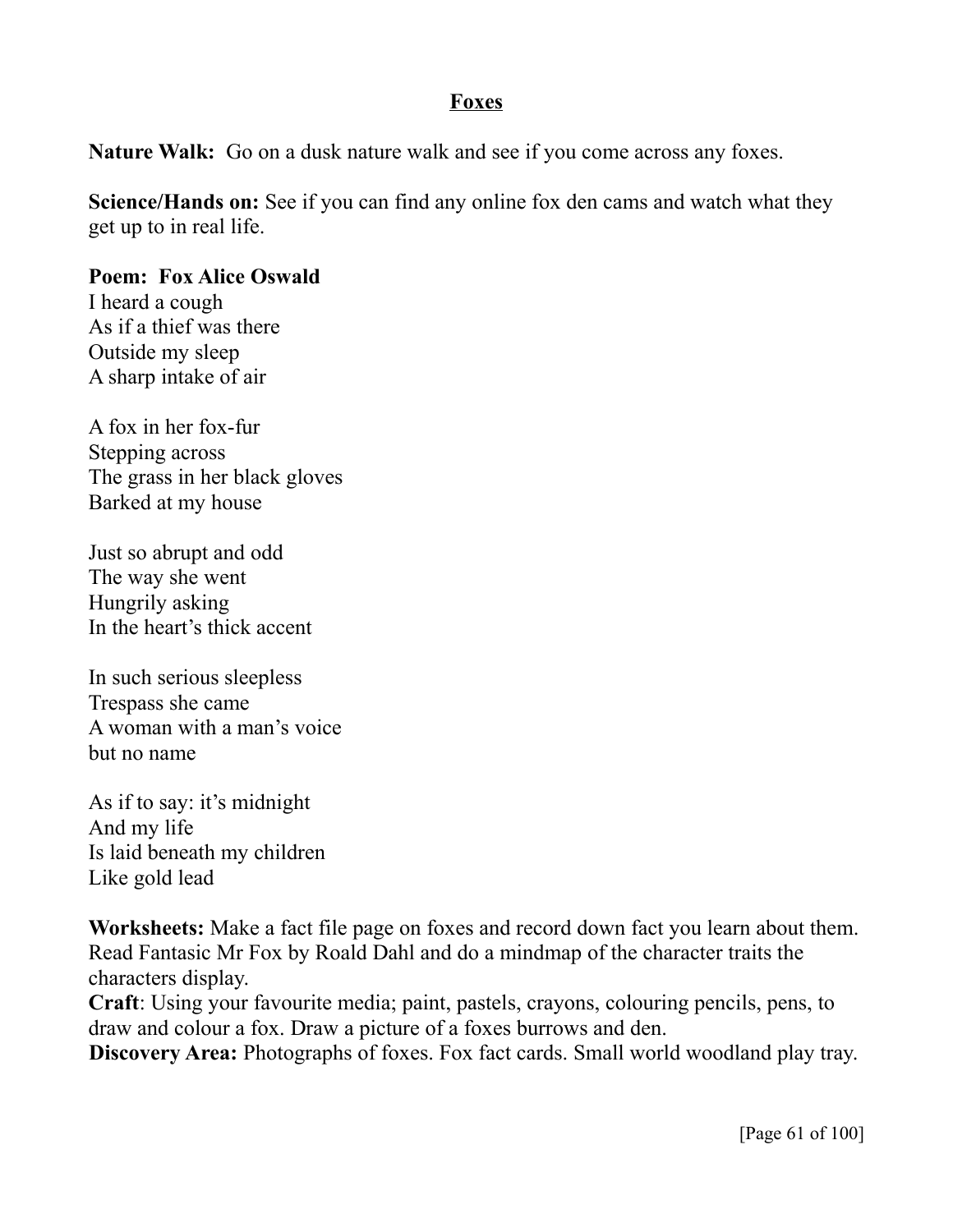## **Deers**

**Nature Walk:** Go deer stalking in woodland; try and camouflage with clothes, blankets and face paints and sit quietly and see if any deer come into view.

**Science/Hands on:** Find out how many different type of deer there are and see if you can remember them all and their characteristics.

## **Poem: The Fleeting Deer by Swapna Dutta**

The deer runs fast With nimble feet By lucky chance You may just meet!

Sweet deer, do pause Beneath the tree - Won't you please Make friends with me?

**Worksheets:** Make a deer mini book either of the different types of deers there are or all about deer; what they eat, where they sleep, deer facts.

**Craft**: Colouring in sheets. Make a deer watercolour painting.

**Discovery Area:** Photographs of different deers. Fact cards about deers.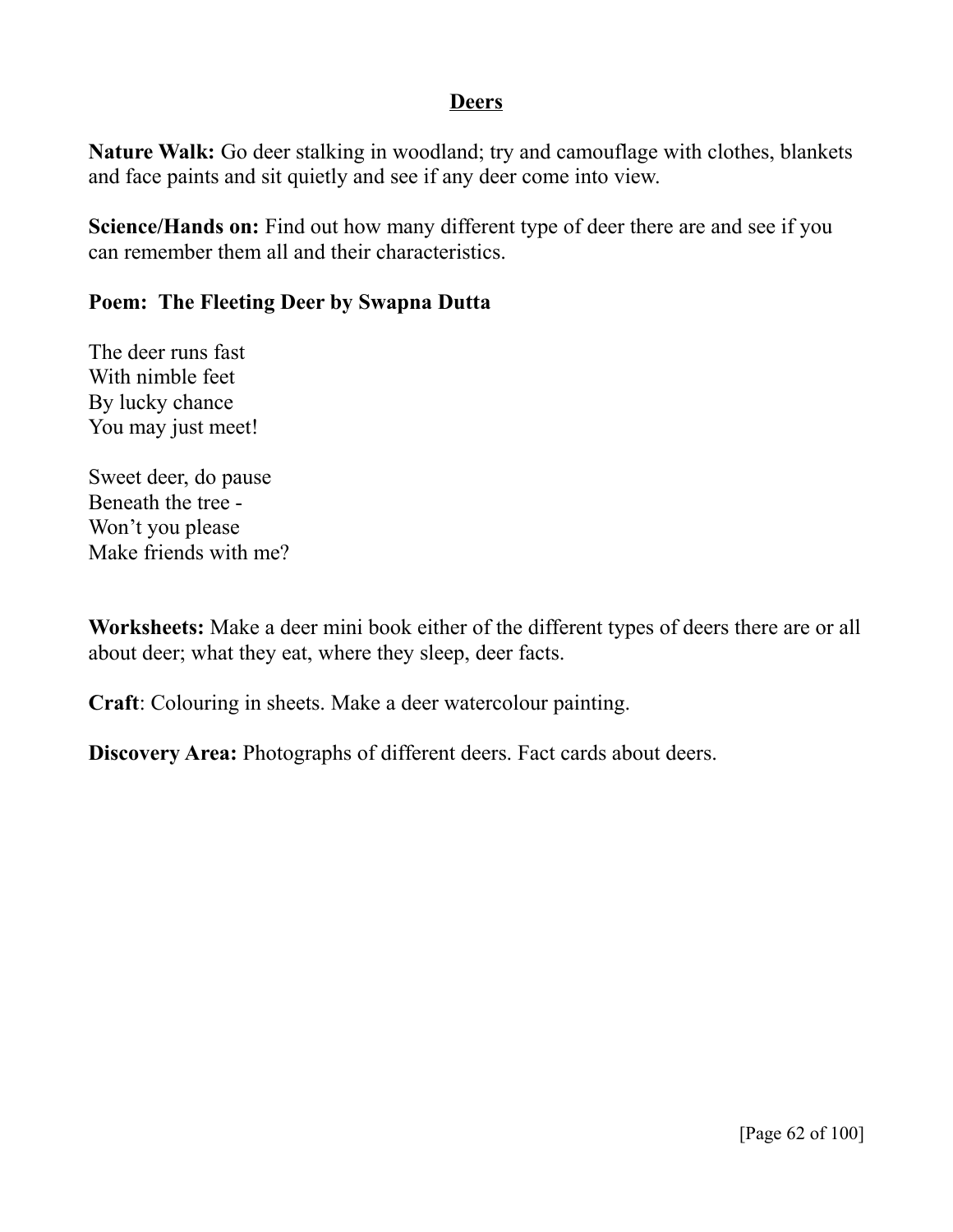# **British Snakes**

**Nature Walk:** Visit a local wildlife center to view snakes, or watch a web cam on snake life.

**Science/Hands on:** Research why snakes shed their skin. See if you can learn to identify British snakes from snake flashcards and their names and features which make them distinct.

## **Poem: Snake by Theodore Roethke**

I saw a young snake glide Out of the mottled shade And hang, limp on a stone; A thin mouth, and a tongue Stayed, in the still air.

It turned; it drew away; It's shadow bent in half; It quickened and was gone

I felt my slow blood warm. I longed to be that thing. That pure, sensuous form.

And I may be, some time.

**Worksheets:** Research and record what snakes we have in Britain; where they live, what they eat, whether they are poisonous.

**Craft**: Make a clay snake pot and paint, or make salt dough snakes. Cut out the spiral snake and colour.

**Discovery Area:** See if you can get hold of some shedded snake skin to look at and explore; how does it feel? What does it look like under a magnifying glass or a microscope?

[Page 63 of 100]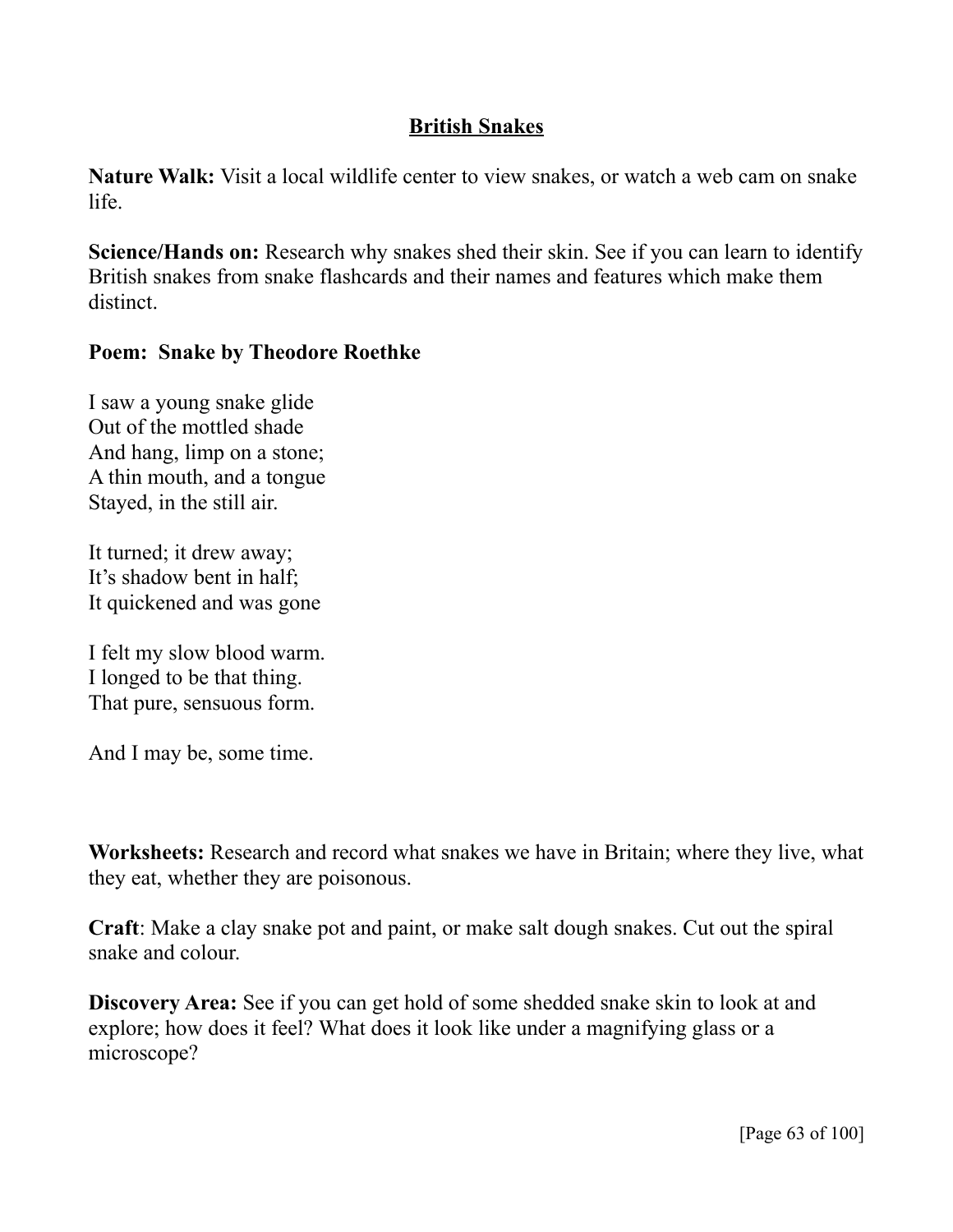#### **Seals**

**Nature Walk:** In Norfolk there is a beach called Horsey beach where you can view hundreds of seals along the beach and sea shore. They have their pups in late October/early November and carry on until early February, however we visited in April and saw them. I would highly recommend a visit it was indescribable being so close these other worldly creatures in their natural environments.

**Science/Hands on:** How do seals stay warm in icy water? A blubber science experiment.

#### **Poem: Seal by William Jay Smith**

See how he dives From the rocks with a zoom! See how he darts Through his watery room Past crabs and eels And green seaweed Past fluffs of sandy Minnows feed! See how he swims With a swerve and a twist, A flip of the flipper, A flick of the wrist! Quicksilver quick, Softer than spray Down he plunges And sweeps away; Before you can think, Before you can utter Words like "Dill pickle" Or "Apple butter," Back up he swims Past Sting Ray and Shark, Out with a zoom, A whoop, a bark; Before you can say Whatever you wish, He plops at your side With a mouthful of fish!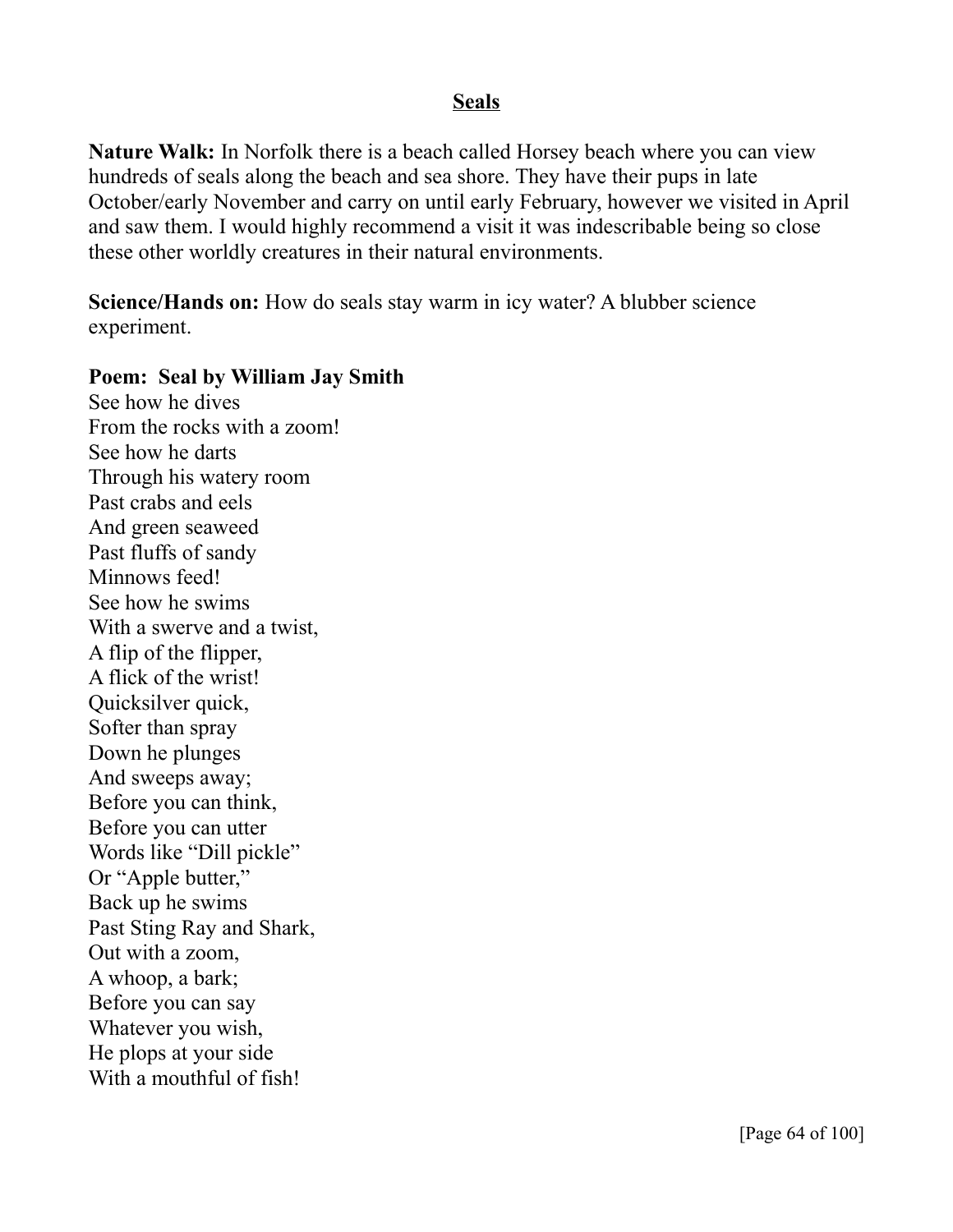**Worksheets:** Comparisons and similarities between Pinnipeds; seals, sea lions and walruses.

**Craft**: Make a fluffy seal pup collage.

**Discovery Area:** Photographs of different pinnipeds. A magnetic fishing game.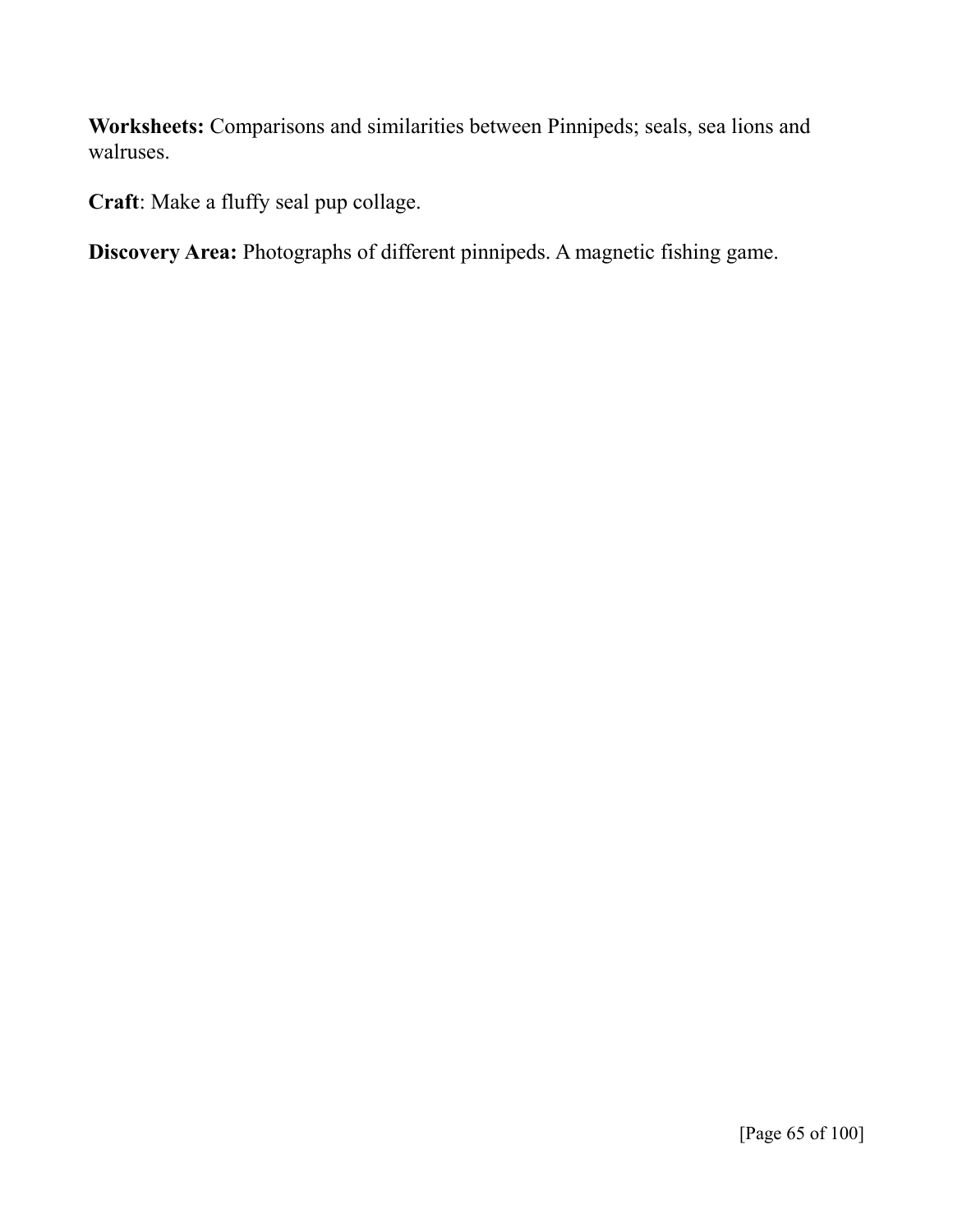# **Frogs VS Toads**

**Nature Walk:** Visit a local pond or lake and see if you can spot any frogs or toads and watch how they live in their natural environment.

**Science/Hands on:** Create a toad abode and place near a local pond or lake; visit it and see if anyone has taken up residence.

### **Poem: Frog and Toad by J. Patrick Lewis**

The look-alike of frog is toad; They have similar dress code. But I should call to your attention Some differences I thought I'd mention; A bunch of frogs is called an army; A batch of toads is called a knot. A frog leap-frogs over a swamp log; A toad does not do diddly-squat. A frog has skin that's smooth or slimy; A toad has skin that's warty and dry. A frog enjoys kissing a princess; A toad prefers kissing a fly.

**Worksheets:** Read the Frog and Toad stories and write a book report. Make a Venn diagram about the differences and similarities between Frogs and Toads. Write your own toad poem in a toad format.

**Craft**: Paint rocks to look like frogs and toads; add googly eyes and card legs. You could extend it by making a craft pond small world area to place your rock pets in!

**Discovery Area:** Poster showing the differences and similarities between frogs and toads. The games leap frog or frog frenzy.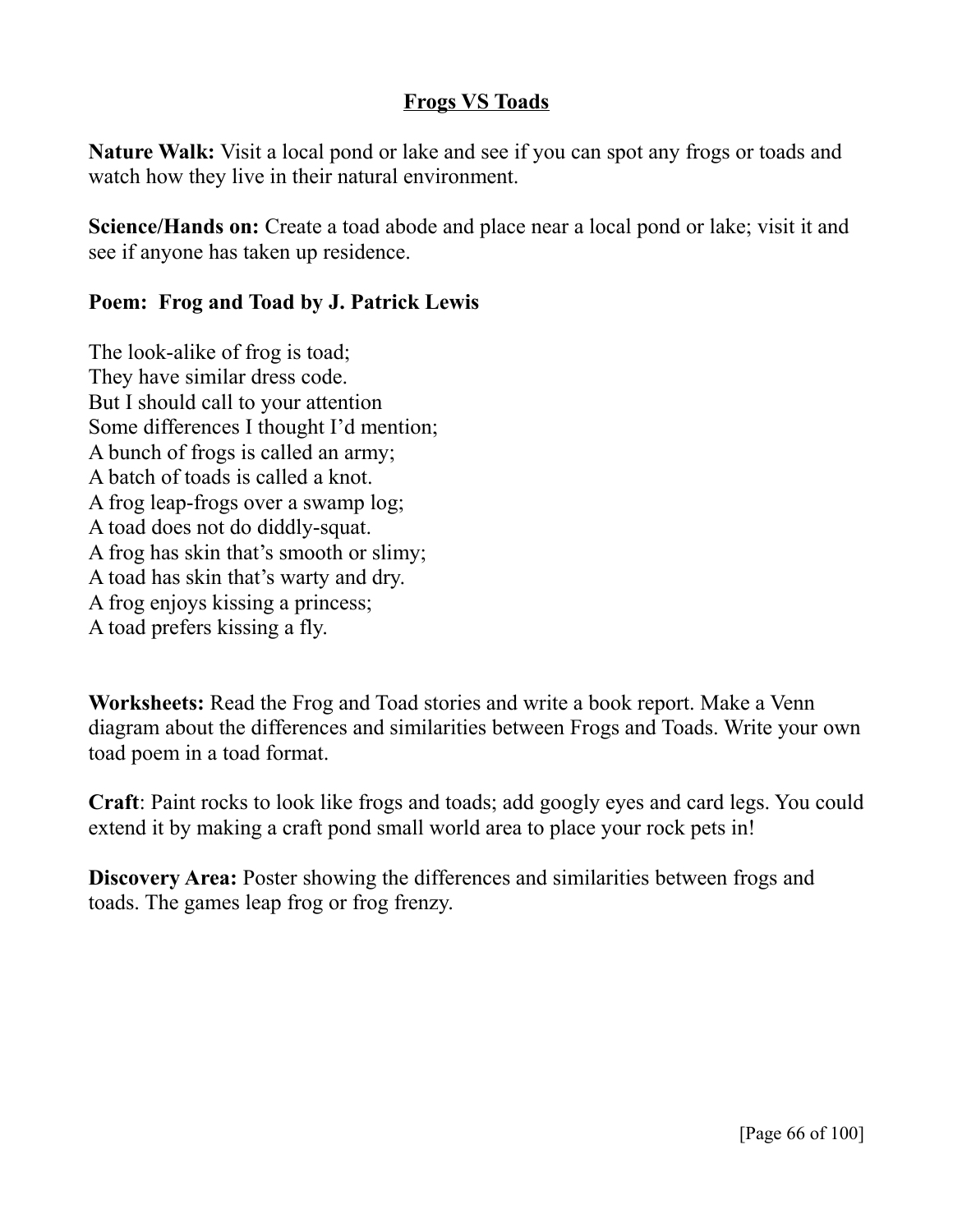# **Hedgehogs**

**Nature Walk:** Visit a hedgehog rescue center; find out what you can do in your own home and garden to help protect and nurture wild hedgehogs in your area.

**Science/Hands on:** Make a hedgehog house to place in your garden or a local wildlife spot. Research what food and drink to leave out for them and what is dangerous.

## **Poem: Spikey the Hedgehog; Anonymous**

Spikey the hedgehog He of prickly spine Comes into my garden From time to time Though I found Spikey Is not one for a hug He is rather partial To the odd fat slug A gardener's friend Who can't be beaten Makes sure your flowers Won't be eaten By any slug or any snail And so ends This little tale

**Worksheets:** Find out what you can do to help protect hedgehogs and make a poster to show others what they can also do. Label the parts of a hedgehog sheet.

**Craft**: Bake hedgehog rolls or chocolate hedgehog cakes. Colouring in hedgehog sheets. Make a hedgehog collage out of leaves and other natural materials.

**Discovery Area:** Small world play area with pine cones with googly eyes stuck on for the hedgehogs.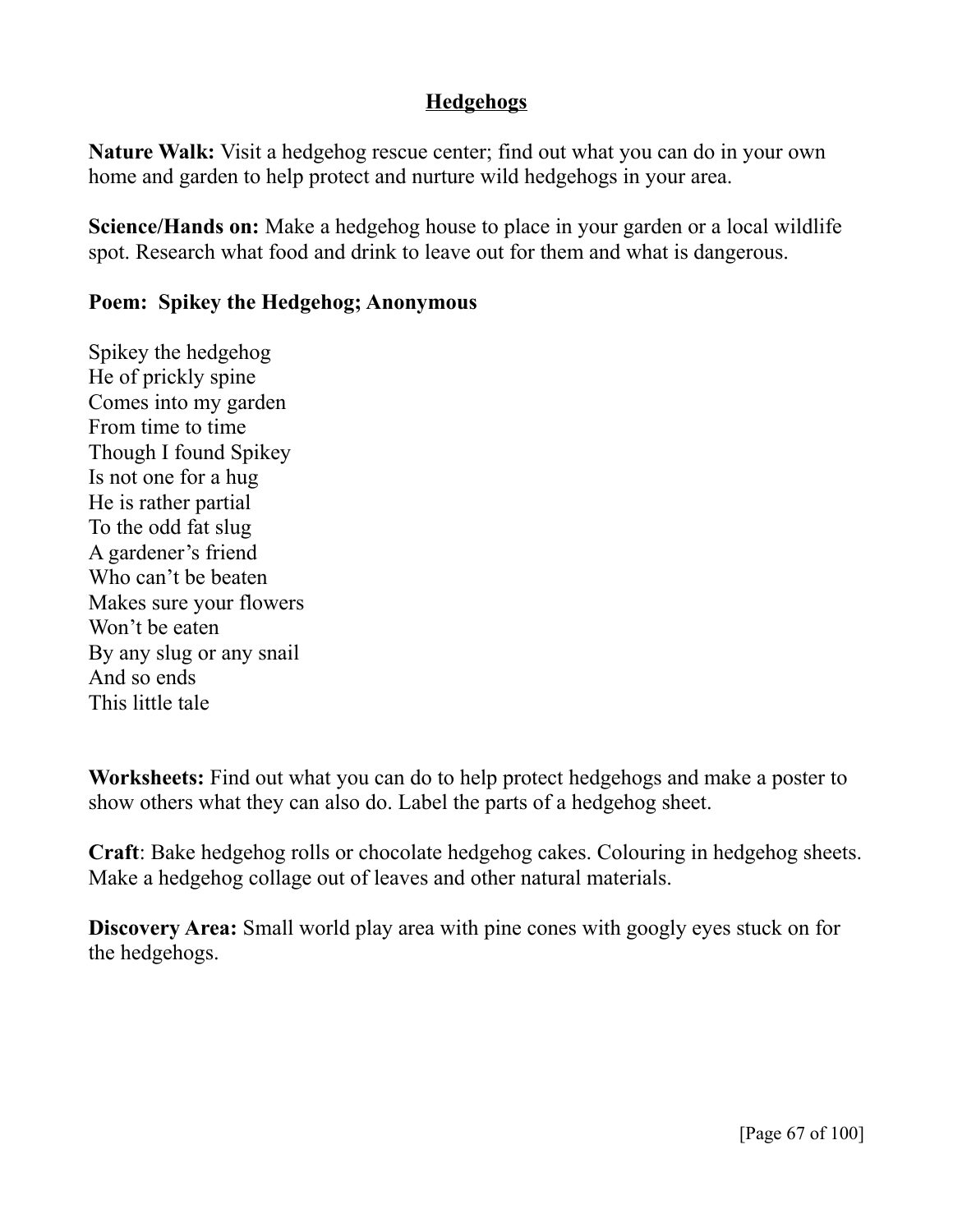## **Owls**

**Nature Walk:** Go on a night time countryside walk and see if you can hear or see any owls. Alternatively visit a nature center or birds of prey center and see how many types of owls you can see.

**Science/Hands on:** Owl pellet dissection; owls throw up owl pellets containing the bones and over substances they have eaten. You can dissect them (wearing gloves!!) and see if you can identify what has been eaten.

## **Poem: The Owl and the Pussy-Cat by Edward Lear**

The Owl and the Pussy-Cat went to sea In a beautiful pea-green boat, They took some honey, and plenty of money, Wrapped up in a five-pound note. The Owl looked up to the stars above, And sang to a small guitar, "O lovely Pussy! O Pussy my love, What a beautiful Pussy you are, You are, You are! What a beautiful Pussy you are!"

Pussy said to the Owl "You elegant fowl!" How charmingly sweet you sing! O let us be married! Too long we have tarried; But what shall we do for a ring?" They sailed away, for a year and a day, To the land where the Bong-Tree grows

And there in a wood a Piggy-wig stood With a ring at the end of his nose, His nose His nose With a ring at the end of his nose.

"Dear Pig, are you willing to sell for one shilling You ring?" Said the Piggy, "I will."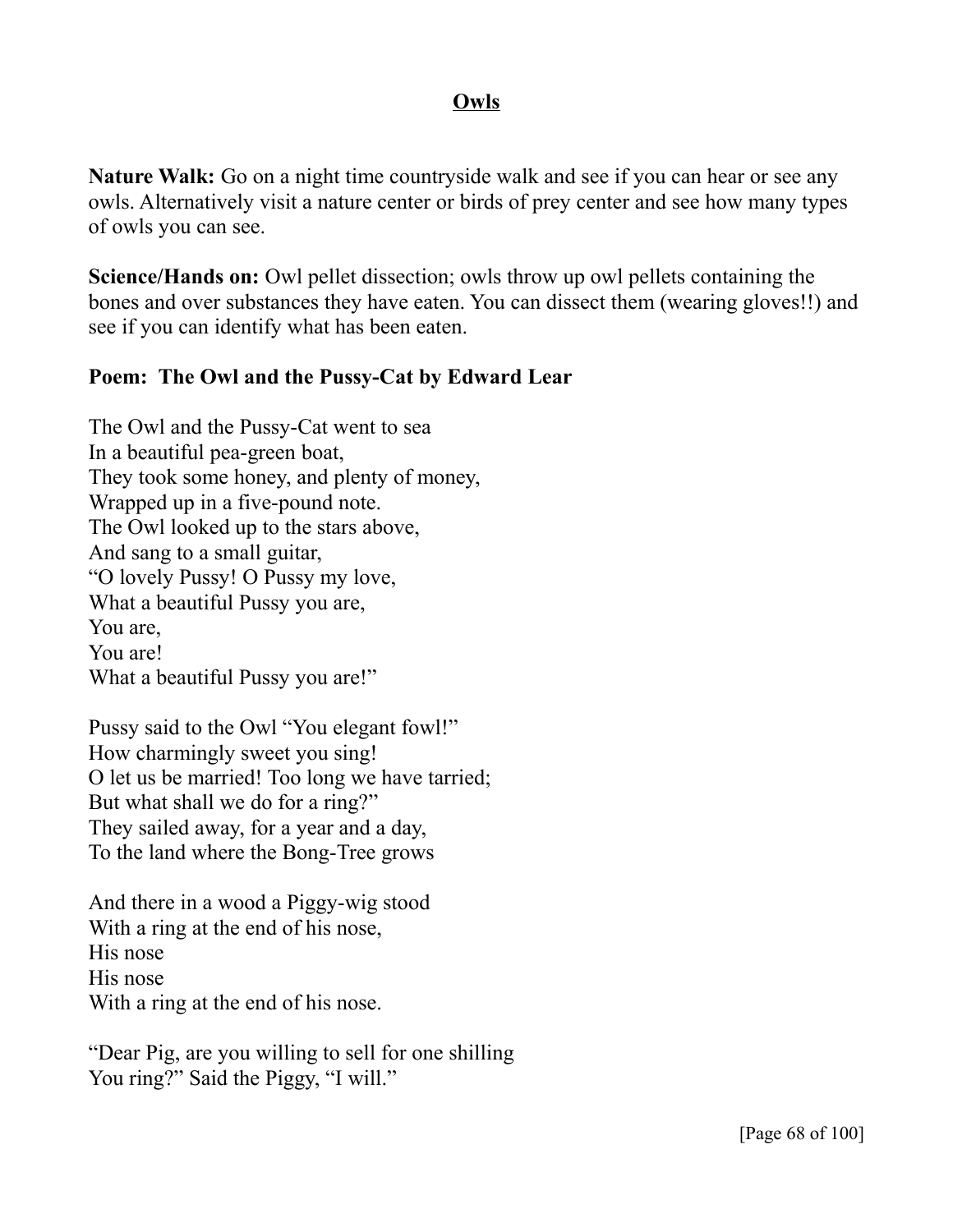So they took it away, and were married next day By the Turkey who lives on the hill. They dined on mince, and slices of quince, Which they ate with a runcible spoon; And hand in hand, on the edge of the sand, They danced by the light of the moon, The moon, The moon, They danced by the light of the moon.

**Worksheets:** Make an owl mini or lap book about the information you have gathered about owls. A label sheet about barn owl adaptations.

**Craft**: An owl colouring in sheet. Make owl baby wooden spoons puppets and recreate the owl baby story. Make an owl painting, mosaic or collage with googly eyes to make it stand out.

**Discovery Area:** Invitation to create tray with materials and brown playdough to create their own owl models. Photographs or an illustrated poster about the different types of owls around the world.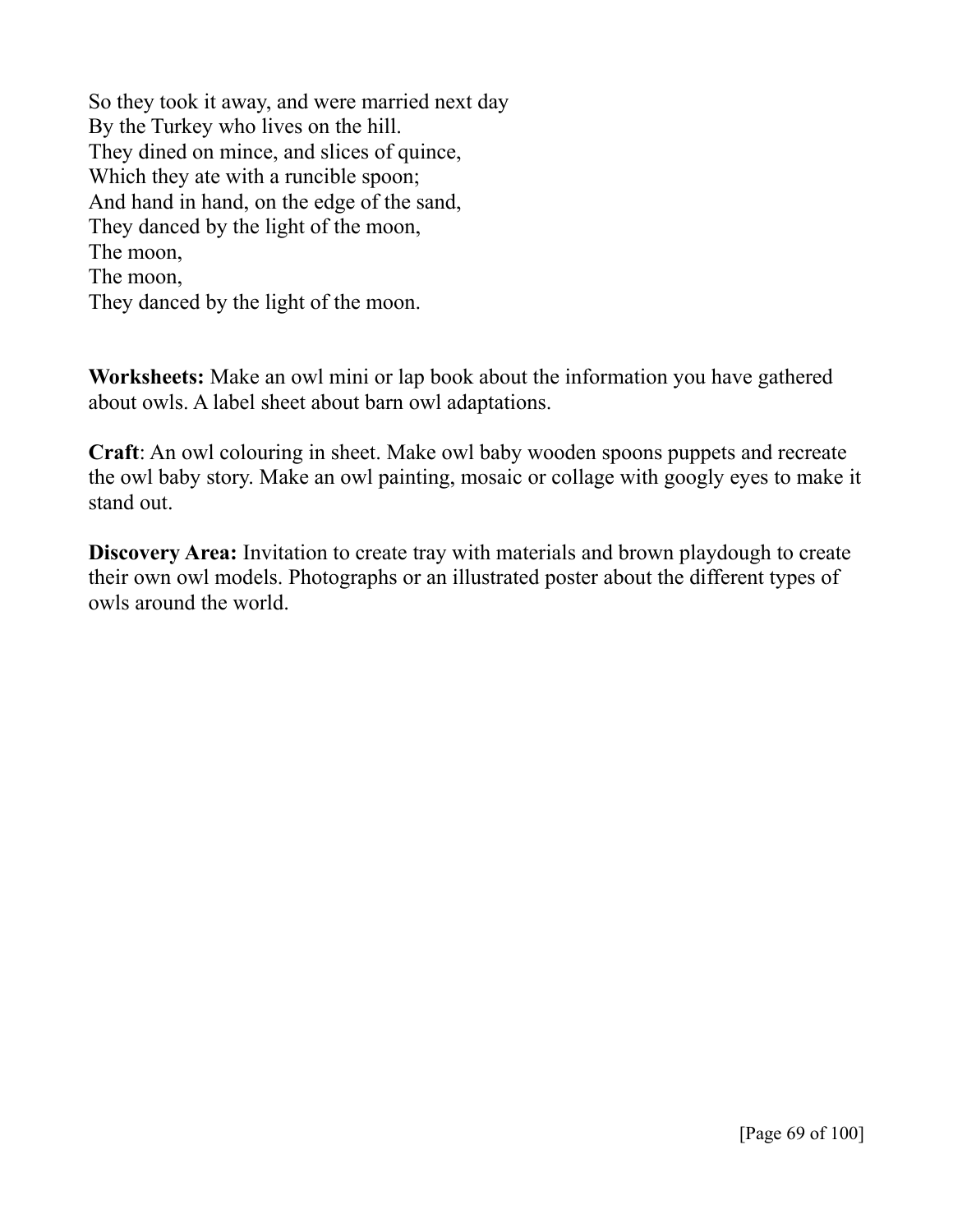## **Oceans**

- 1. Oceans
- 2. Fish
- 3. Jelly Fish
- 4. Rock Pooling
- 5. Crabs
- 6. Shells
- 7. Seaweed
- 8. Whales
- 9. Sharks

# **Books:**

- Ocean A Children's Encyclopedia
- The Big Book of Blue
- The Big Book of Blue Sticker Book
- Ocean Lift the Flap
- Commotion in the Ocean
- Sharks and Other Deadly Ocean Creatures
- Finn the Fortunate Tiger Shark and His Fantastic Friends
- Rainbow Fish
- Tiddler
- One Fish, Two Fish, Red Fish, Blue Fish
- Life on Earth: Ocean 100 Questions and Flaps
- Layer By Layer: Under the Sea
- Seashore Usbourne Guide
- RSPB First Book of Seashore
- Crab and Whale
- A House For Hermit Crab
- Sharing a Shell
- Shells (Usbourne Guide)
- Shark and the Whale
- The Whales Song
- The Storm Whale
- Whales Amazing Pictures and Fun Facts
- This Morning I Met a Whale
- Sharks (Usbounrne Discovery)
- National Geographical Ultimate Book of Sharks
- Smart About Sharks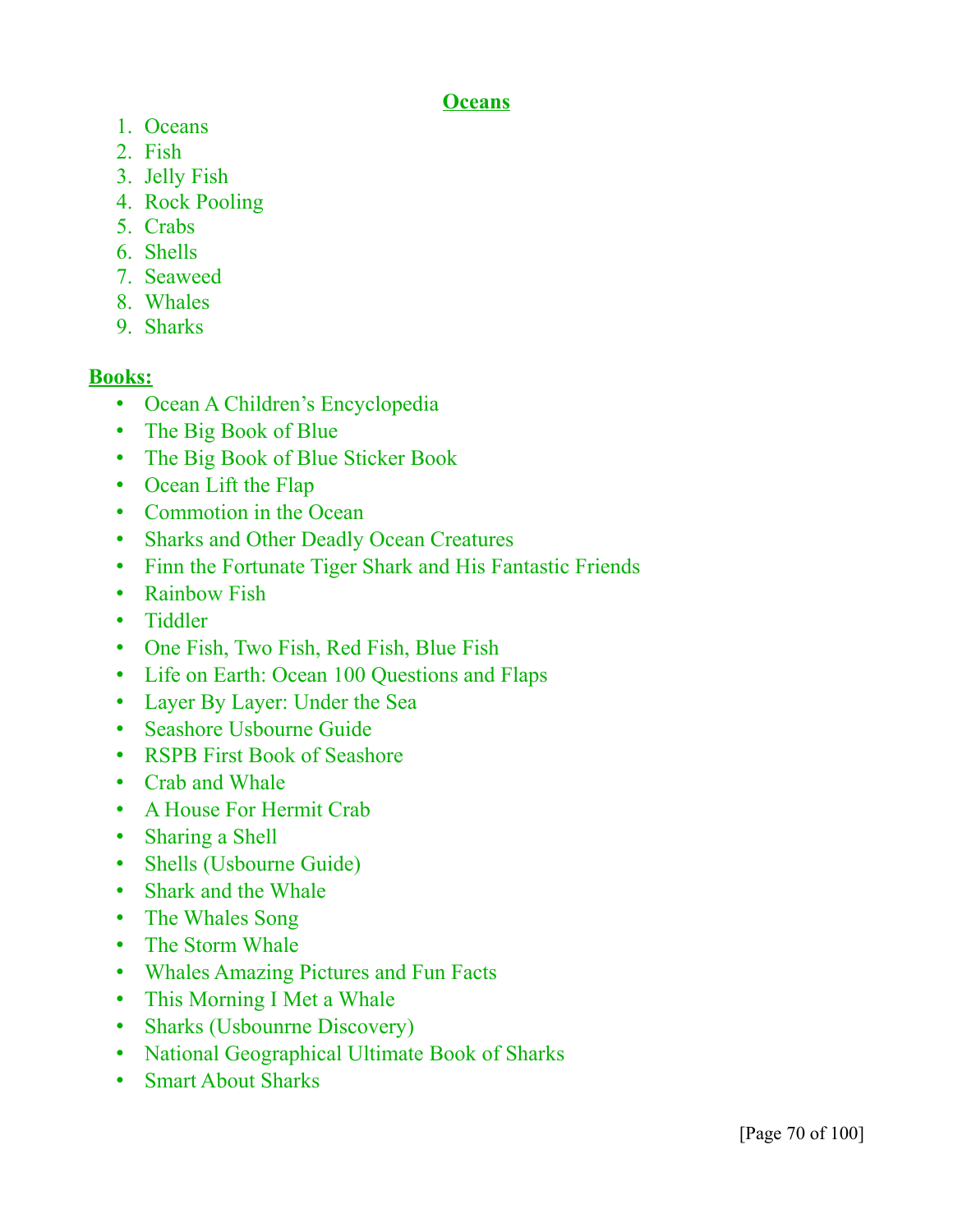# **Oceans**

**Nature Walk:** Take a nature walk along the beach; you could visit different types of beaches (rocky, sandy) and see if you can see different types of life present. Go on a beach plastic clean up..

**Science/Hands on:** Ocean zone density jar. Salt water density experiment.

# **Poem: Beneath the Ocean by Dee Daffodil**

What lies beneath the ocean blue, In depths of mariner's legends? Where creatures hide in crevices, And divers get the Bends.

Beneath those stormy seas my friend, Who knows what you will find? Some say there may be fish fossils,

Or creepy creatures of a kind.

Yes, down below the murky seas, Where little plant life grows Untouched by rays of warm sunlight, Where, what lives there, God only knows!

I often wonder what there is,

Beneath the water dark and cold. Someday, someone will search those depths, But I am not that bold!

**Worksheets:** Watch a documentary on Oceans and how plastic is having a huge negative impact on it. Discuss what you could do to help change it and make a poster or leaflet telling others. Ocean layer label sheet. Label a map with the names of the different Oceans around the world.

**Craft**: Make salt dough turtles and star fish and paint. Soapy sea foam sensory play. Sea slime.

**Discovery Area:** Under sea photographs or what life looks like under the sea. Small world play in a tray with water and plastic sea life creatures. Ocean animal matching game.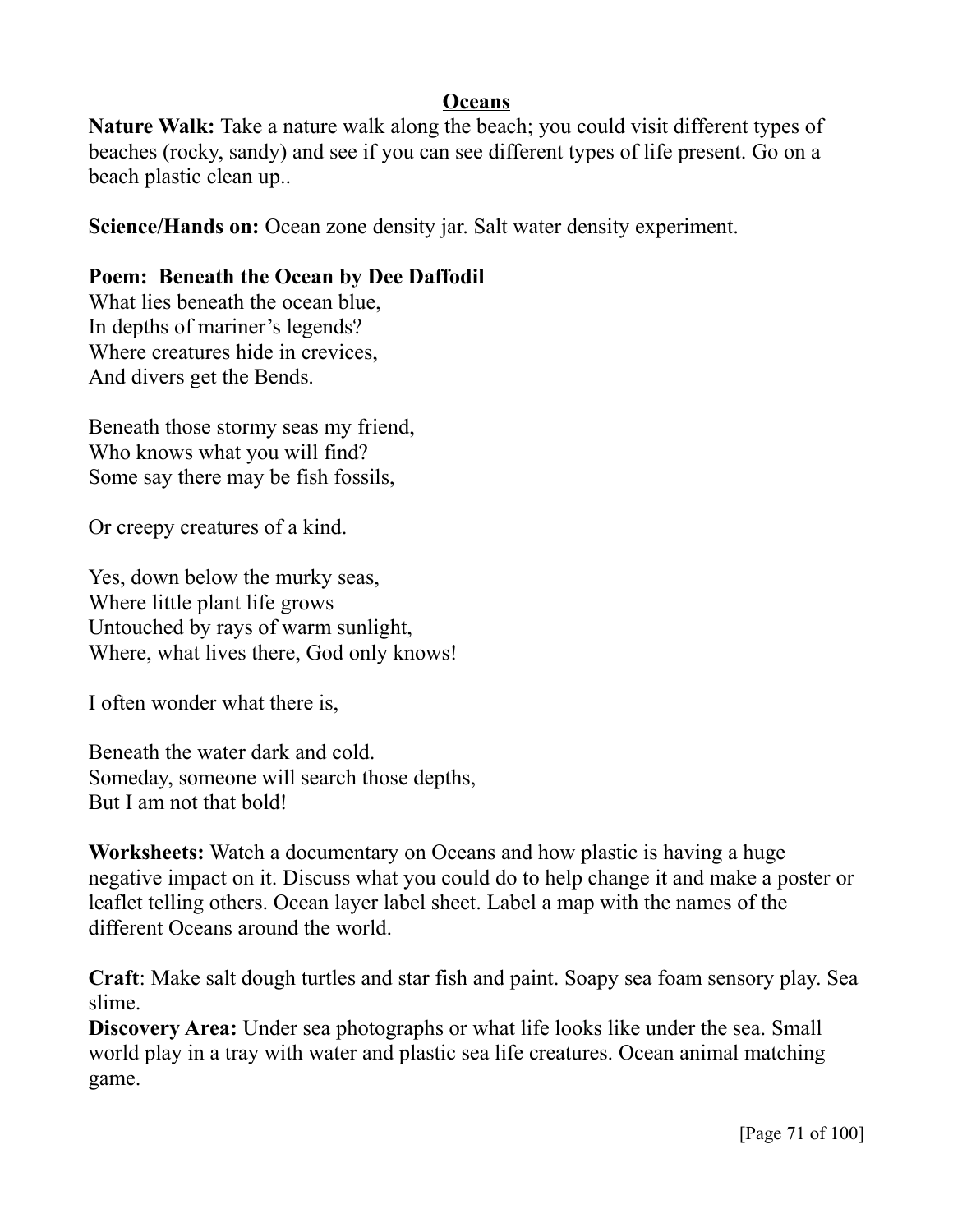**Fish**

**Nature Walk:** Visit an aquarium to get a close up look at lots of different fish from around the world. **Science/Hands on:** Ice fishing winter science for kids experiment.

#### **Poem: We Fish by Herman Melville**

We fish, we fish, we merrily swim, We care not for friend nor for foe. Our fins are stout, Our tails are out, As through the seas we go.

Fish, Fish, we are fish with red gills; Naught disturbs us, our blood is at zero: We are buoyant because of our bags, Being many, each fish is a hero. We care not what is it, this life That we follow, this phantom unknown; To swim away, making a foam; This strange looking thing by our side, Not for safety, around it we flee:-- It's shadow's so shady, thats all:-- We only swim under its lee. And as for the eels there above, And as for the fowls of the air, We care not for them nor their ways, As we cheerily glide afar!

We fish, we fish, we merrily swim, We care not for friend no for foe; Our fins are stout, Our tails are out, As through the seas we go.

**Worksheets:** Label parts of a fish sheet. Make a comparison list between salt water fish and fresh water fish.

**Craft**: Tissue paper stained glass fish craft. Paper plate rainbow fish collage craft. Salt watercolour koi fish art process.

**Discovery Area:** Posters showing different type of salt and fresh water fish. Water beads small world play tray with plastic fish figures to play with.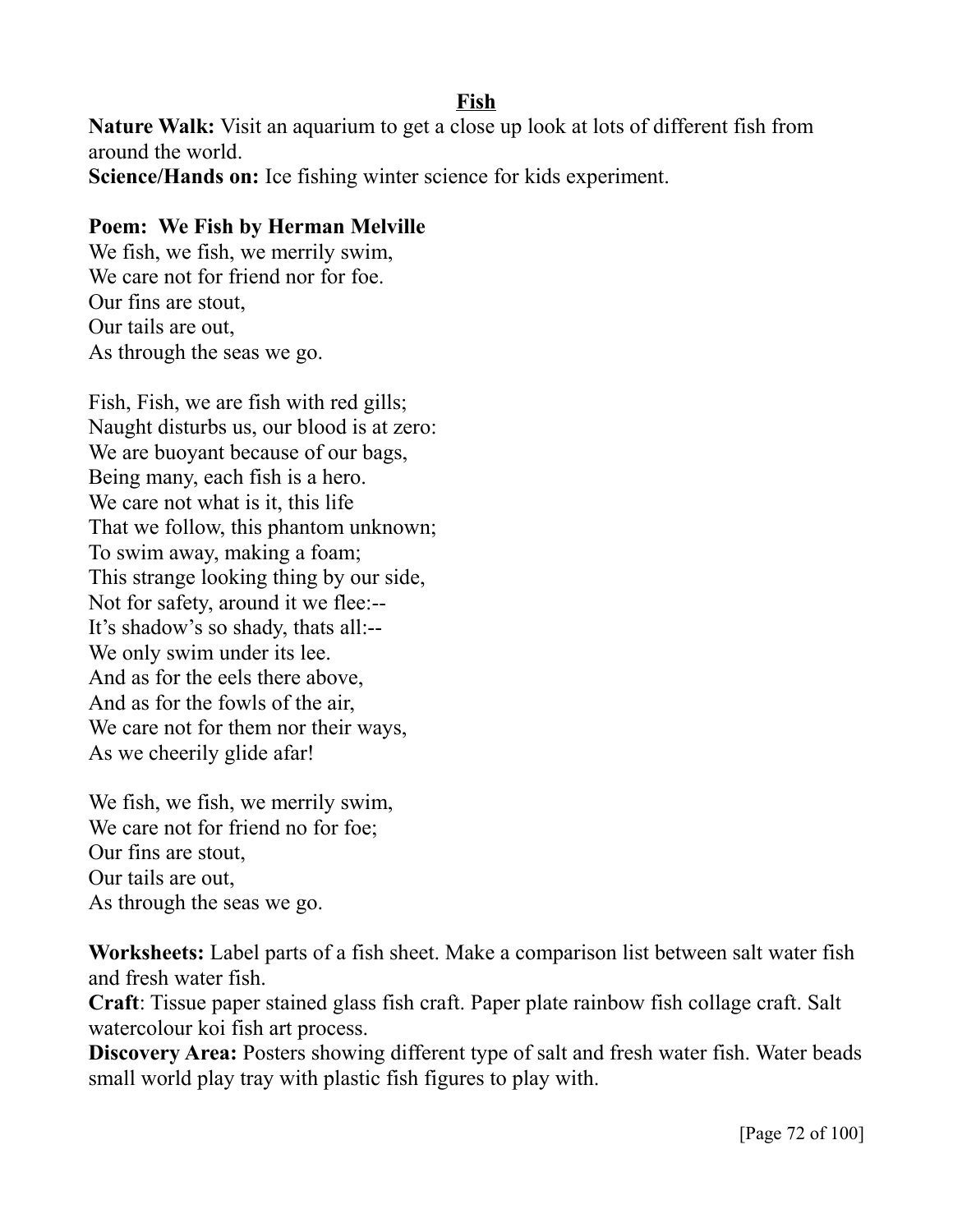#### **Jelly Fish**

**Nature Walk:** London Aquarium Sealife Center has an amazing room on jelly with lights to make the jelly fish lit up and look colour changing. It is a brilliant sensory experience and one of my favorite places to be. Alternatively take a nature walk along the beach and see if you can spot any jelly fish.

**Science/Hands on:** Watch a nature documentary or Youtube videos on jellyfish .

# **Poem: Jellyfish by Michael Rosen**

The jellyfish Dances through the water Waving it's frilly underwear.

We found one on the beach.

It had become a polythene bag Full of water.

It's frills lay on top Like party ribbons After the dance is over.

**Worksheets:** Create a lapbook on all things jelly fish.

**Craft**: Mixed media jelly fish art.

**Discovery Area:** A sensory light up jelly fish tank (with artificial jelly fish)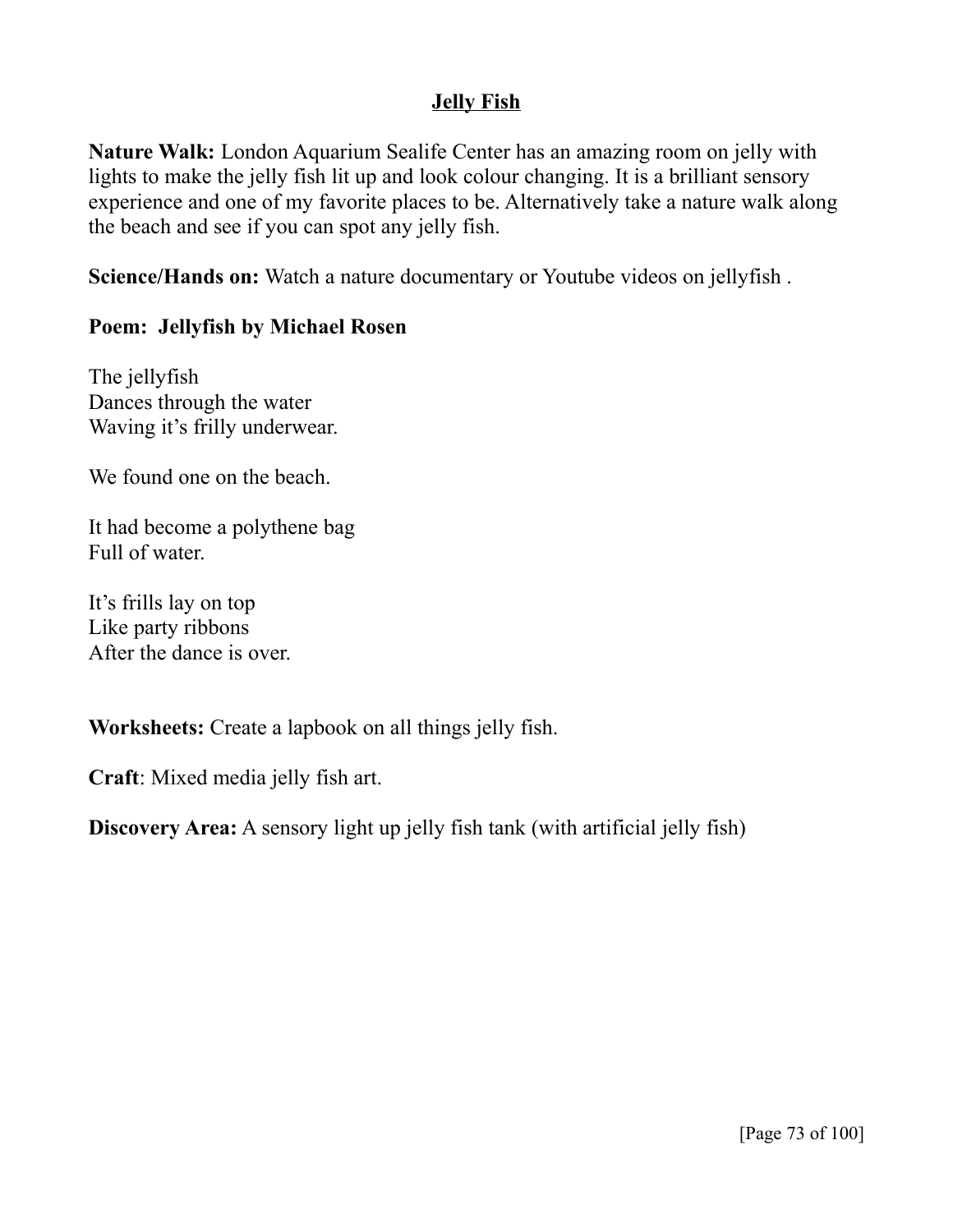# **Rock Pooling**

**Nature Walk:** Go rock pooling with nets and an identification sheet or book and see what you can identify within the rocks pools. We found Westgate beach in Kent was awesome for rock pooling.

**Science/Hands on:** Watch a Youtube video or nature documentary or rock pools and what lives within them and what happens when the tide comes in and out.

# **Poem: The Rock Pool by Edward Shanks**

This is the sea. In these uneven walls A wall lies prisoned. Far and far away Outward to ocean, as the slow tide falls Her sisters through the capes that hold the bay Dancing in lovely liberty recede, Yet lovely in captivity she lies, Filled with soft colours, where the wavering weed Moves gently and discloses to our eyes Blurred shining veins or rock and lucent shells Under the light-shot water; and here repose Small quiet fish and dimly glowing bells Of sleeping sea-anemones that close Their tender fronds and will not now awake Till on these rocks the waves returning break

**Worksheets:** Make a nature journal page on what you found in the rock pool/Tide pool. Make sure to include drawings as well as written descriptions.

**Craft**: Make a paper plate rock pool collage scene. Paint rocks from the beach to look like the different creatures you found in the rock pools; don't forget the googly eyes.

**Discovery Area:** Create an imaginary play rock pool space using rocks, shells and seaweed from the beach.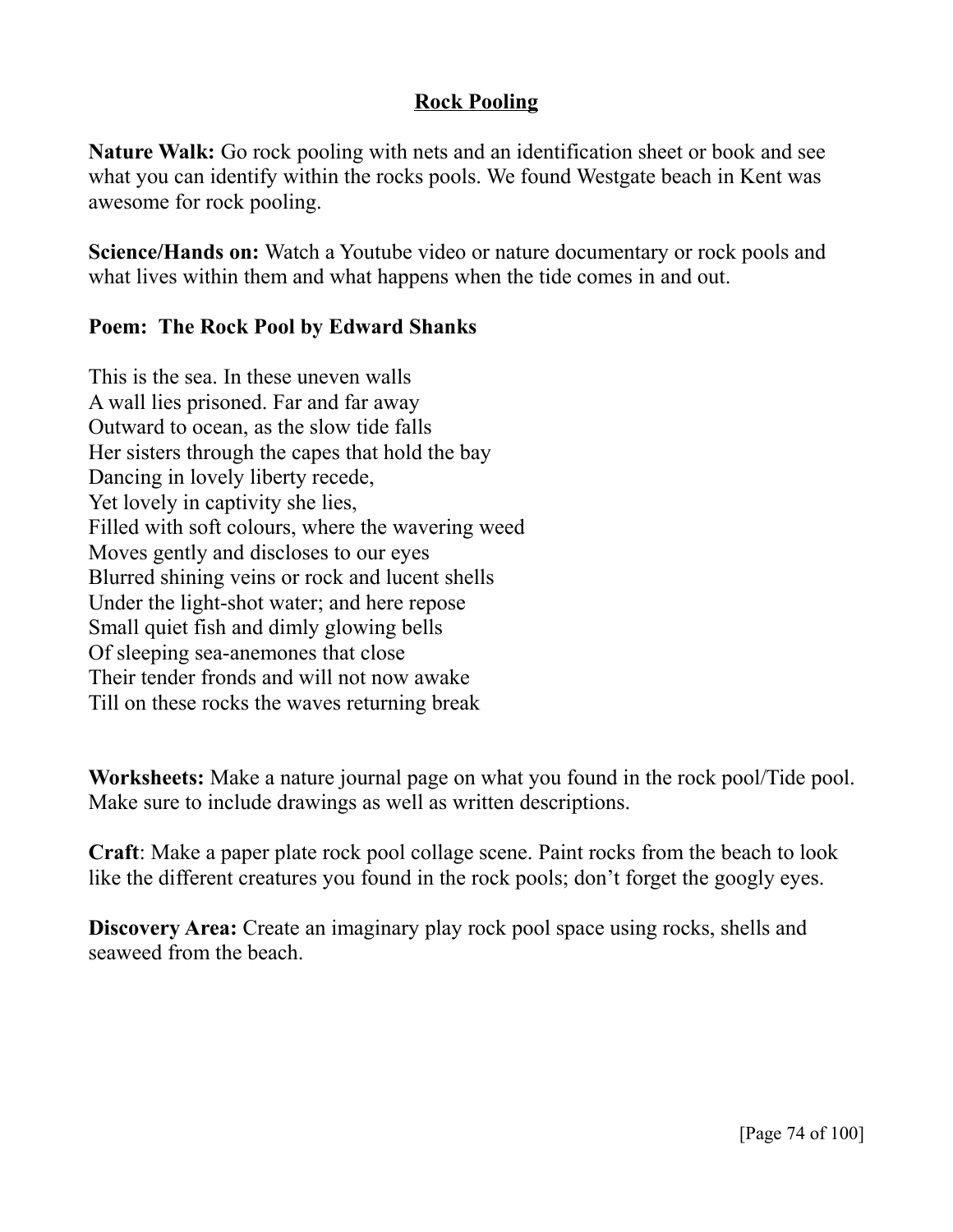# **Crabs**

**Nature Walk:** Go crabbing (Littlehampton is great for this) and see how many crabs you can catch!

**Science/Hands on:** See if you can learn the names of the different types of crabs and match them with the name labels.

#### **Poem: Crabby by Barbara Vance**

I am a crab Who walks the shore And pinches toes all day.

If I were you I'd wear some shoes And not get in my way.

**Worksheets:** Make a crab lift the flap fact book.

**Craft**: Under the sea colouring pages. Paint shells red and stick on red pipe cleaners and googly eyes to make mini crabs.

**Discovery Area:** Have an ocean in an egg carton with mini crabs to play with.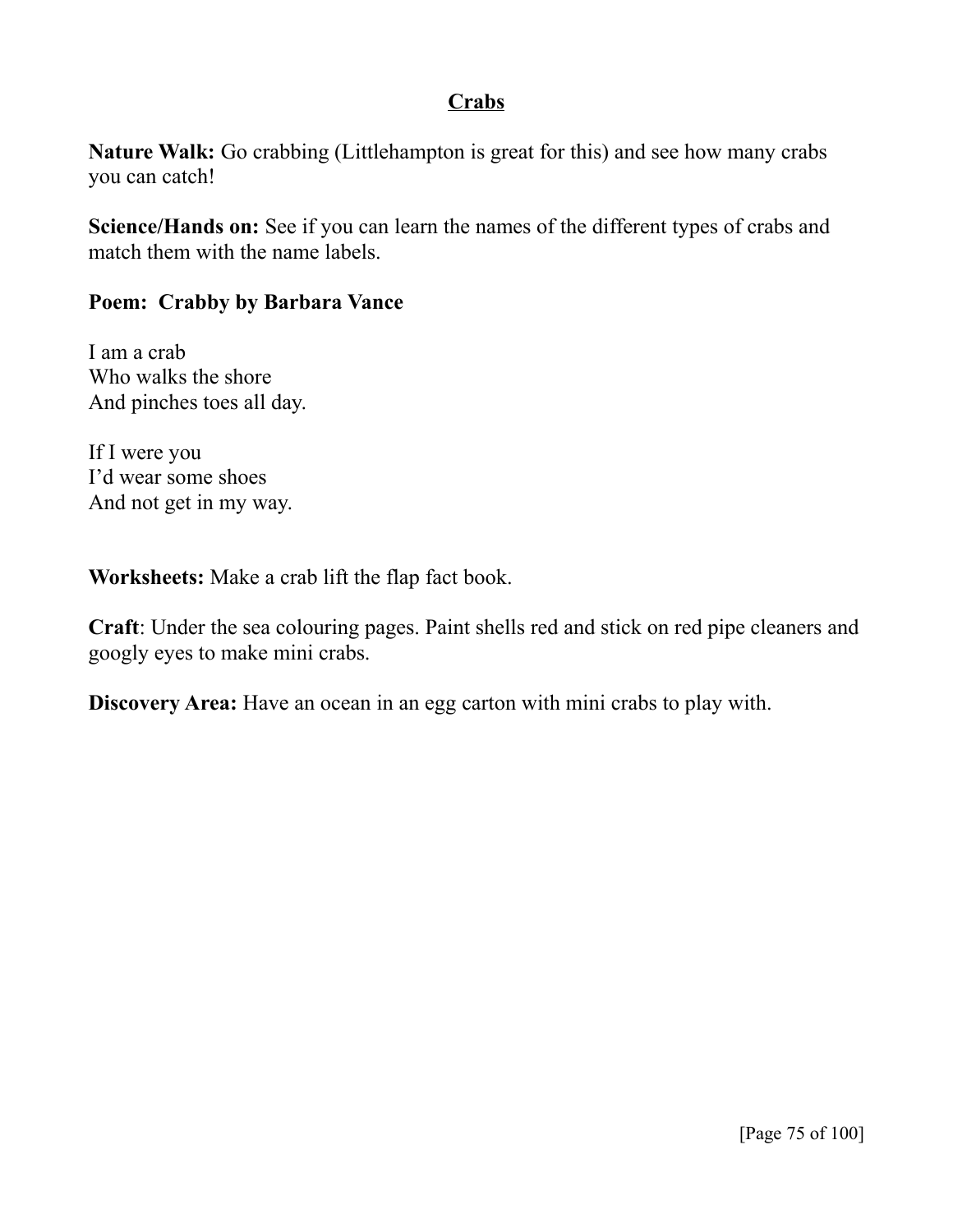#### **Shells**

**Nature Walk:** Go to the beach and see how many different type of shells you can collect (Again the best beach we have found for this was Westgate in kent).

**Science/Hands on:** Match real shells to named illustrated cards.

#### **Poem: A Shell's Life by LexiSully**

Shells coming and going, Locked in to movement of the waves, Crushed by the magnitude of their strength

The float in and out of beaches, Leaving their mark on passersby, Only to be forgotten with the next Wave of treasures

The long to be found, Crave to be picked up, Ache to tell their story

Until at last, they're swept out to sea, To the next beach which it will call home, And into the life of another who will see its beauty.

**Worksheets:** Do a bubble shell painting but first write a prediction of what you think will happen and then record your observations about what happened.

**Craft**: Make a shell mobile out of rainbow painted shells. Make a hand print shell keepsake out of salt dough and shells. Paint shells with acrylic paint with different designs, colours and patterns. Make shell mandala art.

**Discovery Area:** Have a range of different shells to look at and explore with magnifying glasses and a microscope.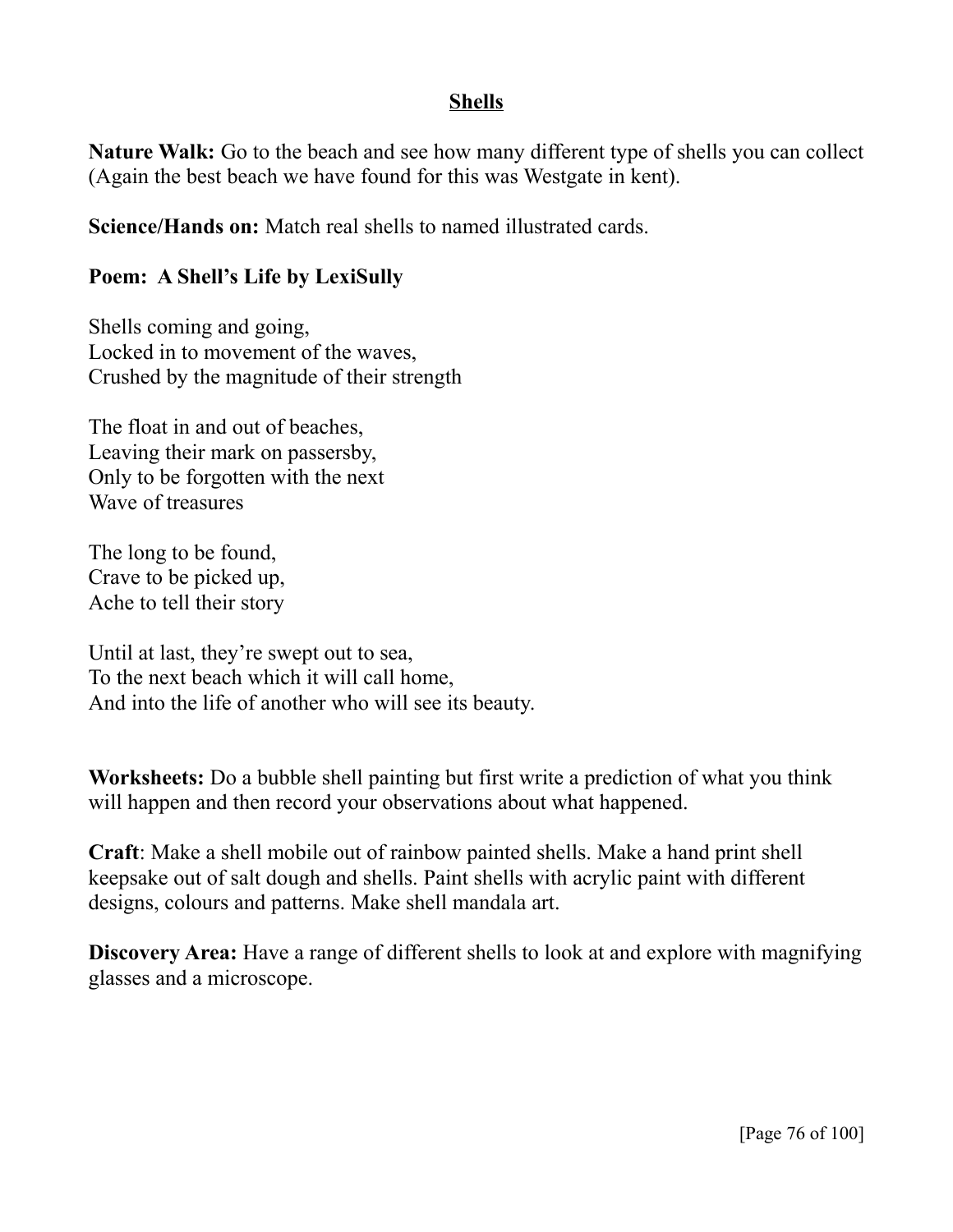#### **Seaweed**

**Nature Walk:** Go on a nature walk to the beach with an identification/spotter sheet or book and see what different types of seaweed you can identify.

**Science/Hands on:** Watch a Youtube video about seaweed.

# **Poem: Seaweed by Henry Wadsworth Longfellow**

When descends on the Atlantic The gigantic Storm-wind of the equinox, Landward in his wrath he scourges The toiling surges, Laden with seaweed from the rocks:

From Bermuda's reefs; from edges Of sunken ledges, In some far-off, bright Azore; From Bahama, and the dashing, Silver-flashing Surges of San Salvador;

From the tumbling surf, that buries The Orkneyan skerries, Answering the hoarse Hebrides; And from wrecks of ships, and drifting Spars, uplifting On the desolate, rainy seas:--

Ever drifting, drifting, drifting On the shifting Currents of the restless main; Till in sheltered cover, and reaches Of sandy beaches, All have found repose again.

So when storms of wild emotion Strike the ocean Of the poet's soul, erelong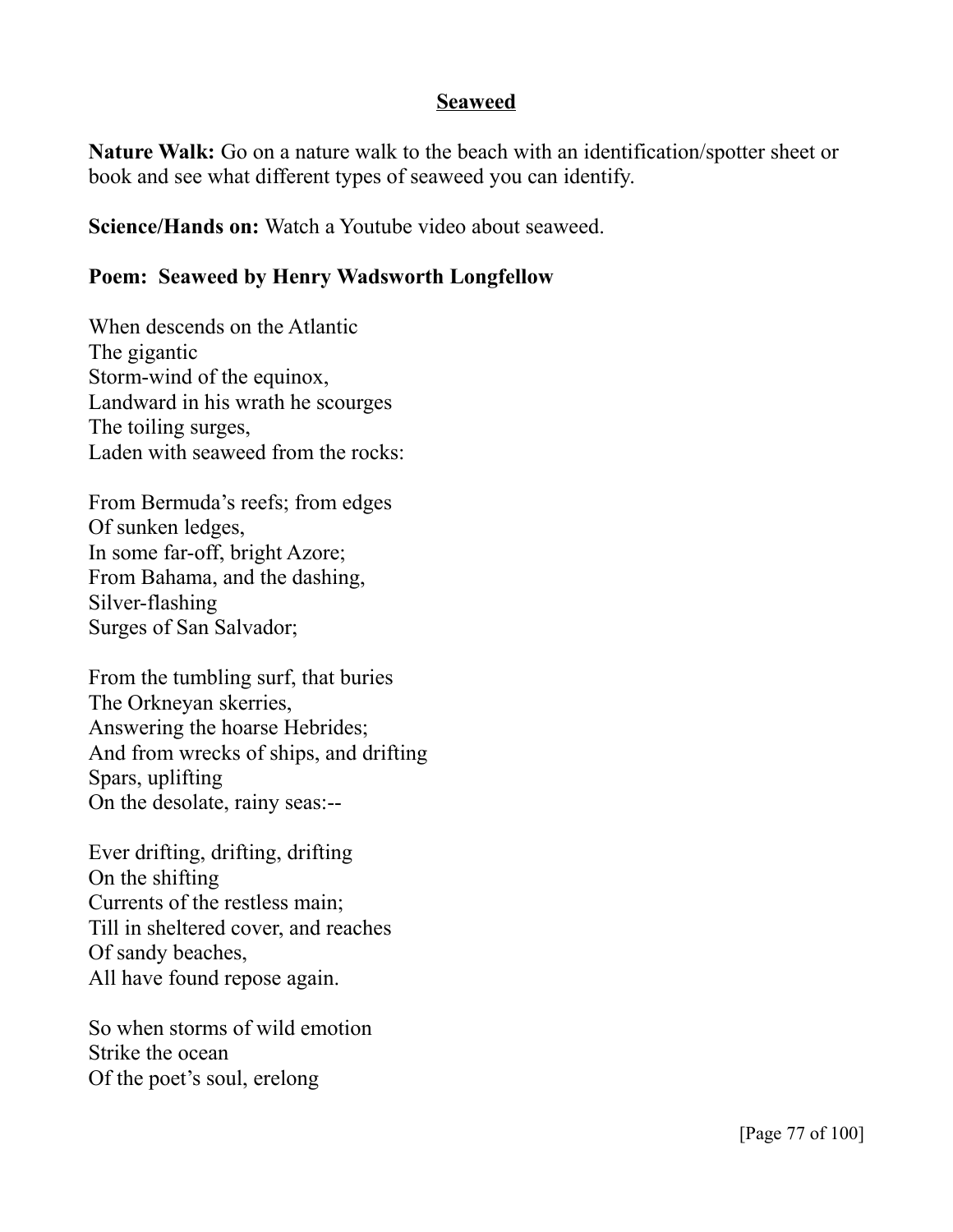From each cave and rocky fastness, In its vastness, Floats some fragments of a song:

From the far-off isles enchanted, Heaven has planted With the golden fruit of Truth; From the flashing surf, whose vision Gleams Elysian In the tropic clime of Youth;

From the strong Will, and the Endeavor That forever Wrestle with the tides of Fate; From the wreck of Hopes far-scattered, Tempest-shattered, Floating waste and desolate;--

Ever drifting, drifting, drifting On the shifting Currents of the restless heart; Till at length in books recorded, They, like hoarded Household words, no more depart.

**Worksheets:** Research seaweed facts and draw out the different types of seaweed with the names and one fact about each.

**Craft**: Make an under the sea picture by gluing real seaweed onto your ocean floor. Or make a glued picture or nature art of a mermaid with seaweed for its hair.

**Discovery Area:** A range of different seaweeds to explore. Illustrated posters of different types of seaweed.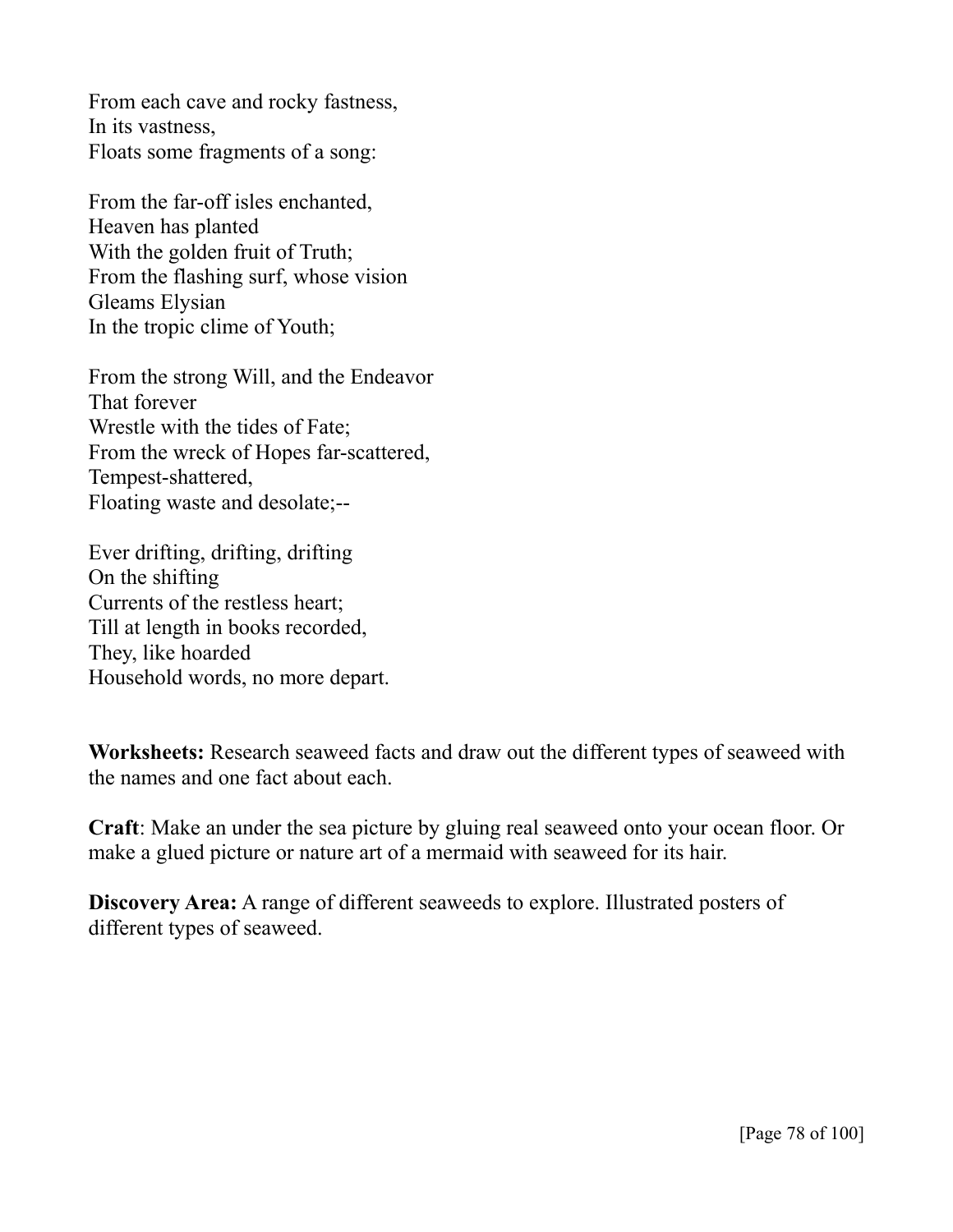### **Whales**

**Nature Walk:** Google whale watching trips near to where you live and see when and where to watch wild whales in the ocean. I went whale watching in Canada when I was 16 and hands down it was one of the best experiences of my life! There aren't enough words to describe the wonder and beauty of seeing whales up close and real.

**Science/Hands on:** Watch nature documentaries of whales and follow their journey.

# **Poem: Whale Song by David Keig**

Can you hear the Whale Song resonating deep? Can you hear that deep slow hum within your mind asleep? Can you understand the Whale Song and feel its undulating tones Vibrating through our bodies within our flesh and bone? Why is it that the Whale Song entrances us in life And let's us glimpse a real-ness that needs not ears nor even eyes? Maybe it's that the Whale Song makes us feel part of this earth In a way that seems to be obscured in the life that follows birth.

**Worksheets:** Make a mini book about whales; either choosing one type of whale to focus on or a generalized one about all whales. Different type of whale activity sheet.

**Craft**: Stenciled whale cards. Using chalk draw a life sized to scale whale on the side walk to get a sense of just how big whales are! Coffee filter whale suncatchers.

**Discovery Area:** Illustrated art work posters showing the different types of whales. Fact cards. Photographs. Plastic whales.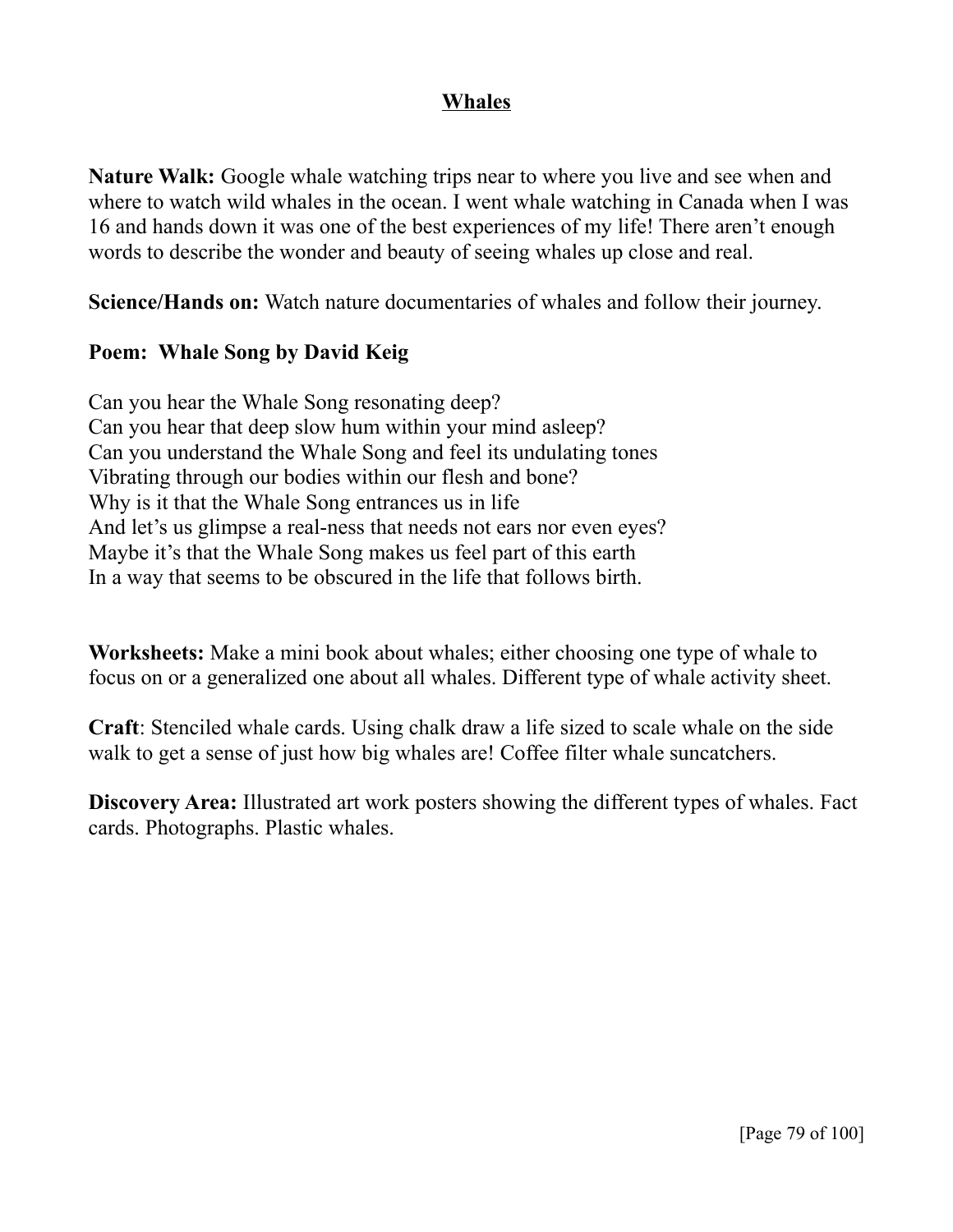#### **Sharks**

**Nature Walk:** Aquariums are great for seeing sharks are close especially in the under the water walk through tunnels. See which sharks you can identify.

**Science/Hands on:** Montessori inspired shark anatomy model with labels to learn the different parts of a shark and where they go. Why don't sharks sink science experiment.

### **Poem: Shark by Geoffrey Piers Henry Dutton**

Sometimes when the shallow water is clear and green A long and steadily moving shape is seen, And the whole bright bay suddenly grows dark, And swimmers rush for the shore at the cry of 'Shark!'

Porpoises bounce cheerfully up and down But sharks go grimly straight, as if a frown Was above the horrible grin I cannot see, And those little eyes were glaring straight at me.

Lazily the dark shape turns, to disapoear Above the weed, and the sea is full of fear. No thank you, just now I haven't any wish To swim, or even to launch the boat to fish.

**Worksheets:** Fact or opinion shark cards; work out what is fact and what is opinion then research true shark facts and make a leaflet on sharks. Fast fact sheets about different types of sharks. What are the myths or misconceptions people have about sharks and why do you think these have developed?

**Craft**: Tissue paper shark sun-catcher. Ocean slime.

**Discovery Area:** Shark memory cards; learn to identify the names of the different types of sharks. 'Mermaid purses' which can be found at the beach which used to collect shark eggs. Illustrated posters about sharks.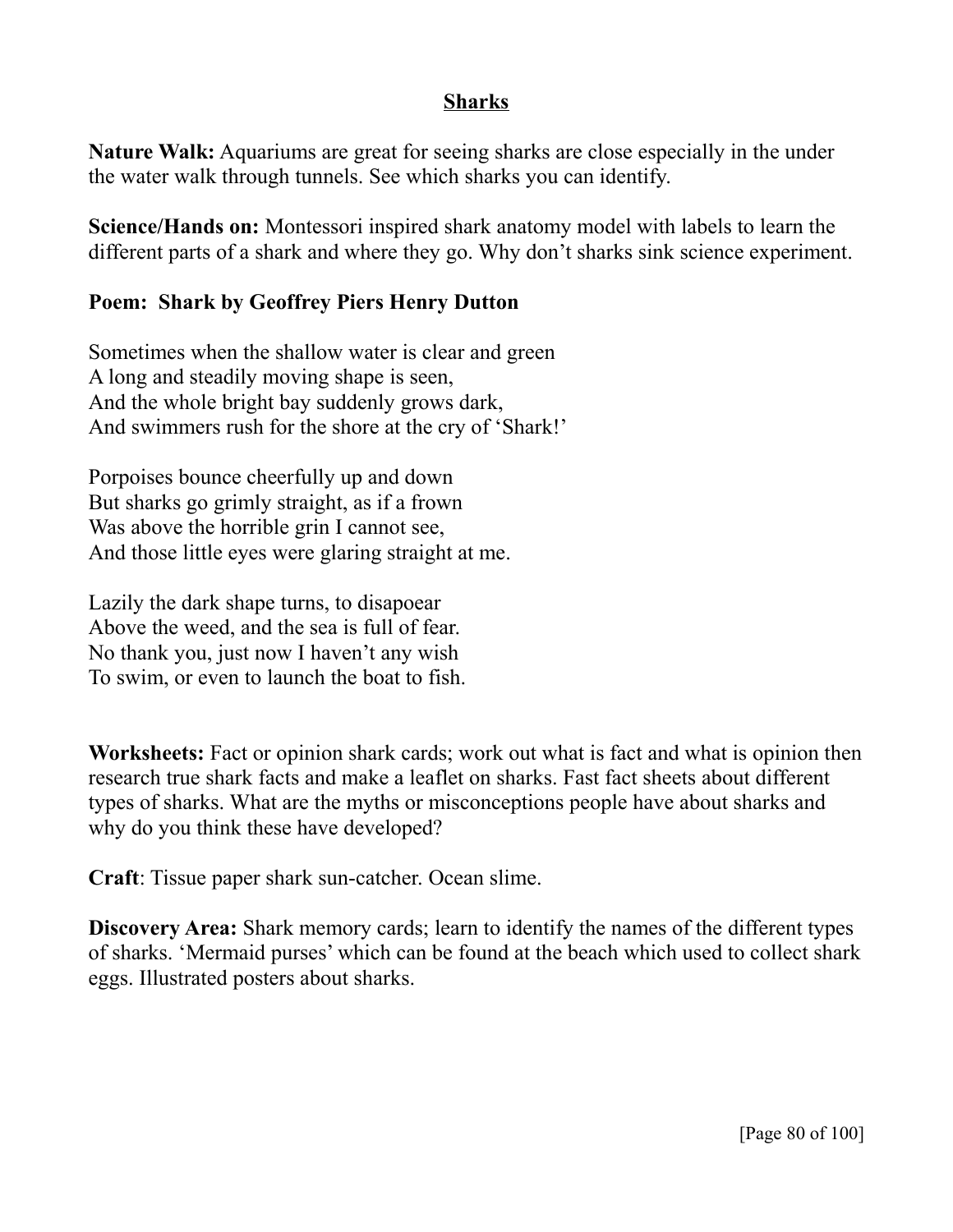#### **Seasons**

- 1. Signs of Spring
- 2. Signs of Summer
- 3. Signs of Autumn
- 4. Signs of Winter

# **Books**

- The Seasons Come, Seasons Go
- The Story Orchestra Four Seasons In One Day
- Lift The Flap Seasons and Weather
- Out and About: A first Book of Poems
- The Gruffalo Spring and Summer Nature Trail
- The Gruffalo Autumn and Winter Nature Trail
- Everything You Need For A Treehouse. Carter Higgins
- Abracadabra Its Spring! Anne Sibley O'Brien & Susan Gal
- Drawn From Nature. Helena Ahpornsiri
- Goodbye Summer, Hello Autumn
- We Gather Together
- Why Do Leaves Change Colour?
- How To Make Apple Pie and Travel The World
- Fletcher and the Falling Leaves
- Red Leaf, Yellow Leaf
- Hello Harvest Moon
- How Do Apples Grow?
- Fall Leaves
- Autumn. Shirley Hughes
- The Reasons for Seasons
- Moon
- The Summer Visitors. Karel Hayes
- Rules Of Summer. Shauna Tan
- Summer Days and Nights. Wong Herbert Yee
- Mama, Is It Summer Yet? Nikki McClure
- The Longest Day: Celebrating the Summer Solstice. Wendy Pfeffer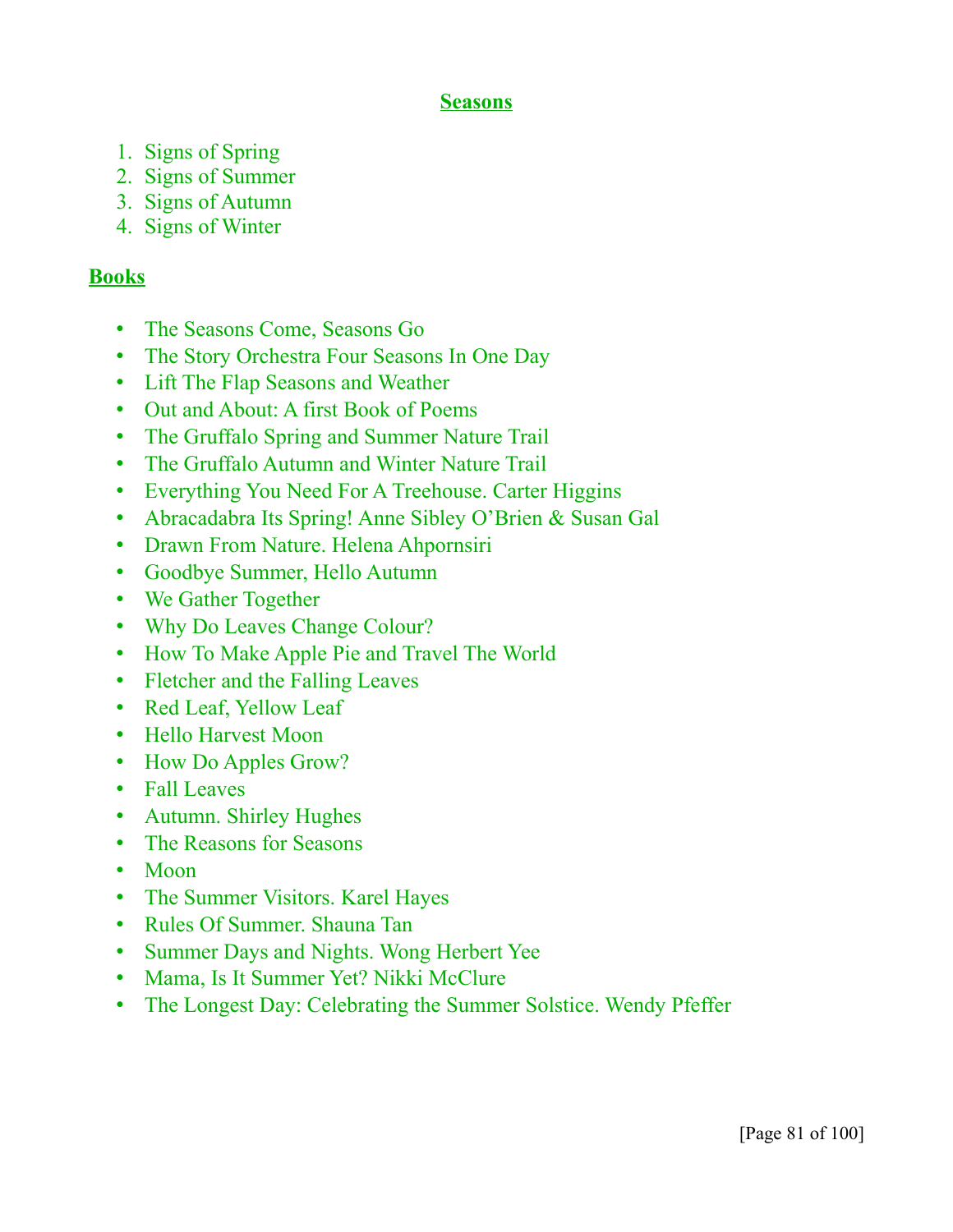# **Signs of Spring**

**Nature Walk:** Go on a springtime treasure hunt with a treasure hunt sheet of things you want to try and find which remind you of spring .i.e. daffodils, lambs, tree blossom

**Science/Hands on:** Plant spring flowers in the garden or in flower pots

# **Poem: A Light Exists In Spring by Emily Dickinson**

A light exists in spring Not present on the year At any other period When March is scarcely here

A colour stands abroad On solitary hills That science cannot overtake, But human nature feels

It waits upon the lawn; It shows the furthest tree Upon the furthest slope we know; It almost speaks to me.

Then as horizons step, Or noons report away, Without the formula of sound, It passes, and we stay:

A quality of loss Affecting our content As trade had suddenly encroached Upon a sacrament.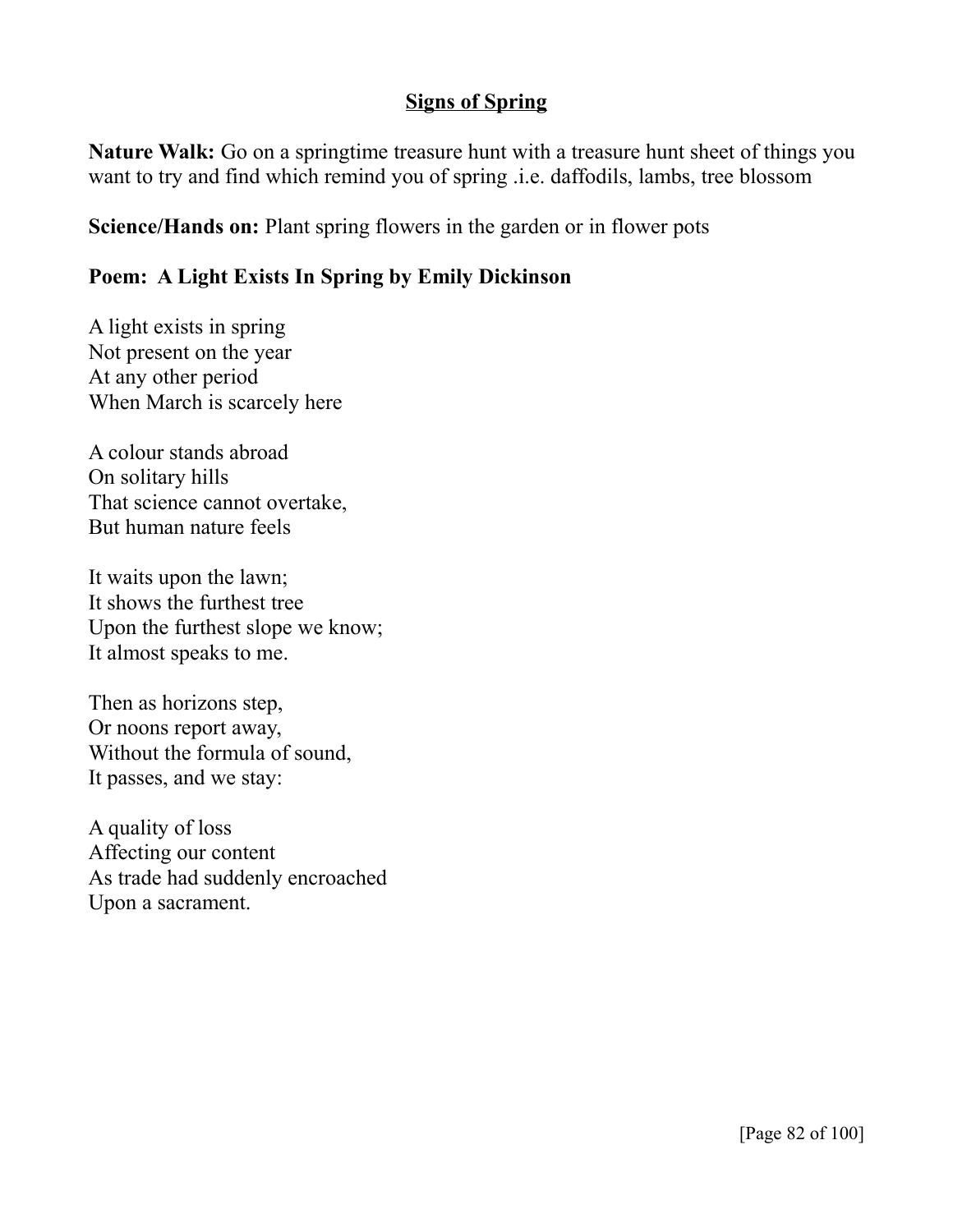**Worksheets:** Write a poem inspired by spring. Write a newspaper front page telling readers that spring has come and giving reasons how you know it has.

**Craft**: Make a card flower crown. Make a spring sensory bottle or frozen art where you collect spring flowers and put them in water in an ice tray and then pop them out when they have frozen.

**Discovery Area:** Images of different signs of spring. A collection of different dried pressed spring flowers and blossom (you can quickly dry and press flowers by placing them within kitchen towel between two tiles and microwaving them in 30 second blocks until they have dried fully.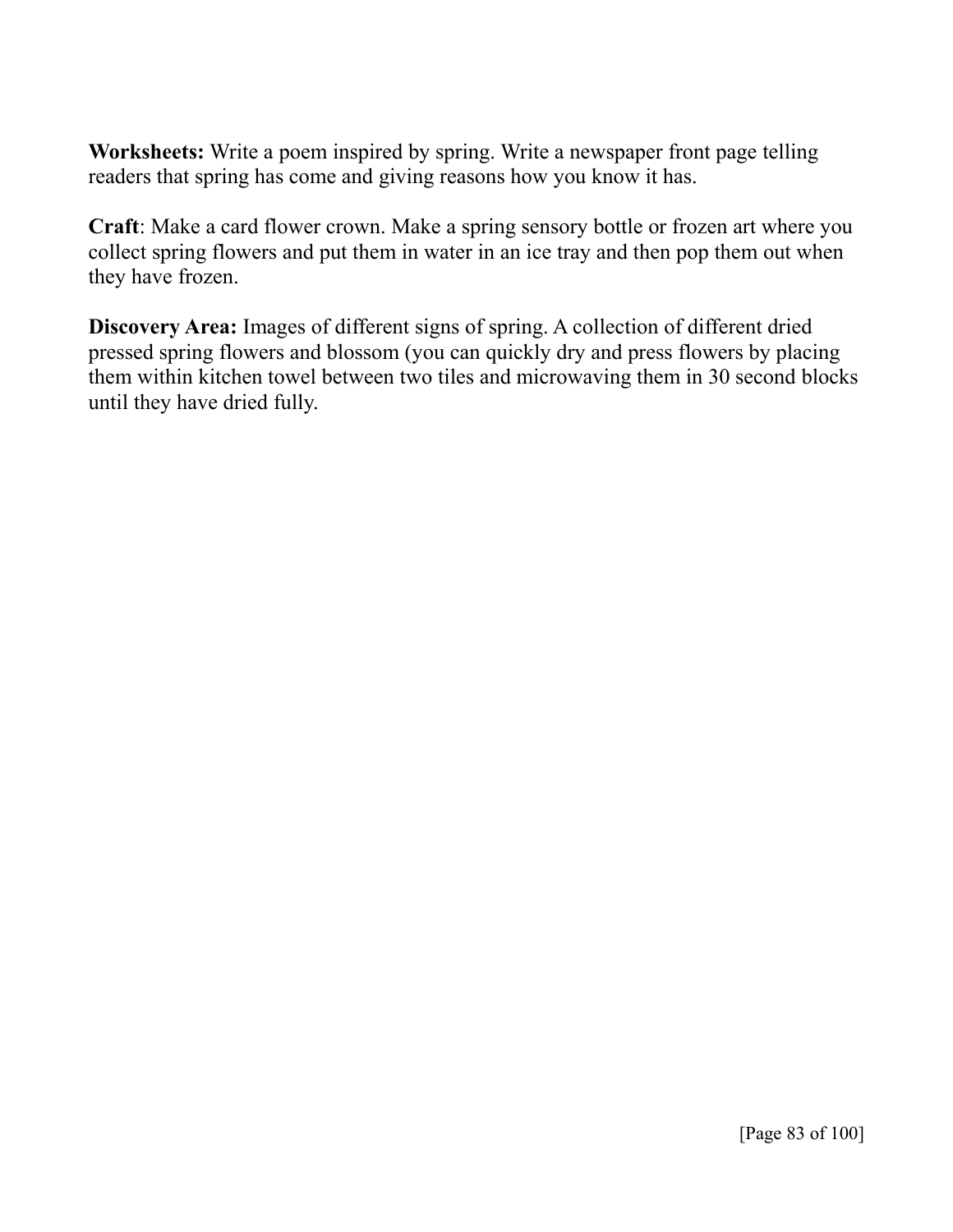#### **Signs of Summer**

**Nature Walk:** Go on a summer time treasure hunt with a treasure hunt sheet of things you want to try and find which remind you of summer.

**Science/Hands on:** Ice play; help cool down by seeing how many different ice activities you can take part in. Make your own ice lollies or ice cream.

#### **Poem: Summer Sun by Robert Louis Stevenson**

Great is the sun, and wide he goes Through empty heaven without repose; And in the blue and glowing days More thick than rain he showers his rays.

Through closer still the blinds we pull To keep the shady parlour cool, Yet he will find a chink or two To slip his golden fingers through.

The dusty attic spider-clad He, through the keyhole, maketh glad; And through the broken edges of tiles, Into the laddered hay-loft smiles.

Meantime his golden face around He bares to all the garden ground, And sheds a warm and glittering look Among the ivy's inmost nook.

Above the hills, along the blue, Round the bright air with footing true, To please the child, to paint the rose, The gardener of the World, he goes.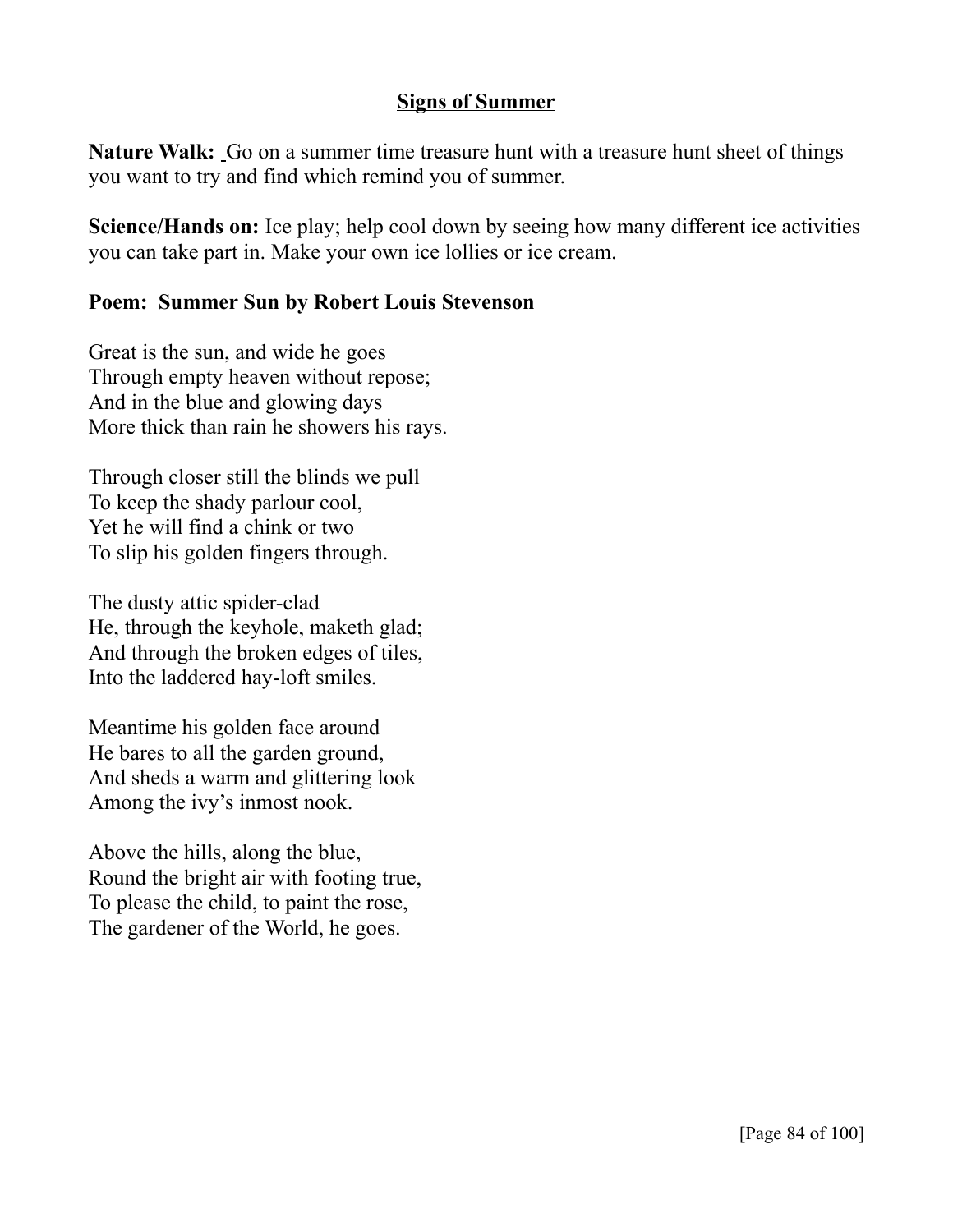**Worksheets:** Use the prompts on Summer Writing Ideas For Kids (signs of summer pinterest board) to write about Summer and what it means to you.

**Craft**: Make sand slime. Go to the beach and build a sandcastle or make sand art. Paint a picture of yourself at the seaside.

**Discovery Area:** Make an indoor sandpit in a large plastic tub with bucket and spade. Start a sensory summer nature table with things that remind you of summer (you could include a small pot containing suncream for the smells of summer.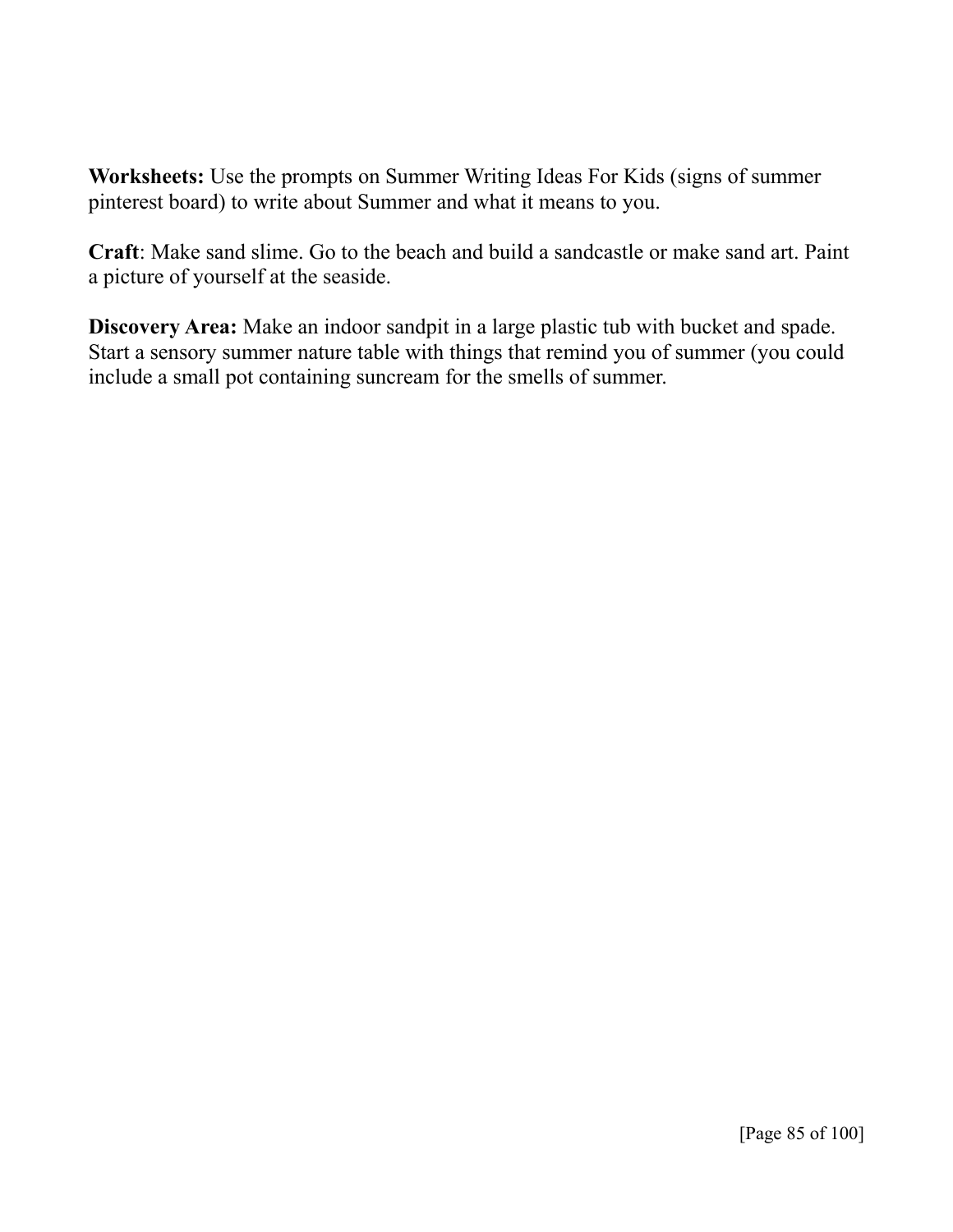#### **Signs of Autumn**

**Nature Walk:** Go on an Autumn time treasure hunt with a treasure hunt sheet of things you want to try and find which remind you of Autumn; Autumm leaves, seeds, pine cones.

**Science/Hands on:** Collect all different leaves and find out why autumn leaves are all different colours and shades.

# **Poem: Once Upon An Autumn Day by Joseph T. Renaldi**

Once upon an autumn day, Colourful leaves began to fade In the midst of a chilly, frosty air As multitude of trees grew steadily bare.

Once upon an autumn day, The whispering breeze was here to stay Moving aimlessly through the countless trees Scattering leaves with the greatest of ease.

Once upon an autumn day, The leaves whirled freely in every way, Until at last they came to rest Finding a haven in which to nest.

Once upon an autumn day.

**Worksheets:** Write a list of all your favourite things you like to see and do in Autumn, or things that remind you of Autumn. Think of all your five senses when writing the list; smell, touch, taste, sound, sight.

**Craft**: Make Autumn leaf prints or rubbings. Make Autumn leaf sun catchers to stick on your window. Bake a pumpkin or apple and blackberry pie/crumble.

**Discovery Area:** Create an Autumn sensory table of all the things you have collected that remind you of autumn.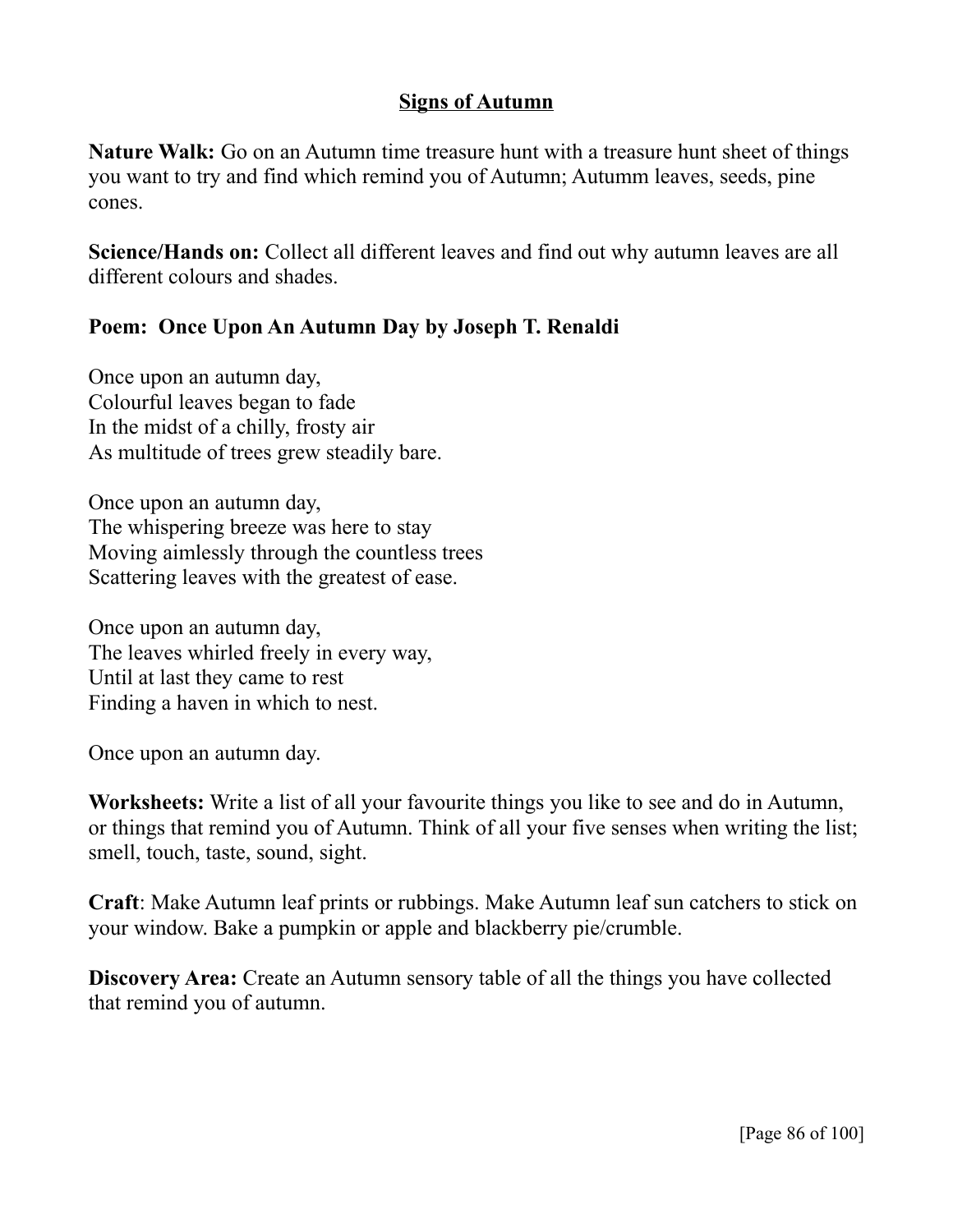#### **Signs of Winter**

**Nature Walk:** Go on a winter time treasure hunt with a treasure hunt sheet of things you want to try and find which remind you of winter.

**Science/Hands on:** Look at Youtube videos of what winter looks like around the world in different countries.

### **Poem: Blow, blow, thou winter wind by William Shakespeare**

Blow, blow, thou winter wind, Thou art not so unkind As man's ingratitude; Thy tooth is not so keen, Because thou art not seen, Although thy breath be rude. *Heigh-Ho! Sing, heigh-ho! Unto the green holly; Most friendship is feigning, most loving mere folly; Then heigh-ho, the holly! This life is most jolly.*

Freeze, freeze, thou bitter sky, That dost not bite so nigh As benefits forgot: Though thou the waters warp, Thy sting is not so sharp As friend remembered not. *Heigh-ho! Sing, heigh-ho! Unto the green holly...*

**Worksheets:** Write a winter poem and illustrate it with your own drawing.

**Craft**: A winter tree picture using sticks for the tree and use q-tips to paint snow on the tree and background; you could even add silver glitter to make it sparkle.

**Discovery Area:** Make a winter small world play tray including fake snow or shaving foam to act as the snow.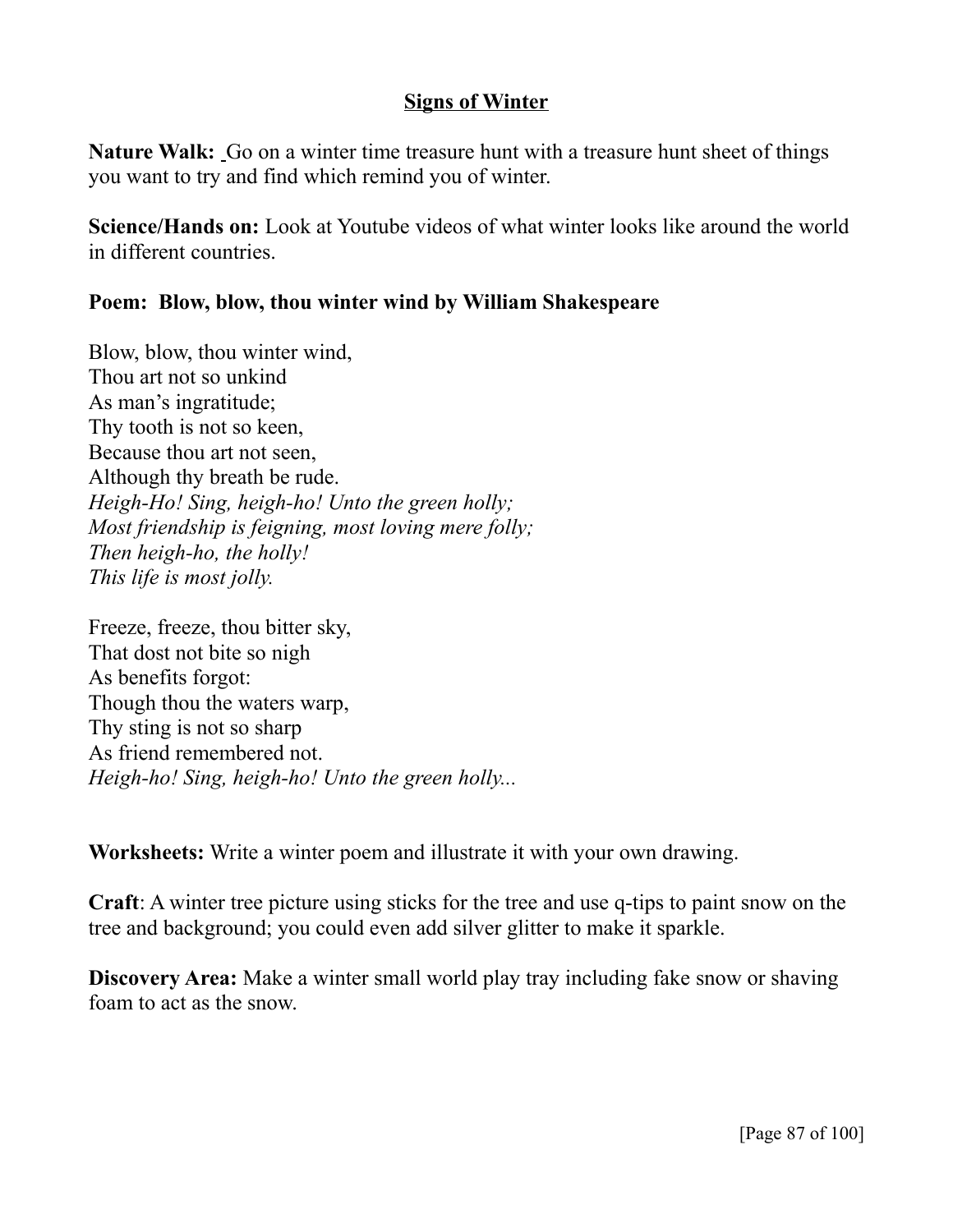# **Rocks & Minerals**

- 1. Rocks & Minerals
- 2. Gemstones
- 3. Fossils

# **Books**

- The Street Beneath My Feet
- Let's Go Rock Collecting. Roma Gans
- National Geographic Kids: Everything Rocks and Minerals. Steve Tomeck
- If You Find A Rock. Peggy Christian
- Rocks, Fossils and Arrowheads. Laura Evert
- A Rock Is Lively. Diana Hutts Aston
- Everybody Needs A Rock. Byrd Baylor
- If Rocks Could Sing. Leslie McGuirk
- Rhoda's Rock Hunt. Molly Beth Griffin
- A Rock Can Be. Laura Purdie Salas
- The Rock Factory: The Story About the Rock Cycle. Jacqui Bailey
- The Magic School Bus Inside The Earth. Joanna Cole
- The Pebble in My Pocket. Meredith Hooper
- Rocks and Minerals. Steve Tomecek
- Rocks: Hard, Soft, Smooth and Rough. Rosinsky
- Dirt: The Scoop On Soil. Rosinsky
- Planet Earth/Inside Out. Gail Gibbons
- Erosion Changing Earth's Surface. Koontz
- An Island Grows. Shaefer
- How Mountains Are Made. Zoehfeld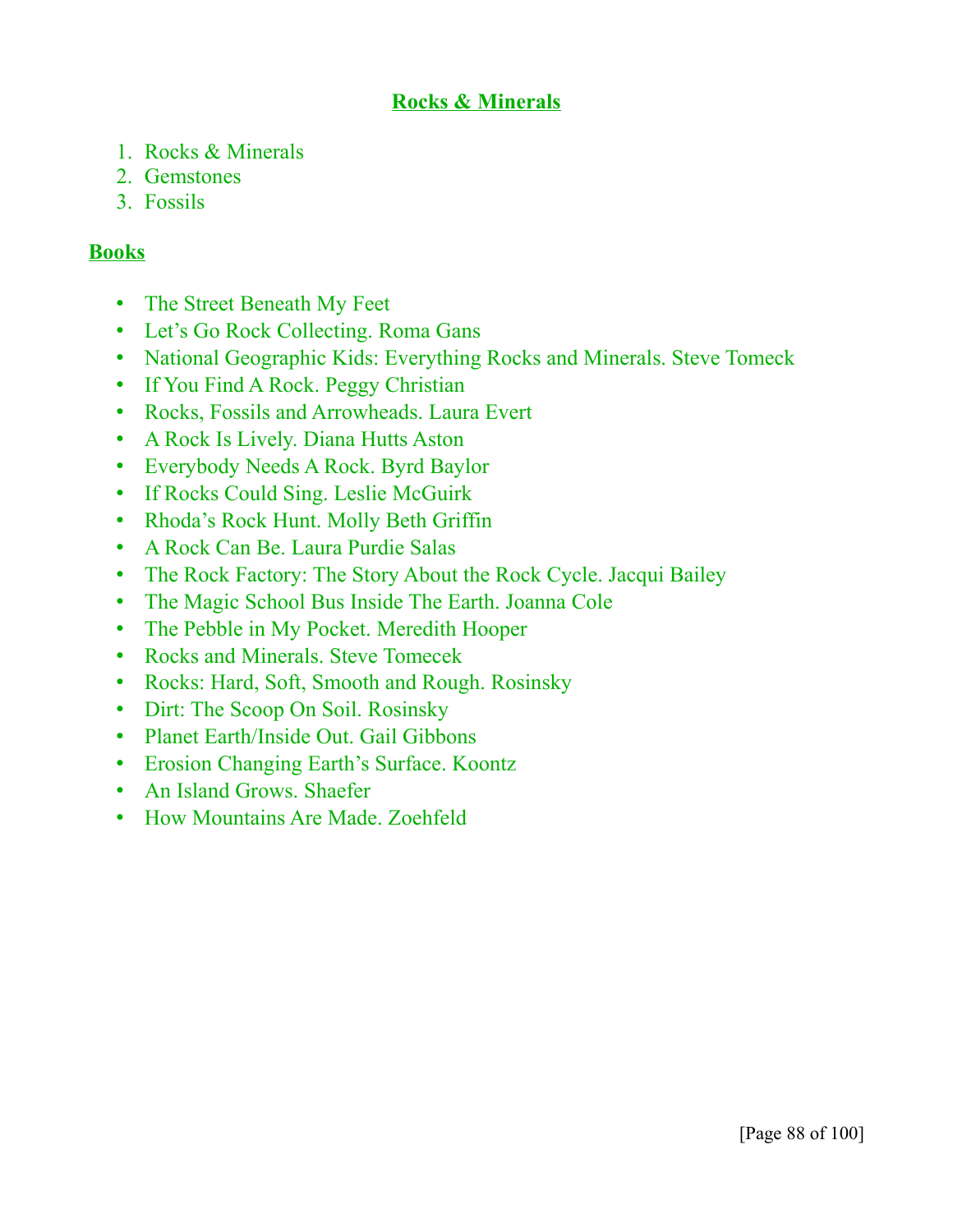#### **Rocks and Minerals**

**Nature Walk:** Visit some underground caves (The Cheddar Gorge and Wokey Hole has amazing caves you can explore in a tour).

**Science/Hands on:** Grow your own crystals. Rock testing experiment

# **Poem: The How and Why Of Rocks and Minerals by Lee Upton**

And these other – what are they? Not dolomite, sandstone, shist or calcite, I might include ice – the colourless mineral If ice stayed ice. But what is this one? Some go nameless, Do not look like their pictures. This stingy lump, this once hot magma? This is our whole cause Of trouble over arithmetic. Now crack two of these together. Fire won't start. I've tried it. How about this? The bad stone, The go-to-work stone, The stone in a uniform. He wants to look just like the other stones. But what would you call my new stone? Nameless, anonymous, This dark stone. Do we think it will teach anyone The name of the mountain All these stones rolled down from? To see the pool of water inside the gem? Or is this the blarney stone, What we get for our kisses, For not knowing our rocks from our minerals. This rock has a spot in it, so smooth It is the start of the first quarry, That zoo of rocks, the untamed, distant rocks. The rocks that make us nervous.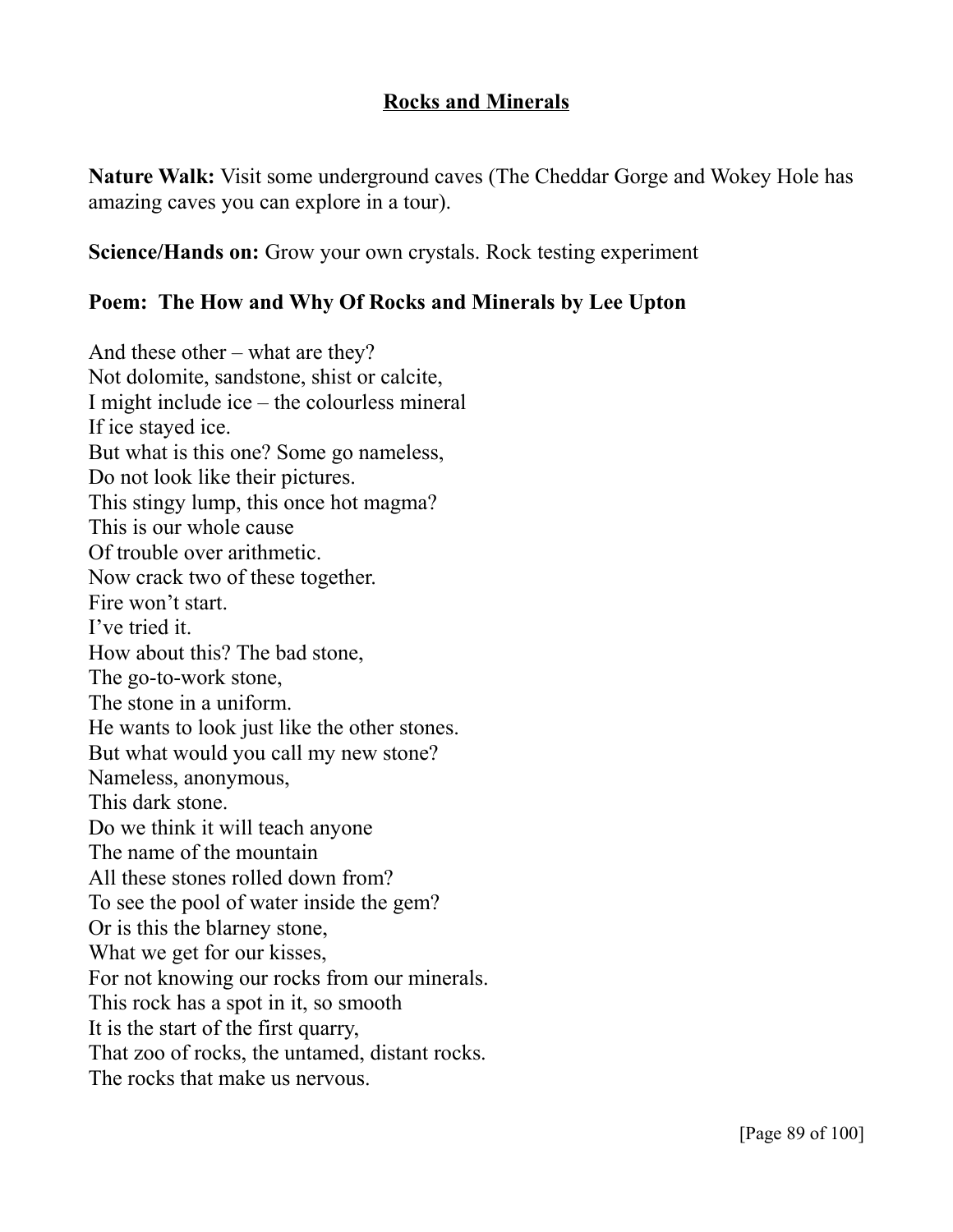On the Scale of Hardness we're talc. But this is not fool's gold, Not banker's gold either, Our love stamped on it. If this rock could talk I know it would be quiet. Not a stupid rock, This one we love, The loudest stones of history, They are sand now.

**Worksheets:** Research and record the rock cycle. Make poster showing the different types of rocks and minerals and facts about them.

**Craft**: Rock painting with acrylic paints and seal with PVA glue so you can place them outside in the garden or for others to find.

**Discovery Area:** Display a tray of all different types of rocks and minerals.

[Page 90 of 100]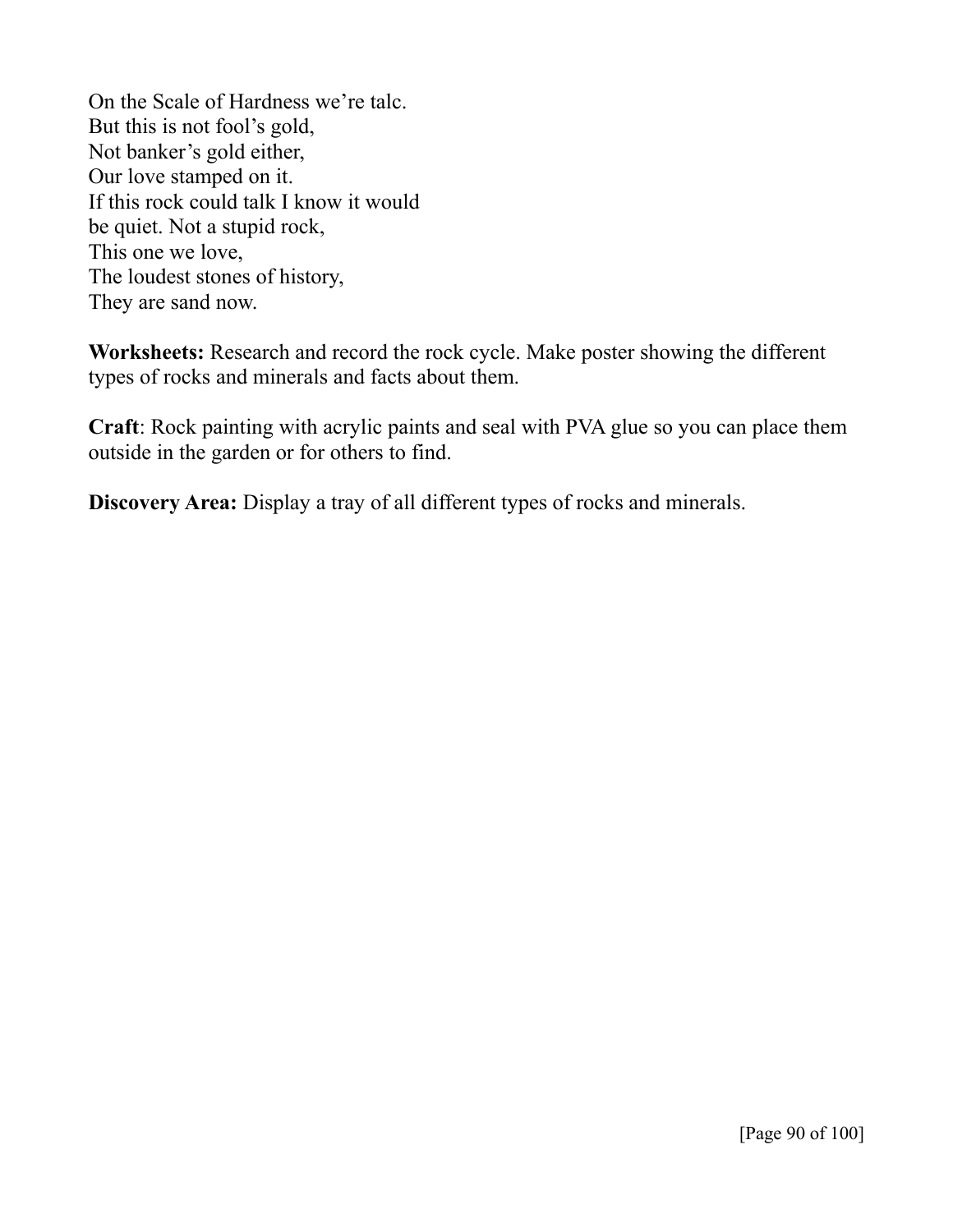#### **Gemstones**

**Nature Walk:** Watch a Youtube video on where gemstones are mine-ed around the world and how they are found and excavated.

**Science/Hands on:** Create candy geodes. Learn the names of different gemstones and match them with their picture card.

#### **Poem: Priceless Gems by Joyce Hemsley**

Included within this poem: Gold, diamond, ruby, amber, Sapphire, eighteen-carat, emerald and crystal.

Through a diamond-leaded window Grows a magnificent ruby rose Towering higher than all others And gently swaying to and fro.

Above the rose in nature's glory Are amber tints of rarest hue... A painting by a heavenly master On wide backcloth of sapphire blue.

Autumn shines light 'eighteen carat', Its lustrous radiance fills the air; Beyond a diamond-leaded window Is jewellery for the world to wear.

How splendid are the verdant emeralds Which ate adorn October trees, And crystal stars which soon will gather From nature's jewellery box of dreams.

Earthly value could never be counted In pounds or dollars, or even in gold For these fine jewels belong to nature 'Priceless gems' from days of old.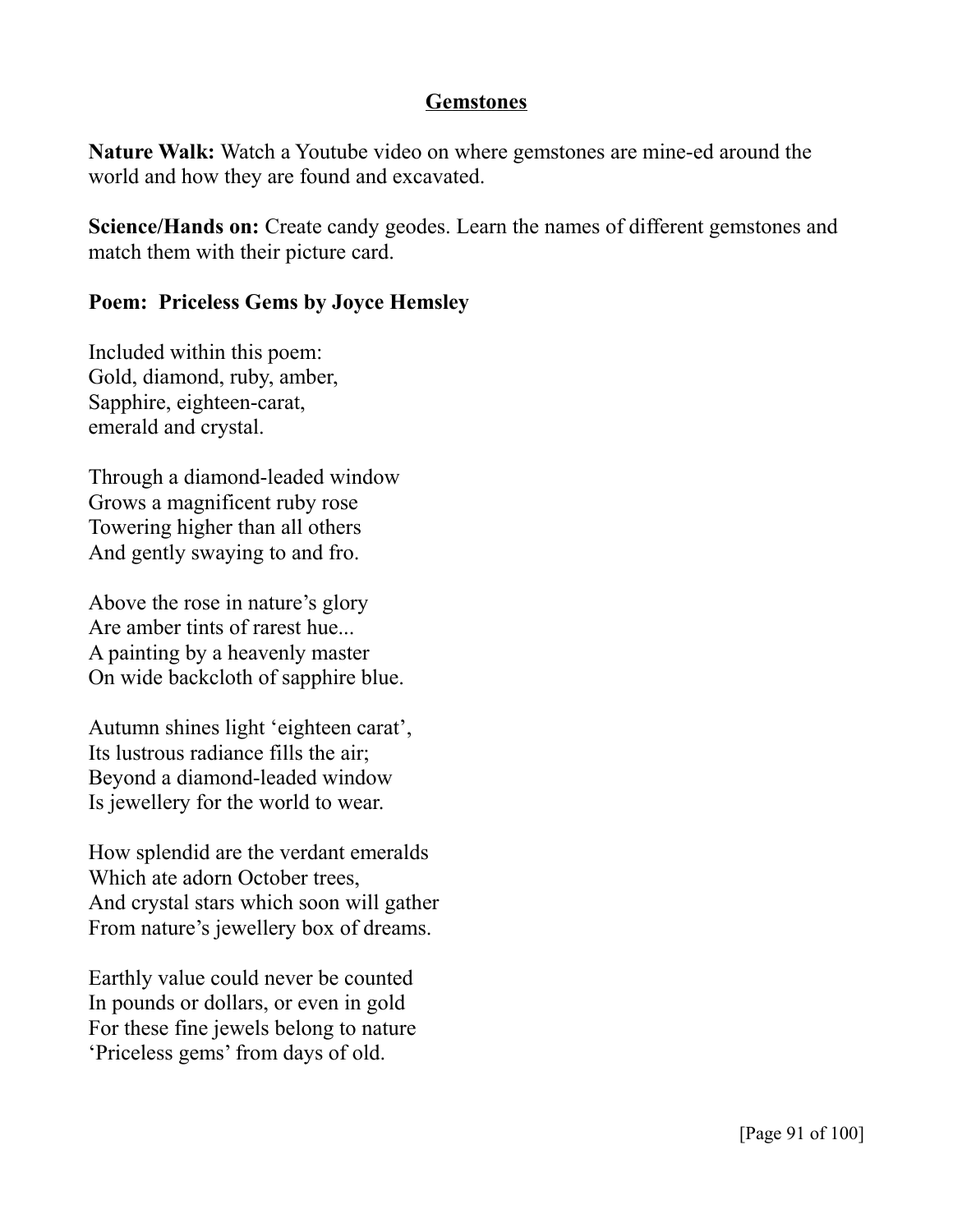**Worksheets:** Gemstone wordsearch. Do a nature journal page with illustrations and labels of different gemstones.

**Craft**: Gemstone collage art project using bleeding tissue paper. Gemstone geology slime.

**Discovery Area:** Display a tray of different gemstones. Photographs of different gemstones with labels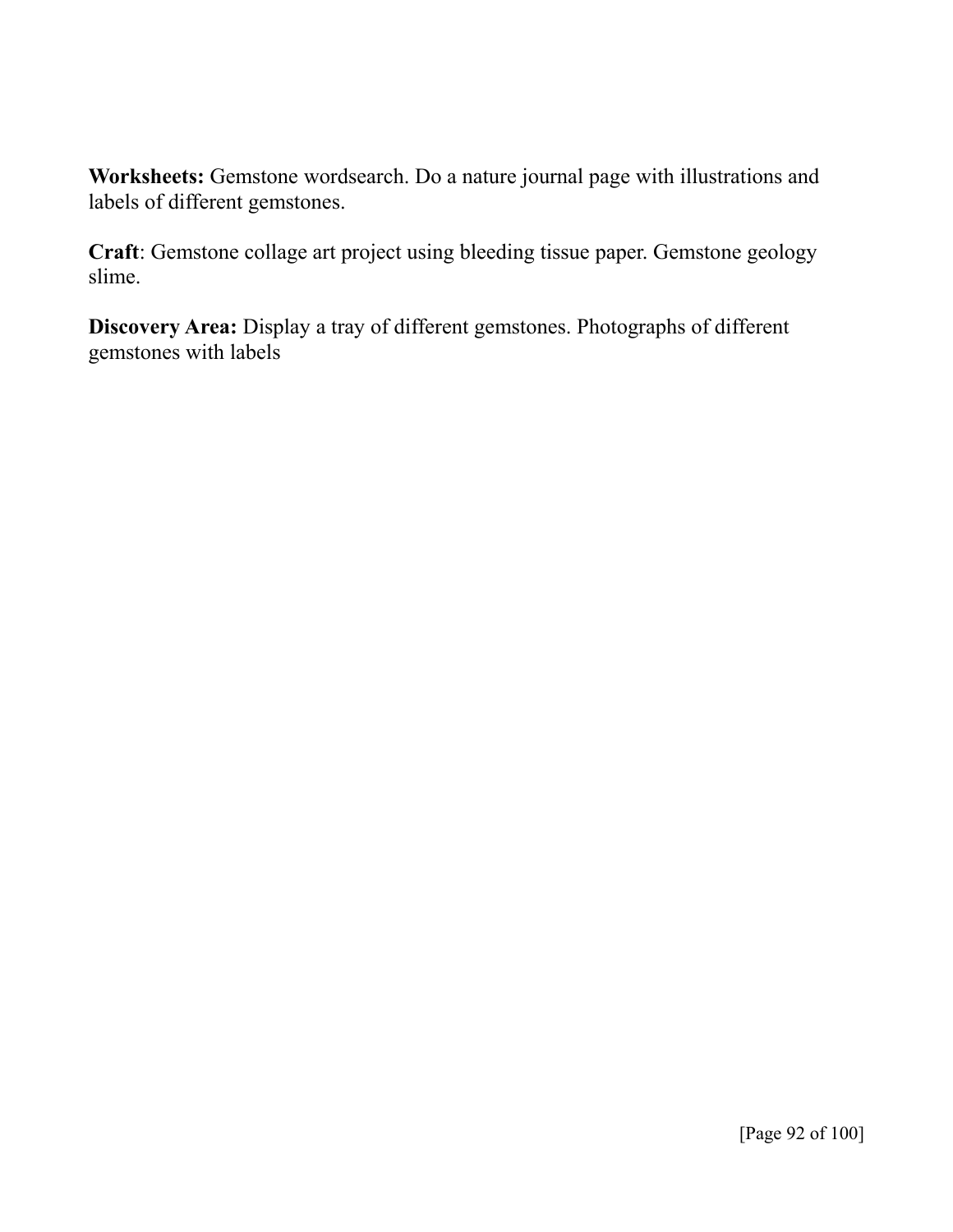# **Fossils**

**Nature Walk:** Take a trip to go fossil hunting along the Dorset coast; Charmouth and Lyme Regis is famously where Mary Anning some of the first large fossils ever found. The information centers there are brilliant and they also run guided fossil hunts. Or visit the dinosaur section at the Natural History Museum which contains several of Mary Anning's fossils.

**Science/Hands on:** Fossil sorting; using a tray of fossils see if you can organise and identify them.

#### **Poem: Fossil by Ananta Madhavan**

Measure the passing time By sand-fall or by gears, What measure can tell The granulated years?

Measure the passing time By wrinkles or by tears, What measure can tell The laminated years?

Measure the passing time By mountains or by seas, What measure can tell The hardening arteries?

Measure the passing time By artifact surmised, What measure can tell A rapture fossilised?

**Worksheets:** Show a step by step diagram of how fossils are created. Make a profile page on Mary Anning. Describe the difference between trace, mold, cast and true form fossils.

**Craft**: Make salt dough fossils or fossil imprints in playdough.

**Discovery Area:** Create a fossil dig sand tray where you can dig up replica fossils.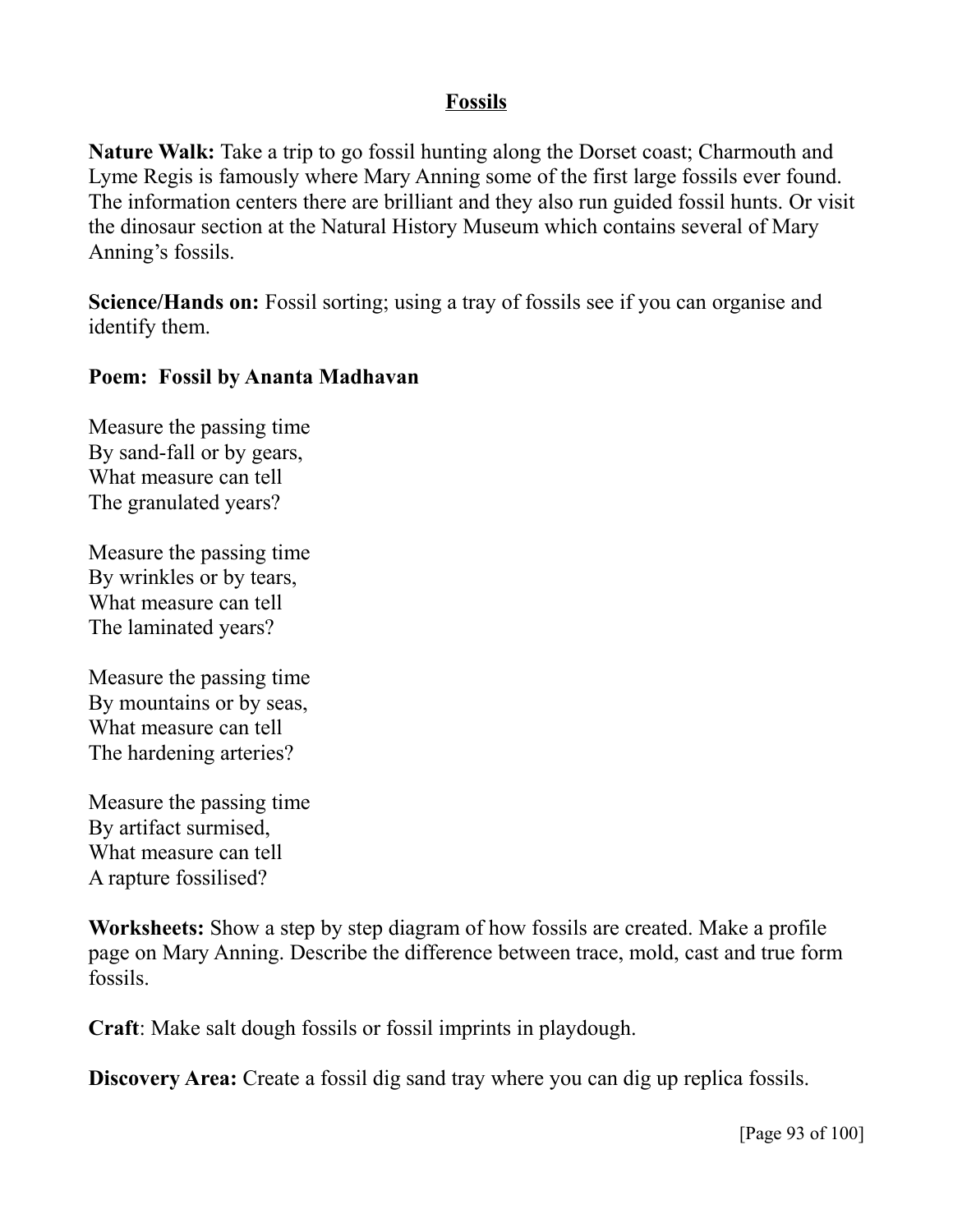# **Habitats**

- 1. Bodies of Water
- 2. Ponds
- 3. Caves
- 4. Woodland
- 5. Underground Animals
- 6. Fields & Hedgerows

# **Books**

- In the Small, Small Pond. Denise Fleming
- Pond Walk. Nancy Elizabeth
- Turtle Splash. Cathryn Falwell
- Life in the Pond. Craig Hammersmith
- Over and Under the Pond. Kate Messner
- A Dark, Dark Cave. Eric Hoffman
- Because Of An Acorn.
- Welcome To the Neighbourhood
- One Small Place In A Tree
- The Busy Tree
- Forest Bright, Forest Night
- A Forest Has A Song
- Explore the Decidous Forest. Rebecca L. Johnson
- Over in the Forest: Come and Take a Peek. Marianne Berkes
- Whose Tracks Are These? Jim Nail
- Magic School Bus Meets the Rot Squad. Joanna Cole
- Look Inside A Burrow
- Peek Inside Animal Homes (Usbourne)
- Burrows, Nests and Lairs: Animal Architects
- The Complete Brambly Hedge. Jill Barklem
- About Rodents. Cathryn Sill
- The Mouse and the Meadow
- Two Tiny Mice. Alan Baker
- Explore Rivers and Ponds.
- Song of the Water Boatman and Other Pond Poems. Joyce Sidman
- Little Critter: Just a Day at the Pond. Mercer Mayer
- Pond Circle. Betsy Franco
- Pond. Donald Silver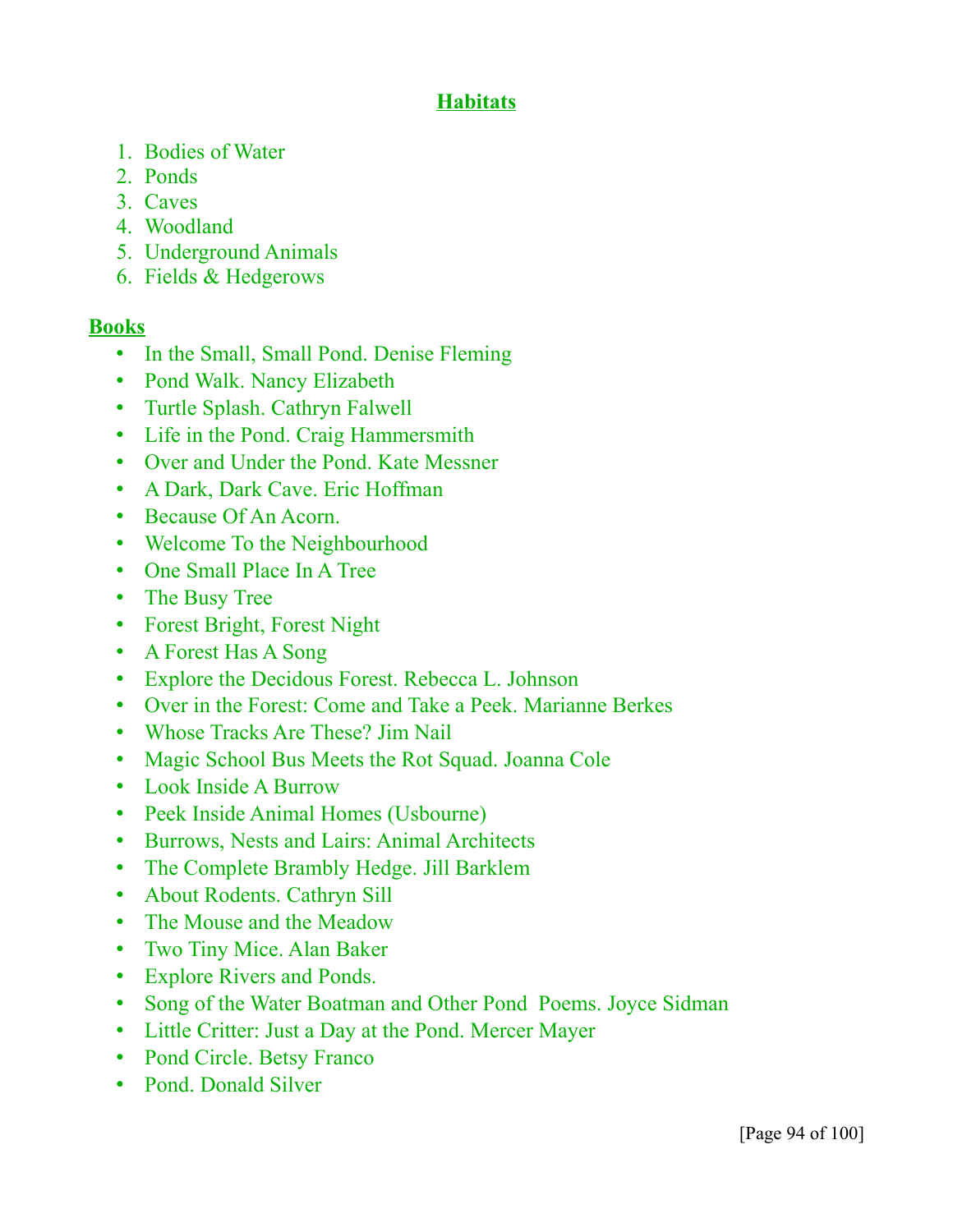### **Bodies of Water**

**Nature Walk:** Go on a nature walk and follow a river or stream on its journey to a lake or pond; see if the surrounding landforms and vegetation changes along its path.

**Science/Hands on:** See what types of life you can find in different bodies of water.

# **Poem: Water by Amy Ludwig VanDerwater**

Water Is clearly A mystery To me. A solid? A liquid? A gas? It's all three. Freeze it. Warm it. Boil it. You'll see. Water

Is clearly A mystery To me,

**Worksheets:** Make a poster showing different types of bodies of water with your own illustrations to show the difference.

**Craft**: Fold and print a lake scene to show the symmetry often reflected in water; paint a lake and then trees, moutains and sky above and then before it dries fold it over and lightly press so it is printed in the lake reflection.

**Discovery Area:** Fact cards and images on different types of land forms and bodies of water.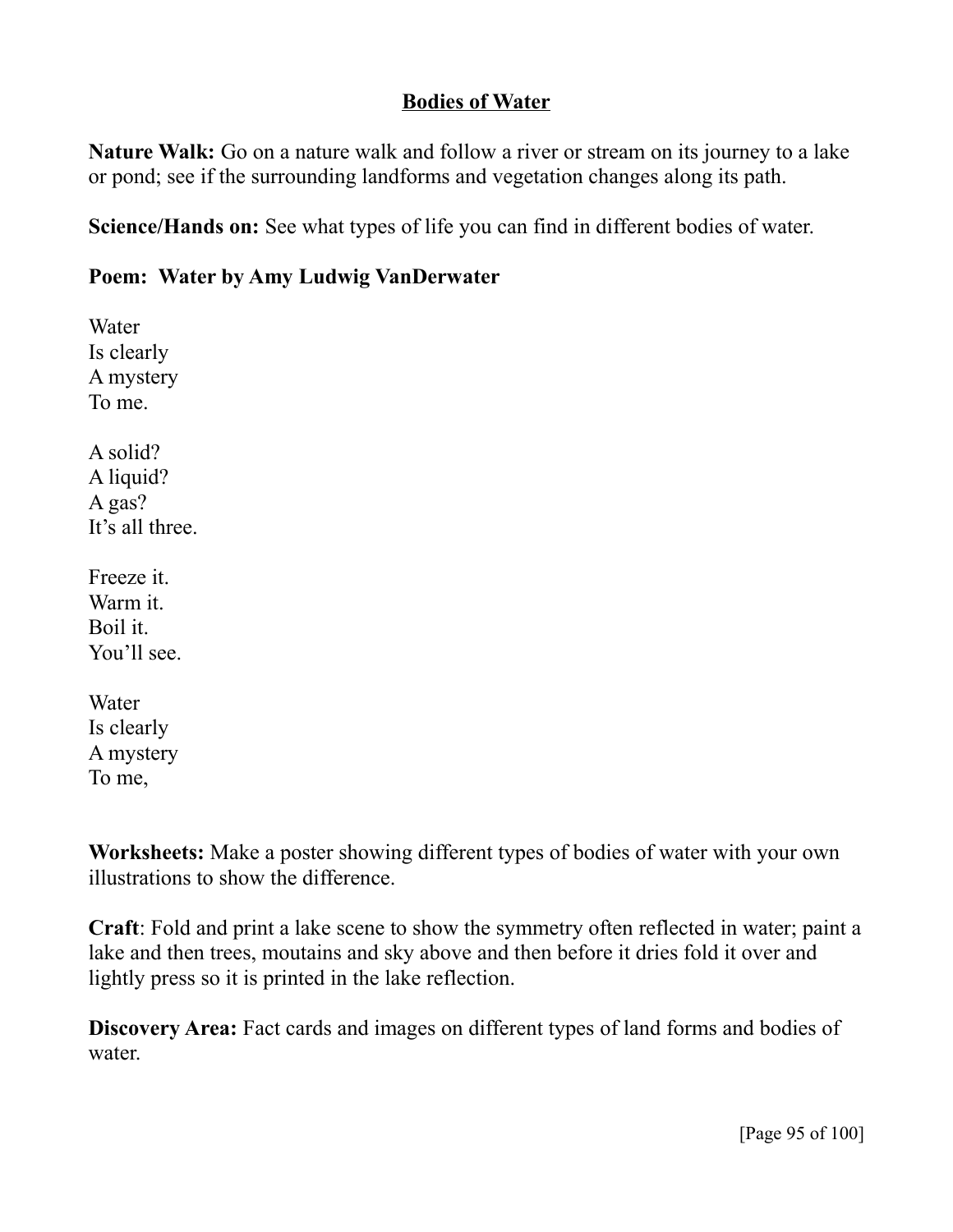#### **Ponds**

**Nature Walk:** Take some nets and go pond dipping with a spotter sheet or book to see what pond life you can find.

**Science/Hands on:** bring home some pond water to look at under a magnifying glass. Compare it with tap water.

#### **Poem: Four Ducks on a Pond by William Allingham**

Four ducks on a pond, A grass-bank beyond, A blue sky of spring, White clouds on the wing; What a little thing To remember for years-To remember with tears!

**Worksheets:** Research and then write about the pond ecosystem and how it works. What types of creatures would you expect to find living in or by a pond?

**Craft**: Study Monet's Water Lillies painting and try and recreate your own version of it. Make tissue paper dragonflies or a pond life collage.

**Discovery Area:** Photographs of different ponds and the life found within it at different times during the year. Make a pond small world play tray. Have the Beatrix Potter book; The Tale of Mr Jeremy Fisher on display with printed artwork from the stories out to look at.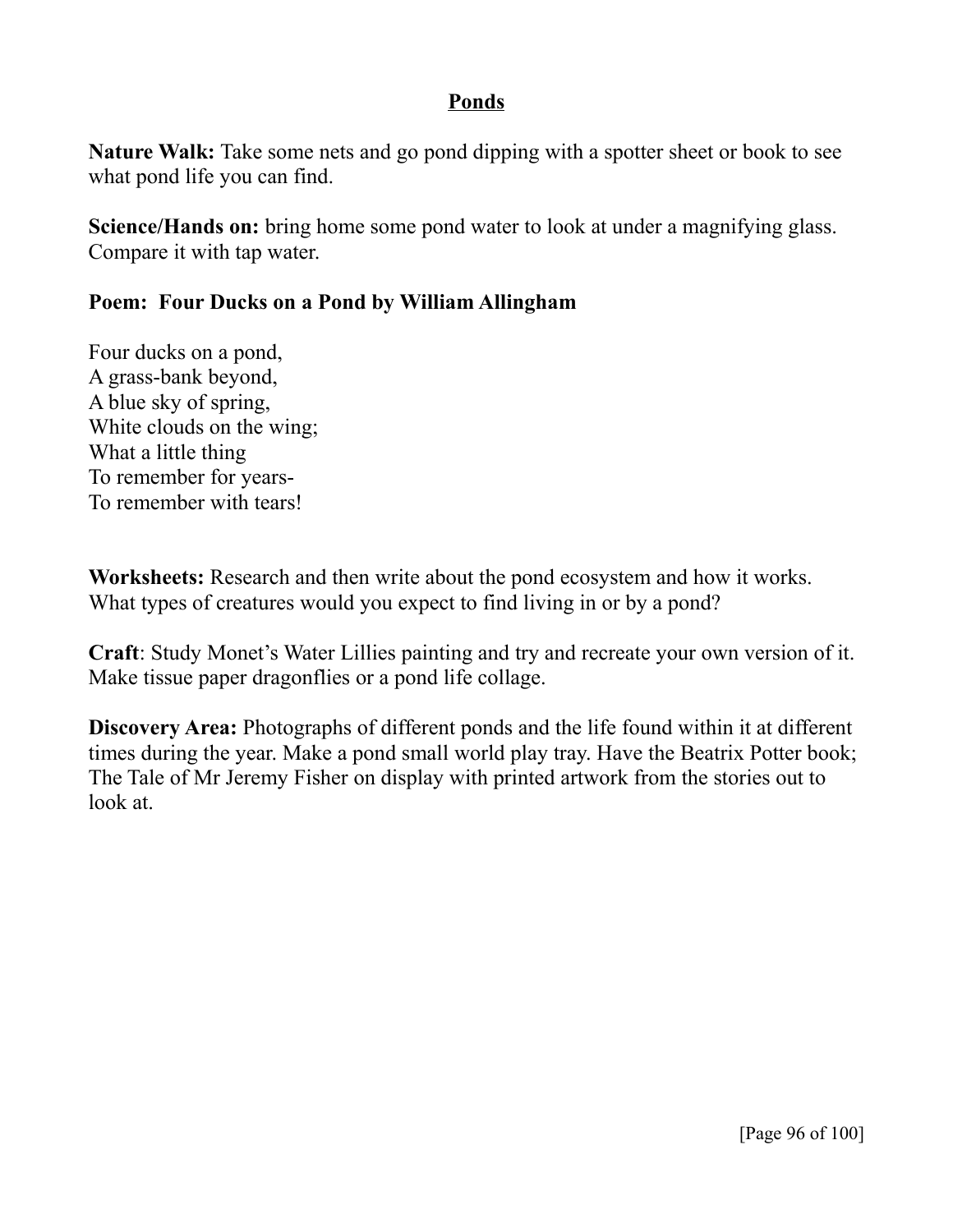#### **Caves**

**Nature Walk:** Visit some caves and go on a guided tour; try and pick ones which contain stalagmites or stalactites to experience this natural wonder.

**Science/Hands on:** Create your own soda stalactites and stalagmites experiment.

# **Poem: The Caves Mouth by George Szirtes**

The cave gapes at the sea As it has done for years, Hardly able to believe Everything it hears.

Strange echoes of its own Gargles, sighs and groans Are stored in its dark mouth Like tiny bones.

Tiny bones of water Trapped inside its throat, The cave utters a sound, Half cry, half musical note.

Cave language is like this: It wells up from inside But all it has to say Is swallowed by the tide.

**Worksheets:** Write about how stalactites and stalagmites develop and the difference between the two.

**Craft**: Look at ancient cave paintings from the cave man time and try and create your own; you could even try and make up your own natural paints made from the same materials they would have used.

**Discovery Area:** Information about what animals live in caves, what people around the world use caves for and photographs of different caves.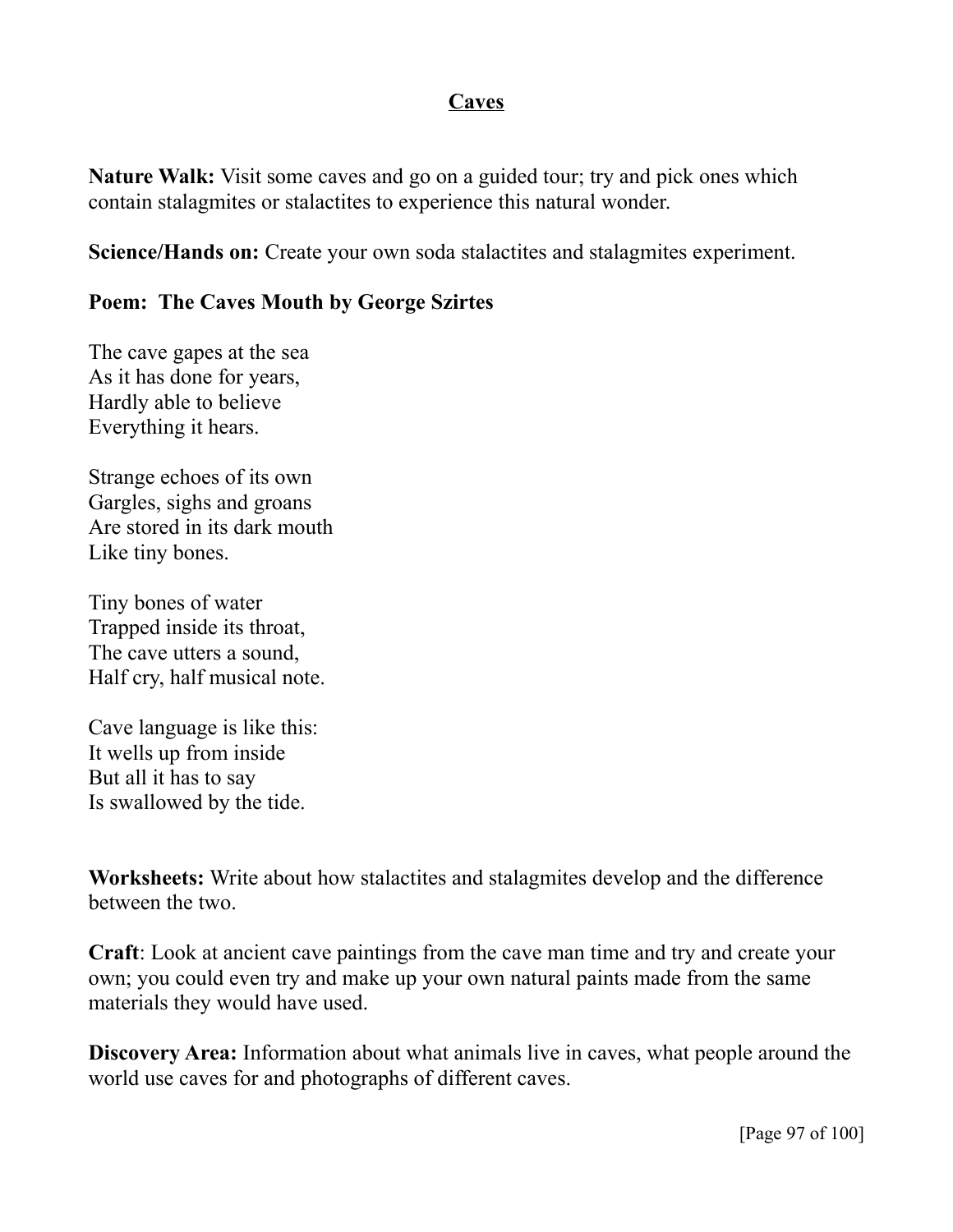#### **Woodland**

**Nature Walk:** Go for a nature walk in woodland, see what different types of trees and vegetation you can see. Are there any traces of any animals or birds that live there?

**Science/Hands on:** Make woodland dens out of branches you can find in the woodland.

# **Poem: A Woodlands Charm by Jean Dament**

I came upon a sacred view along my way; While walking through the woods one day, Such calm and beauty gave me pause When it appeared like a dream; While I beheld this enchanted woodland scene, With the steady flow of water softly Falling and emitting very little sound; As it caressed the small rocks and fertile ground; Where all the autumn trees seemed to Embrace it into it's loving arms. Adding to this woodland's charm; While the crisp air surrounding left me Feeling renewed once again, Capturing all my sense for a brief Moment in time; And it will forever remain a sweet Memory in my mind.

**Worksheets:** Write about the ecosystem within woodlands.

**Craft**: Make stick wands from sticks, ribbons, beads and natural materials.

**Discovery Area:** Set up a nature table of things you collect from the woodland.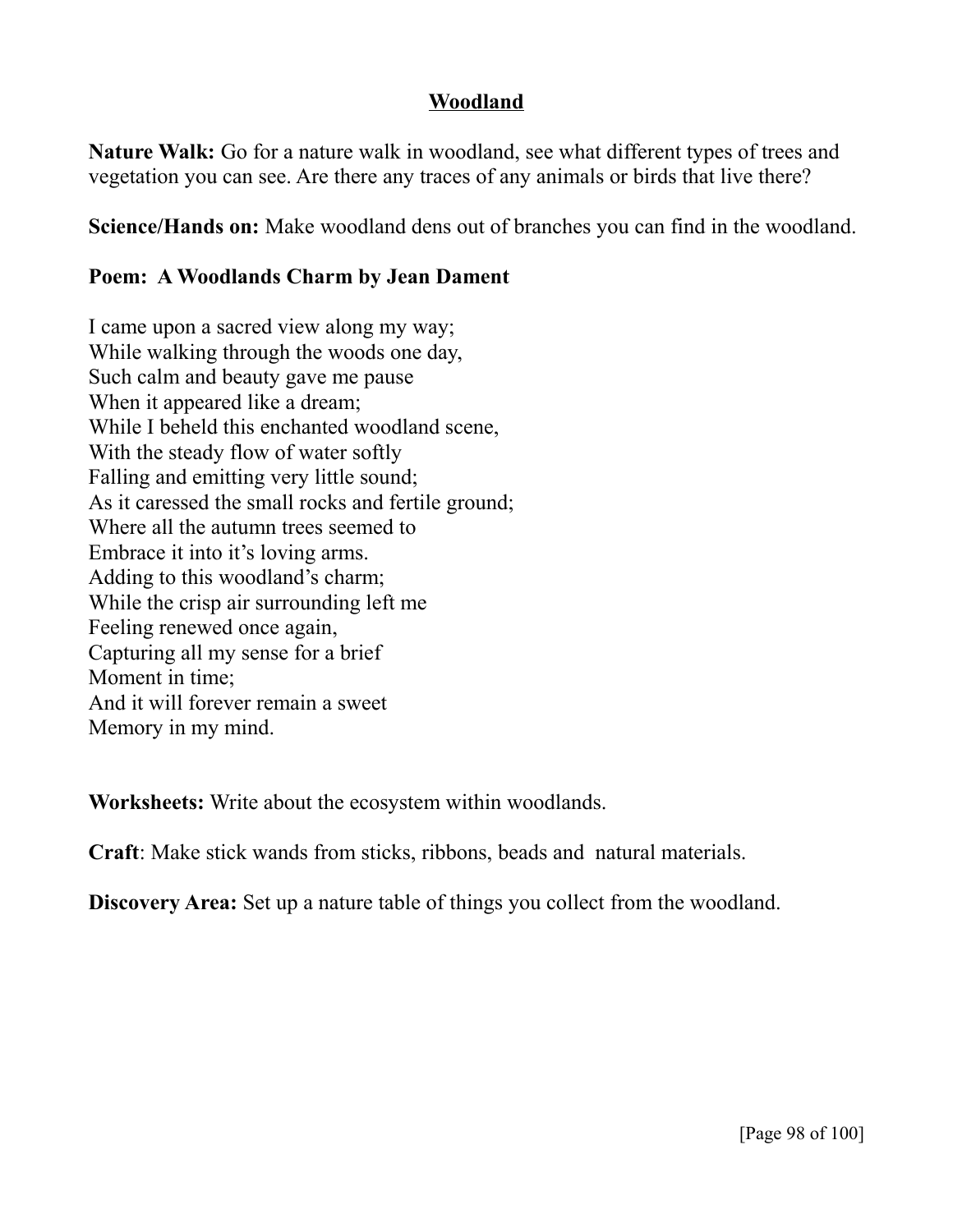# **Underground Animals**

**Nature Walk:** Watch nature cams of burrowing animals.

**Science/Hands on:** Make handmade tunnels and dens out of junk cardboard and junk modeling materials.

#### **Poem: Wombat by Lorraine Marwood**

Warriors of dirt, only here, only rare Mooching at dusk, mooching at dawn. Rocks and fences to overcome Burrowing at dusk, burrowing at dawn. Bear-like, an energised machine Digging at dusk, digging at dawn. Grasses, bark and roots to chew Grazing at dusk, grazing at dawn Lonely, except for baby in pouch Wandering at dusk, wandering at dawn.

**Worksheets:** Research and record what animals live underground and what their homes look like.

**Craft**: Create an underground burrow scene showing the tunnels, chambers and dens.

**Discovery Area:** Illustrated posters of burrower animals. A mud play tray with tunnels.